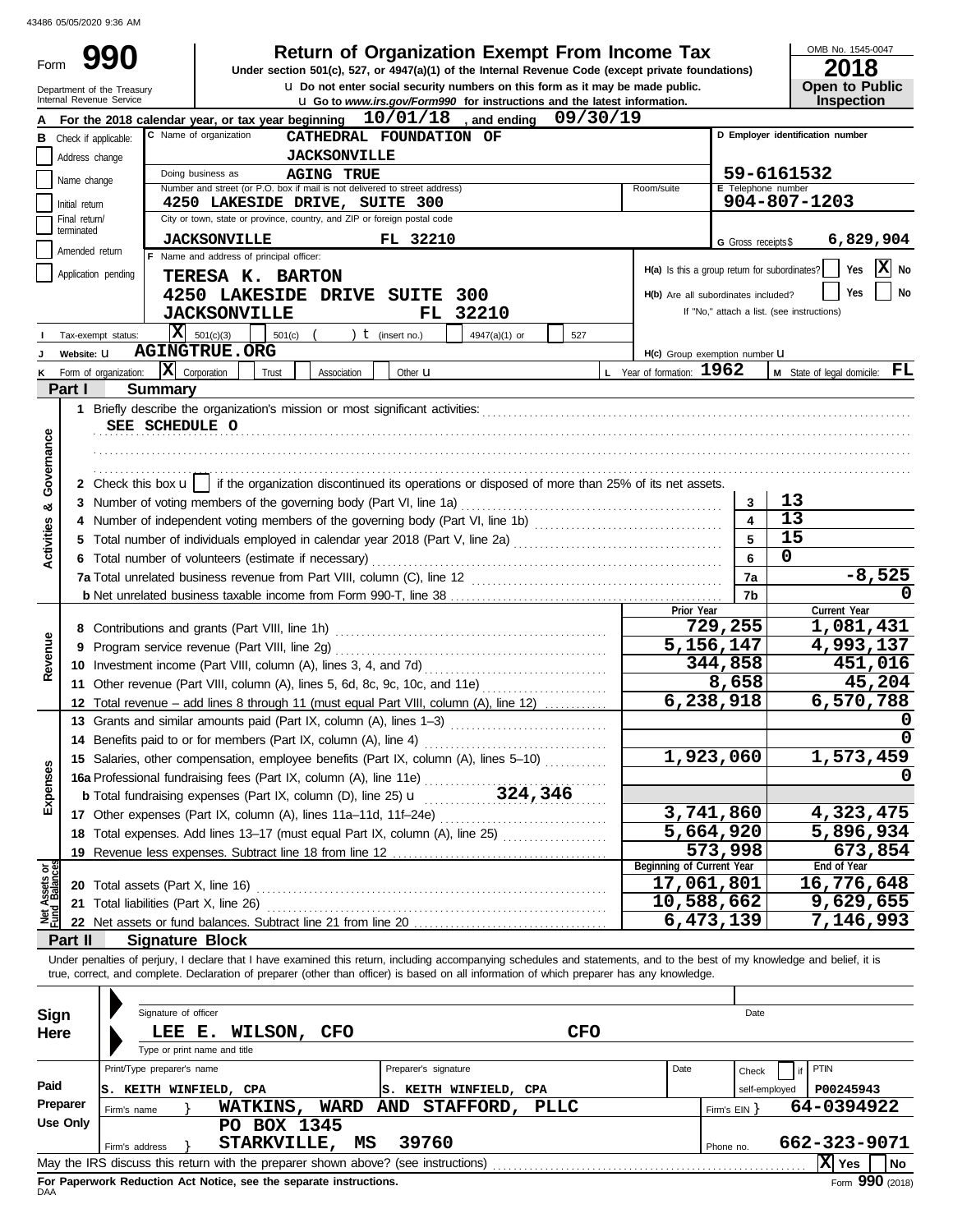|                | 59-6161532<br>Form 990 (2018) CATHEDRAL FOUNDATION OF                                                                                                                                                                                                                                                                                                                                                                                                                                                                        | Page 2               |
|----------------|------------------------------------------------------------------------------------------------------------------------------------------------------------------------------------------------------------------------------------------------------------------------------------------------------------------------------------------------------------------------------------------------------------------------------------------------------------------------------------------------------------------------------|----------------------|
| Part III       | <b>Statement of Program Service Accomplishments</b>                                                                                                                                                                                                                                                                                                                                                                                                                                                                          | $\boxed{\mathbf{X}}$ |
|                | 1 Briefly describe the organization's mission:<br>SEE SCHEDULE O                                                                                                                                                                                                                                                                                                                                                                                                                                                             |                      |
|                |                                                                                                                                                                                                                                                                                                                                                                                                                                                                                                                              |                      |
|                |                                                                                                                                                                                                                                                                                                                                                                                                                                                                                                                              |                      |
| $\mathbf{2}$   | Did the organization undertake any significant program services during the year which were not listed on the<br>prior Form 990 or 990-EZ?                                                                                                                                                                                                                                                                                                                                                                                    | Yes $ X $ No         |
|                | If "Yes," describe these new services on Schedule O.                                                                                                                                                                                                                                                                                                                                                                                                                                                                         |                      |
| 3<br>services? | Did the organization cease conducting, or make significant changes in how it conducts, any program                                                                                                                                                                                                                                                                                                                                                                                                                           | Yes $X$ No<br>$\Box$ |
|                | If "Yes," describe these changes on Schedule O.<br>Describe the organization's program service accomplishments for each of its three largest program services, as measured by                                                                                                                                                                                                                                                                                                                                                |                      |
|                | expenses. Section 501(c)(3) and 501(c)(4) organizations are required to report the amount of grants and allocations to others,<br>the total expenses, and revenue, if any, for each program service reported.                                                                                                                                                                                                                                                                                                                |                      |
|                | DEPARTMENT OF HOUSING AND URBAN DEVELOPMENT<br>("HUD") FOR THE RENTAL OF THE                                                                                                                                                                                                                                                                                                                                                                                                                                                 |                      |
|                | ORGANIZATION'S SENIOR LIVING PROPERTY TO INDIVIDUALS ELIGIBLE UNDER<br>THESE RENTAL PROPERTY ARE OPERATING DIVISIONS AND ARE<br><b>GUIDELINES.</b><br>CLASSIFIED AS A SENIOR LIVING FACILITY ("SLF") AND A SKILLED NURSING<br>FACILITY ("SNF"). THE FOLLOWING PROPERTIES INCLUDE: CATHEDRAL TOWNHOUSE, AN<br>SLF THAT CONTAINS 179 APARTMENTS; AND 333 ASHLEY, AN SNF FACILITY THAT<br>CONTAINS 120 BEDS.                                                                                                                    |                      |
| 4b (Code:      | ) (Expenses \$<br>) (Revenue \$                                                                                                                                                                                                                                                                                                                                                                                                                                                                                              | $1,437,143$ )        |
|                | THE ORGANIZATION PROVIDES FOOD PREPARATION SERVICES UNDER SERVICE CONTRACTS<br>TO URBAN JACKSONVILLE, INC. FOR THE MEALS ON WHEELS PROGRAM, AND TO<br>CATHEDRAL GERONTOLOGY CENTER, INC. FOR THEIR NURSING HOME RESIDENTS. DURING<br>THE YEAR ENDED 9/30/19, THE FOOD SERVICES DEPARTMENT PREPARED AND PROVIDED<br>209,028 MEALS TO URBAN JACKSONVILLE, INC. AND 118,419 MEALS TO CATHEDRAL<br>GERONTOLOGY CENTER, INC. 10,386 MEALS WERE ALSO PREPARED AND PROVIDED TO<br>OTHER SENIOR MEAL SITES IN THE JACKSONVILLE AREA. |                      |
|                |                                                                                                                                                                                                                                                                                                                                                                                                                                                                                                                              |                      |

9/30/19, THE PROGRAM PURCHASED SERVICES FOR 182 PARTICIPANTS.

4d Other program services (Describe in Schedule O.) 915, 523 including grants of \$ (Expenses \$

DAA

 $1, 274, 274$ ) (Revenue \$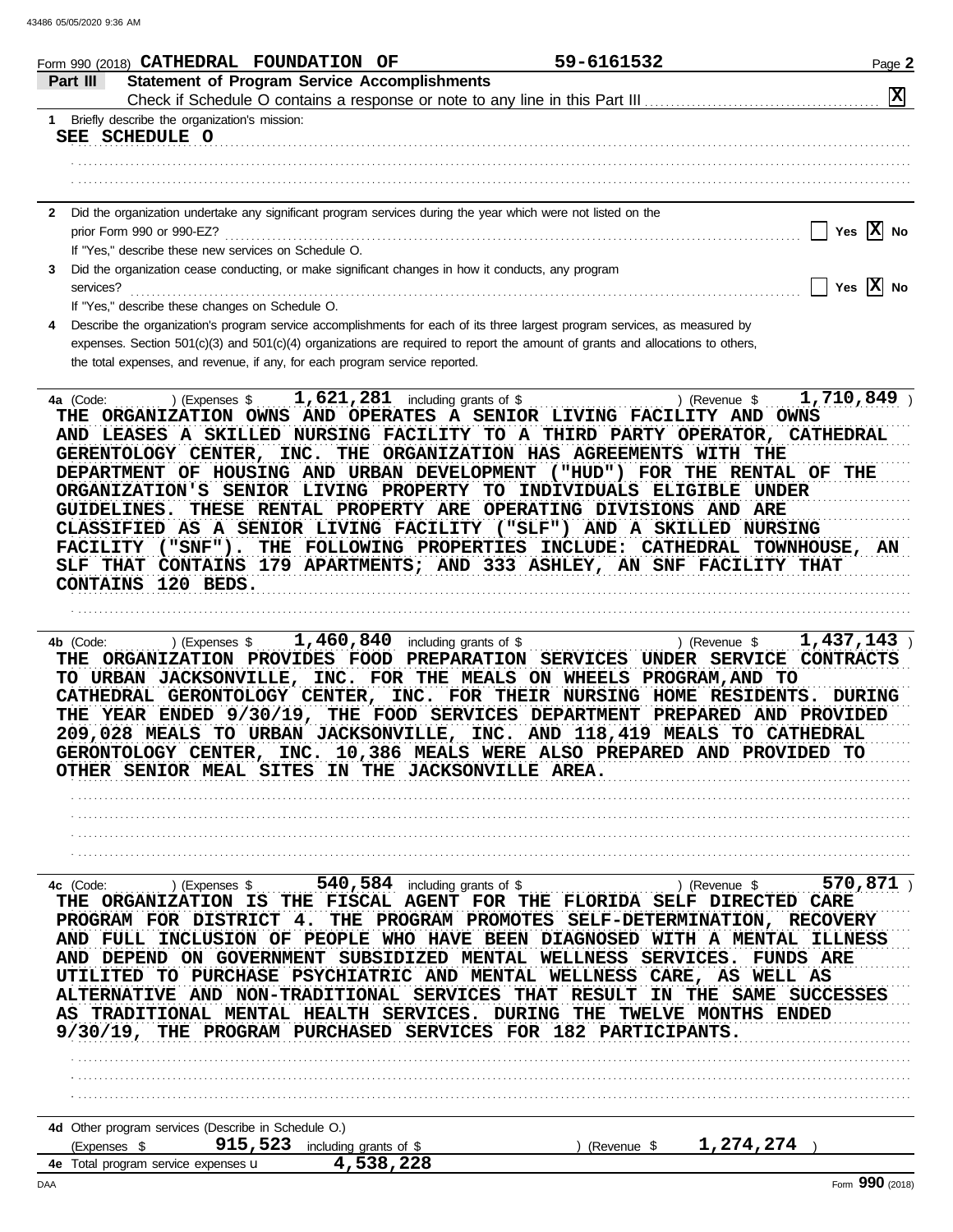**Part IV Checklist of Required Schedules**

|  | Form 990 (2018) <b>CATHEDRAL</b> | <b>FOUNDATION</b> | OF | 59-6161532 | Page 3 |
|--|----------------------------------|-------------------|----|------------|--------|
|--|----------------------------------|-------------------|----|------------|--------|

|     |                                                                                                                                                                                                                                               |                 | Yes | No |
|-----|-----------------------------------------------------------------------------------------------------------------------------------------------------------------------------------------------------------------------------------------------|-----------------|-----|----|
| 1   | Is the organization described in section $501(c)(3)$ or $4947(a)(1)$ (other than a private foundation)? If "Yes,"                                                                                                                             |                 |     |    |
|     | complete Schedule A                                                                                                                                                                                                                           | 1               | x   |    |
| 2   | Is the organization required to complete Schedule B, Schedule of Contributors (see instructions)?                                                                                                                                             | $\mathbf{2}$    | х   |    |
| 3   | Did the organization engage in direct or indirect political campaign activities on behalf of or in opposition to                                                                                                                              |                 |     |    |
|     | candidates for public office? If "Yes," complete Schedule C, Part I                                                                                                                                                                           | 3               |     | x  |
| 4   | Section 501(c)(3) organizations. Did the organization engage in lobbying activities, or have a section 501(h)                                                                                                                                 |                 |     | x  |
|     | election in effect during the tax year? If "Yes," complete Schedule C, Part II                                                                                                                                                                | 4               |     |    |
| 5   | Is the organization a section $501(c)(4)$ , $501(c)(5)$ , or $501(c)(6)$ organization that receives membership dues,<br>assessments, or similar amounts as defined in Revenue Procedure 98-19? If "Yes," complete Schedule C, Part III        | 5               |     | x  |
| 6   | Did the organization maintain any donor advised funds or any similar funds or accounts for which donors                                                                                                                                       |                 |     |    |
|     | have the right to provide advice on the distribution or investment of amounts in such funds or accounts? If                                                                                                                                   |                 |     |    |
|     | "Yes," complete Schedule D, Part I                                                                                                                                                                                                            | 6               |     | x  |
| 7   | Did the organization receive or hold a conservation easement, including easements to preserve open space,                                                                                                                                     |                 |     |    |
|     | the environment, historic land areas, or historic structures? If "Yes," complete Schedule D, Part II                                                                                                                                          | 7               |     | x  |
| 8   | Did the organization maintain collections of works of art, historical treasures, or other similar assets? If "Yes,"                                                                                                                           |                 |     |    |
|     | complete Schedule D, Part III                                                                                                                                                                                                                 | 8               |     | x  |
| 9   | Did the organization report an amount in Part X, line 21, for escrow or custodial account liability, serve as a                                                                                                                               |                 |     |    |
|     | custodian for amounts not listed in Part X; or provide credit counseling, debt management, credit repair, or                                                                                                                                  |                 |     |    |
|     | debt negotiation services? If "Yes," complete Schedule D, Part IV                                                                                                                                                                             | 9               |     | x  |
| 10  | Did the organization, directly or through a related organization, hold assets in temporarily restricted                                                                                                                                       |                 |     |    |
|     | endowments, permanent endowments, or quasi-endowments? If "Yes," complete Schedule D, Part V                                                                                                                                                  | 10              |     | x. |
| 11  | If the organization's answer to any of the following questions is "Yes," then complete Schedule D, Parts VI,                                                                                                                                  |                 |     |    |
|     | VII, VIII, IX, or X as applicable.                                                                                                                                                                                                            |                 |     |    |
| а   | Did the organization report an amount for land, buildings, and equipment in Part X, line 10? If "Yes,"                                                                                                                                        |                 |     |    |
|     | complete Schedule D, Part VI                                                                                                                                                                                                                  | 11a             | x   |    |
| b   | Did the organization report an amount for investments—other securities in Part X, line 12 that is 5% or more                                                                                                                                  |                 |     |    |
|     | of its total assets reported in Part X, line 16? If "Yes," complete Schedule D, Part VII                                                                                                                                                      | 11b             |     | x  |
| c   | Did the organization report an amount for investments—program related in Part X, line 13 that is 5% or more                                                                                                                                   |                 |     |    |
|     | of its total assets reported in Part X, line 16? If "Yes," complete Schedule D, Part VIII                                                                                                                                                     | 11c             |     | x  |
| d   | Did the organization report an amount for other assets in Part X, line 15 that is 5% or more of its total assets                                                                                                                              |                 |     |    |
|     | reported in Part X, line 16? If "Yes," complete Schedule D, Part IX                                                                                                                                                                           | 11d             | X   |    |
| е   | Did the organization report an amount for other liabilities in Part X, line 25? If "Yes," complete Schedule D, Part X                                                                                                                         | 11e             | х   |    |
| f   | Did the organization's separate or consolidated financial statements for the tax year include a footnote that addresses                                                                                                                       |                 |     | x  |
| 12a | the organization's liability for uncertain tax positions under FIN 48 (ASC 740)? If "Yes," complete Schedule D, Part X<br>Did the organization obtain separate, independent audited financial statements for the tax year? If "Yes," complete | 11f             |     |    |
|     | Schedule D, Parts XI and XII                                                                                                                                                                                                                  | 12a             | X   |    |
|     | Was the organization included in consolidated, independent audited financial statements for the tax year? If                                                                                                                                  |                 |     |    |
|     | "Yes," and if the organization answered "No" to line 12a, then completing Schedule D, Parts XI and XII is optional                                                                                                                            | 12 <sub>b</sub> |     | X  |
| 13  |                                                                                                                                                                                                                                               | 13              |     | x  |
| 14a |                                                                                                                                                                                                                                               | 14a             |     | x  |
| b   | Did the organization have aggregate revenues or expenses of more than \$10,000 from grantmaking,                                                                                                                                              |                 |     |    |
|     | fundraising, business, investment, and program service activities outside the United States, or aggregate                                                                                                                                     |                 |     |    |
|     |                                                                                                                                                                                                                                               | 14b             |     | X. |
| 15  | Did the organization report on Part IX, column (A), line 3, more than \$5,000 of grants or other assistance to or                                                                                                                             |                 |     |    |
|     | for any foreign organization? If "Yes," complete Schedule F, Parts II and IV [[[[[[[[[[[[[[[[[[[[[[[[[[[[[[[[                                                                                                                                 | 15              |     | X  |
| 16  | Did the organization report on Part IX, column (A), line 3, more than \$5,000 of aggregate grants or other                                                                                                                                    |                 |     |    |
|     | assistance to or for foreign individuals? If "Yes," complete Schedule F, Parts III and IV [[[[[[[[[[[[[[[[[[[                                                                                                                                 | 16              |     | X  |
| 17  | Did the organization report a total of more than \$15,000 of expenses for professional fundraising services on                                                                                                                                |                 |     |    |
|     |                                                                                                                                                                                                                                               | 17              |     | X  |
| 18  | Did the organization report more than \$15,000 total of fundraising event gross income and contributions on                                                                                                                                   |                 |     |    |
|     |                                                                                                                                                                                                                                               | 18              |     | X. |
| 19  | Did the organization report more than \$15,000 of gross income from gaming activities on Part VIII, line 9a?                                                                                                                                  |                 |     |    |
|     |                                                                                                                                                                                                                                               | 19              |     | x  |
| 20a |                                                                                                                                                                                                                                               | <b>20a</b>      |     | x  |
| b   |                                                                                                                                                                                                                                               | 20b             |     |    |
| 21  | Did the organization report more than \$5,000 of grants or other assistance to any domestic organization or                                                                                                                                   |                 |     |    |
|     |                                                                                                                                                                                                                                               | 21              |     | x  |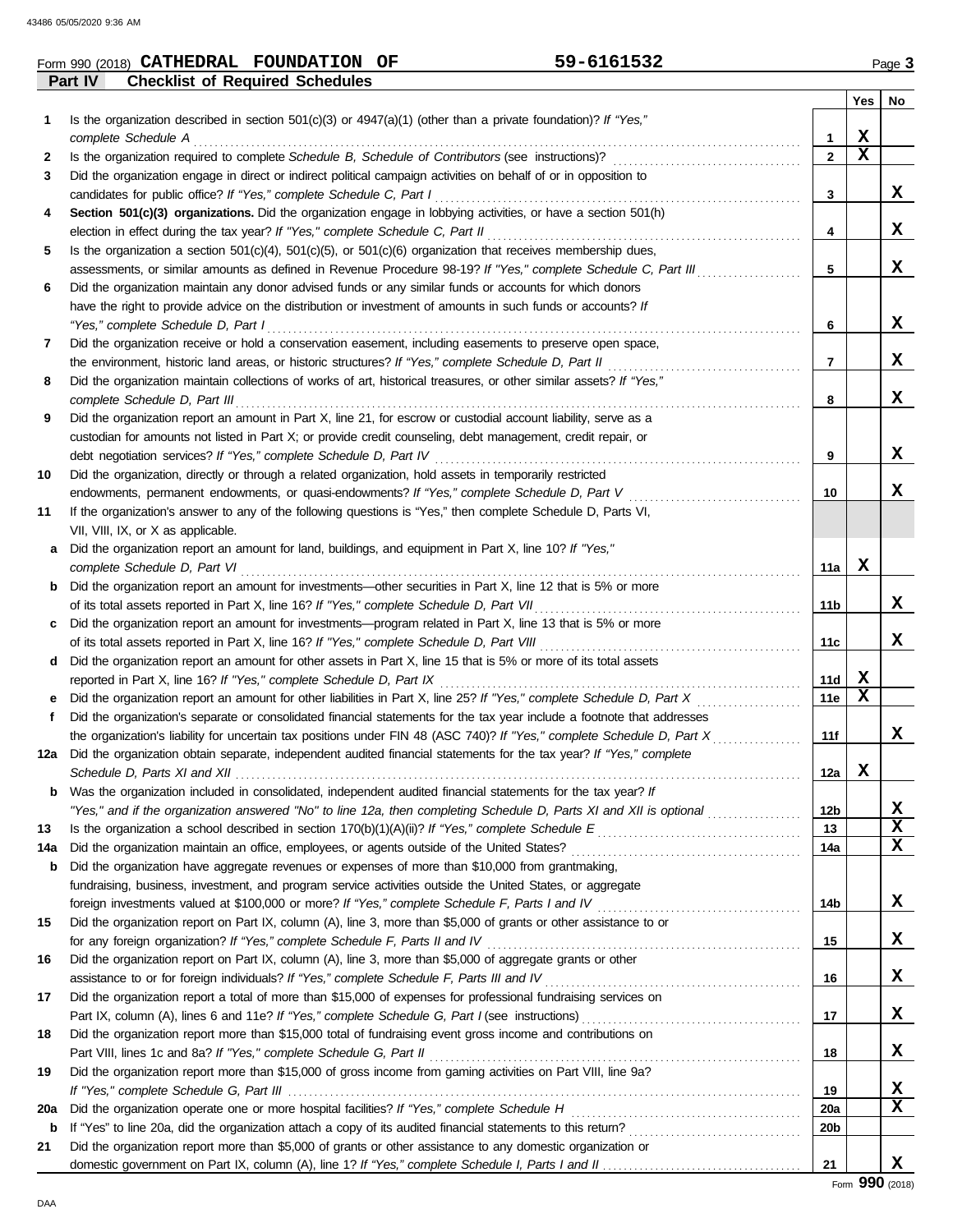**Part IV Checklist of Required Schedules** *(continued)*

|     |                                                                                                                                                                                  |                |    |                 | Yes | No              |
|-----|----------------------------------------------------------------------------------------------------------------------------------------------------------------------------------|----------------|----|-----------------|-----|-----------------|
| 22  | Did the organization report more than \$5,000 of grants or other assistance to or for domestic individuals on                                                                    |                |    |                 |     |                 |
|     |                                                                                                                                                                                  |                |    | 22              |     | X               |
| 23  | Did the organization answer "Yes" to Part VII, Section A, line 3, 4, or 5 about compensation of the                                                                              |                |    |                 |     |                 |
|     | organization's current and former officers, directors, trustees, key employees, and highest compensated                                                                          |                |    |                 |     |                 |
|     | employees? If "Yes," complete Schedule J                                                                                                                                         |                |    | 23              | x   |                 |
| 24a | Did the organization have a tax-exempt bond issue with an outstanding principal amount of more than                                                                              |                |    |                 |     |                 |
|     | \$100,000 as of the last day of the year, that was issued after December 31, 2002? If "Yes," answer lines 24b                                                                    |                |    |                 |     |                 |
|     | through 24d and complete Schedule K. If "No," go to line 25a                                                                                                                     |                |    | 24a             |     | X.              |
| b   | Did the organization invest any proceeds of tax-exempt bonds beyond a temporary period exception?                                                                                |                |    | 24 <sub>b</sub> |     |                 |
| c   | Did the organization maintain an escrow account other than a refunding escrow at any time during the year                                                                        |                |    |                 |     |                 |
|     | to defease any tax-exempt bonds?                                                                                                                                                 |                |    | 24c             |     |                 |
| d   |                                                                                                                                                                                  |                |    | 24d             |     |                 |
| 25a | Section 501(c)(3), 501(c)(4), and 501(c)(29) organizations. Did the organization engage in an excess benefit                                                                     |                |    |                 |     |                 |
|     | transaction with a disqualified person during the year? If "Yes," complete Schedule L, Part I                                                                                    |                |    | 25a             |     | X.              |
| b   | Is the organization aware that it engaged in an excess benefit transaction with a disqualified person in a prior                                                                 |                |    |                 |     |                 |
|     | year, and that the transaction has not been reported on any of the organization's prior Forms 990 or 990-EZ?                                                                     |                |    |                 |     | X.              |
|     | If "Yes," complete Schedule L, Part I<br>Did the organization report any amount on Part X, line 5, 6, or 22 for receivables from or payables to any                              |                |    | 25 <sub>b</sub> |     |                 |
| 26  | current or former officers, directors, trustees, key employees, highest compensated employees, or                                                                                |                |    |                 |     |                 |
|     | disqualified persons? If "Yes," complete Schedule L, Part II                                                                                                                     |                |    | 26              |     | X.              |
| 27  | Did the organization provide a grant or other assistance to an officer, director, trustee, key employee,                                                                         |                |    |                 |     |                 |
|     | substantial contributor or employee thereof, a grant selection committee member, or to a 35% controlled                                                                          |                |    |                 |     |                 |
|     | entity or family member of any of these persons? If "Yes," complete Schedule L, Part III                                                                                         |                |    | 27              |     | x               |
| 28  | Was the organization a party to a business transaction with one of the following parties (see Schedule L,                                                                        |                |    |                 |     |                 |
|     | Part IV instructions for applicable filing thresholds, conditions, and exceptions):                                                                                              |                |    |                 |     |                 |
| a   | A current or former officer, director, trustee, or key employee? If "Yes," complete Schedule L, Part IV                                                                          |                |    | 28a             |     | x               |
| b   | A family member of a current or former officer, director, trustee, or key employee? If "Yes," complete                                                                           |                |    |                 |     |                 |
|     | Schedule L, Part IV                                                                                                                                                              |                |    | 28b             |     | X               |
| c   | An entity of which a current or former officer, director, trustee, or key employee (or a family member thereof)                                                                  |                |    |                 |     |                 |
|     | was an officer, director, trustee, or direct or indirect owner? If "Yes," complete Schedule L, Part IV                                                                           |                |    | 28c             | x   |                 |
| 29  | Did the organization receive more than \$25,000 in non-cash contributions? If "Yes," complete Schedule M                                                                         |                |    | 29              |     | X               |
| 30  | Did the organization receive contributions of art, historical treasures, or other similar assets, or qualified                                                                   |                |    |                 |     |                 |
|     | conservation contributions? If "Yes," complete Schedule M                                                                                                                        |                |    | 30              |     | X               |
| 31  | Did the organization liquidate, terminate, or dissolve and cease operations? If "Yes," complete Schedule N, Part I                                                               |                |    | 31              |     | $\mathbf x$     |
| 32  | Did the organization sell, exchange, dispose of, or transfer more than 25% of its net assets? If "Yes,"                                                                          |                |    |                 |     |                 |
|     | complete Schedule N, Part II                                                                                                                                                     |                |    | 32              |     | x               |
| 33  | Did the organization own 100% of an entity disregarded as separate from the organization under Regulations                                                                       |                |    |                 |     |                 |
|     | sections 301.7701-2 and 301.7701-3? If "Yes," complete Schedule R, Part I                                                                                                        |                |    | 33              |     | X,              |
| 34  | Was the organization related to any tax-exempt or taxable entity? If "Yes," complete Schedule R, Part II, III,                                                                   |                |    |                 |     |                 |
|     | or IV, and Part V, line 1                                                                                                                                                        |                |    | 34              | x   |                 |
| 35a |                                                                                                                                                                                  |                |    | 35a             |     | X               |
| b   | If "Yes" to line 35a, did the organization receive any payment from or engage in any transaction with a                                                                          |                |    |                 |     |                 |
|     |                                                                                                                                                                                  |                |    | 35b             |     |                 |
| 36  | Section 501(c)(3) organizations. Did the organization make any transfers to an exempt non-charitable                                                                             |                |    |                 |     |                 |
|     | related organization? If "Yes," complete Schedule R, Part V, line 2                                                                                                              |                |    | 36              |     | X.              |
| 37  | Did the organization conduct more than 5% of its activities through an entity that is not a related organization                                                                 |                |    |                 |     |                 |
|     |                                                                                                                                                                                  |                |    | 37              |     | X.              |
| 38  | Did the organization complete Schedule O and provide explanations in Schedule O for Part VI, lines 11b and<br>19? Note. All Form 990 filers are required to complete Schedule O. |                |    | 38              | x   |                 |
|     | Statements Regarding Other IRS Filings and Tax Compliance<br>Part V                                                                                                              |                |    |                 |     |                 |
|     |                                                                                                                                                                                  |                |    |                 |     |                 |
|     |                                                                                                                                                                                  |                |    |                 | Yes | No.             |
| 1a  | Enter the number reported in Box 3 of Form 1096. Enter -0- if not applicable                                                                                                     | 1a             | 20 |                 |     |                 |
| b   | Enter the number of Forms W-2G included in line 1a. Enter -0- if not applicable                                                                                                  | 1 <sub>b</sub> | 0  |                 |     |                 |
| c   | Did the organization comply with backup withholding rules for reportable payments to vendors and                                                                                 |                |    |                 |     |                 |
|     |                                                                                                                                                                                  |                |    | 1c              | X   |                 |
|     |                                                                                                                                                                                  |                |    |                 |     | Form 990 (2018) |
| DAA |                                                                                                                                                                                  |                |    |                 |     |                 |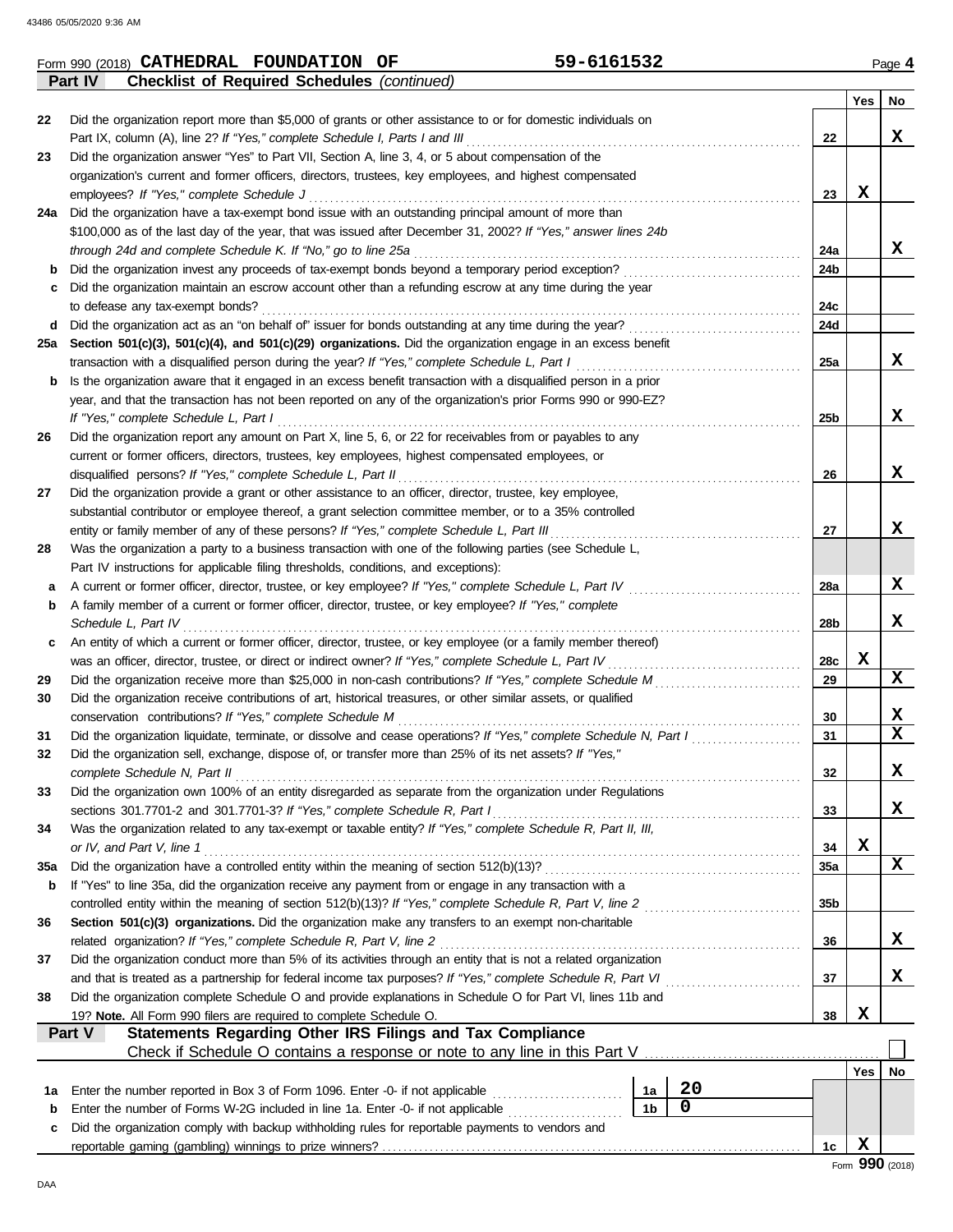|                                                                                                                                               | Statements Regarding Other IRS Filings and Tax Compliance (continued)<br>Part V                                                                                  |                                  |             |             |  |  |  |  |  |
|-----------------------------------------------------------------------------------------------------------------------------------------------|------------------------------------------------------------------------------------------------------------------------------------------------------------------|----------------------------------|-------------|-------------|--|--|--|--|--|
|                                                                                                                                               |                                                                                                                                                                  |                                  | Yes         | No          |  |  |  |  |  |
| 2a                                                                                                                                            | Enter the number of employees reported on Form W-3, Transmittal of Wage and Tax                                                                                  |                                  |             |             |  |  |  |  |  |
|                                                                                                                                               | 15<br>2a<br>Statements, filed for the calendar year ending with or within the year covered by this return [                                                      |                                  |             |             |  |  |  |  |  |
| b                                                                                                                                             | If at least one is reported on line 2a, did the organization file all required federal employment tax returns?                                                   | 2 <sub>b</sub>                   | $\mathbf x$ |             |  |  |  |  |  |
|                                                                                                                                               | Note. If the sum of lines 1a and 2a is greater than 250, you may be required to e-file (see instructions)                                                        |                                  |             |             |  |  |  |  |  |
| За                                                                                                                                            |                                                                                                                                                                  | 3a                               | X           |             |  |  |  |  |  |
| b                                                                                                                                             | If "Yes," has it filed a Form 990-T for this year? If "No" to line 3b, provide an explanation in Schedule O consumed to the subsection                           | 3 <sub>b</sub>                   | $\mathbf x$ |             |  |  |  |  |  |
| 4a                                                                                                                                            | At any time during the calendar year, did the organization have an interest in, or a signature or other authority over,                                          |                                  |             |             |  |  |  |  |  |
|                                                                                                                                               | a financial account in a foreign country (such as a bank account, securities account, or other financial account)?                                               | 4a                               |             | x           |  |  |  |  |  |
| b                                                                                                                                             |                                                                                                                                                                  |                                  |             |             |  |  |  |  |  |
|                                                                                                                                               | See instructions for filing requirements for FinCEN Form 114, Report of Foreign Bank and Financial Accounts (FBAR).                                              |                                  |             |             |  |  |  |  |  |
| 5a                                                                                                                                            |                                                                                                                                                                  | 5a                               |             | X           |  |  |  |  |  |
| b                                                                                                                                             |                                                                                                                                                                  | 5 <sub>b</sub><br>5 <sub>c</sub> |             | $\mathbf x$ |  |  |  |  |  |
| c                                                                                                                                             | If "Yes" to line 5a or 5b, did the organization file Form 8886-T?                                                                                                |                                  |             |             |  |  |  |  |  |
| Does the organization have annual gross receipts that are normally greater than \$100,000, and did the<br>6a                                  |                                                                                                                                                                  |                                  |             |             |  |  |  |  |  |
|                                                                                                                                               |                                                                                                                                                                  |                                  |             |             |  |  |  |  |  |
| b                                                                                                                                             | If "Yes," did the organization include with every solicitation an express statement that such contributions or                                                   |                                  |             |             |  |  |  |  |  |
|                                                                                                                                               | gifts were not tax deductible?                                                                                                                                   | 6b                               |             |             |  |  |  |  |  |
| Organizations that may receive deductible contributions under section 170(c).<br>7                                                            |                                                                                                                                                                  |                                  |             |             |  |  |  |  |  |
| а                                                                                                                                             | Did the organization receive a payment in excess of \$75 made partly as a contribution and partly for goods                                                      |                                  |             |             |  |  |  |  |  |
|                                                                                                                                               | and services provided to the payor?                                                                                                                              |                                  |             |             |  |  |  |  |  |
| b                                                                                                                                             |                                                                                                                                                                  |                                  |             |             |  |  |  |  |  |
| Did the organization sell, exchange, or otherwise dispose of tangible personal property for which it was<br>c                                 |                                                                                                                                                                  |                                  |             |             |  |  |  |  |  |
|                                                                                                                                               |                                                                                                                                                                  |                                  |             |             |  |  |  |  |  |
| d                                                                                                                                             | 7d                                                                                                                                                               |                                  |             |             |  |  |  |  |  |
| е                                                                                                                                             |                                                                                                                                                                  |                                  |             |             |  |  |  |  |  |
| t                                                                                                                                             |                                                                                                                                                                  |                                  |             |             |  |  |  |  |  |
| g                                                                                                                                             | If the organization received a contribution of qualified intellectual property, did the organization file Form 8899 as required?                                 |                                  |             |             |  |  |  |  |  |
| 7h<br>If the organization received a contribution of cars, boats, airplanes, or other vehicles, did the organization file a Form 1098-C?<br>h |                                                                                                                                                                  |                                  |             |             |  |  |  |  |  |
| 8                                                                                                                                             | Sponsoring organizations maintaining donor advised funds. Did a donor advised fund maintained by the                                                             |                                  |             |             |  |  |  |  |  |
|                                                                                                                                               |                                                                                                                                                                  | 8                                |             |             |  |  |  |  |  |
| 9                                                                                                                                             | Sponsoring organizations maintaining donor advised funds.                                                                                                        |                                  |             |             |  |  |  |  |  |
| a                                                                                                                                             |                                                                                                                                                                  | 9а                               |             |             |  |  |  |  |  |
| $\mathbf b$                                                                                                                                   |                                                                                                                                                                  | 9b                               |             |             |  |  |  |  |  |
| 10                                                                                                                                            | Section 501(c)(7) organizations. Enter:                                                                                                                          |                                  |             |             |  |  |  |  |  |
| а                                                                                                                                             | 10a<br>10 <sub>b</sub>                                                                                                                                           |                                  |             |             |  |  |  |  |  |
| b                                                                                                                                             | Gross receipts, included on Form 990, Part VIII, line 12, for public use of club facilities                                                                      |                                  |             |             |  |  |  |  |  |
| 11                                                                                                                                            | Section 501(c)(12) organizations. Enter:                                                                                                                         |                                  |             |             |  |  |  |  |  |
| а                                                                                                                                             | 11a<br>Gross income from members or shareholders                                                                                                                 |                                  |             |             |  |  |  |  |  |
| b                                                                                                                                             | Gross income from other sources (Do not net amounts due or paid to other sources                                                                                 |                                  |             |             |  |  |  |  |  |
|                                                                                                                                               | against amounts due or received from them.)<br>11b<br>Section 4947(a)(1) non-exempt charitable trusts. Is the organization filing Form 990 in lieu of Form 1041? |                                  |             |             |  |  |  |  |  |
| 12a<br>b                                                                                                                                      | If "Yes," enter the amount of tax-exempt interest received or accrued during the year<br>12b                                                                     | 12a                              |             |             |  |  |  |  |  |
|                                                                                                                                               |                                                                                                                                                                  |                                  |             |             |  |  |  |  |  |
| 13                                                                                                                                            | Section 501(c)(29) qualified nonprofit health insurance issuers.<br>Is the organization licensed to issue qualified health plans in more than one state?         | 13а                              |             |             |  |  |  |  |  |
| a                                                                                                                                             | Note. See the instructions for additional information the organization must report on Schedule O.                                                                |                                  |             |             |  |  |  |  |  |
| b                                                                                                                                             | Enter the amount of reserves the organization is required to maintain by the states in which                                                                     |                                  |             |             |  |  |  |  |  |
|                                                                                                                                               | 13 <sub>b</sub>                                                                                                                                                  |                                  |             |             |  |  |  |  |  |
| c                                                                                                                                             | 13 <sub>c</sub><br>Enter the amount of reserves on hand                                                                                                          |                                  |             |             |  |  |  |  |  |
| 14a                                                                                                                                           |                                                                                                                                                                  | 14a                              |             | X           |  |  |  |  |  |
| b                                                                                                                                             |                                                                                                                                                                  | 14b                              |             |             |  |  |  |  |  |
| 15                                                                                                                                            | Is the organization subject to the section 4960 tax on payment(s) of more than \$1,000,000 in remuneration or                                                    |                                  |             |             |  |  |  |  |  |
|                                                                                                                                               | excess parachute payment(s) during the year?                                                                                                                     | 15                               |             | X           |  |  |  |  |  |
|                                                                                                                                               | If "Yes," see instructions and file Form 4720, Schedule N.                                                                                                       |                                  |             |             |  |  |  |  |  |
| 16                                                                                                                                            | Is the organization an educational institution subject to the section 4968 excise tax on net investment income?                                                  | 16                               |             | X           |  |  |  |  |  |
|                                                                                                                                               | If "Yes," complete Form 4720, Schedule O.                                                                                                                        |                                  |             |             |  |  |  |  |  |
|                                                                                                                                               |                                                                                                                                                                  |                                  |             |             |  |  |  |  |  |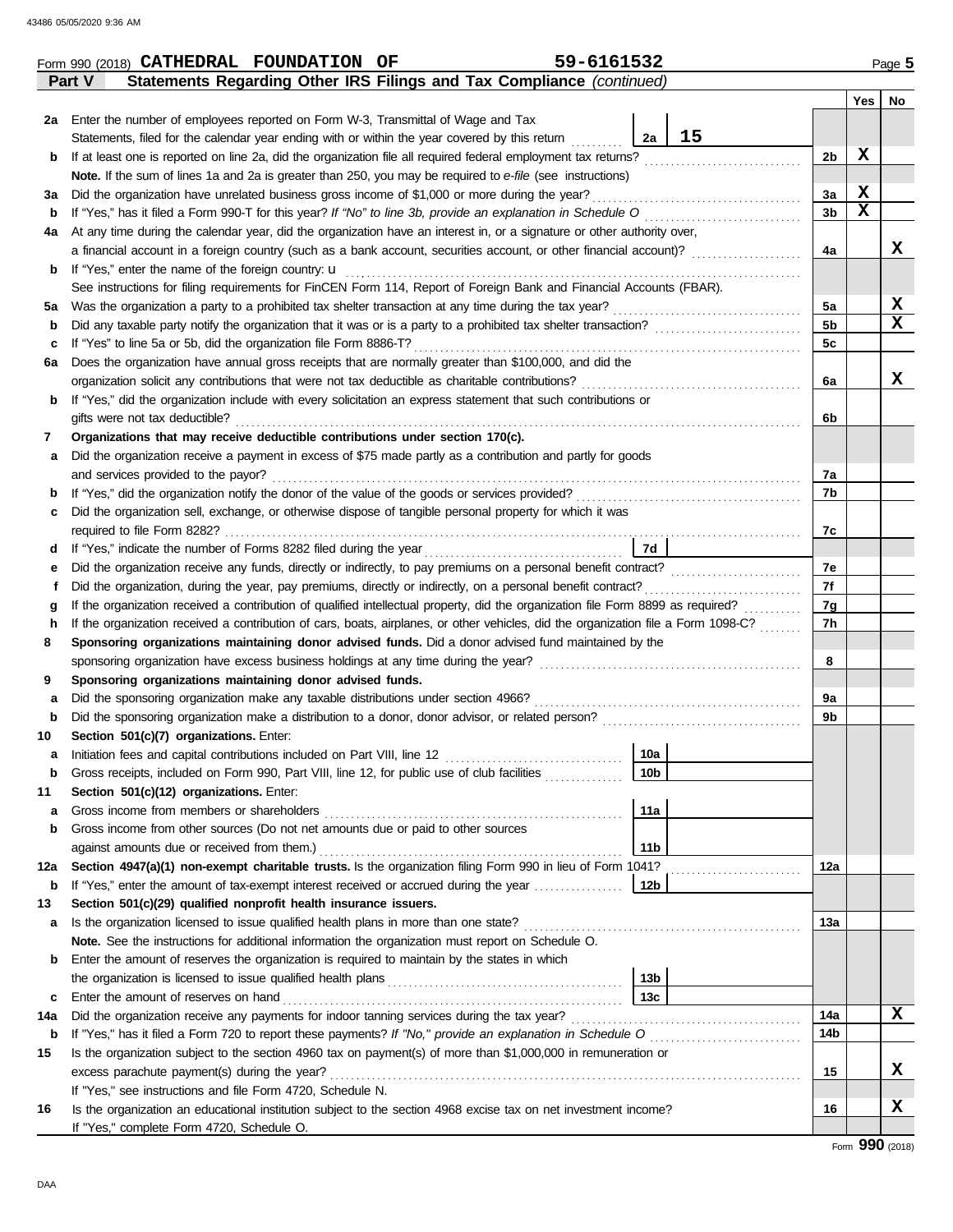|     | 59-6161532<br>Form 990 (2018) CATHEDRAL FOUNDATION OF                                                                               |                 |     | Page 6          |
|-----|-------------------------------------------------------------------------------------------------------------------------------------|-----------------|-----|-----------------|
|     | Governance, Management, and Disclosure For each "Yes" response to lines 2 through 7b below, and for a "No"<br>Part VI               |                 |     |                 |
|     | response to line 8a, 8b, or 10b below, describe the circumstances, processes, or changes in Schedule O. See instructions.           |                 |     |                 |
|     |                                                                                                                                     |                 |     | ΧI              |
|     | Section A. Governing Body and Management                                                                                            |                 |     |                 |
|     |                                                                                                                                     |                 | Yes | No              |
| 1а  | 13<br>Enter the number of voting members of the governing body at the end of the tax year<br>1a                                     |                 |     |                 |
|     | If there are material differences in voting rights among members of the governing body, or                                          |                 |     |                 |
|     | if the governing body delegated broad authority to an executive committee or similar                                                |                 |     |                 |
|     | committee, explain in Schedule O.                                                                                                   |                 |     |                 |
| b   | 13<br>1b<br>Enter the number of voting members included in line 1a, above, who are independent                                      |                 |     |                 |
| 2   | Did any officer, director, trustee, or key employee have a family relationship or a business relationship with                      |                 |     |                 |
|     | any other officer, director, trustee, or key employee?                                                                              | $\mathbf{2}$    |     | x               |
| 3   | Did the organization delegate control over management duties customarily performed by or under the direct                           |                 |     |                 |
|     | supervision of officers, directors, or trustees, or key employees to a management company or other person?                          | 3               | х   |                 |
| 4   | Did the organization make any significant changes to its governing documents since the prior Form 990 was filed?                    | 4               |     | X               |
| 5   | Did the organization become aware during the year of a significant diversion of the organization's assets?                          | 5               |     | $\mathbf x$     |
| 6   | Did the organization have members or stockholders?                                                                                  | 6               | х   |                 |
| 7a  | Did the organization have members, stockholders, or other persons who had the power to elect or appoint                             |                 |     |                 |
|     | one or more members of the governing body?                                                                                          | 7a              | X   |                 |
| b   | Are any governance decisions of the organization reserved to (or subject to approval by) members,                                   |                 |     |                 |
|     | stockholders, or persons other than the governing body?                                                                             | 7b              |     | x               |
| 8   | Did the organization contemporaneously document the meetings held or written actions undertaken during the year by the following:   |                 |     |                 |
| а   | The governing body?                                                                                                                 | 8а              | X   |                 |
| b   | Each committee with authority to act on behalf of the governing body?                                                               | 8b              | x   |                 |
| 9   | Is there any officer, director, trustee, or key employee listed in Part VII, Section A, who cannot be reached at                    |                 |     |                 |
|     |                                                                                                                                     | 9               |     | x               |
|     | <b>Section B. Policies</b> (This Section B requests information about policies not required by the Internal Revenue Code.)          |                 |     |                 |
|     |                                                                                                                                     |                 | Yes | No              |
| 10a | Did the organization have local chapters, branches, or affiliates?                                                                  | 10a             |     | x               |
| b   | If "Yes," did the organization have written policies and procedures governing the activities of such chapters,                      |                 |     |                 |
|     | affiliates, and branches to ensure their operations are consistent with the organization's exempt purposes?                         | 10b             |     |                 |
| 11a | Has the organization provided a complete copy of this Form 990 to all members of its governing body before filing the form?         | 11a             |     | X               |
| b   | Describe in Schedule O the process, if any, used by the organization to review this Form 990.                                       |                 |     |                 |
| 12a | Did the organization have a written conflict of interest policy? If "No," go to line 13                                             | 12a             | X   |                 |
| b   | Were officers, directors, or trustees, and key employees required to disclose annually interests that could give rise to conflicts? | 12 <sub>b</sub> | x   |                 |
|     | Did the organization regularly and consistently monitor and enforce compliance with the policy? If "Yes,"                           |                 |     |                 |
|     | describe in Schedule O how this was done                                                                                            | 12 <sub>c</sub> | X   |                 |
| 13  | Did the organization have a written whistleblower policy?                                                                           | 13              | X   |                 |
| 14  | Did the organization have a written document retention and destruction policy?                                                      | 14              | x   |                 |
| 15  | Did the process for determining compensation of the following persons include a review and approval by                              |                 |     |                 |
|     | independent persons, comparability data, and contemporaneous substantiation of the deliberation and decision?                       |                 |     |                 |
| a   | The organization's CEO, Executive Director, or top management official                                                              | 15a             | X   |                 |
| b   | Other officers or key employees of the organization                                                                                 | 15b             | x   |                 |
|     | If "Yes" to line 15a or 15b, describe the process in Schedule O (see instructions).                                                 |                 |     |                 |
| 16a | Did the organization invest in, contribute assets to, or participate in a joint venture or similar arrangement                      |                 |     |                 |
|     | with a taxable entity during the year?                                                                                              | 16a             |     | x               |
|     | <b>b</b> If "Yes," did the organization follow a written policy or procedure requiring the organization to evaluate its             |                 |     |                 |
|     | participation in joint venture arrangements under applicable federal tax law, and take steps to safeguard the                       |                 |     |                 |
|     |                                                                                                                                     | 16 <sub>b</sub> |     |                 |
|     | <b>Section C. Disclosure</b>                                                                                                        |                 |     |                 |
| 17  | List the states with which a copy of this Form 990 is required to be filed $\mathbf{u}$ MONE                                        |                 |     |                 |
| 18  | Section 6104 requires an organization to make its Forms 1023 (1024 or 1024-A if applicable), 990, and 990-T (Section 501(c)         |                 |     |                 |
|     | (3)s only) available for public inspection. Indicate how you made these available. Check all that apply.                            |                 |     |                 |
|     | Another's website $ \mathbf{X} $ Upon request<br>Own website<br>Other (explain in Schedule O)                                       |                 |     |                 |
| 19  | Describe in Schedule O whether (and if so, how) the organization made its governing documents, conflict of interest policy, and     |                 |     |                 |
|     | financial statements available to the public during the tax year.                                                                   |                 |     |                 |
| 20  | State the name, address, and telephone number of the person who possesses the organization's books and records u                    |                 |     |                 |
|     | 4250 LAKESIDE DR, STE 300<br>LEE E. WILSON, CFO                                                                                     |                 |     |                 |
|     | FL 32210<br><b>JACKSONVILLE</b>                                                                                                     | 904-807-1203    |     |                 |
| DAA |                                                                                                                                     |                 |     | Form 990 (2018) |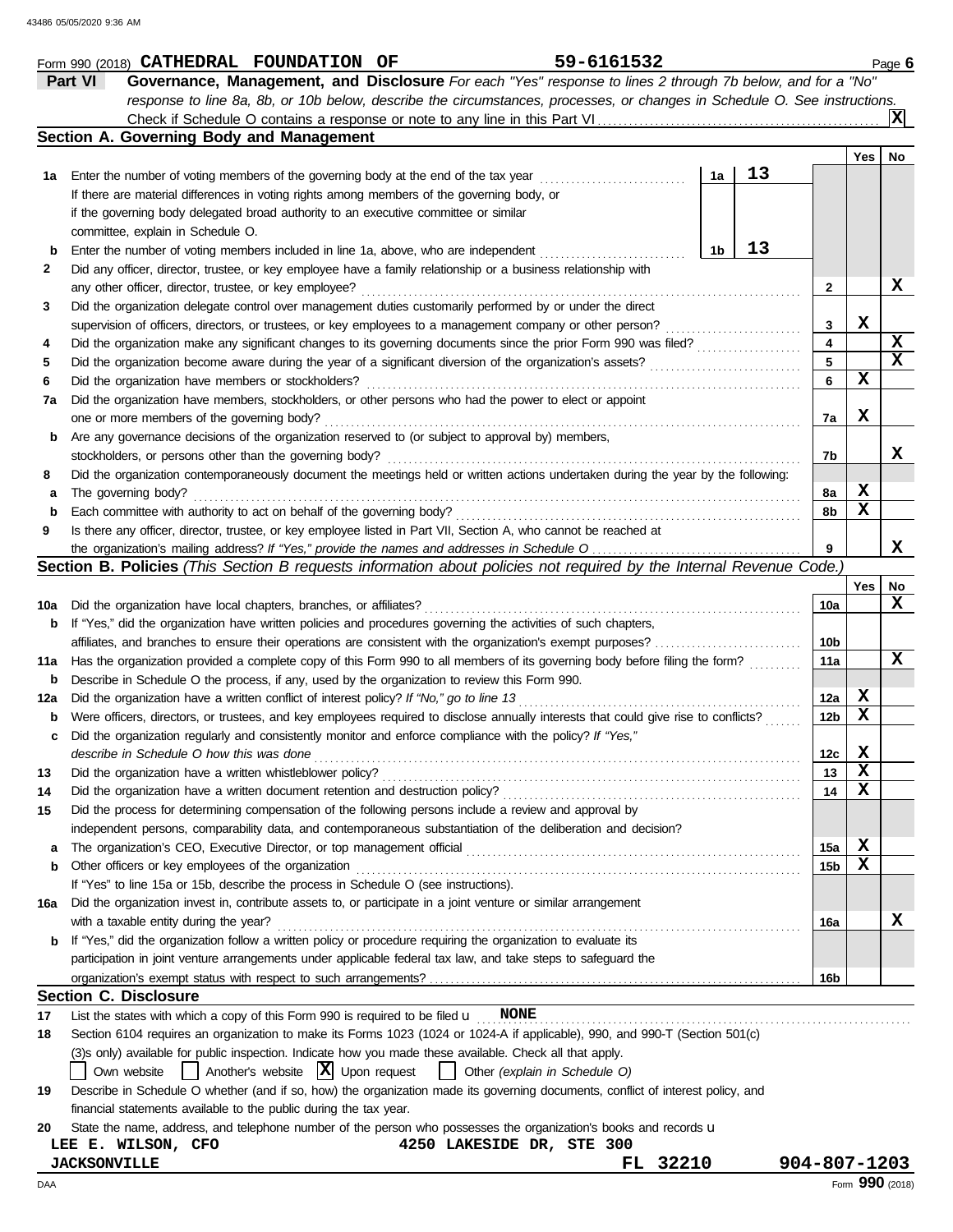|                                                                                                                     | Form 990 (2018) CATHEDRAL FOUNDATION OF                                                                                                                                                                                                                     | 59-6161532 | Page 7 |  |  |  |  |  |
|---------------------------------------------------------------------------------------------------------------------|-------------------------------------------------------------------------------------------------------------------------------------------------------------------------------------------------------------------------------------------------------------|------------|--------|--|--|--|--|--|
| Compensation of Officers, Directors, Trustees, Key Employees, Highest Compensated Employees, and<br><b>Part VII</b> |                                                                                                                                                                                                                                                             |            |        |  |  |  |  |  |
|                                                                                                                     | Independent Contractors                                                                                                                                                                                                                                     |            |        |  |  |  |  |  |
|                                                                                                                     |                                                                                                                                                                                                                                                             |            |        |  |  |  |  |  |
| Section A.                                                                                                          | Officers, Directors, Trustees, Key Employees, and Highest Compensated Employees                                                                                                                                                                             |            |        |  |  |  |  |  |
|                                                                                                                     | 1a Complete this table for all persons required to be listed. Report compensation for the calendar year ending with or within the<br>organization's tax year.                                                                                               |            |        |  |  |  |  |  |
|                                                                                                                     | • List all of the organization's current officers, directors, trustees (whether individuals or organizations), regardless of amount of<br>compensation. Enter -0- in columns (D), $(E)$ , and $(F)$ if no compensation was paid.                            |            |        |  |  |  |  |  |
|                                                                                                                     | • List all of the organization's current key employees, if any. See instructions for definition of "key employee."                                                                                                                                          |            |        |  |  |  |  |  |
|                                                                                                                     | • List the organization's five current highest compensated employees (other than an officer, director, trustee, or key employee)<br>who received reportable compensation (Box 5 of Form W-2 and/or Box 7 of Form 1099-MISC) of more than \$100,000 from the |            |        |  |  |  |  |  |

organization and any related organizations.

List all of the organization's **former** officers, key employees, and highest compensated employees who received more than • List all of the organization's former officers, key employees, and highest compensate \$100,000 of reportable compensation from the organization and any related organizations.

List all of the organization's **former directors or trustees** that received, in the capacity as a former director or trustee of the **•** organization, more than \$10,000 of reportable compensation from the organization and any related organizations. List persons in the following order: individual trustees or directors; institutional trustees; officers; key employees; highest

compensated employees; and former such persons.

Check this box if neither the organization nor any related organization compensated any current officer, director, or trustee.

| (A)<br>Name and Title                       | (B)<br>Average<br>hours per<br>week<br>(list any<br>hours for |                                   |                         | (C)<br>Position |              | (do not check more than one<br>box, unless person is both an<br>officer and a director/trustee) |        | (D)<br>Reportable<br>compensation<br>from<br>the<br>organization | (E)<br>Reportable<br>compensation from<br>related<br>organizations<br>(W-2/1099-MISC) | (F)<br>Estimated<br>amount of<br>other<br>compensation<br>from the |
|---------------------------------------------|---------------------------------------------------------------|-----------------------------------|-------------------------|-----------------|--------------|-------------------------------------------------------------------------------------------------|--------|------------------------------------------------------------------|---------------------------------------------------------------------------------------|--------------------------------------------------------------------|
|                                             | related<br>organizations<br>below dotted<br>line)             | Individual trustee<br>or director | nstitutional<br>trustee | Officer         | Key employee | Highest compensated<br>amployee                                                                 | Former | (W-2/1099-MISC)                                                  |                                                                                       | organization<br>and related<br>organizations                       |
| $(1)$ JOHN D. CORSE                         |                                                               |                                   |                         |                 |              |                                                                                                 |        |                                                                  |                                                                                       |                                                                    |
| SECRETARY/DIRECTOR                          | 0.00<br>0.00                                                  | х                                 |                         | х               |              |                                                                                                 |        | 0                                                                | 0                                                                                     | 0                                                                  |
| (2) KATHERINE B. MOOREHEAD                  |                                                               |                                   |                         |                 |              |                                                                                                 |        |                                                                  |                                                                                       |                                                                    |
|                                             | 0.00                                                          |                                   |                         |                 |              |                                                                                                 |        |                                                                  |                                                                                       |                                                                    |
| DIR/VICE CHAIR                              | 0.00                                                          | x                                 |                         | $\mathbf x$     |              |                                                                                                 |        | 0                                                                | 0                                                                                     | 0                                                                  |
| $(3)$ REBECCA L.<br><b>BERG</b>             |                                                               |                                   |                         |                 |              |                                                                                                 |        |                                                                  |                                                                                       |                                                                    |
|                                             | 0.00                                                          |                                   |                         |                 |              |                                                                                                 |        |                                                                  |                                                                                       |                                                                    |
| <b>CHAIR/DIRECTOR</b>                       | 0.00                                                          | X                                 |                         | $\mathbf x$     |              |                                                                                                 |        | 0                                                                | 0                                                                                     | 0                                                                  |
| $(4)$ THOMAS S. BURRELL                     | 0.00                                                          |                                   |                         |                 |              |                                                                                                 |        |                                                                  |                                                                                       |                                                                    |
| <b>DIRECTOR</b>                             | 0.00                                                          | $\mathbf x$                       |                         |                 |              |                                                                                                 |        | 0                                                                | 0                                                                                     | 0                                                                  |
| (5) PASQUALE GILBERTO                       |                                                               |                                   |                         |                 |              |                                                                                                 |        |                                                                  |                                                                                       |                                                                    |
|                                             | 0.00                                                          |                                   |                         |                 |              |                                                                                                 |        |                                                                  |                                                                                       |                                                                    |
| <b>DIRECTOR</b>                             | 0.00                                                          | X                                 |                         |                 |              |                                                                                                 |        | 0                                                                | 0                                                                                     | 0                                                                  |
| (6) SHARON T. WILBURN                       |                                                               |                                   |                         |                 |              |                                                                                                 |        |                                                                  |                                                                                       |                                                                    |
|                                             | 0.00                                                          |                                   |                         |                 |              |                                                                                                 |        |                                                                  |                                                                                       |                                                                    |
| <b>DIRECTOR</b><br>(7) MICHAEL R. WEATHERBY | 0.00                                                          | $\mathbf x$                       |                         |                 |              |                                                                                                 |        | 0                                                                | 0                                                                                     | 0                                                                  |
|                                             | 0.00                                                          |                                   |                         |                 |              |                                                                                                 |        |                                                                  |                                                                                       |                                                                    |
| <b>DIRECTOR</b>                             | 0.00                                                          | X                                 |                         |                 |              |                                                                                                 |        | 0                                                                | 0                                                                                     | $\mathbf 0$                                                        |
| (8) ANDREW HARMON                           |                                                               |                                   |                         |                 |              |                                                                                                 |        |                                                                  |                                                                                       |                                                                    |
|                                             | 0.00                                                          |                                   |                         |                 |              |                                                                                                 |        |                                                                  |                                                                                       |                                                                    |
| <b>DIRECTOR</b>                             | 0.00                                                          | $\mathbf x$                       |                         |                 |              |                                                                                                 |        | 0                                                                | 0                                                                                     | 0                                                                  |
| (9) ALFRED W. RUTLAND                       |                                                               |                                   |                         |                 |              |                                                                                                 |        |                                                                  |                                                                                       |                                                                    |
|                                             | 0.00                                                          |                                   |                         |                 |              |                                                                                                 |        |                                                                  |                                                                                       |                                                                    |
| <b>DIRECTOR</b>                             | 0.00                                                          | $\mathbf x$                       |                         |                 |              |                                                                                                 |        | 0                                                                | 0                                                                                     | 0                                                                  |
| (10) SANDRA DUNNAVANT                       | 0.00                                                          |                                   |                         |                 |              |                                                                                                 |        |                                                                  |                                                                                       |                                                                    |
| <b>DIRECTOR</b>                             | 0.00                                                          | X                                 |                         |                 |              |                                                                                                 |        | 0                                                                | 0                                                                                     | 0                                                                  |
| (11) DR. WHITNEY GEORGE                     |                                                               |                                   |                         |                 |              |                                                                                                 |        |                                                                  |                                                                                       |                                                                    |
|                                             | 0.00                                                          |                                   |                         |                 |              |                                                                                                 |        |                                                                  |                                                                                       |                                                                    |
| <b>DIRECTOR</b>                             | 0.00                                                          | X                                 |                         |                 |              |                                                                                                 |        | 0                                                                | 0                                                                                     |                                                                    |
| DAA                                         |                                                               |                                   |                         |                 |              |                                                                                                 |        |                                                                  |                                                                                       | Form 990 (2018)                                                    |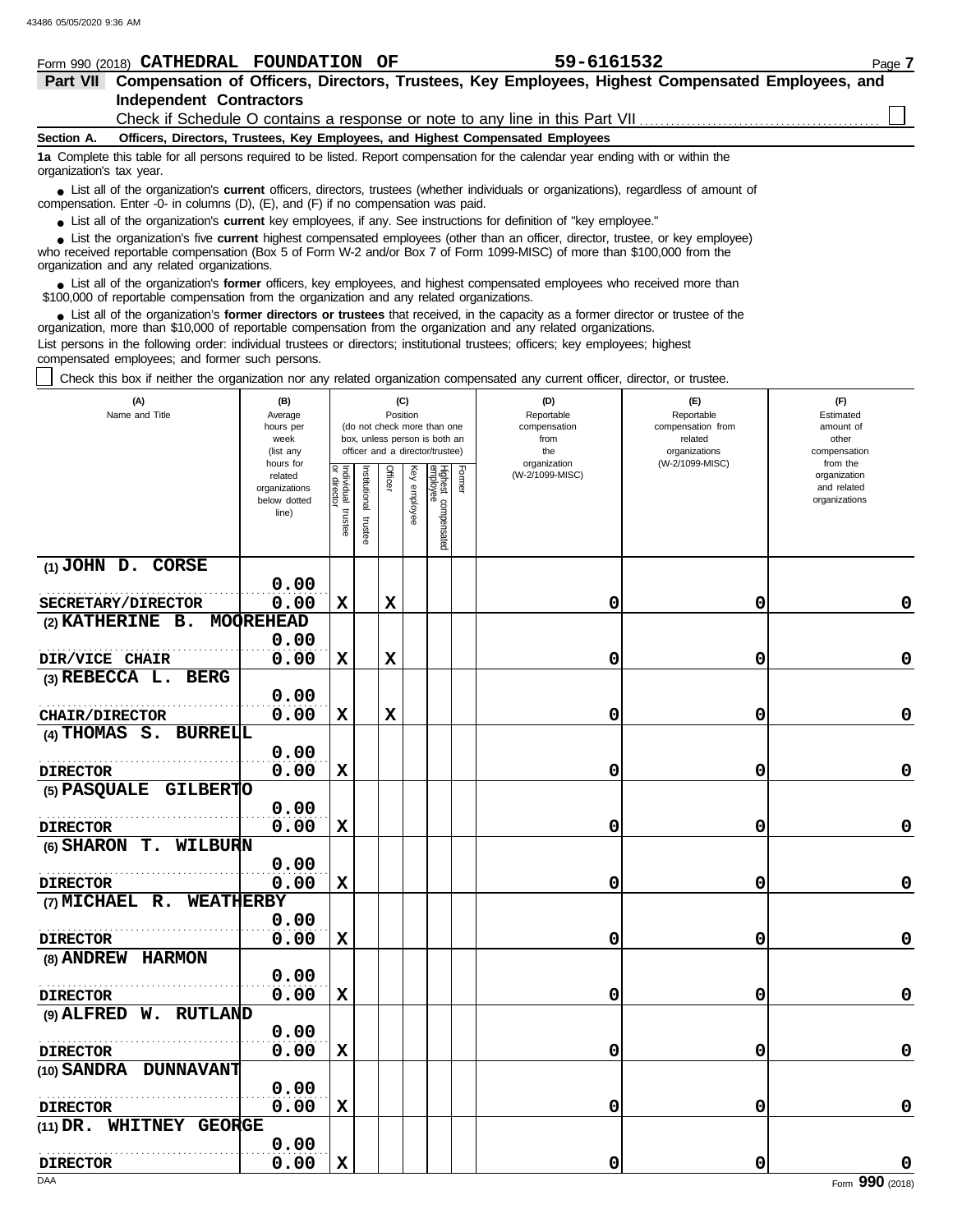| Part VII                | Form 990 (2018) CATHEDRAL FOUNDATION OF                      |                                                                  |                                        |                         |         |              |                                                                                                 |        | 59-6161532<br>Section A. Officers, Directors, Trustees, Key Employees, and Highest Compensated Employees (continued)                                                                                                    |                                                                                       |                                                                    |                     | Page 8  |
|-------------------------|--------------------------------------------------------------|------------------------------------------------------------------|----------------------------------------|-------------------------|---------|--------------|-------------------------------------------------------------------------------------------------|--------|-------------------------------------------------------------------------------------------------------------------------------------------------------------------------------------------------------------------------|---------------------------------------------------------------------------------------|--------------------------------------------------------------------|---------------------|---------|
|                         | (A)<br>Name and title                                        | (B)<br>Average<br>hours per<br>week<br>(list any<br>hours for    |                                        |                         | (C)     | Position     | (do not check more than one<br>box, unless person is both an<br>officer and a director/trustee) |        | (D)<br>Reportable<br>compensation<br>from<br>the<br>organization                                                                                                                                                        | (E)<br>Reportable<br>compensation from<br>related<br>organizations<br>(W-2/1099-MISC) | (F)<br>Estimated<br>amount of<br>other<br>compensation<br>from the |                     |         |
|                         |                                                              | related<br>organizations<br>below dotted<br>line)                | Individual 1<br>or director<br>trustee | nstitutional<br>trustee | Officer | Key employee | Highest compensated<br>employee                                                                 | Former | (W-2/1099-MISC)                                                                                                                                                                                                         |                                                                                       | organization<br>and related<br>organizations                       |                     |         |
| (12)                    | GREGORY REDMON                                               |                                                                  |                                        |                         |         |              |                                                                                                 |        |                                                                                                                                                                                                                         |                                                                                       |                                                                    |                     |         |
| <b>DIRECTOR</b><br>(13) | DR. GRADY E.                                                 | 0.00<br>0.00<br><b>JOHNSON</b>                                   | X                                      |                         |         |              |                                                                                                 |        | 0                                                                                                                                                                                                                       | 0                                                                                     |                                                                    |                     | 0       |
| <b>DIRECTOR</b>         |                                                              | 0.00<br>0.00                                                     | X                                      |                         |         |              |                                                                                                 |        | 0                                                                                                                                                                                                                       | 0                                                                                     |                                                                    |                     | 0       |
| (14)                    | TERESA K. BARTON                                             | 36.00                                                            |                                        |                         |         |              |                                                                                                 |        |                                                                                                                                                                                                                         |                                                                                       |                                                                    |                     |         |
| CEO/EXEC. DIR.<br>(15)  | LEE E. WILSON,                                               | 4.00<br><b>CFO</b>                                               |                                        |                         | X       |              |                                                                                                 |        | 229,553                                                                                                                                                                                                                 | 0                                                                                     |                                                                    | 32,452              |         |
| CFO                     |                                                              | 36.00<br>4.00                                                    |                                        |                         | X       |              |                                                                                                 |        | 116,125                                                                                                                                                                                                                 | 0                                                                                     |                                                                    |                     | 6,785   |
|                         |                                                              |                                                                  |                                        |                         |         |              |                                                                                                 |        |                                                                                                                                                                                                                         |                                                                                       |                                                                    |                     |         |
|                         |                                                              |                                                                  |                                        |                         |         |              |                                                                                                 |        |                                                                                                                                                                                                                         |                                                                                       |                                                                    |                     |         |
|                         |                                                              |                                                                  |                                        |                         |         |              |                                                                                                 |        |                                                                                                                                                                                                                         |                                                                                       |                                                                    |                     |         |
|                         |                                                              |                                                                  |                                        |                         |         |              |                                                                                                 |        |                                                                                                                                                                                                                         |                                                                                       |                                                                    |                     |         |
| C                       | Total from continuation sheets to Part VII, Section A        |                                                                  |                                        |                         |         |              |                                                                                                 | u      | 345,678                                                                                                                                                                                                                 |                                                                                       |                                                                    | 39,237              |         |
| d<br>2                  |                                                              |                                                                  |                                        |                         |         |              |                                                                                                 | u      | 345,678<br>Total number of individuals (including but not limited to those listed above) who received more than \$100,000 of                                                                                            |                                                                                       |                                                                    | 39,237              |         |
|                         | reportable compensation from the organization $\mathbf{u}$ 2 |                                                                  |                                        |                         |         |              |                                                                                                 |        |                                                                                                                                                                                                                         |                                                                                       |                                                                    | Yes                 | No      |
| 3<br>4                  |                                                              |                                                                  |                                        |                         |         |              |                                                                                                 |        | Did the organization list any former officer, director, or trustee, key employee, or highest compensated<br>For any individual listed on line 1a, is the sum of reportable compensation and other compensation from the |                                                                                       | 3                                                                  |                     | x       |
| individual              |                                                              |                                                                  |                                        |                         |         |              |                                                                                                 |        | organization and related organizations greater than \$150,000? If "Yes," complete Schedule J for such                                                                                                                   |                                                                                       | 4                                                                  | x                   |         |
| 5                       |                                                              |                                                                  |                                        |                         |         |              |                                                                                                 |        | Did any person listed on line 1a receive or accrue compensation from any unrelated organization or individual                                                                                                           |                                                                                       | 5                                                                  |                     | x       |
| 1                       | Section B. Independent Contractors                           |                                                                  |                                        |                         |         |              |                                                                                                 |        | Complete this table for your five highest compensated independent contractors that received more than \$100,000 of                                                                                                      |                                                                                       |                                                                    |                     |         |
|                         |                                                              | (A)<br>Name and business address                                 |                                        |                         |         |              |                                                                                                 |        | compensation from the organization. Report compensation for the calendar year ending with or within the organization's tax year.                                                                                        | (B)<br>Description of services                                                        |                                                                    | (C)<br>Compensation |         |
| <b>STARKVILLE</b>       | WATKINS WARD AND STAFFORD, PLLC                              |                                                                  |                                        | MS 39760                |         |              |                                                                                                 |        | P O BOX 1345<br><b>AUDITORS</b>                                                                                                                                                                                         |                                                                                       |                                                                    |                     | 142,300 |
|                         |                                                              |                                                                  |                                        |                         |         |              |                                                                                                 |        |                                                                                                                                                                                                                         |                                                                                       |                                                                    |                     |         |
|                         |                                                              |                                                                  |                                        |                         |         |              |                                                                                                 |        |                                                                                                                                                                                                                         |                                                                                       |                                                                    |                     |         |
|                         |                                                              |                                                                  |                                        |                         |         |              |                                                                                                 |        |                                                                                                                                                                                                                         |                                                                                       |                                                                    |                     |         |
|                         |                                                              | contractors (including but not limited to those listed about) up |                                        |                         |         |              |                                                                                                 |        |                                                                                                                                                                                                                         |                                                                                       |                                                                    |                     |         |

**1**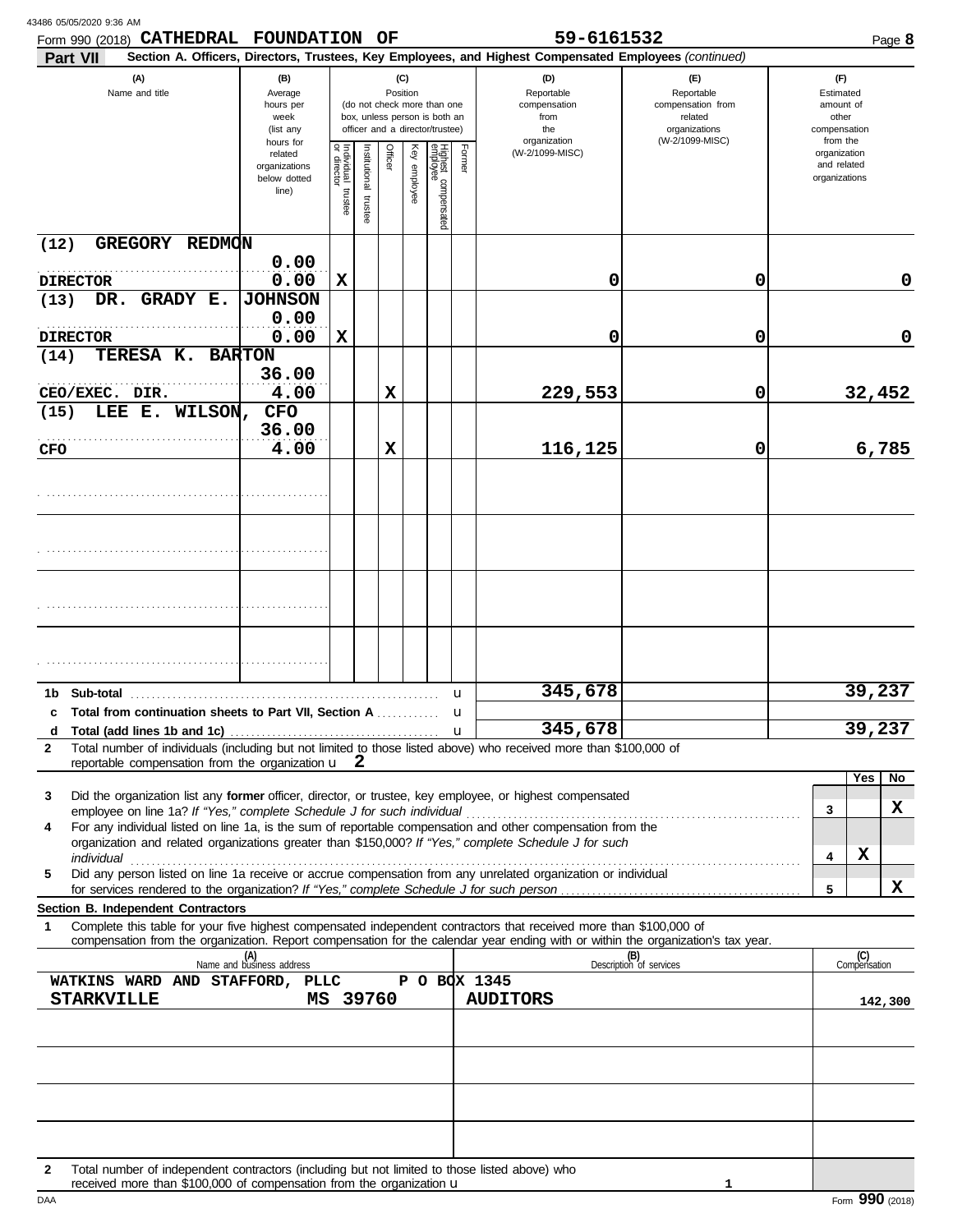### Form 990 (2018) Page **9 CATHEDRAL FOUNDATION OF 59-6161532**

### **Part VIII Statement of Revenue**

|  | 9-6161532 |  |
|--|-----------|--|
|--|-----------|--|

 $\blacksquare$ 

|                                              |    |                                           |                                                                                                                                                                                                                                      |                |                |               | (A)<br>Total revenue | (B)<br>Related or<br>exempt<br>function | (C)<br>Unrelated<br>business<br>revenue | (D)<br>Revenue<br>excluded from tax<br>under sections |
|----------------------------------------------|----|-------------------------------------------|--------------------------------------------------------------------------------------------------------------------------------------------------------------------------------------------------------------------------------------|----------------|----------------|---------------|----------------------|-----------------------------------------|-----------------------------------------|-------------------------------------------------------|
|                                              |    |                                           |                                                                                                                                                                                                                                      |                |                |               |                      | revenue                                 |                                         | 512-514                                               |
|                                              |    | 1a Federated campaigns                    |                                                                                                                                                                                                                                      | 1a             |                |               |                      |                                         |                                         |                                                       |
|                                              |    | <b>b</b> Membership dues                  |                                                                                                                                                                                                                                      | 1b             |                |               |                      |                                         |                                         |                                                       |
|                                              |    | c Fundraising events                      |                                                                                                                                                                                                                                      | 1c             |                |               |                      |                                         |                                         |                                                       |
|                                              |    | d Related organizations                   | in .<br>Salah salah salah salah salah salah salah salah salah salah salah salah salah salah salah salah salah salah s<br>Salah salah salah salah salah salah salah salah salah salah salah salah salah salah salah salah salah salah | 1 <sub>d</sub> |                | 955,512       |                      |                                         |                                         |                                                       |
|                                              |    | e Government grants (contributions)       |                                                                                                                                                                                                                                      | 1e             |                |               |                      |                                         |                                         |                                                       |
|                                              |    | f All other contributions, gifts, grants, |                                                                                                                                                                                                                                      |                |                |               |                      |                                         |                                         |                                                       |
|                                              |    | and similar amounts not included above    |                                                                                                                                                                                                                                      | 1f             |                | 125,919       |                      |                                         |                                         |                                                       |
|                                              |    |                                           | Noncash contributions included in lines 1a-1f:                                                                                                                                                                                       |                | $\mathsf{S}$ . |               |                      |                                         |                                         |                                                       |
|                                              |    |                                           |                                                                                                                                                                                                                                      |                |                |               | 1,081,431            |                                         |                                         |                                                       |
|                                              |    |                                           |                                                                                                                                                                                                                                      |                |                | Busn. Code    |                      |                                         |                                         |                                                       |
| Service Revenue Contributions, Gifts, Grants | 2a | RENTAL INCOME                             |                                                                                                                                                                                                                                      |                |                |               | 1,871,049            | 1,871,049                               |                                         |                                                       |
|                                              | b  | FOOD SERVICE                              |                                                                                                                                                                                                                                      |                |                |               | 1,437,143            | 1,437,143                               |                                         |                                                       |
|                                              | c  |                                           | ADMIN AND BOOKKEEPING                                                                                                                                                                                                                |                |                |               | 1,114,074            | 1,114,074                               |                                         |                                                       |
|                                              | d  | SDC PROGRAM                               |                                                                                                                                                                                                                                      |                |                |               | 570,871              | 570,871                                 |                                         |                                                       |
|                                              |    |                                           |                                                                                                                                                                                                                                      |                |                |               |                      |                                         |                                         |                                                       |
| Program                                      |    |                                           | f All other program service revenue $\ldots \ldots \ldots$                                                                                                                                                                           |                |                |               |                      |                                         |                                         |                                                       |
|                                              |    |                                           |                                                                                                                                                                                                                                      |                |                |               | 4,993,137            |                                         |                                         |                                                       |
|                                              | 3  |                                           | Investment income (including dividends, interest,                                                                                                                                                                                    |                |                |               |                      |                                         |                                         |                                                       |
|                                              |    | and other similar amounts)                |                                                                                                                                                                                                                                      |                |                | u             | 451,016              | 451,016                                 |                                         |                                                       |
|                                              | 4  |                                           | Income from investment of tax-exempt bond proceeds u                                                                                                                                                                                 |                |                |               |                      |                                         |                                         |                                                       |
|                                              | 5  |                                           |                                                                                                                                                                                                                                      |                |                | u             |                      |                                         |                                         |                                                       |
|                                              |    |                                           | (i) Real                                                                                                                                                                                                                             |                |                | (ii) Personal |                      |                                         |                                         |                                                       |
|                                              | 6а | Gross rents                               | 250,591                                                                                                                                                                                                                              |                |                |               |                      |                                         |                                         |                                                       |
|                                              |    | Less: rental exps.                        | 259,116                                                                                                                                                                                                                              |                |                |               |                      |                                         |                                         |                                                       |
|                                              |    | Rental inc. or (loss)                     |                                                                                                                                                                                                                                      | $-8,525$       |                |               |                      |                                         |                                         |                                                       |
|                                              | d  |                                           |                                                                                                                                                                                                                                      |                |                | u             | $-8,525$             |                                         | $-8,525$                                |                                                       |
|                                              |    | <b>7a</b> Gross amount from               | (i) Securities                                                                                                                                                                                                                       |                |                | (ii) Other    |                      |                                         |                                         |                                                       |
|                                              |    | sales of assets<br>other than inventory   |                                                                                                                                                                                                                                      |                |                |               |                      |                                         |                                         |                                                       |
|                                              |    | Less: cost or other                       |                                                                                                                                                                                                                                      |                |                |               |                      |                                         |                                         |                                                       |
|                                              |    | basis & sales exps.                       |                                                                                                                                                                                                                                      |                |                |               |                      |                                         |                                         |                                                       |
|                                              |    | c Gain or (loss)                          |                                                                                                                                                                                                                                      |                |                |               |                      |                                         |                                         |                                                       |
|                                              |    |                                           |                                                                                                                                                                                                                                      |                |                | u             |                      |                                         |                                         |                                                       |
|                                              |    |                                           | 8a Gross income from fundraising events                                                                                                                                                                                              |                |                |               |                      |                                         |                                         |                                                       |
| g                                            |    |                                           | (not including $\$\dots$                                                                                                                                                                                                             |                |                |               |                      |                                         |                                         |                                                       |
|                                              |    |                                           | of contributions reported on line 1c).                                                                                                                                                                                               |                |                |               |                      |                                         |                                         |                                                       |
|                                              |    |                                           | See Part IV, line $18$                                                                                                                                                                                                               | a              |                |               |                      |                                         |                                         |                                                       |
| Other Reven                                  |    |                                           | <b>b</b> Less: direct expenses                                                                                                                                                                                                       | b              |                |               |                      |                                         |                                         |                                                       |
|                                              |    |                                           | c Net income or (loss) from fundraising events  u                                                                                                                                                                                    |                |                |               |                      |                                         |                                         |                                                       |
|                                              |    |                                           | 9a Gross income from gaming activities.                                                                                                                                                                                              |                |                |               |                      |                                         |                                         |                                                       |
|                                              |    |                                           | See Part IV, line 19                                                                                                                                                                                                                 | a              |                |               |                      |                                         |                                         |                                                       |
|                                              |    |                                           | <b>b</b> Less: direct expenses                                                                                                                                                                                                       | b              |                |               |                      |                                         |                                         |                                                       |
|                                              |    |                                           | c Net income or (loss) from gaming activities  u                                                                                                                                                                                     |                |                |               |                      |                                         |                                         |                                                       |
|                                              |    |                                           | 10a Gross sales of inventory, less                                                                                                                                                                                                   |                |                |               |                      |                                         |                                         |                                                       |
|                                              |    |                                           | returns and allowances                                                                                                                                                                                                               | а              |                |               |                      |                                         |                                         |                                                       |
|                                              |    |                                           | <b>b</b> Less: cost of goods sold                                                                                                                                                                                                    | b              |                |               |                      |                                         |                                         |                                                       |
|                                              |    |                                           | <b>c</b> Net income or (loss) from sales of inventory <b>u</b>                                                                                                                                                                       |                |                |               |                      |                                         |                                         |                                                       |
|                                              |    |                                           | Miscellaneous Revenue                                                                                                                                                                                                                |                |                | Busn. Code    |                      |                                         |                                         |                                                       |
|                                              |    |                                           | 11a MISC. SERVICE INCOME                                                                                                                                                                                                             |                |                |               | 48,149               | 48,149                                  |                                         |                                                       |
|                                              | b  | <b>LAUNDRY/VENDING</b>                    |                                                                                                                                                                                                                                      |                |                |               | 9,526                | 9,526                                   |                                         |                                                       |
|                                              |    |                                           | DAMAGES AND CLEANING FEES                                                                                                                                                                                                            |                | .              |               | 2,945                | 2,945                                   |                                         |                                                       |
|                                              |    |                                           |                                                                                                                                                                                                                                      |                |                |               | $-6,891$             | $-6,891$                                |                                         |                                                       |
|                                              |    |                                           | e Total. Add lines 11a-11d                                                                                                                                                                                                           |                |                | $\mathbf{u}$  | 53,729               |                                         |                                         |                                                       |
|                                              | 12 |                                           |                                                                                                                                                                                                                                      |                |                |               | 6,570,788            | 5,497,882                               | $-8,525$                                | 0                                                     |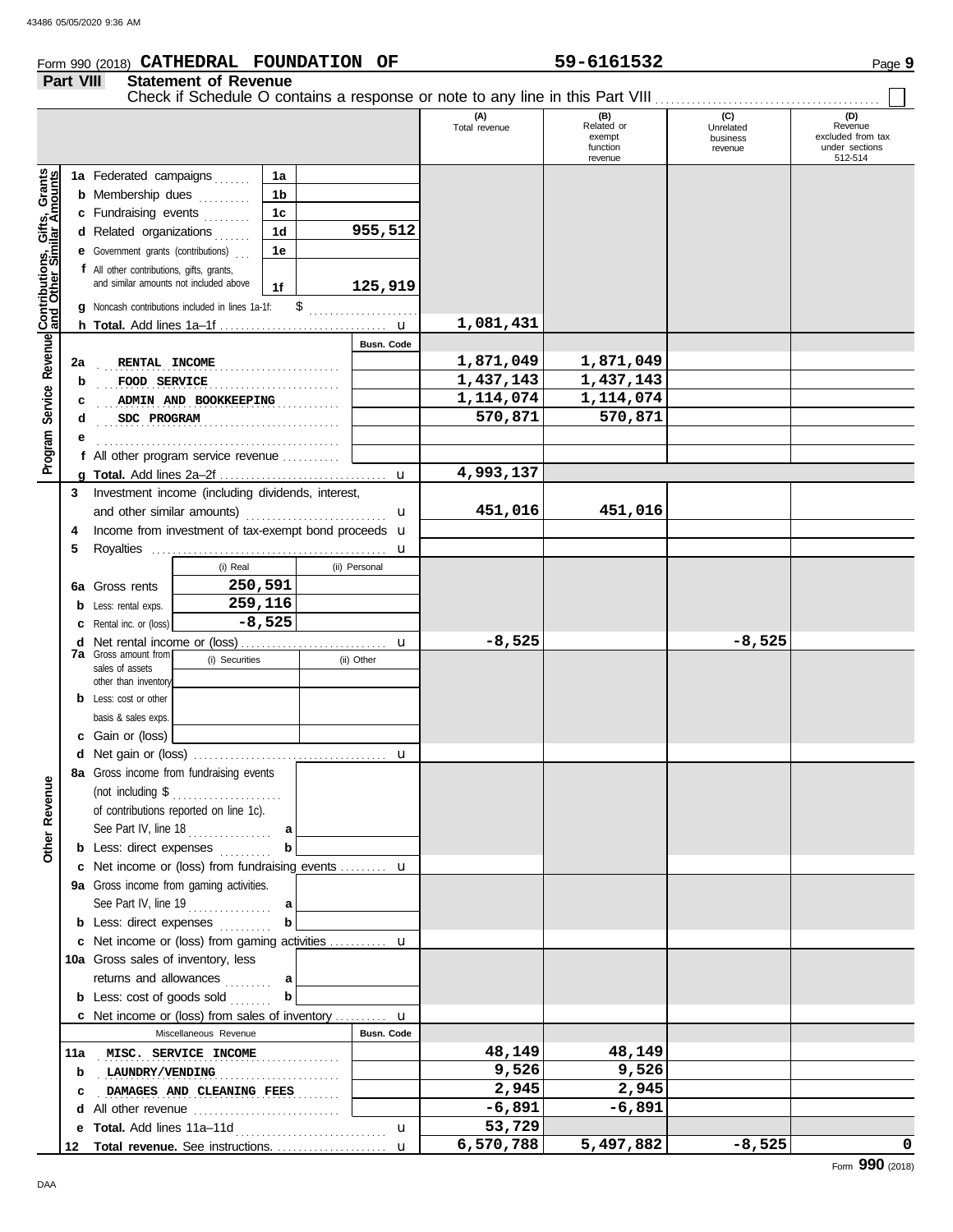#### **Part IX Statement of Functional Expenses** Form 990 (2018) Page **10 CATHEDRAL FOUNDATION OF 59-6161532** *Section 501(c)(3) and 501(c)(4) organizations must complete all columns. All other organizations must complete column (A). Do not include amounts reported on lines 6b, 7b, 8b, 9b, and 10b of Part VIII.* **1 2 3** Grants and other assistance to domestic organizations and domestic governments. See Part IV, line 21 . . . . . . . . . Grants and other assistance to domestic individuals. See Part IV, line  $22$  .............. Grants and other assistance to foreign organizations, foreign governments, and foreign **(A) (B) (C) (D)** Total expenses **Program service** Management and<br>
expenses expenses<br>
general expenses Fundraising expenses Check if Schedule O contains a response or note to any line in this Part IX . . . . . . . . . . . . . . . . . . . . . . . . . . . . . . . . . . . . . . . . . . . . . . . . . . . . . . . . . . . . . . . . .

|          | individuals. See Part IV, line 22                                                                 |                      |           |                    |         |
|----------|---------------------------------------------------------------------------------------------------|----------------------|-----------|--------------------|---------|
| 3        | Grants and other assistance to foreign                                                            |                      |           |                    |         |
|          | organizations, foreign governments, and foreign                                                   |                      |           |                    |         |
|          | individuals. See Part IV, lines 15 and 16                                                         |                      |           |                    |         |
| 4        | Benefits paid to or for members                                                                   |                      |           |                    |         |
| 5        | Compensation of current officers, directors,                                                      |                      |           |                    |         |
|          | trustees, and key employees                                                                       | 345,678              | 57,658    | 288,020            |         |
| 6        | Compensation not included above, to disqualified                                                  |                      |           |                    |         |
|          | persons (as defined under section 4958(f)(1)) and                                                 |                      |           |                    |         |
|          | persons described in section 4958(c)(3)(B)                                                        |                      |           |                    |         |
| 7        | Other salaries and wages                                                                          | 960,764              | 611,911   | 234,017            | 114,836 |
| 8        | Pension plan accruals and contributions (include                                                  |                      |           |                    |         |
|          | section 401(k) and 403(b) employer contributions)                                                 | 74,280               | 30,304    | 38,249             | 5,727   |
| 9        | Other employee benefits                                                                           | 59,584               | 39,110    | 13,756             | 6,718   |
| 10       |                                                                                                   | 133,153              | 70,891    | 53,477             | 8,785   |
| 11       | Fees for services (non-employees):                                                                |                      |           |                    |         |
| a        | Management                                                                                        | 103,495              | 79,495    | 24,000             |         |
| b        | Legal                                                                                             | 29,002               | 18,688    | 10,314             |         |
|          |                                                                                                   | 88,673               | 72,523    | 16,150             |         |
| d        | Lobbying                                                                                          |                      |           |                    |         |
| е        | Professional fundraising services. See Part IV, line 17                                           |                      |           |                    |         |
| f.       | Investment management fees                                                                        | 34,021               |           | 34,021             |         |
| q        | Other. (If line 11g amount exceeds 10% of line 25, column                                         |                      |           |                    |         |
|          | (A) amount, list line 11g expenses on Schedule O.)                                                | 101,543              | 31,546    | 69,997             |         |
| 12       | Advertising and promotion                                                                         | 24,016               | 5,879     | 1,112              | 17,025  |
| 13       |                                                                                                   | 67,787               | 15,745    | 50,186             | 1,856   |
| 14       | Information technology                                                                            | 30,813               | 23,110    | 7,703              |         |
| 15       |                                                                                                   |                      |           |                    |         |
| 16       |                                                                                                   | 789,285              | 701,825   | 87,460             |         |
| 17       | Travel                                                                                            | 15,050               | 10,927    | $\overline{4,123}$ |         |
| 18       | Payments of travel or entertainment expenses                                                      |                      |           |                    |         |
|          | for any federal, state, or local public officials                                                 |                      |           |                    |         |
| 19       | Conferences, conventions, and meetings                                                            |                      |           |                    |         |
| 20       | Interest                                                                                          | 186,757              | 166,983   | 19,774             |         |
| 21       | Payments to affiliates                                                                            | 345,348              | 186,348   |                    | 159,000 |
| 22       | Depreciation, depletion, and amortization                                                         | $\overline{433,842}$ | 400,002   | 33,840             |         |
| 23       |                                                                                                   | 111,477              | 92,517    | 18,960             |         |
| 24       | Other expenses. Itemize expenses not covered                                                      |                      |           |                    |         |
|          | above (List miscellaneous expenses in line 24e. If                                                |                      |           |                    |         |
|          | line 24e amount exceeds 10% of line 25, column                                                    |                      |           |                    |         |
|          | (A) amount, list line 24e expenses on Schedule O.)                                                | 1,355,926            | 1,355,926 |                    |         |
| a        | FOOD COSTS<br>SDC SERVICES                                                                        | 540,584              | 540,584   |                    |         |
| b        | OTHER EXPENSES                                                                                    | 35,512               | 18,834    | 6,279              | 10,399  |
| c        | CONTRACT EMPLOYEES                                                                                | 22,922               |           | 22,922             |         |
| d        | All other expenses                                                                                | 7,422                | 7,422     |                    |         |
| е        |                                                                                                   | 5,896,934            | 4,538,228 | 1,034,360          | 324,346 |
| 25<br>26 | Total functional expenses. Add lines 1 through 24e<br>Joint costs. Complete this line only if the |                      |           |                    |         |
|          | organization reported in column (B) joint costs                                                   |                      |           |                    |         |
|          | from a combined educational campaign and                                                          |                      |           |                    |         |
|          | fundraising solicitation. Check here u                                                            |                      |           |                    |         |

following SOP 98-2 (ASC 958-720) . . . . . . . . . . . . . .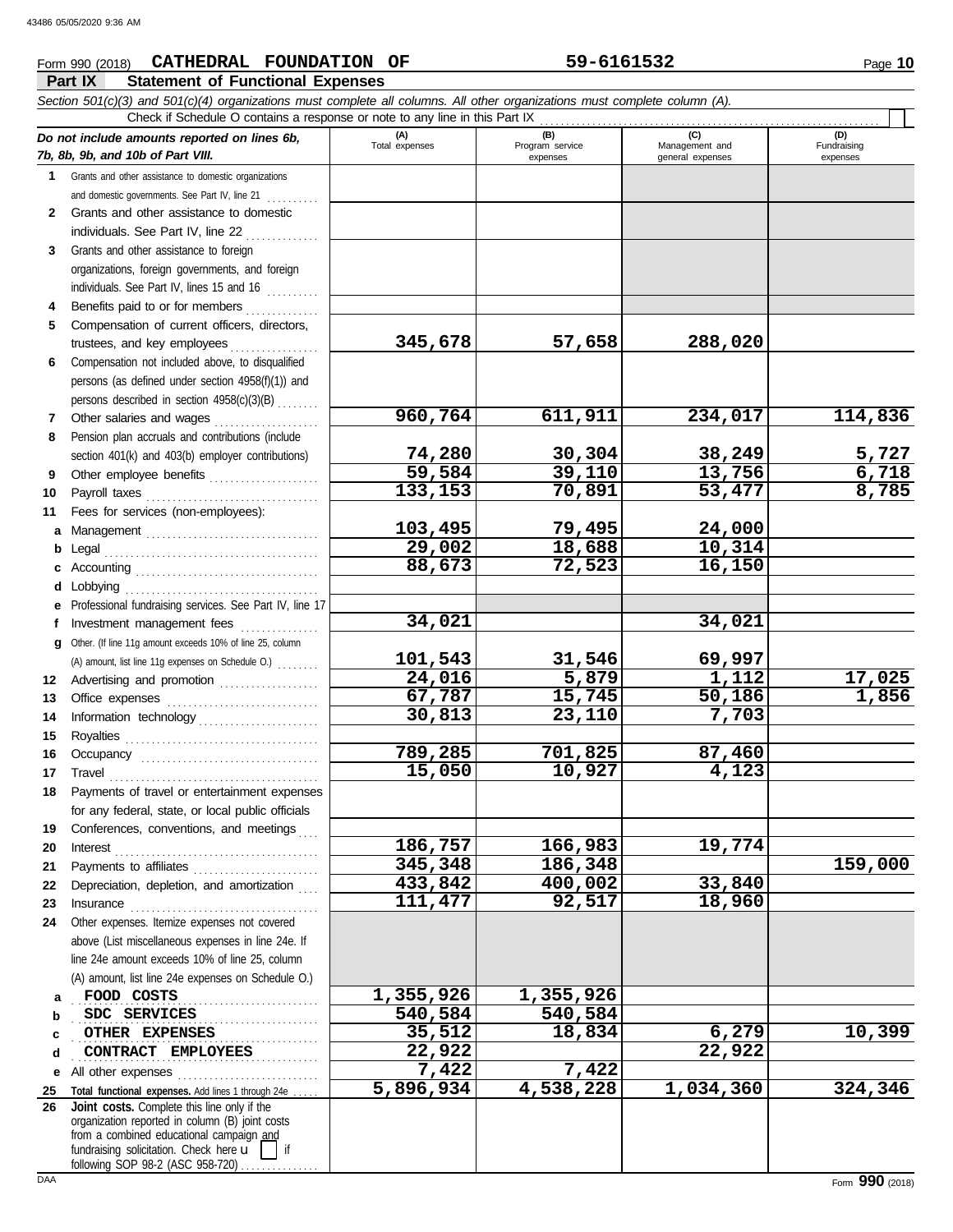**Part X Balance Sheet**

### **Form 990 (2018) CATHEDRAL FOUNDATION OF 59-6161532** Page 11

|                 |    |                                                                                                                                                                                                                                     |            |              | (A)                       |                | (B)         |
|-----------------|----|-------------------------------------------------------------------------------------------------------------------------------------------------------------------------------------------------------------------------------------|------------|--------------|---------------------------|----------------|-------------|
|                 |    |                                                                                                                                                                                                                                     |            |              | Beginning of year         |                | End of year |
|                 | 1  |                                                                                                                                                                                                                                     | 363,627    | $\mathbf{1}$ | 610,208                   |                |             |
|                 | 2  |                                                                                                                                                                                                                                     |            | 976,634      | $\mathbf{2}$              |                |             |
|                 | 3  |                                                                                                                                                                                                                                     |            |              | 3                         |                |             |
|                 | 4  |                                                                                                                                                                                                                                     | 307,175    | 4            | 293,700                   |                |             |
|                 | 5  | Loans and other receivables from current and former officers, directors,                                                                                                                                                            |            |              |                           |                |             |
|                 |    | trustees, key employees, and highest compensated employees.                                                                                                                                                                         |            |              |                           |                |             |
|                 |    |                                                                                                                                                                                                                                     |            | 5            |                           |                |             |
|                 | 6  | Loans and other receivables from other disqualified persons (as defined under section                                                                                                                                               |            |              |                           |                |             |
|                 |    | $4958(f)(1)$ ), persons described in section $4958(c)(3)(B)$ , and contributing employers and                                                                                                                                       |            |              |                           |                |             |
|                 |    | sponsoring organizations of section 501(c)(9) voluntary employees' beneficiary                                                                                                                                                      |            |              |                           |                |             |
|                 |    | organizations (see instructions). Complete Part II of Schedule L [111] [11]                                                                                                                                                         |            |              |                           | 6              |             |
| Assets          | 7  |                                                                                                                                                                                                                                     |            |              |                           | $\overline{7}$ |             |
|                 | 8  | Inventories for sale or use <i>communication</i> and the state of the state of the state of the state of the state of the state of the state of the state of the state of the state of the state of the state of the state of the s |            |              | 34,952                    | 8              | 9,520       |
|                 | 9  |                                                                                                                                                                                                                                     |            |              | 103,577                   | 9              | 68,989      |
|                 |    | 10a Land, buildings, and equipment: cost or                                                                                                                                                                                         |            |              |                           |                |             |
|                 |    |                                                                                                                                                                                                                                     |            | 17,376,138   |                           |                |             |
|                 |    |                                                                                                                                                                                                                                     |            | 11,046,168   | 6,549,368                 | 10c            | 6,329,970   |
|                 | 11 |                                                                                                                                                                                                                                     |            |              | $\overline{5}$ , 031, 502 | 11             | 5,129,908   |
|                 | 12 |                                                                                                                                                                                                                                     |            | 650,178      | 12                        | 656,395        |             |
|                 | 13 |                                                                                                                                                                                                                                     |            |              |                           | 13             |             |
|                 | 14 |                                                                                                                                                                                                                                     | 47,224     | 14           | 27,091                    |                |             |
|                 | 15 |                                                                                                                                                                                                                                     | 2,997,564  | 15           | 3,650,867                 |                |             |
|                 | 16 |                                                                                                                                                                                                                                     | 17,061,801 | 16           | 16,776,648                |                |             |
|                 | 17 |                                                                                                                                                                                                                                     |            | 238,990      | 17                        | 379,651        |             |
|                 | 18 |                                                                                                                                                                                                                                     |            |              |                           | 18             |             |
|                 | 19 |                                                                                                                                                                                                                                     |            |              | 13,911                    | 19             | 9,919       |
|                 | 20 |                                                                                                                                                                                                                                     |            |              |                           | 20             |             |
|                 | 21 | Escrow or custodial account liability. Complete Part IV of Schedule D                                                                                                                                                               |            |              |                           | 21             |             |
|                 | 22 | Loans and other payables to current and former officers, directors,                                                                                                                                                                 |            |              |                           |                |             |
| Liabilitie      |    | trustees, key employees, highest compensated employees, and                                                                                                                                                                         |            |              |                           |                |             |
|                 |    |                                                                                                                                                                                                                                     |            |              |                           | 22             |             |
|                 | 23 |                                                                                                                                                                                                                                     |            |              | 8,039,524                 | 23             | 7,674,196   |
|                 | 24 |                                                                                                                                                                                                                                     |            |              |                           | 24             |             |
|                 | 25 | Other liabilities (including federal income tax, payables to related third<br>parties, and other liabilities not included on lines 17-24). Complete Part X                                                                          |            |              |                           |                |             |
|                 |    | of Schedule D                                                                                                                                                                                                                       |            |              | 2,296,237                 | 25             | 1,565,889   |
|                 | 26 |                                                                                                                                                                                                                                     |            | 10,588,662   | 26                        | 9,629,655      |             |
|                 |    | Organizations that follow SFAS 117 (ASC 958), check here u                                                                                                                                                                          |            | 区<br>and     |                           |                |             |
|                 |    | complete lines 27 through 29, and lines 33 and 34.                                                                                                                                                                                  |            |              |                           |                |             |
|                 | 27 |                                                                                                                                                                                                                                     | 6,361,729  | 27           | 7,038,697                 |                |             |
| <b>Balances</b> | 28 |                                                                                                                                                                                                                                     | 111,410    | 28           | 108,296                   |                |             |
|                 | 29 |                                                                                                                                                                                                                                     |            | 29           |                           |                |             |
| Fund            |    | Organizations that do not follow SFAS 117 (ASC 958), check here u                                                                                                                                                                   |            | and          |                           |                |             |
| ŏ               |    | complete lines 30 through 34.                                                                                                                                                                                                       |            |              |                           |                |             |
| Assets          | 30 | Capital stock or trust principal, or current funds                                                                                                                                                                                  |            |              |                           | 30             |             |
|                 | 31 |                                                                                                                                                                                                                                     |            |              |                           | 31             |             |
| ğ               | 32 | Retained earnings, endowment, accumulated income, or other funds                                                                                                                                                                    |            |              |                           | 32             |             |
|                 | 33 | Total net assets or fund balances                                                                                                                                                                                                   |            |              | 6,473,139                 | 33             | 7,146,993   |
|                 | 34 |                                                                                                                                                                                                                                     | 17,061,801 | 34           | 16,776,648                |                |             |

Form **990** (2018)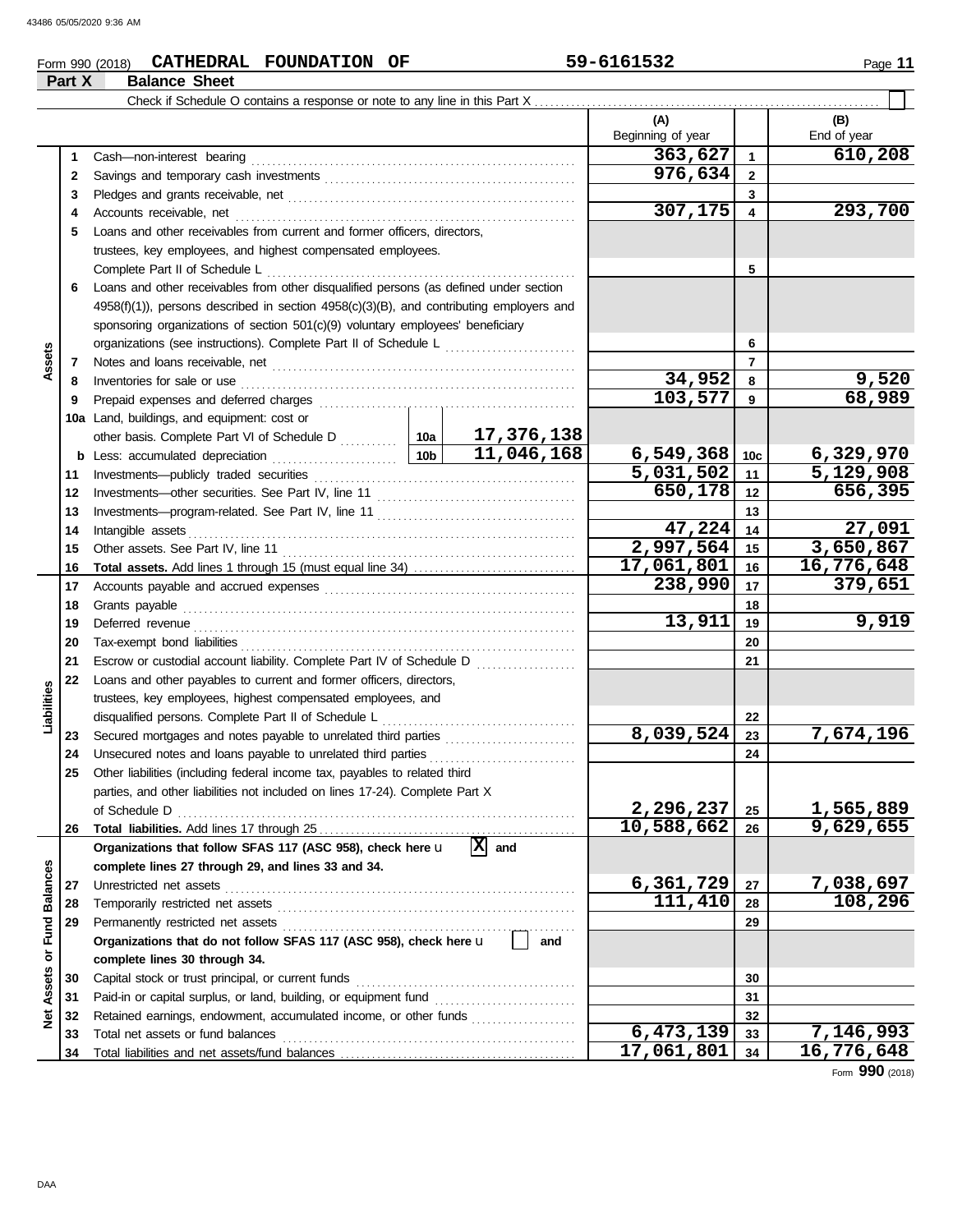|    | 59-6161532<br>Form 990 (2018) CATHEDRAL FOUNDATION OF                                                                                                                                                                          |                         |                |         | Page 12 |
|----|--------------------------------------------------------------------------------------------------------------------------------------------------------------------------------------------------------------------------------|-------------------------|----------------|---------|---------|
|    | Part XI<br><b>Reconciliation of Net Assets</b>                                                                                                                                                                                 |                         |                |         |         |
|    |                                                                                                                                                                                                                                |                         |                |         |         |
| 1  |                                                                                                                                                                                                                                |                         | 6,570,788      |         |         |
| 2  |                                                                                                                                                                                                                                | $2^{\circ}$             | 5,896,934      |         |         |
| 3  |                                                                                                                                                                                                                                | $\mathbf{3}$            |                | 673,854 |         |
| 4  |                                                                                                                                                                                                                                | $\overline{\mathbf{4}}$ | 6,473,139      |         |         |
| 5  | Net unrealized gains (losses) on investments [11] results and the contract of the state of the state of the state of the state of the state of the state of the state of the state of the state of the state of the state of t | 5                       |                |         |         |
| 6  | Donated services and use of facilities [[11] matter contracts and the service of facilities [11] matter contracts and use of facilities [11] matter contracts and use of facilities [11] matter contracts and the service of f | 6                       |                |         |         |
| 7  | Investment expenses                                                                                                                                                                                                            | $\overline{7}$          |                |         |         |
| 8  | Prior period adjustments                                                                                                                                                                                                       | 8                       |                |         |         |
| 9  | Other changes in net assets or fund balances (explain in Schedule O)                                                                                                                                                           | 9                       |                |         |         |
| 10 | Net assets or fund balances at end of year. Combine lines 3 through 9 (must equal Part X, line                                                                                                                                 |                         |                |         |         |
|    | 33, column (B))                                                                                                                                                                                                                | 10                      | 7,146,993      |         |         |
|    | <b>Financial Statements and Reporting</b><br>Part XII                                                                                                                                                                          |                         |                |         |         |
|    |                                                                                                                                                                                                                                |                         |                |         |         |
|    |                                                                                                                                                                                                                                |                         |                | Yes     | No      |
| 1  | x <br>Accounting method used to prepare the Form 990:<br>Cash<br>Accrual<br>Other                                                                                                                                              |                         |                |         |         |
|    | If the organization changed its method of accounting from a prior year or checked "Other," explain in                                                                                                                          |                         |                |         |         |
|    | Schedule O.                                                                                                                                                                                                                    |                         |                |         |         |
|    | 2a Were the organization's financial statements compiled or reviewed by an independent accountant?                                                                                                                             |                         | 2a             |         | x       |
|    | If "Yes," check a box below to indicate whether the financial statements for the year were compiled or                                                                                                                         |                         |                |         |         |
|    | reviewed on a separate basis, consolidated basis, or both:                                                                                                                                                                     |                         |                |         |         |
|    | Separate basis<br>  Consolidated basis<br>Both consolidated and separate basis<br>$\perp$                                                                                                                                      |                         |                |         |         |
|    | Were the organization's financial statements audited by an independent accountant?                                                                                                                                             |                         | 2 <sub>b</sub> | X       |         |
|    | If "Yes," check a box below to indicate whether the financial statements for the year were audited on a                                                                                                                        |                         |                |         |         |
|    | separate basis, consolidated basis, or both:                                                                                                                                                                                   |                         |                |         |         |
|    | Separate basis<br>Consolidated basis<br>Both consolidated and separate basis<br>$\mathsf{I}$                                                                                                                                   |                         |                |         |         |
|    | c If "Yes" to line 2a or 2b, does the organization have a committee that assumes responsibility for oversight                                                                                                                  |                         |                |         |         |
|    |                                                                                                                                                                                                                                |                         | 2c             | X       |         |
|    | If the organization changed either its oversight process or selection process during the tax year, explain in                                                                                                                  |                         |                |         |         |
|    | Schedule O.                                                                                                                                                                                                                    |                         |                |         |         |
|    | 3a As a result of a federal award, was the organization required to undergo an audit or audits as set forth in                                                                                                                 |                         |                |         |         |
|    | the Single Audit Act and OMB Circular A-133?                                                                                                                                                                                   |                         | За             | x       |         |
|    | b If "Yes," did the organization undergo the required audit or audits? If the organization did not undergo the                                                                                                                 |                         |                |         |         |
|    | required audit or audits, explain why in Schedule O and describe any steps taken to undergo such audits.                                                                                                                       |                         | 3 <sub>b</sub> | X       |         |

Form **990** (2018)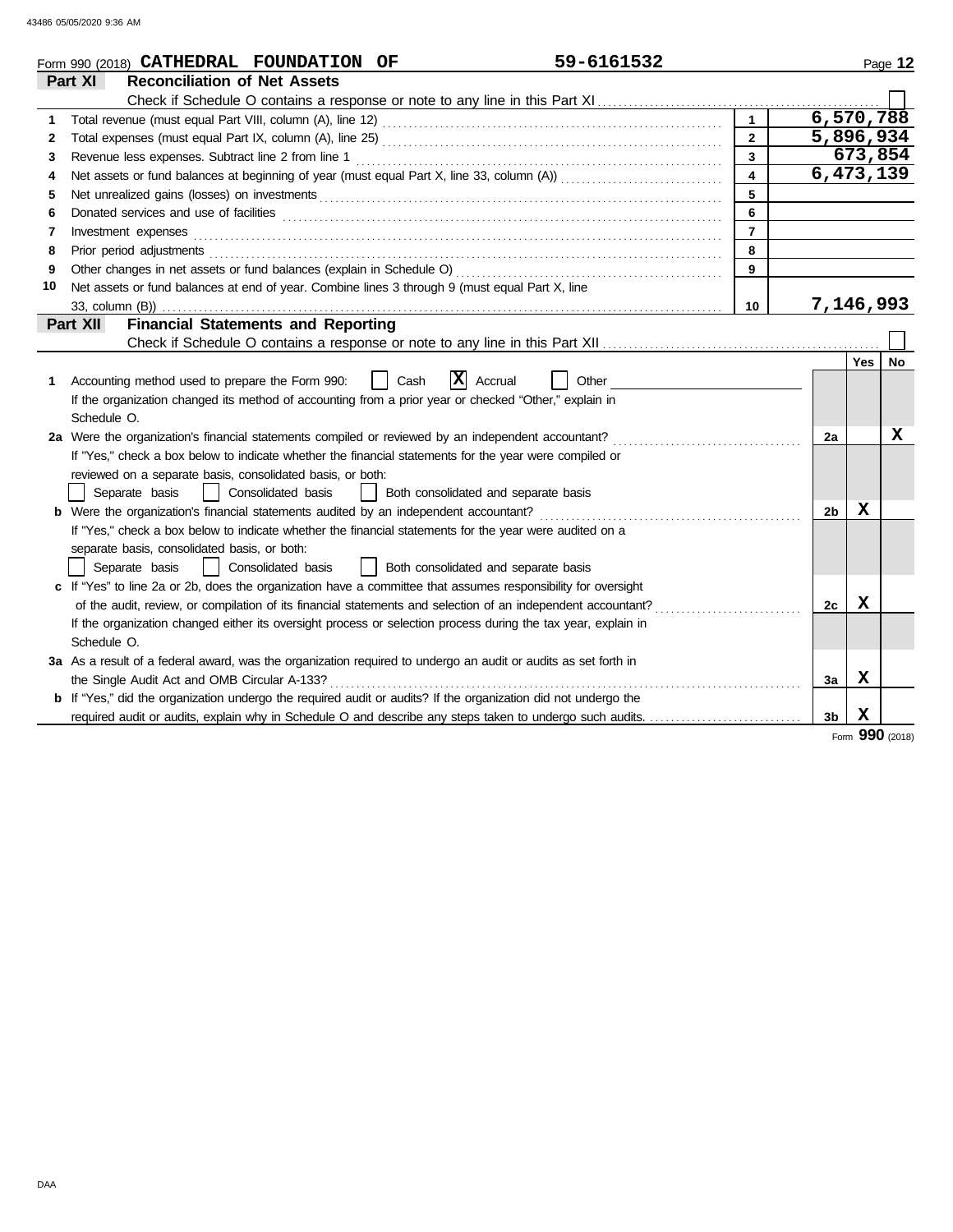| <b>SCHEDULE A</b>                     |                                                            | <b>Public Charity Status and Public Support</b>                                                                                                                                                                                                                                                                                                                                                                                                                                  |                                                      |    |                                        | OMB No. 1545-0047                    |
|---------------------------------------|------------------------------------------------------------|----------------------------------------------------------------------------------------------------------------------------------------------------------------------------------------------------------------------------------------------------------------------------------------------------------------------------------------------------------------------------------------------------------------------------------------------------------------------------------|------------------------------------------------------|----|----------------------------------------|--------------------------------------|
| (Form 990 or 990-EZ)                  |                                                            | Complete if the organization is a section $501(c)(3)$ organization or a section $4947(a)(1)$ nonexempt charitable trust.                                                                                                                                                                                                                                                                                                                                                         |                                                      |    |                                        |                                      |
| Department of the Treasury            |                                                            | La Attach to Form 990 or Form 990-EZ.                                                                                                                                                                                                                                                                                                                                                                                                                                            | Open to Public                                       |    |                                        |                                      |
| Internal Revenue Service              |                                                            | <b>u</b> Go to www.irs.gov/Form990 for instructions and the latest information.                                                                                                                                                                                                                                                                                                                                                                                                  |                                                      |    |                                        | Inspection                           |
| Name of the organization              | CATHEDRAL FOUNDATION OF                                    |                                                                                                                                                                                                                                                                                                                                                                                                                                                                                  |                                                      |    |                                        | Employer identification number       |
|                                       | <b>JACKSONVILLE</b>                                        |                                                                                                                                                                                                                                                                                                                                                                                                                                                                                  |                                                      |    | 59-6161532                             |                                      |
| Part I                                |                                                            | <b>Reason for Public Charity Status (All organizations must complete this part.) See instructions.</b>                                                                                                                                                                                                                                                                                                                                                                           |                                                      |    |                                        |                                      |
|                                       |                                                            | The organization is not a private foundation because it is: (For lines 1 through 12, check only one box.)                                                                                                                                                                                                                                                                                                                                                                        |                                                      |    |                                        |                                      |
| 1                                     |                                                            | A church, convention of churches, or association of churches described in section 170(b)(1)(A)(i).                                                                                                                                                                                                                                                                                                                                                                               |                                                      |    |                                        |                                      |
| 2                                     |                                                            | A school described in section 170(b)(1)(A)(ii). (Attach Schedule E (Form 990 or 990-EZ).)                                                                                                                                                                                                                                                                                                                                                                                        |                                                      |    |                                        |                                      |
| 3                                     |                                                            | A hospital or a cooperative hospital service organization described in section 170(b)(1)(A)(iii).                                                                                                                                                                                                                                                                                                                                                                                |                                                      |    |                                        |                                      |
| 4                                     |                                                            | A medical research organization operated in conjunction with a hospital described in section 170(b)(1)(A)(iii). Enter the hospital's name,                                                                                                                                                                                                                                                                                                                                       |                                                      |    |                                        |                                      |
| 5                                     |                                                            | An organization operated for the benefit of a college or university owned or operated by a governmental unit described in                                                                                                                                                                                                                                                                                                                                                        |                                                      |    |                                        |                                      |
|                                       | section 170(b)(1)(A)(iv). (Complete Part II.)              |                                                                                                                                                                                                                                                                                                                                                                                                                                                                                  |                                                      |    |                                        |                                      |
| 6                                     |                                                            | A federal, state, or local government or governmental unit described in section 170(b)(1)(A)(v).                                                                                                                                                                                                                                                                                                                                                                                 |                                                      |    |                                        |                                      |
| 7                                     | described in section 170(b)(1)(A)(vi). (Complete Part II.) | An organization that normally receives a substantial part of its support from a governmental unit or from the general public                                                                                                                                                                                                                                                                                                                                                     |                                                      |    |                                        |                                      |
| 8                                     |                                                            | A community trust described in section 170(b)(1)(A)(vi). (Complete Part II.)                                                                                                                                                                                                                                                                                                                                                                                                     |                                                      |    |                                        |                                      |
| 9<br>university:                      |                                                            | An agricultural research organization described in section 170(b)(1)(A)(ix) operated in conjunction with a land-grant college<br>or university or a non-land-grant college of agriculture (see instructions). Enter the name, city, and state of the college or                                                                                                                                                                                                                  |                                                      |    |                                        |                                      |
| $ {\bf x} $<br>10                     |                                                            | An organization that normally receives: (1) more than 33 1/3% of its support from contributions, membership fees, and gross<br>receipts from activities related to its exempt functions—subject to certain exceptions, and (2) no more than 33 1/3% of its<br>support from gross investment income and unrelated business taxable income (less section 511 tax) from businesses<br>acquired by the organization after June 30, 1975. See section 509(a)(2). (Complete Part III.) |                                                      |    |                                        |                                      |
| 11                                    |                                                            | An organization organized and operated exclusively to test for public safety. See section 509(a)(4).                                                                                                                                                                                                                                                                                                                                                                             |                                                      |    |                                        |                                      |
| 12                                    |                                                            | An organization organized and operated exclusively for the benefit of, to perform the functions of, or to carry out the purposes<br>of one or more publicly supported organizations described in section 509(a)(1) or section 509(a)(2). See section 509(a)(3).<br>Check the box in lines 12a through 12d that describes the type of supporting organization and complete lines 12e, 12f, and 12g.                                                                               |                                                      |    |                                        |                                      |
| a                                     |                                                            | Type I. A supporting organization operated, supervised, or controlled by its supported organization(s), typically by giving<br>the supported organization(s) the power to regularly appoint or elect a majority of the directors or trustees of the<br>supporting organization. You must complete Part IV, Sections A and B.                                                                                                                                                     |                                                      |    |                                        |                                      |
| b                                     |                                                            | Type II. A supporting organization supervised or controlled in connection with its supported organization(s), by having<br>control or management of the supporting organization vested in the same persons that control or manage the supported                                                                                                                                                                                                                                  |                                                      |    |                                        |                                      |
|                                       |                                                            | organization(s). You must complete Part IV, Sections A and C.                                                                                                                                                                                                                                                                                                                                                                                                                    |                                                      |    |                                        |                                      |
| c                                     |                                                            | Type III functionally integrated. A supporting organization operated in connection with, and functionally integrated with,<br>its supported organization(s) (see instructions). You must complete Part IV, Sections A, D, and E.                                                                                                                                                                                                                                                 |                                                      |    |                                        |                                      |
| d                                     |                                                            | Type III non-functionally integrated. A supporting organization operated in connection with its supported organization(s)                                                                                                                                                                                                                                                                                                                                                        |                                                      |    |                                        |                                      |
|                                       |                                                            | that is not functionally integrated. The organization generally must satisfy a distribution requirement and an attentiveness                                                                                                                                                                                                                                                                                                                                                     |                                                      |    |                                        |                                      |
|                                       |                                                            | requirement (see instructions). You must complete Part IV, Sections A and D, and Part V.                                                                                                                                                                                                                                                                                                                                                                                         |                                                      |    |                                        |                                      |
| е                                     |                                                            | Check this box if the organization received a written determination from the IRS that it is a Type I, Type II, Type III<br>functionally integrated, or Type III non-functionally integrated supporting organization.                                                                                                                                                                                                                                                             |                                                      |    |                                        |                                      |
| f                                     | Enter the number of supported organizations                |                                                                                                                                                                                                                                                                                                                                                                                                                                                                                  |                                                      |    |                                        |                                      |
| g                                     |                                                            | Provide the following information about the supported organization(s).                                                                                                                                                                                                                                                                                                                                                                                                           |                                                      |    |                                        |                                      |
| (i) Name of supported<br>organization | $(ii)$ EIN                                                 | (iii) Type of organization<br>(described on lines 1-10                                                                                                                                                                                                                                                                                                                                                                                                                           | (iv) Is the organization<br>listed in your governing |    | (v) Amount of monetary<br>support (see | (vi) Amount of<br>other support (see |
|                                       |                                                            | above (see instructions))                                                                                                                                                                                                                                                                                                                                                                                                                                                        | document?<br>Yes                                     | No | instructions)                          | instructions)                        |
|                                       |                                                            |                                                                                                                                                                                                                                                                                                                                                                                                                                                                                  |                                                      |    |                                        |                                      |
| (A)                                   |                                                            |                                                                                                                                                                                                                                                                                                                                                                                                                                                                                  |                                                      |    |                                        |                                      |
| (B)                                   |                                                            |                                                                                                                                                                                                                                                                                                                                                                                                                                                                                  |                                                      |    |                                        |                                      |
| (C)                                   |                                                            |                                                                                                                                                                                                                                                                                                                                                                                                                                                                                  |                                                      |    |                                        |                                      |
| (D)                                   |                                                            |                                                                                                                                                                                                                                                                                                                                                                                                                                                                                  |                                                      |    |                                        |                                      |
| (E)                                   |                                                            |                                                                                                                                                                                                                                                                                                                                                                                                                                                                                  |                                                      |    |                                        |                                      |
|                                       |                                                            |                                                                                                                                                                                                                                                                                                                                                                                                                                                                                  |                                                      |    |                                        |                                      |

**For Paperwork Reduction Act Notice, see the Instructions for Form 990 or 990-EZ.**

**Schedule A (Form 990 or 990-EZ) 2018**

**Total**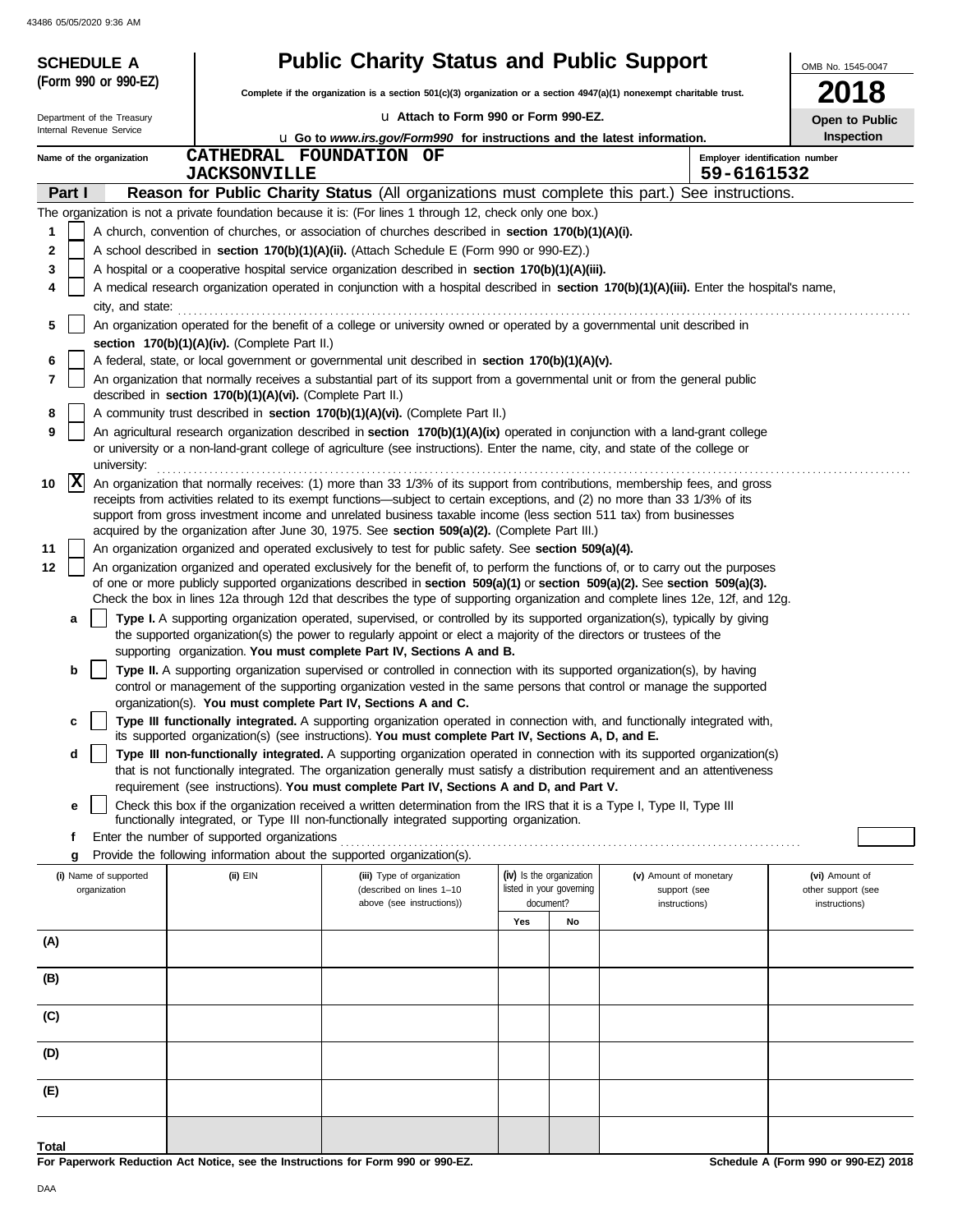|     | Schedule A (Form 990 or 990-EZ) 2018                                                                                                                                                                               |            | CATHEDRAL FOUNDATION OF |            |            | 59-6161532 | Page 2    |
|-----|--------------------------------------------------------------------------------------------------------------------------------------------------------------------------------------------------------------------|------------|-------------------------|------------|------------|------------|-----------|
|     | Support Schedule for Organizations Described in Sections 170(b)(1)(A)(iv) and 170(b)(1)(A)(vi)<br>Part II                                                                                                          |            |                         |            |            |            |           |
|     | (Complete only if you checked the box on line 5, 7, or 8 of Part I or if the organization failed to qualify under                                                                                                  |            |                         |            |            |            |           |
|     | Part III. If the organization fails to qualify under the tests listed below, please complete Part III.)                                                                                                            |            |                         |            |            |            |           |
|     | <b>Section A. Public Support</b>                                                                                                                                                                                   |            |                         |            |            |            |           |
|     | Calendar year (or fiscal year beginning in)<br>$\mathbf{u}$                                                                                                                                                        | (a) 2014   | (b) $2015$              | $(c)$ 2016 | (d) $2017$ | (e) $2018$ | (f) Total |
| 1   | Gifts, grants, contributions, and                                                                                                                                                                                  |            |                         |            |            |            |           |
|     | membership fees received. (Do not<br>include any "unusual grants.")                                                                                                                                                |            |                         |            |            |            |           |
| 2   | Tax revenues levied for the<br>organization's benefit and either paid<br>to or expended on its behalf                                                                                                              |            |                         |            |            |            |           |
| 3   | The value of services or facilities<br>furnished by a governmental unit to the<br>organization without charge with an area of the contract of the contract of the contract of the contract of the                  |            |                         |            |            |            |           |
| 4   | Total. Add lines 1 through 3<br>$\sim$                                                                                                                                                                             |            |                         |            |            |            |           |
| 5   | The portion of total contributions by<br>each person (other than a<br>governmental unit or publicly<br>supported organization) included on<br>line 1 that exceeds 2% of the amount<br>shown on line 11, column (f) |            |                         |            |            |            |           |
| 6   | Public support. Subtract line 5 from line 4.                                                                                                                                                                       |            |                         |            |            |            |           |
|     | <b>Section B. Total Support</b>                                                                                                                                                                                    |            |                         |            |            |            |           |
|     | Calendar year (or fiscal year beginning in)<br>$\mathbf{u}$                                                                                                                                                        | (a) $2014$ | (b) 2015                | $(c)$ 2016 | $(d)$ 2017 | (e) 2018   | (f) Total |
| 7   | Amounts from line 4                                                                                                                                                                                                |            |                         |            |            |            |           |
| 8   | Gross income from interest, dividends,<br>payments received on securities loans,<br>rents, royalties, and income from<br>similar sources                                                                           |            |                         |            |            |            |           |
| 9   | Net income from unrelated business<br>activities, whether or not the business                                                                                                                                      |            |                         |            |            |            |           |
| 10  | Other income. Do not include gain or<br>loss from the sale of capital assets<br>(Explain in Part VI.)                                                                                                              |            |                         |            |            |            |           |
| 11  | Total support. Add lines 7 through 10                                                                                                                                                                              |            |                         |            |            |            |           |
| 12  |                                                                                                                                                                                                                    |            |                         |            |            | 12         |           |
| 13  | First five years. If the Form 990 is for the organization's first, second, third, fourth, or fifth tax year as a section 501(c)(3)                                                                                 |            |                         |            |            |            |           |
|     | Section C. Computation of Public Support Percentage                                                                                                                                                                |            |                         |            |            |            |           |
|     |                                                                                                                                                                                                                    |            |                         |            |            |            |           |
| 14  |                                                                                                                                                                                                                    |            |                         |            |            | 14         | %         |
| 15  |                                                                                                                                                                                                                    |            |                         |            |            | 15         | %         |
| 16a | 33 1/3% support test-2018. If the organization did not check the box on line 13, and line 14 is 33 1/3% or more, check this                                                                                        |            |                         |            |            |            |           |
|     | box and stop here. The organization qualifies as a publicly supported organization                                                                                                                                 |            |                         |            |            |            |           |
| b   | 33 1/3% support test-2017. If the organization did not check a box on line 13 or 16a, and line 15 is 33 1/3% or more, check                                                                                        |            |                         |            |            |            |           |
|     |                                                                                                                                                                                                                    |            |                         |            |            |            |           |
| 17а | 10%-facts-and-circumstances test-2018. If the organization did not check a box on line 13, 16a, or 16b, and line 14 is                                                                                             |            |                         |            |            |            |           |
|     | 10% or more, and if the organization meets the "facts-and-circumstances" test, check this box and stop here. Explain in                                                                                            |            |                         |            |            |            |           |
|     | Part VI how the organization meets the "facts-and-circumstances" test. The organization qualifies as a publicly supported                                                                                          |            |                         |            |            |            |           |
|     | organization                                                                                                                                                                                                       |            |                         |            |            |            |           |
| b   | 10%-facts-and-circumstances test-2017. If the organization did not check a box on line 13, 16a, 16b, or 17a, and line                                                                                              |            |                         |            |            |            |           |
|     | 15 is 10% or more, and if the organization meets the "facts-and-circumstances" test, check this box and stop here.                                                                                                 |            |                         |            |            |            |           |
|     | Explain in Part VI how the organization meets the "facts-and-circumstances" test. The organization qualifies as a publicly                                                                                         |            |                         |            |            |            |           |
|     | supported organization contains and contains a supported organization contains a supported organization contains a supported organization                                                                          |            |                         |            |            |            |           |
| 18  | Private foundation. If the organization did not check a box on line 13, 16a, 16b, 17a, or 17b, check this box and see<br><b>instructions</b>                                                                       |            |                         |            |            |            |           |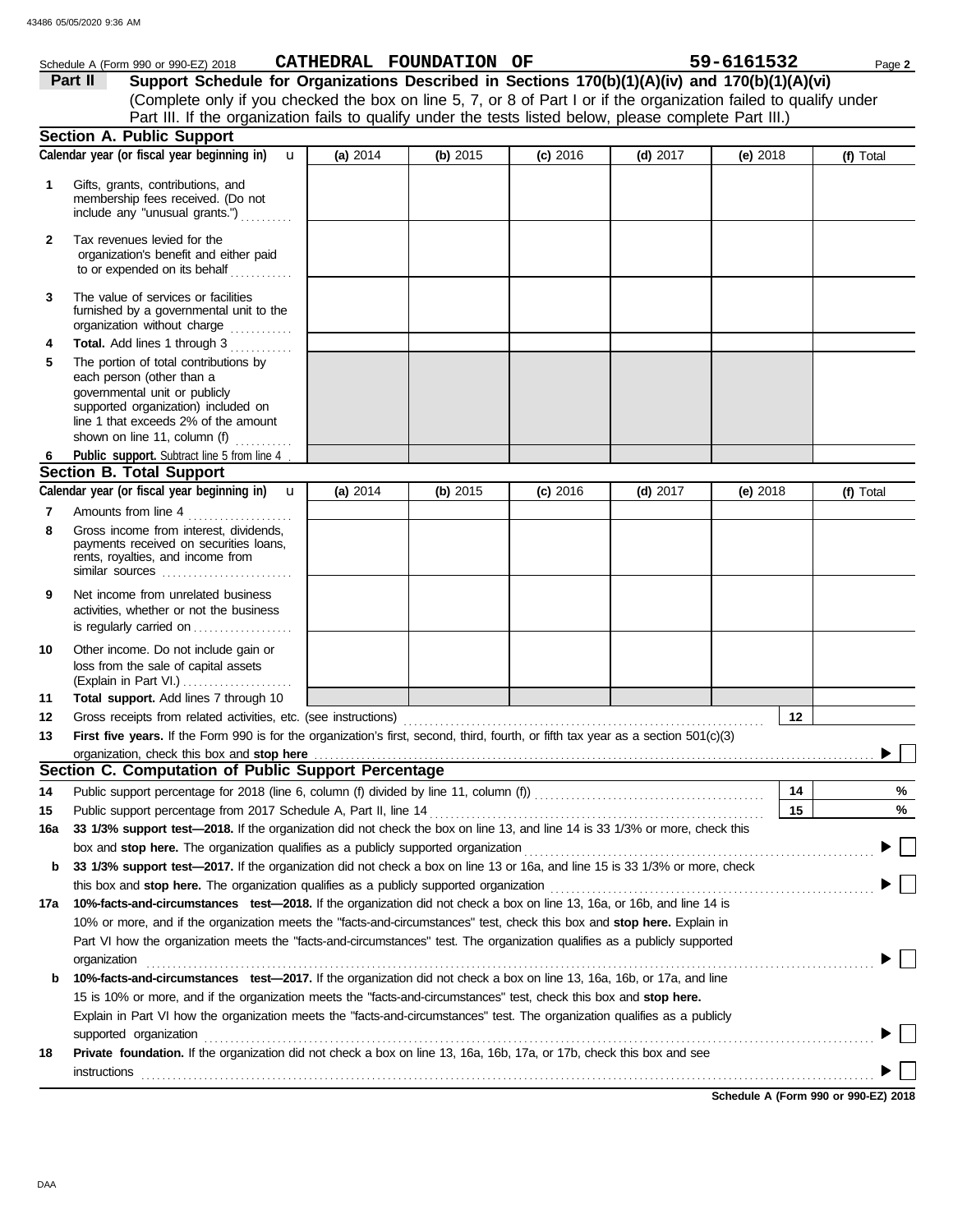### **Schedule A (Form 990 or 990-EZ) 2018 CATHEDRAL FOUNDATION OF** 59-6161532 Page 3

**Part III** Support Schedule for Organizations Described in Section 509(a)(2) (Complete only if you checked the box on line 10 of Part I or if the organization failed to qualify under Part II. If the organization fails to qualify under the tests listed below, please complete Part II.)

|              | <b>Section A. Public Support</b>                                                                                                                                                                                                                                     |            |            |            |            |           |                                          |
|--------------|----------------------------------------------------------------------------------------------------------------------------------------------------------------------------------------------------------------------------------------------------------------------|------------|------------|------------|------------|-----------|------------------------------------------|
|              | Calendar year (or fiscal year beginning in)<br>$\mathbf{u}$                                                                                                                                                                                                          | (a) $2014$ | (b) 2015   | $(c)$ 2016 | $(d)$ 2017 | (e) 2018  | (f) Total                                |
| 1            | Gifts, grants, contributions, and membership<br>fees received. (Do not include any "unusual grants.")                                                                                                                                                                | 209,748    | 4,666,144  | 551,323    | 729,255    | 1,081,431 | 7,237,901                                |
| $\mathbf{2}$ | Gross receipts from admissions, merchandise<br>sold or services performed, or facilities<br>furnished in any activity that is related to the<br>organization's tax-exempt purpose                                                                                    | 7,663,001  | 7,390,101  | 6,589,103  | 5,527,296  | 5,497,882 | 32,667,383                               |
| 3            | Gross receipts from activities that are not an<br>unrelated trade or business under section 513                                                                                                                                                                      |            |            |            |            |           |                                          |
| 4            | Tax revenues levied for the<br>organization's benefit and either paid<br>to or expended on its behalf                                                                                                                                                                |            |            |            |            |           |                                          |
| 5            | The value of services or facilities<br>furnished by a governmental unit to the<br>organization without charge                                                                                                                                                        |            |            |            |            |           |                                          |
| 6            | Total. Add lines 1 through 5                                                                                                                                                                                                                                         | 7,872,749  | 12,056,245 | 7,140,426  | 6,256,551  | 6,579,313 | 39,905,284                               |
| 7а           | Amounts included on lines 1, 2, and 3<br>received from disqualified persons                                                                                                                                                                                          |            |            |            |            |           |                                          |
| b            | Amounts included on lines 2 and 3<br>received from other than disqualified<br>persons that exceed the greater of \$5,000<br>or 1% of the amount on line 13 for the year                                                                                              |            |            |            |            |           |                                          |
| c            | Add lines 7a and 7b<br>.                                                                                                                                                                                                                                             |            |            |            |            |           |                                          |
| 8            | Public support. (Subtract line 7c from                                                                                                                                                                                                                               |            |            |            |            |           |                                          |
|              | line $6.$ )                                                                                                                                                                                                                                                          |            |            |            |            |           | 39,905,284                               |
|              | <b>Section B. Total Support</b><br>Calendar year (or fiscal year beginning in)                                                                                                                                                                                       |            |            |            |            |           |                                          |
|              | $\mathbf{u}$                                                                                                                                                                                                                                                         | (a) $2014$ | (b) 2015   | $(c)$ 2016 | $(d)$ 2017 | (e) 2018  | (f) Total                                |
| 9            | Amounts from line 6                                                                                                                                                                                                                                                  | 7,872,749  | 12,056,245 | 7,140,426  | 6,256,551  | 6,579,313 | 39,905,284                               |
| 10a          | Gross income from interest, dividends,<br>payments received on securities loans, rents,<br>royalties, and income from similar sources                                                                                                                                | 172,214    | 187,547    | 207,049    | 344,858    | 451,016   | 1,362,684                                |
| b            | Unrelated business taxable income (less<br>section 511 taxes) from businesses<br>acquired after June 30, 1975                                                                                                                                                        |            |            |            |            |           |                                          |
| c            | Add lines 10a and 10b                                                                                                                                                                                                                                                | 172,214    | 187,547    | 207,049    | 344,858    | 451,016   | 1,362,684                                |
| 11           | Net income from unrelated business<br>activities not included in line 10b, whether<br>or not the business is regularly carried on                                                                                                                                    |            |            |            |            |           |                                          |
| 12           | Other income. Do not include gain or<br>loss from the sale of capital assets<br>(Explain in Part VI.)                                                                                                                                                                | 113,028    | 62,060     | 89,838     | 26,291     | 53,729    | 344,946                                  |
| 13           | Total support. (Add lines 9, 10c, 11,                                                                                                                                                                                                                                |            |            |            |            |           |                                          |
|              | and 12.)                                                                                                                                                                                                                                                             | 8,157,991  | 12,305,852 | 7,437,313  | 6,627,700  | 7,084,058 | 41,612,914                               |
| 14           | First five years. If the Form 990 is for the organization's first, second, third, fourth, or fifth tax year as a section 501(c)(3)                                                                                                                                   |            |            |            |            |           |                                          |
|              | organization, check this box and stop here                                                                                                                                                                                                                           |            |            |            |            |           |                                          |
|              | Section C. Computation of Public Support Percentage                                                                                                                                                                                                                  |            |            |            |            |           |                                          |
| 15           |                                                                                                                                                                                                                                                                      |            |            |            |            | 15        | 95.90%                                   |
| 16           |                                                                                                                                                                                                                                                                      |            |            |            |            | 16        | 96.59%                                   |
|              | Section D. Computation of Investment Income Percentage                                                                                                                                                                                                               |            |            |            |            |           |                                          |
| 17           |                                                                                                                                                                                                                                                                      |            |            |            |            | 17        | 3%                                       |
| 18           | Investment income percentage from 2017 Schedule A, Part III, line 17                                                                                                                                                                                                 |            |            |            |            | 18        | 3%                                       |
| 19a          | 33 1/3% support tests-2018. If the organization did not check the box on line 14, and line 15 is more than 33 1/3%, and line                                                                                                                                         |            |            |            |            |           | $\blacktriangleright$ $\boxed{\text{X}}$ |
|              | 17 is not more than 33 1/3%, check this box and stop here. The organization qualifies as a publicly supported organization                                                                                                                                           |            |            |            |            |           |                                          |
| b            | 33 1/3% support tests—2017. If the organization did not check a box on line 14 or line 19a, and line 16 is more than 33 1/3%, and<br>line 18 is not more than 33 1/3%, check this box and stop here. The organization qualifies as a publicly supported organization |            |            |            |            |           | $\perp$                                  |
|              |                                                                                                                                                                                                                                                                      |            |            |            |            |           |                                          |
| 20           |                                                                                                                                                                                                                                                                      |            |            |            |            |           |                                          |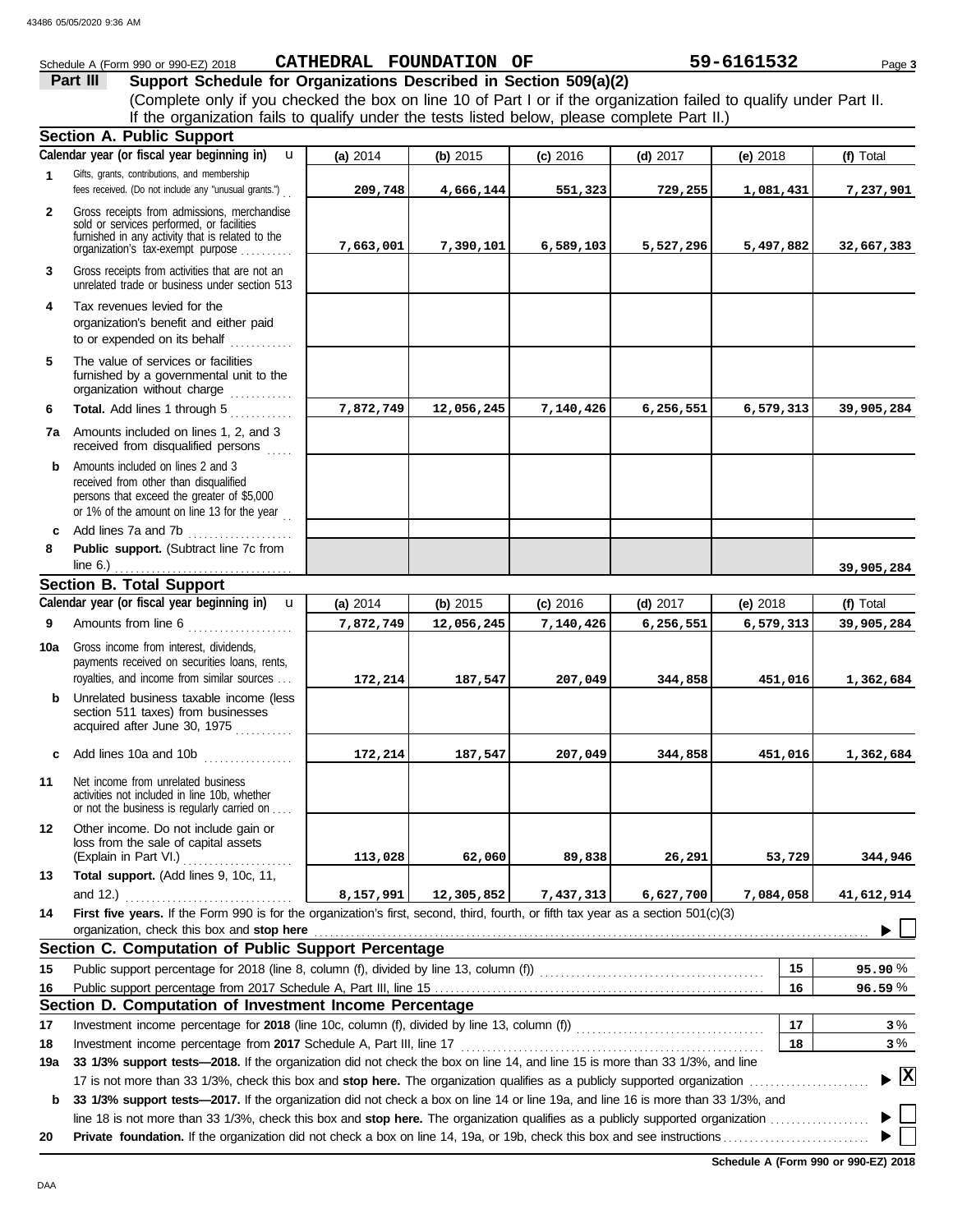|              | CATHEDRAL FOUNDATION OF<br>Schedule A (Form 990 or 990-EZ) 2018                                                          | 59-6161532      |     | Page 4 |
|--------------|--------------------------------------------------------------------------------------------------------------------------|-----------------|-----|--------|
|              | <b>Supporting Organizations</b><br>Part IV                                                                               |                 |     |        |
|              | (Complete only if you checked a box in line 12 on Part I. If you checked 12a of Part I, complete Sections A              |                 |     |        |
|              | and B. If you checked 12b of Part I, complete Sections A and C. If you checked 12c of Part I, complete                   |                 |     |        |
|              | Sections A, D, and E. If you checked 12d of Part I, complete Sections A and D, and complete Part V.)                     |                 |     |        |
|              | Section A. All Supporting Organizations                                                                                  |                 |     |        |
|              |                                                                                                                          |                 | Yes | No     |
| 1            | Are all of the organization's supported organizations listed by name in the organization's governing                     |                 |     |        |
|              | documents? If "No," describe in Part VI how the supported organizations are designated. If designated by                 |                 |     |        |
|              | class or purpose, describe the designation. If historic and continuing relationship, explain.                            | 1               |     |        |
| $\mathbf{2}$ | Did the organization have any supported organization that does not have an IRS determination of status                   |                 |     |        |
|              | under section 509(a)(1) or (2)? If "Yes," explain in Part VI how the organization determined that the supported          |                 |     |        |
|              | organization was described in section 509(a)(1) or (2).                                                                  | 2               |     |        |
| За           | Did the organization have a supported organization described in section $501(c)(4)$ , (5), or (6)? If "Yes," answer      |                 |     |        |
|              | $(b)$ and $(c)$ below.                                                                                                   | За              |     |        |
| b            | Did the organization confirm that each supported organization qualified under section $501(c)(4)$ , $(5)$ , or $(6)$ and |                 |     |        |
|              | satisfied the public support tests under section 509(a)(2)? If "Yes," describe in Part VI when and how the               |                 |     |        |
|              | organization made the determination.                                                                                     | 3b              |     |        |
|              |                                                                                                                          |                 |     |        |
| c            | Did the organization ensure that all support to such organizations was used exclusively for section $170(c)(2)(B)$       |                 |     |        |
|              | purposes? If "Yes," explain in Part VI what controls the organization put in place to ensure such use.                   | 3c              |     |        |
| 4a           | Was any supported organization not organized in the United States ("foreign supported organization")? If                 |                 |     |        |
|              | "Yes," and if you checked 12a or 12b in Part I, answer (b) and (c) below.                                                | 4a              |     |        |
| b            | Did the organization have ultimate control and discretion in deciding whether to make grants to the foreign              |                 |     |        |
|              | supported organization? If "Yes," describe in Part VI how the organization had such control and discretion               |                 |     |        |
|              | despite being controlled or supervised by or in connection with its supported organizations.                             | 4b              |     |        |
| c            | Did the organization support any foreign supported organization that does not have an IRS determination                  |                 |     |        |
|              | under sections $501(c)(3)$ and $509(a)(1)$ or (2)? If "Yes," explain in Part VI what controls the organization used      |                 |     |        |
|              | to ensure that all support to the foreign supported organization was used exclusively for section $170(c)(2)(B)$         |                 |     |        |
|              | purposes.                                                                                                                | 4c              |     |        |
| 5a           | Did the organization add, substitute, or remove any supported organizations during the tax year? If "Yes,"               |                 |     |        |
|              | answer (b) and (c) below (if applicable). Also, provide detail in Part VI, including (i) the names and EIN               |                 |     |        |
|              | numbers of the supported organizations added, substituted, or removed; (ii) the reasons for each such action;            |                 |     |        |
|              | (iii) the authority under the organization's organizing document authorizing such action; and (iv) how the action        |                 |     |        |
|              | was accomplished (such as by amendment to the organizing document).                                                      | 5a              |     |        |
| b            | Type I or Type II only. Was any added or substituted supported organization part of a class already                      |                 |     |        |
|              | designated in the organization's organizing document?                                                                    | 5b              |     |        |
| c            | Substitutions only. Was the substitution the result of an event beyond the organization's control?                       | 5c              |     |        |
| 6            | Did the organization provide support (whether in the form of grants or the provision of services or facilities) to       |                 |     |        |
|              | anyone other than (i) its supported organizations, (ii) individuals that are part of the charitable class benefited      |                 |     |        |
|              | by one or more of its supported organizations, or (iii) other supporting organizations that also support or              |                 |     |        |
|              | benefit one or more of the filing organization's supported organizations? If "Yes," provide detail in Part VI.           | 6               |     |        |
| 7            | Did the organization provide a grant, loan, compensation, or other similar payment to a substantial contributor          |                 |     |        |
|              | (as defined in section 4958(c)(3)(C)), a family member of a substantial contributor, or a 35% controlled entity          |                 |     |        |
|              | with regard to a substantial contributor? If "Yes," complete Part I of Schedule L (Form 990 or 990-EZ).                  | 7               |     |        |
| 8            | Did the organization make a loan to a disqualified person (as defined in section 4958) not described in line 7?          |                 |     |        |
|              | If "Yes," complete Part I of Schedule L (Form 990 or 990-EZ).                                                            | 8               |     |        |
| 9а           | Was the organization controlled directly or indirectly at any time during the tax year by one or more                    |                 |     |        |
|              | disqualified persons as defined in section 4946 (other than foundation managers and organizations described              |                 |     |        |
|              | in section 509(a)(1) or (2))? If "Yes," provide detail in Part VI.                                                       | 9а              |     |        |
| b            | Did one or more disqualified persons (as defined in line 9a) hold a controlling interest in any entity in which          |                 |     |        |
|              | the supporting organization had an interest? If "Yes," provide detail in Part VI.                                        | 9b              |     |        |
| c            | Did a disqualified person (as defined in line 9a) have an ownership interest in, or derive any personal benefit          |                 |     |        |
|              | from, assets in which the supporting organization also had an interest? If "Yes," provide detail in Part VI.             | 9c              |     |        |
| 10a          | Was the organization subject to the excess business holdings rules of section 4943 because of section                    |                 |     |        |
|              | 4943(f) (regarding certain Type II supporting organizations, and all Type III non-functionally integrated                |                 |     |        |
|              | supporting organizations)? If "Yes," answer 10b below.                                                                   | 10a             |     |        |
| b            | Did the organization have any excess business holdings in the tax year? (Use Schedule C, Form 4720, to                   |                 |     |        |
|              | determine whether the organization had excess business holdings.)                                                        | 10 <sub>b</sub> |     |        |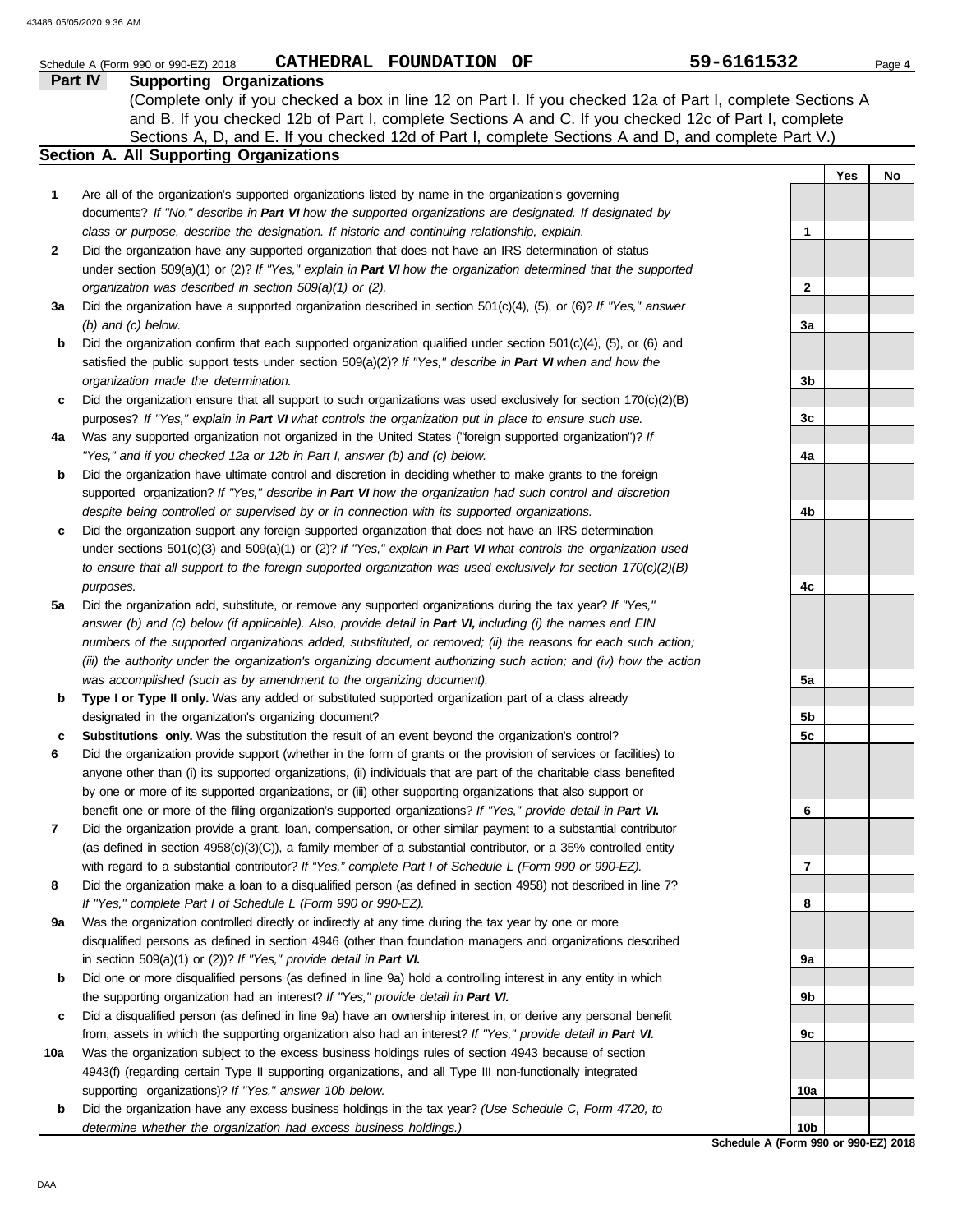**Part IV Supporting Organizations** *(continued)*

|             |                                                                                                                                   |                 | Yes | No |
|-------------|-----------------------------------------------------------------------------------------------------------------------------------|-----------------|-----|----|
| 11          | Has the organization accepted a gift or contribution from any of the following persons?                                           |                 |     |    |
| a           | A person who directly or indirectly controls, either alone or together with persons described in (b) and (c)                      |                 |     |    |
|             | below, the governing body of a supported organization?                                                                            | 11a             |     |    |
|             | <b>b</b> A family member of a person described in (a) above?                                                                      | 11 <sub>b</sub> |     |    |
|             | c A 35% controlled entity of a person described in (a) or (b) above? If "Yes" to a, b, or c, provide detail in Part VI.           | 11c             |     |    |
|             | <b>Section B. Type I Supporting Organizations</b>                                                                                 |                 |     |    |
|             |                                                                                                                                   |                 | Yes | No |
| 1           | Did the directors, trustees, or membership of one or more supported organizations have the power to                               |                 |     |    |
|             | regularly appoint or elect at least a majority of the organization's directors or trustees at all times during the                |                 |     |    |
|             | tax year? If "No," describe in Part VI how the supported organization(s) effectively operated, supervised, or                     |                 |     |    |
|             | controlled the organization's activities. If the organization had more than one supported organization,                           |                 |     |    |
|             | describe how the powers to appoint and/or remove directors or trustees were allocated among the supported                         |                 |     |    |
|             | organizations and what conditions or restrictions, if any, applied to such powers during the tax year.                            | 1               |     |    |
| 2           | Did the organization operate for the benefit of any supported organization other than the supported                               |                 |     |    |
|             | organization(s) that operated, supervised, or controlled the supporting organization? If "Yes," explain in Part                   |                 |     |    |
|             | VI how providing such benefit carried out the purposes of the supported organization(s) that operated,                            |                 |     |    |
|             | supervised, or controlled the supporting organization.                                                                            | $\mathbf{2}$    |     |    |
|             | <b>Section C. Type II Supporting Organizations</b>                                                                                |                 |     |    |
|             |                                                                                                                                   |                 | Yes | No |
| 1           | Were a majority of the organization's directors or trustees during the tax year also a majority of the directors                  |                 |     |    |
|             | or trustees of each of the organization's supported organization(s)? If "No," describe in Part VI how control                     |                 |     |    |
|             | or management of the supporting organization was vested in the same persons that controlled or managed                            |                 |     |    |
|             | the supported organization(s).<br>Section D. All Type III Supporting Organizations                                                | 1               |     |    |
|             |                                                                                                                                   |                 | Yes | No |
| 1           | Did the organization provide to each of its supported organizations, by the last day of the fifth month of the                    |                 |     |    |
|             | organization's tax year, (i) a written notice describing the type and amount of support provided during the prior tax             |                 |     |    |
|             | year, (ii) a copy of the Form 990 that was most recently filed as of the date of notification, and (iii) copies of the            |                 |     |    |
|             | organization's governing documents in effect on the date of notification, to the extent not previously provided?                  | 1               |     |    |
| 2           | Were any of the organization's officers, directors, or trustees either (i) appointed or elected by the supported                  |                 |     |    |
|             | organization(s) or (ii) serving on the governing body of a supported organization? If "No," explain in Part VI how                |                 |     |    |
|             | the organization maintained a close and continuous working relationship with the supported organization(s).                       | $\mathbf{2}$    |     |    |
| 3           | By reason of the relationship described in (2), did the organization's supported organizations have a                             |                 |     |    |
|             | significant voice in the organization's investment policies and in directing the use of the organization's                        |                 |     |    |
|             | income or assets at all times during the tax year? If "Yes," describe in Part VI the role the organization's                      |                 |     |    |
|             | supported organizations played in this regard.                                                                                    | 3               |     |    |
|             | Section E. Type III Functionally-Integrated Supporting Organizations                                                              |                 |     |    |
| 1           | Check the box next to the method that the organization used to satisfy the Integral Part Test during the year (see instructions). |                 |     |    |
| а           | The organization satisfied the Activities Test. Complete line 2 below.                                                            |                 |     |    |
| $\mathbf b$ | The organization is the parent of each of its supported organizations. Complete line 3 below.                                     |                 |     |    |
| c           | The organization supported a governmental entity. Describe in Part VI how you supported a government entity (see instructions).   |                 |     |    |
|             |                                                                                                                                   |                 |     |    |
| 2           | Activities Test. Answer (a) and (b) below.                                                                                        |                 | Yes | No |
| a           | Did substantially all of the organization's activities during the tax year directly further the exempt purposes of                |                 |     |    |
|             | the supported organization(s) to which the organization was responsive? If "Yes," then in Part VI identify                        |                 |     |    |
|             | those supported organizations and explain how these activities directly furthered their exempt purposes,                          |                 |     |    |
|             | how the organization was responsive to those supported organizations, and how the organization determined                         |                 |     |    |
|             | that these activities constituted substantially all of its activities.                                                            | 2a              |     |    |
| b           | Did the activities described in (a) constitute activities that, but for the organization's involvement, one or more               |                 |     |    |
|             | of the organization's supported organization(s) would have been engaged in? If "Yes," explain in Part VI the                      |                 |     |    |
|             | reasons for the organization's position that its supported organization(s) would have engaged in these                            |                 |     |    |
|             | activities but for the organization's involvement.                                                                                | 2b              |     |    |
| 3           | Parent of Supported Organizations. Answer (a) and (b) below.                                                                      |                 |     |    |
| а           | Did the organization have the power to regularly appoint or elect a majority of the officers, directors, or                       |                 |     |    |
|             | trustees of each of the supported organizations? Provide details in Part VI.                                                      | За              |     |    |
| b           | Did the organization exercise a substantial degree of direction over the policies, programs, and activities of each               |                 |     |    |
|             | of its supported organizations? If "Yes," describe in Part VI the role played by the organization in this regard.                 | 3b              |     |    |
| DAA         | Schedule A (Form 990 or 990-EZ) 2018                                                                                              |                 |     |    |
|             |                                                                                                                                   |                 |     |    |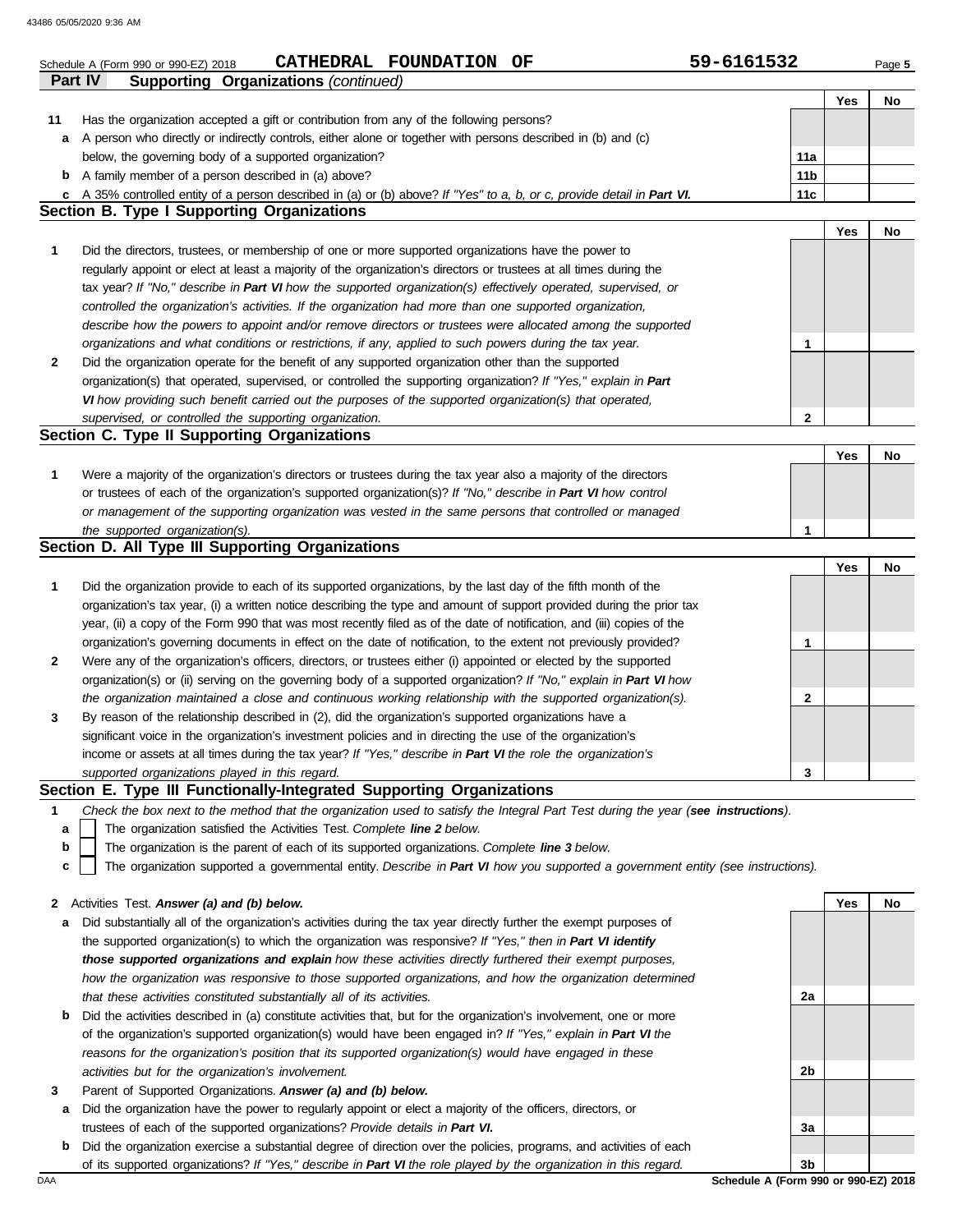| CATHEDRAL FOUNDATION OF<br>Schedule A (Form 990 or 990-EZ) 2018                                                                       |                | 59-6161532     | Page 6                         |
|---------------------------------------------------------------------------------------------------------------------------------------|----------------|----------------|--------------------------------|
| Type III Non-Functionally Integrated 509(a)(3) Supporting Organizations<br>Part V                                                     |                |                |                                |
| Check here if the organization satisfied the Integral Part Test as a qualifying trust on Nov. 20, 1970 (explain in Part VI). See<br>1 |                |                |                                |
| instructions. All other Type III non-functionally integrated supporting organizations must complete Sections A through E.             |                |                |                                |
| Section A - Adjusted Net Income                                                                                                       |                | (A) Prior Year | (B) Current Year<br>(optional) |
| Net short-term capital gain<br>1                                                                                                      | 1              |                |                                |
| 2<br>Recoveries of prior-year distributions                                                                                           | $\mathbf 2$    |                |                                |
| 3<br>Other gross income (see instructions)                                                                                            | 3              |                |                                |
| Add lines 1 through 3.<br>4                                                                                                           | 4              |                |                                |
| 5<br>Depreciation and depletion                                                                                                       | 5              |                |                                |
| Portion of operating expenses paid or incurred for production or<br>6                                                                 |                |                |                                |
| collection of gross income or for management, conservation, or                                                                        |                |                |                                |
| maintenance of property held for production of income (see instructions)                                                              | 6              |                |                                |
| $\overline{7}$<br>Other expenses (see instructions)                                                                                   | $\overline{7}$ |                |                                |
| 8<br>Adjusted Net Income (subtract lines 5, 6, and 7 from line 4)                                                                     | 8              |                |                                |
| Section B - Minimum Asset Amount                                                                                                      |                | (A) Prior Year | (B) Current Year<br>(optional) |
| Aggregate fair market value of all non-exempt-use assets (see<br>1                                                                    |                |                |                                |
| instructions for short tax year or assets held for part of year):                                                                     |                |                |                                |
| <b>a</b> Average monthly value of securities                                                                                          | 1a             |                |                                |
| <b>b</b> Average monthly cash balances                                                                                                | 1b             |                |                                |
| Fair market value of other non-exempt-use assets<br>C                                                                                 | 1 <sub>c</sub> |                |                                |
| <b>d Total</b> (add lines 1a, 1b, and 1c)                                                                                             | 1d             |                |                                |
| Discount claimed for blockage or other<br>e                                                                                           |                |                |                                |
| factors (explain in detail in Part VI):                                                                                               |                |                |                                |
| $\mathbf{2}$<br>Acquisition indebtedness applicable to non-exempt-use assets                                                          | $\mathbf{2}$   |                |                                |
| Subtract line 2 from line 1d.<br>3                                                                                                    | 3              |                |                                |
| Cash deemed held for exempt use. Enter 1-1/2% of line 3 (for greater amount,<br>4                                                     |                |                |                                |
| see instructions).                                                                                                                    | 4              |                |                                |
| 5<br>Net value of non-exempt-use assets (subtract line 4 from line 3)                                                                 | 5              |                |                                |
| 6<br>Multiply line 5 by .035.                                                                                                         | 6              |                |                                |
| $\overline{7}$<br>Recoveries of prior-year distributions                                                                              | $\overline{7}$ |                |                                |
| 8<br>Minimum Asset Amount (add line 7 to line 6)                                                                                      | 8              |                |                                |
| Section C - Distributable Amount                                                                                                      |                |                | <b>Current Year</b>            |
| Adjusted net income for prior year (from Section A, line 8, Column A)<br>1                                                            | 1              |                |                                |
| $\mathbf{2}$<br>Enter 85% of line 1.                                                                                                  | $\mathbf 2$    |                |                                |
| 3<br>Minimum asset amount for prior year (from Section B, line 8, Column A)                                                           | 3              |                |                                |
| Enter greater of line 2 or line 3.<br>4                                                                                               | 4              |                |                                |
| Income tax imposed in prior year<br>5                                                                                                 | 5              |                |                                |
| Distributable Amount. Subtract line 5 from line 4, unless subject to<br>6                                                             |                |                |                                |
| emergency temporary reduction (see instructions).                                                                                     | 6              |                |                                |

**7** instructions). Check here if the current year is the organization's first as a non-functionally integrated Type III supporting organization (see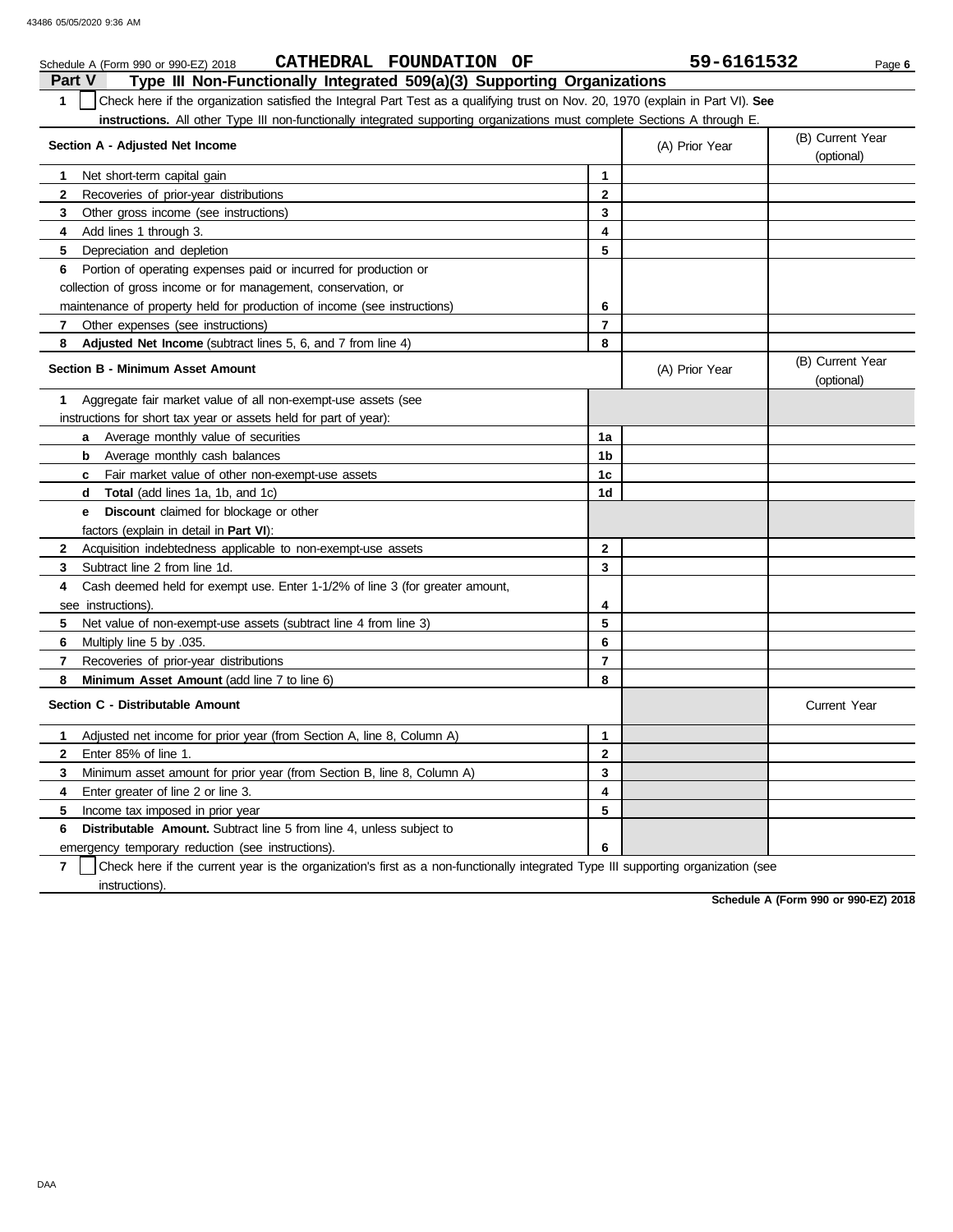|              | CATHEDRAL FOUNDATION OF<br>Schedule A (Form 990 or 990-EZ) 2018                                                             |                                    | 59-6161532                                    | Page 7                                           |
|--------------|-----------------------------------------------------------------------------------------------------------------------------|------------------------------------|-----------------------------------------------|--------------------------------------------------|
| Part V       | Type III Non-Functionally Integrated 509(a)(3) Supporting Organizations (continued)                                         |                                    |                                               |                                                  |
|              | <b>Section D - Distributions</b>                                                                                            |                                    |                                               | <b>Current Year</b>                              |
| 1            | Amounts paid to supported organizations to accomplish exempt purposes                                                       |                                    |                                               |                                                  |
| $\mathbf{2}$ | Amounts paid to perform activity that directly furthers exempt purposes of supported                                        |                                    |                                               |                                                  |
|              | organizations, in excess of income from activity                                                                            |                                    |                                               |                                                  |
| 3            | Administrative expenses paid to accomplish exempt purposes of supported organizations                                       |                                    |                                               |                                                  |
| 4            | Amounts paid to acquire exempt-use assets                                                                                   |                                    |                                               |                                                  |
| 5            | Qualified set-aside amounts (prior IRS approval required)                                                                   |                                    |                                               |                                                  |
| 6            | Other distributions (describe in Part VI). See instructions.                                                                |                                    |                                               |                                                  |
| 7            | Total annual distributions. Add lines 1 through 6.                                                                          |                                    |                                               |                                                  |
| 8            | Distributions to attentive supported organizations to which the organization is responsive                                  |                                    |                                               |                                                  |
|              | (provide details in Part VI). See instructions.                                                                             |                                    |                                               |                                                  |
| 9            | Distributable amount for 2018 from Section C, line 6                                                                        |                                    |                                               |                                                  |
| 10           | Line 8 amount divided by line 9 amount                                                                                      |                                    |                                               |                                                  |
|              | <b>Section E - Distribution Allocations (see instructions)</b>                                                              | (i)<br><b>Excess Distributions</b> | (ii)<br><b>Underdistributions</b><br>Pre-2018 | (iii)<br><b>Distributable</b><br>Amount for 2018 |
| 1            | Distributable amount for 2018 from Section C, line 6                                                                        |                                    |                                               |                                                  |
| $\mathbf{2}$ | Underdistributions, if any, for years prior to 2018<br>(reasonable cause required-explain in Part VI). See<br>instructions. |                                    |                                               |                                                  |
| 3            | Excess distributions carryover, if any, to 2018                                                                             |                                    |                                               |                                                  |
|              |                                                                                                                             |                                    |                                               |                                                  |
|              |                                                                                                                             |                                    |                                               |                                                  |
|              |                                                                                                                             |                                    |                                               |                                                  |
|              |                                                                                                                             |                                    |                                               |                                                  |
|              |                                                                                                                             |                                    |                                               |                                                  |
|              | f Total of lines 3a through e                                                                                               |                                    |                                               |                                                  |
|              | g Applied to underdistributions of prior years                                                                              |                                    |                                               |                                                  |
|              | h Applied to 2018 distributable amount                                                                                      |                                    |                                               |                                                  |
| İ.           | Carryover from 2013 not applied (see instructions)                                                                          |                                    |                                               |                                                  |
|              | Remainder. Subtract lines 3g, 3h, and 3i from 3f.                                                                           |                                    |                                               |                                                  |
| 4            | Distributions for 2018 from                                                                                                 |                                    |                                               |                                                  |
|              | Section D, line 7:<br>\$                                                                                                    |                                    |                                               |                                                  |
|              | a Applied to underdistributions of prior years                                                                              |                                    |                                               |                                                  |
|              | <b>b</b> Applied to 2018 distributable amount                                                                               |                                    |                                               |                                                  |
|              | c Remainder. Subtract lines 4a and 4b from 4.                                                                               |                                    |                                               |                                                  |
| 5            | Remaining underdistributions for years prior to 2018, if                                                                    |                                    |                                               |                                                  |
|              | any. Subtract lines 3g and 4a from line 2. For result                                                                       |                                    |                                               |                                                  |
|              | greater than zero, explain in Part VI. See instructions.                                                                    |                                    |                                               |                                                  |
| 6            | Remaining underdistributions for 2018. Subtract lines 3h                                                                    |                                    |                                               |                                                  |
|              | and 4b from line 1. For result greater than zero, explain in                                                                |                                    |                                               |                                                  |
|              | Part VI. See instructions.                                                                                                  |                                    |                                               |                                                  |
| 7            | Excess distributions carryover to 2019. Add lines 3j                                                                        |                                    |                                               |                                                  |
|              | and 4c.                                                                                                                     |                                    |                                               |                                                  |
| 8            | Breakdown of line 7:                                                                                                        |                                    |                                               |                                                  |
|              |                                                                                                                             |                                    |                                               |                                                  |
|              | <b>b</b> Excess from 2015 $\ldots$                                                                                          |                                    |                                               |                                                  |
|              |                                                                                                                             |                                    |                                               |                                                  |
|              |                                                                                                                             |                                    |                                               |                                                  |
|              |                                                                                                                             |                                    |                                               |                                                  |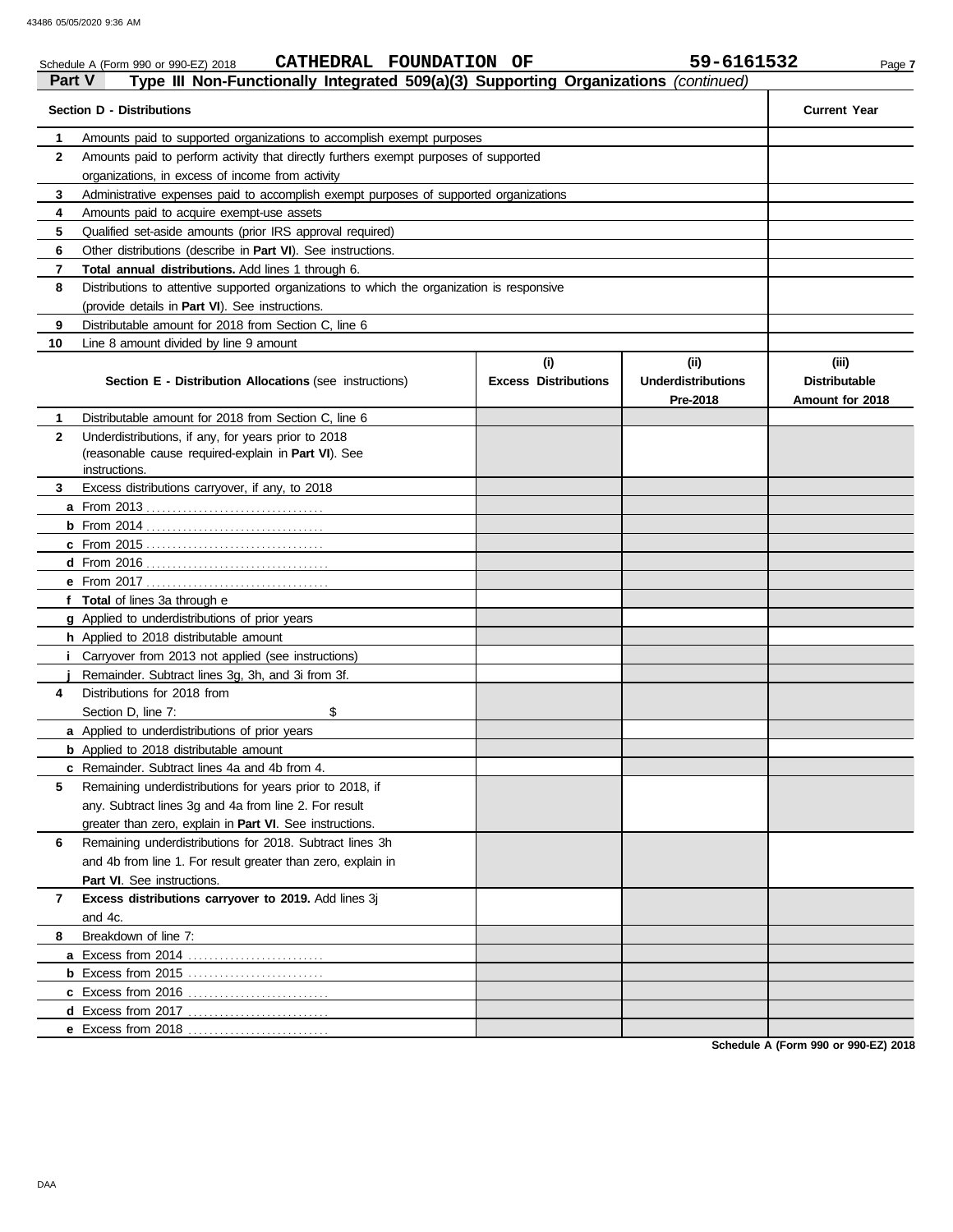|         | CATHEDRAL FOUNDATION OF<br>Schedule A (Form 990 or 990-EZ) 2018                                                                                                                                                                                                                                                                                  | 59-6161532 | Page 8 |
|---------|--------------------------------------------------------------------------------------------------------------------------------------------------------------------------------------------------------------------------------------------------------------------------------------------------------------------------------------------------|------------|--------|
| Part VI | Supplemental Information. Provide the explanations required by Part II, line 10; Part II, line 17a or 17b; Part<br>III, line 12; Part IV, Section A, lines 1, 2, 3b, 3c, 4b, 4c, 5a, 6, 9a, 9b, 9c, 11a, 11b, and 11c; Part IV, Section                                                                                                          |            |        |
|         | B, lines 1 and 2; Part IV, Section C, line 1; Part IV, Section D, lines 2 and 3; Part IV, Section E, lines 1c, 2a, 2b,<br>3a, and 3b; Part V, line 1; Part V, Section B, line 1e; Part V, Section D, lines 5, 6, and 8; and Part V, Section E,<br>lines 2, 5, and 6. Also complete this part for any additional information. (See instructions.) |            |        |
|         | PART III, LINE 12 - OTHER INCOME DETAIL                                                                                                                                                                                                                                                                                                          |            |        |
|         | \$<br>344,946                                                                                                                                                                                                                                                                                                                                    |            |        |
|         |                                                                                                                                                                                                                                                                                                                                                  |            |        |
|         |                                                                                                                                                                                                                                                                                                                                                  |            |        |
|         |                                                                                                                                                                                                                                                                                                                                                  |            |        |
|         |                                                                                                                                                                                                                                                                                                                                                  |            |        |
|         |                                                                                                                                                                                                                                                                                                                                                  |            |        |
|         |                                                                                                                                                                                                                                                                                                                                                  |            |        |
|         |                                                                                                                                                                                                                                                                                                                                                  |            |        |
|         |                                                                                                                                                                                                                                                                                                                                                  |            |        |
|         |                                                                                                                                                                                                                                                                                                                                                  |            |        |
|         |                                                                                                                                                                                                                                                                                                                                                  |            |        |
|         |                                                                                                                                                                                                                                                                                                                                                  |            |        |
|         |                                                                                                                                                                                                                                                                                                                                                  |            |        |
|         |                                                                                                                                                                                                                                                                                                                                                  |            |        |
|         |                                                                                                                                                                                                                                                                                                                                                  |            |        |
|         |                                                                                                                                                                                                                                                                                                                                                  |            |        |
|         |                                                                                                                                                                                                                                                                                                                                                  |            |        |
|         |                                                                                                                                                                                                                                                                                                                                                  |            |        |
|         |                                                                                                                                                                                                                                                                                                                                                  |            |        |
|         |                                                                                                                                                                                                                                                                                                                                                  |            |        |
|         |                                                                                                                                                                                                                                                                                                                                                  |            |        |
|         |                                                                                                                                                                                                                                                                                                                                                  |            |        |
|         |                                                                                                                                                                                                                                                                                                                                                  |            |        |
|         |                                                                                                                                                                                                                                                                                                                                                  |            |        |
|         |                                                                                                                                                                                                                                                                                                                                                  |            |        |
|         |                                                                                                                                                                                                                                                                                                                                                  |            |        |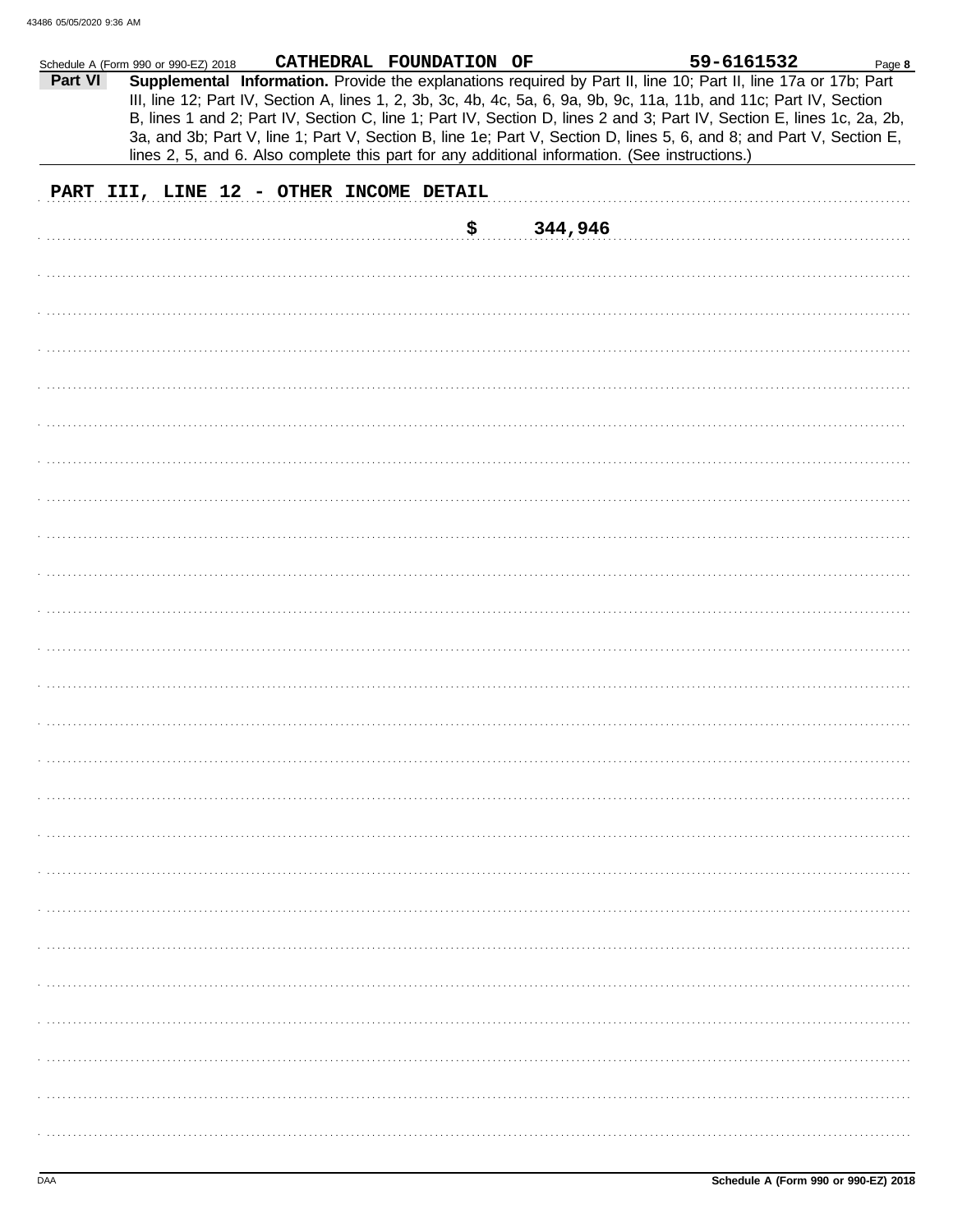| <b>Schedule B</b><br>(Form 990, 990-EZ,                                    | <b>Schedule of Contributors</b>                                                                               |                                              | OMB No. 1545-0047 |
|----------------------------------------------------------------------------|---------------------------------------------------------------------------------------------------------------|----------------------------------------------|-------------------|
| or 990-PF)<br>Department of the Treasury<br>Internal Revenue Service       | u Attach to Form 990, Form 990-EZ, or Form 990-PF.<br>u Go to www.irs.gov/Form990 for the latest information. |                                              | 2018              |
| Name of the organization<br>CATHEDRAL FOUNDATION OF<br><b>JACKSONVILLE</b> |                                                                                                               | Employer identification number<br>59-6161532 |                   |
| Organization type (check one):                                             |                                                                                                               |                                              |                   |
| Filers of:                                                                 | Section:                                                                                                      |                                              |                   |
| Form 990 or 990-EZ                                                         | $ \mathbf{X} $ 501(c)(<br>3 ) (enter number) organization                                                     |                                              |                   |
|                                                                            | 4947(a)(1) nonexempt charitable trust not treated as a private foundation                                     |                                              |                   |
|                                                                            | 527 political organization                                                                                    |                                              |                   |
| Form 990-PF                                                                | 501(c)(3) exempt private foundation                                                                           |                                              |                   |
|                                                                            | 4947(a)(1) nonexempt charitable trust treated as a private foundation                                         |                                              |                   |
|                                                                            | 501(c)(3) taxable private foundation                                                                          |                                              |                   |
|                                                                            |                                                                                                               |                                              |                   |
|                                                                            | Check if your organization is covered by the General Rule or a Special Rule.                                  |                                              |                   |

**Note:** Only a section 501(c)(7), (8), or (10) organization can check boxes for both the General Rule and a Special Rule. See instructions.

### **General Rule**

For an organization filing Form 990, 990-EZ, or 990-PF that received, during the year, contributions totaling \$5,000 **X** or more (in money or property) from any one contributor. Complete Parts I and II. See instructions for determining a contributor's total contributions.

#### **Special Rules**

| For an organization described in section 501(c)(3) filing Form 990 or 990-EZ that met the 33 <sup>1</sup> /3% support test of the |
|-----------------------------------------------------------------------------------------------------------------------------------|
| regulations under sections 509(a)(1) and 170(b)(1)(A)(vi), that checked Schedule A (Form 990 or 990-EZ), Part II, line            |
| 13, 16a, or 16b, and that received from any one contributor, during the year, total contributions of the greater of (1)           |
| \$5,000; or (2) 2% of the amount on (i) Form 990, Part VIII, line 1h; or (ii) Form 990-EZ, line 1. Complete Parts I and II.       |

literary, or educational purposes, or for the prevention of cruelty to children or animals. Complete Parts I (entering) For an organization described in section 501(c)(7), (8), or (10) filing Form 990 or 990-EZ that received from any one contributor, during the year, total contributions of more than \$1,000 *exclusively* for religious, charitable, scientific, "N/A" in column (b) instead of the contributor name and address), II, and III.

For an organization described in section 501(c)(7), (8), or (10) filing Form 990 or 990-EZ that received from any one contributor, during the year, contributions *exclusively* for religious, charitable, etc., purposes, but no such contributions totaled more than \$1,000. If this box is checked, enter here the total contributions that were received during the year for an *exclusively* religious, charitable, etc., purpose. Don't complete any of the parts unless the **General Rule** applies to this organization because it received *nonexclusively* religious, charitable, etc., contributions totaling \$5,000 or more during the year . . . . . . . . . . . . . . . . . . . . . . . . . . . . . . . . . . . . . . . . . . . . . . . . . . . . . . . . . . . . . . . . . . . . . . . . . . . . . . . . .

990-EZ, or 990-PF), but it **must** answer "No" on Part IV, line 2, of its Form 990; or check the box on line H of its Form 990-EZ or on its Form 990-PF, Part I, line 2, to certify that it doesn't meet the filing requirements of Schedule B (Form 990, 990-EZ, or 990-PF). **Caution:** An organization that isn't covered by the General Rule and/or the Special Rules doesn't file Schedule B (Form 990,

**For Paperwork Reduction Act Notice, see the instructions for Form 990, 990-EZ, or 990-PF.**

 $\triangleright$  \$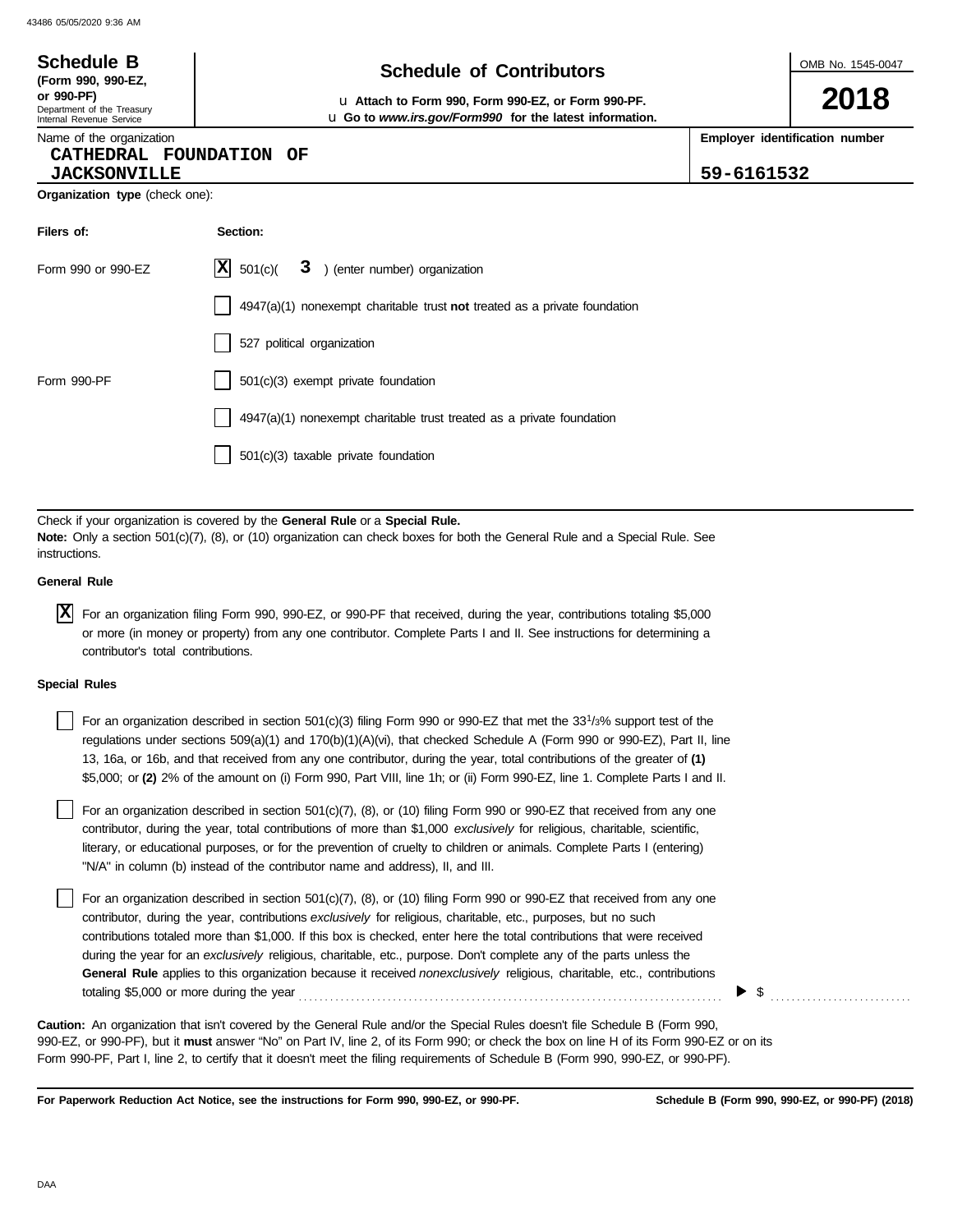|                      | Schedule B (Form 990, 990-EZ, or 990-PF) (2018)                                                                                                                             |                                   | PAGE 1 OF 1<br>Page 2                                                                        |
|----------------------|-----------------------------------------------------------------------------------------------------------------------------------------------------------------------------|-----------------------------------|----------------------------------------------------------------------------------------------|
| Name of organization | CATHEDRAL FOUNDATION OF                                                                                                                                                     |                                   | Employer identification number<br>59-6161532                                                 |
| Part I               | Contributors (see instructions). Use duplicate copies of Part I if additional space is needed.                                                                              |                                   |                                                                                              |
| (a)<br>No.           | (b)<br>Name, address, and ZIP + 4                                                                                                                                           | (c)<br><b>Total contributions</b> | (d)<br>Type of contribution                                                                  |
| $1$                  | <b>MEALS</b><br><b>ON</b><br><b>WHEELS</b><br><b>CHARITABLE</b><br><b>TRUST</b><br>MEALS ON WHEELS CHARITABLE<br><b>TRUST</b><br>5 WATER OAK LANE<br>FL 32034<br>FERNANDINA | 36,800<br>\$                      | Χ<br>Person<br>Payroll<br><b>Noncash</b><br>(Complete Part II for<br>noncash contributions.) |
| (a)                  | (b)                                                                                                                                                                         | (c)                               | (d)                                                                                          |
| No.                  | Name, address, and ZIP + 4                                                                                                                                                  | <b>Total contributions</b>        | Type of contribution                                                                         |
| $\overline{2}$       | <b>STEPHEN</b><br><b>DAY</b><br><b>STEPHEN DAY</b><br>P.O. BOX 10990<br><b>JACKSONVILLE</b><br>FL 32247                                                                     | 5,000<br>\$                       | x<br>Person<br>Payroll<br><b>Noncash</b><br>(Complete Part II for<br>noncash contributions.) |
| (a)                  | (b)                                                                                                                                                                         | (c)                               | (d)                                                                                          |
| No.                  | Name, address, and ZIP + 4                                                                                                                                                  | <b>Total contributions</b>        | Type of contribution                                                                         |
| 3                    | <b>THE</b><br>COMMUNITY FOUNDATION OF<br>NE<br>FL.<br>THE COMMUNITY FOUNDATION OF NE FL<br>245 RIVERSIDE AVE SUITE 310<br>FL 32202-4945<br><b>JACKSONVILLE</b>              | 55,701<br>\$                      | x<br>Person<br>Payroll<br><b>Noncash</b><br>(Complete Part II for<br>noncash contributions.) |
| (a)                  | (b)                                                                                                                                                                         | (c)                               | (d)                                                                                          |
| No.                  | Name, address, and ZIP + 4                                                                                                                                                  | <b>Total contributions</b>        | Type of contribution                                                                         |
| $\frac{4}{3}$        | SKY<br>COMMUNITIES, LLC<br><b>BLUE</b><br>SKY COMMUNITIES, LLC<br><b>BLUE</b><br>5300 W. CYPRESS ST. SUITE 200<br>FL 33607-1757<br><b>TAMPA</b>                             | 5,000<br>\$                       | X<br>Person<br>Payroll<br>Noncash<br>(Complete Part II for<br>noncash contributions.)        |
| (a)                  | (b)                                                                                                                                                                         | (c)                               | (d)                                                                                          |
| No.                  | Name, address, and ZIP + 4                                                                                                                                                  | <b>Total contributions</b>        | Type of contribution                                                                         |
| $\overline{5}$       | <b>THOMAS &amp;</b><br>IRENE KIRBO FOUNDATION<br>THOMAS & IRENE KIRBO FOUNDATION<br>2720 PARK STREET, SUITE 211<br>FL 32205-7648<br><b>JACKSONVILLE</b>                     | 5,000                             | X<br>Person<br>Payroll<br><b>Noncash</b><br>(Complete Part II for<br>noncash contributions.) |
| (a)                  | (b)                                                                                                                                                                         | (c)                               | (d)                                                                                          |
| No.                  | Name, address, and ZIP + 4                                                                                                                                                  | <b>Total contributions</b>        | Type of contribution                                                                         |
| $6 \overline{6}$     | INC.<br>PUBLIC SUPERMARKETS<br>CHARITIES,<br>PUBLIC SUPERMARKETS<br>CHARITIES,<br>INC.<br>P O BOX 407<br>FL 33802-0407<br><b>LAKELAND</b>                                   | 5,100<br>$\$\quad$                | X<br>Person<br>Payroll<br><b>Noncash</b><br>(Complete Part II for<br>noncash contributions.) |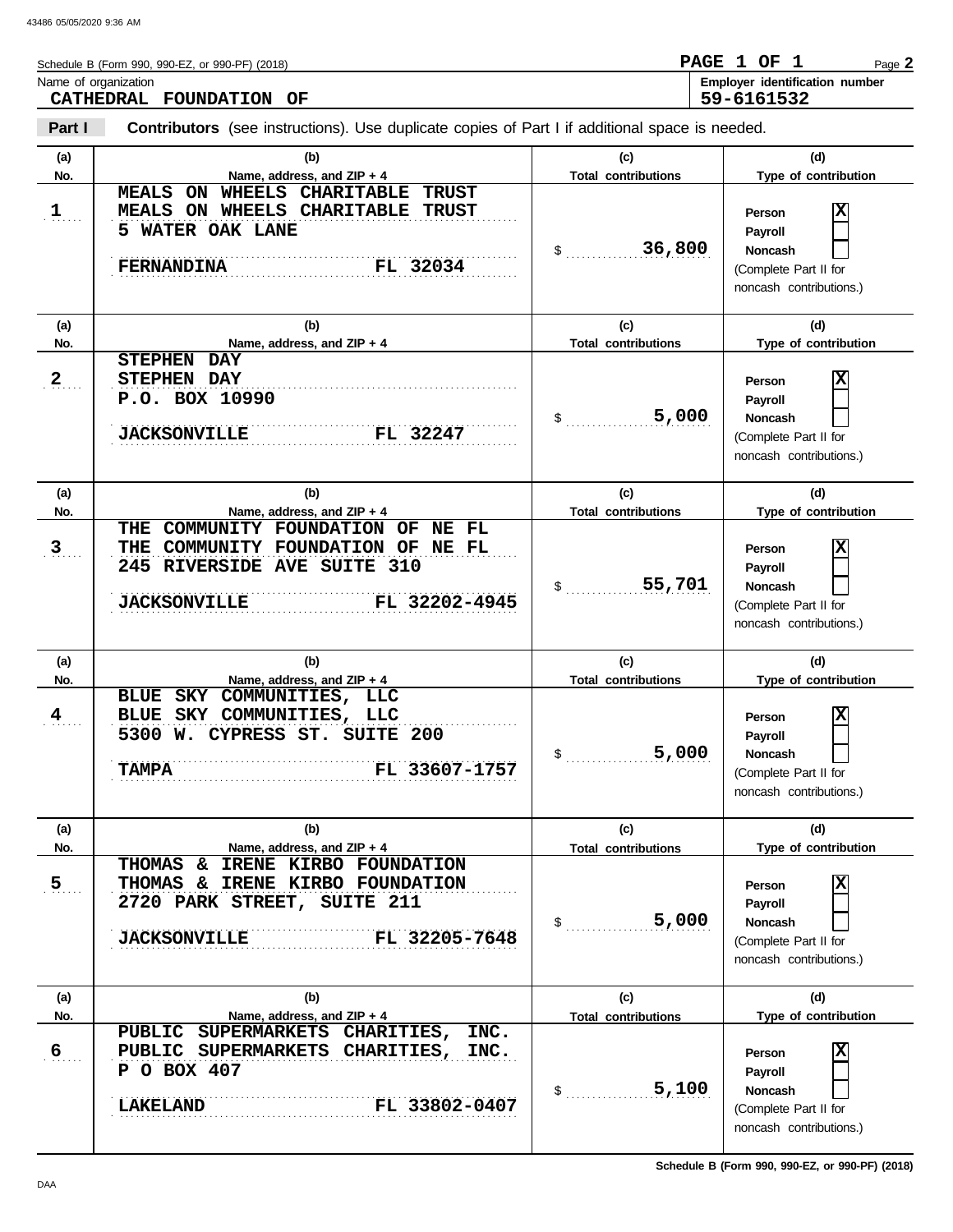|        | <b>SCHEDULE D</b>                              |                                                                                                                                                                           | <b>Supplemental Financial Statements</b>                                                          |    |                                 | OMB No. 1545-0047 |                |
|--------|------------------------------------------------|---------------------------------------------------------------------------------------------------------------------------------------------------------------------------|---------------------------------------------------------------------------------------------------|----|---------------------------------|-------------------|----------------|
|        | (Form 990)                                     |                                                                                                                                                                           | u Complete if the organization answered "Yes" on Form 990,                                        |    |                                 |                   |                |
|        | Department of the Treasury                     |                                                                                                                                                                           | Part IV, line 6, 7, 8, 9, 10, 11a, 11b, 11c, 11d, 11e, 11f, 12a, or 12b.<br>u Attach to Form 990. |    |                                 |                   | Open to Public |
|        | Internal Revenue Service                       |                                                                                                                                                                           | <b>u</b> Go to <i>www.irs.gov/Form990</i> for instructions and the latest information.            |    |                                 | <b>Inspection</b> |                |
|        | Name of the organization                       |                                                                                                                                                                           |                                                                                                   |    | Employer identification number  |                   |                |
|        | CATHEDRAL FOUNDATION OF<br><b>JACKSONVILLE</b> |                                                                                                                                                                           |                                                                                                   |    | 59-6161532                      |                   |                |
|        | Part I                                         | Organizations Maintaining Donor Advised Funds or Other Similar Funds or Accounts.                                                                                         |                                                                                                   |    |                                 |                   |                |
|        |                                                | Complete if the organization answered "Yes" on Form 990, Part IV, line 6.                                                                                                 |                                                                                                   |    |                                 |                   |                |
|        |                                                |                                                                                                                                                                           | (a) Donor advised funds                                                                           |    | (b) Funds and other accounts    |                   |                |
| 1      | Total number at end of year                    |                                                                                                                                                                           |                                                                                                   |    |                                 |                   |                |
| 2      |                                                | Aggregate value of contributions to (during year) [11] [11] Aggregate value of contributions to (during year)                                                             | the control of the control of the control of the control of the control of                        |    |                                 |                   |                |
| 3      |                                                | Aggregate value of grants from (during year)                                                                                                                              | the control of the control of the control of the control of the control of                        |    |                                 |                   |                |
|        |                                                |                                                                                                                                                                           |                                                                                                   |    |                                 |                   |                |
| 5      |                                                | Did the organization inform all donors and donor advisors in writing that the assets held in donor advised                                                                |                                                                                                   |    |                                 | <b>Yes</b>        | No             |
| 6      |                                                | Did the organization inform all grantees, donors, and donor advisors in writing that grant funds can be used                                                              |                                                                                                   |    |                                 |                   |                |
|        |                                                | only for charitable purposes and not for the benefit of the donor or donor advisor, or for any other purpose                                                              |                                                                                                   |    |                                 |                   |                |
|        |                                                |                                                                                                                                                                           |                                                                                                   |    |                                 | <b>Yes</b>        | No             |
|        | Part II                                        | <b>Conservation Easements.</b>                                                                                                                                            |                                                                                                   |    |                                 |                   |                |
|        |                                                | Complete if the organization answered "Yes" on Form 990, Part IV, line 7.                                                                                                 |                                                                                                   |    |                                 |                   |                |
| 1.     |                                                | Purpose(s) of conservation easements held by the organization (check all that apply).                                                                                     |                                                                                                   |    |                                 |                   |                |
|        |                                                | Preservation of land for public use (e.g., recreation or education)                                                                                                       | Preservation of a historically important land area                                                |    |                                 |                   |                |
|        | Protection of natural habitat                  |                                                                                                                                                                           | Preservation of a certified historic structure                                                    |    |                                 |                   |                |
|        | Preservation of open space                     |                                                                                                                                                                           |                                                                                                   |    |                                 |                   |                |
| 2      | easement on the last day of the tax year.      | Complete lines 2a through 2d if the organization held a qualified conservation contribution in the form of a conservation                                                 |                                                                                                   |    |                                 |                   |                |
|        |                                                |                                                                                                                                                                           |                                                                                                   | 2a | Held at the End of the Tax Year |                   |                |
| а<br>b |                                                |                                                                                                                                                                           |                                                                                                   | 2b |                                 |                   |                |
|        |                                                | Number of conservation easements on a certified historic structure included in (a) [[[[[ [ a]]                                                                            |                                                                                                   | 2c |                                 |                   |                |
|        |                                                | d Number of conservation easements included in (c) acquired after 7/25/06, and not on a                                                                                   |                                                                                                   |    |                                 |                   |                |
|        |                                                | historic structure listed in the National Register                                                                                                                        |                                                                                                   | 2d |                                 |                   |                |
| 3      |                                                | Number of conservation easements modified, transferred, released, extinguished, or terminated by the organization during the                                              |                                                                                                   |    |                                 |                   |                |
|        | tax year $\mathbf{u}$                          |                                                                                                                                                                           |                                                                                                   |    |                                 |                   |                |
|        |                                                | Number of states where property subject to conservation easement is located u                                                                                             |                                                                                                   |    |                                 |                   |                |
| 5      |                                                | Does the organization have a written policy regarding the periodic monitoring, inspection, handling of                                                                    |                                                                                                   |    |                                 |                   |                |
|        |                                                |                                                                                                                                                                           |                                                                                                   |    |                                 |                   |                |
| 6      |                                                | Staff and volunteer hours devoted to monitoring, inspecting, handling of violations, and enforcing conservation easements during the year                                 |                                                                                                   |    |                                 |                   |                |
|        | $\mathbf{u}$                                   |                                                                                                                                                                           |                                                                                                   |    |                                 |                   |                |
| 7      |                                                | Amount of expenses incurred in monitoring, inspecting, handling of violations, and enforcing conservation easements during the year                                       |                                                                                                   |    |                                 |                   |                |
| 8      | <b>u</b> \$                                    | Does each conservation easement reported on line 2(d) above satisfy the requirements of section 170(h)(4)(B)(i)                                                           |                                                                                                   |    |                                 |                   |                |
|        |                                                |                                                                                                                                                                           |                                                                                                   |    |                                 | Yes               | <b>No</b>      |
| 9      |                                                | In Part XIII, describe how the organization reports conservation easements in its revenue and expense statement, and                                                      |                                                                                                   |    |                                 |                   |                |
|        |                                                | balance sheet, and include, if applicable, the text of the footnote to the organization's financial statements that describes the                                         |                                                                                                   |    |                                 |                   |                |
|        |                                                | organization's accounting for conservation easements.                                                                                                                     |                                                                                                   |    |                                 |                   |                |
|        | Part III                                       | Organizations Maintaining Collections of Art, Historical Treasures, or Other Similar Assets.<br>Complete if the organization answered "Yes" on Form 990, Part IV, line 8. |                                                                                                   |    |                                 |                   |                |
|        |                                                | 1a If the organization elected, as permitted under SFAS 116 (ASC 958), not to report in its revenue statement and balance sheet                                           |                                                                                                   |    |                                 |                   |                |
|        |                                                | works of art, historical treasures, or other similar assets held for public exhibition, education, or research in furtherance of                                          |                                                                                                   |    |                                 |                   |                |
|        |                                                | public service, provide, in Part XIII, the text of the footnote to its financial statements that describes these items.                                                   |                                                                                                   |    |                                 |                   |                |
| b      |                                                | If the organization elected, as permitted under SFAS 116 (ASC 958), to report in its revenue statement and balance sheet                                                  |                                                                                                   |    |                                 |                   |                |
|        |                                                | works of art, historical treasures, or other similar assets held for public exhibition, education, or research in furtherance of                                          |                                                                                                   |    |                                 |                   |                |
|        |                                                | public service, provide the following amounts relating to these items:                                                                                                    |                                                                                                   |    |                                 |                   |                |
|        |                                                |                                                                                                                                                                           |                                                                                                   |    | <b>u</b> \$                     |                   |                |
| 2      |                                                | If the organization received or held works of art, historical treasures, or other similar assets for financial gain, provide the                                          |                                                                                                   |    |                                 |                   |                |
|        |                                                | following amounts required to be reported under SFAS 116 (ASC 958) relating to these items:                                                                               |                                                                                                   |    |                                 |                   |                |
| а      |                                                |                                                                                                                                                                           |                                                                                                   |    |                                 |                   |                |
|        |                                                |                                                                                                                                                                           |                                                                                                   |    |                                 |                   |                |

**For Paperwork Reduction Act Notice, see the Instructions for Form 990.**<br><sub>DAA</sub>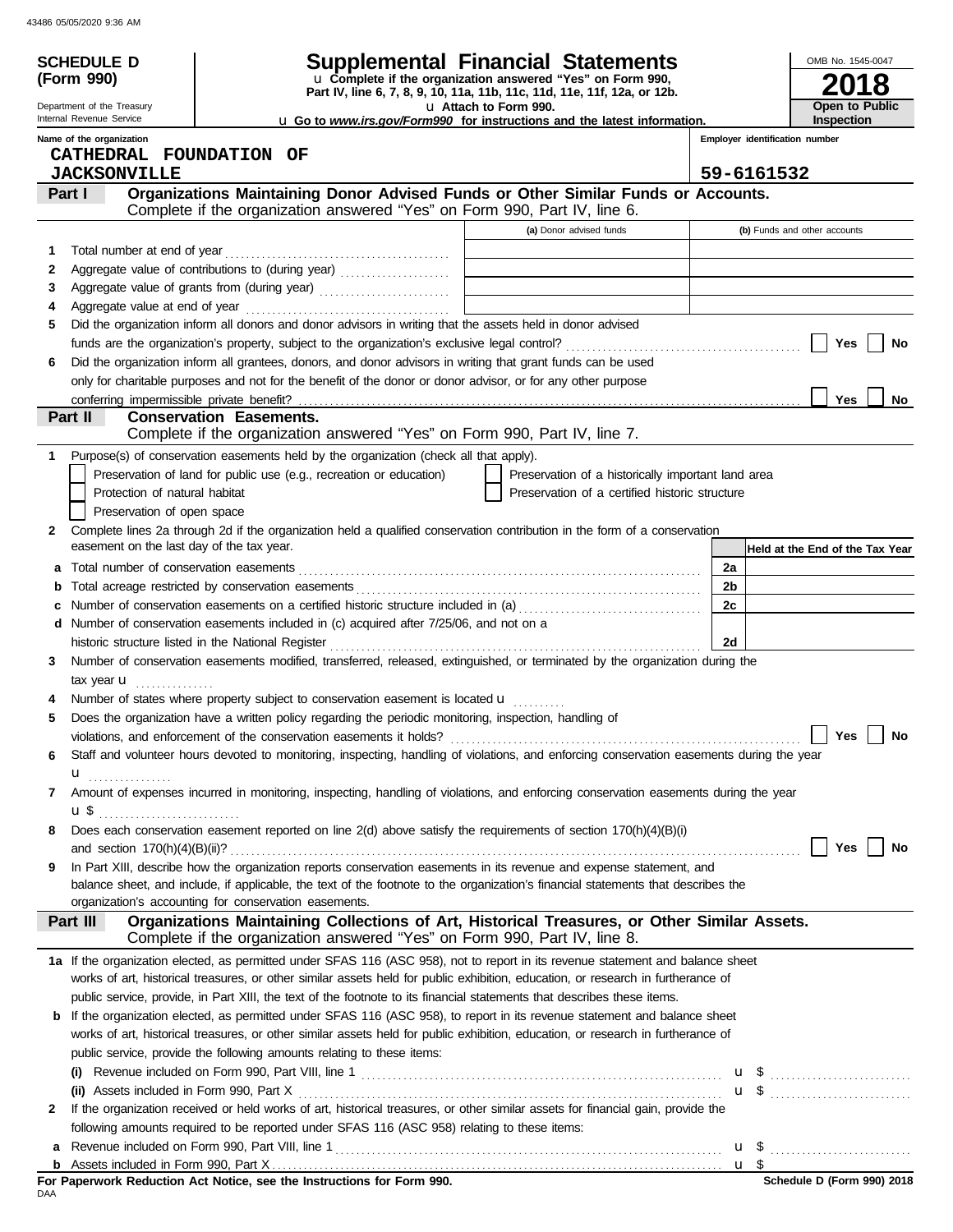|    | Schedule D (Form 990) 2018 CATHEDRAL FOUNDATION OF                                                                                                                           |                         |                           |                    | 59-6161532      |                      |                     |     | Page 2 |
|----|------------------------------------------------------------------------------------------------------------------------------------------------------------------------------|-------------------------|---------------------------|--------------------|-----------------|----------------------|---------------------|-----|--------|
|    | Organizations Maintaining Collections of Art, Historical Treasures, or Other Similar Assets (continued)<br>Part III                                                          |                         |                           |                    |                 |                      |                     |     |        |
| 3  | Using the organization's acquisition, accession, and other records, check any of the following that are a significant use of its<br>collection items (check all that apply): |                         |                           |                    |                 |                      |                     |     |        |
| a  | Public exhibition                                                                                                                                                            | d                       | Loan or exchange programs |                    |                 |                      |                     |     |        |
| b  | Scholarly research                                                                                                                                                           | e                       |                           |                    |                 |                      |                     |     |        |
| c  | Preservation for future generations                                                                                                                                          |                         |                           |                    |                 |                      |                     |     |        |
|    | Provide a description of the organization's collections and explain how they further the organization's exempt purpose in Part                                               |                         |                           |                    |                 |                      |                     |     |        |
|    | XIII.                                                                                                                                                                        |                         |                           |                    |                 |                      |                     |     |        |
| 5. | During the year, did the organization solicit or receive donations of art, historical treasures, or other similar                                                            |                         |                           |                    |                 |                      |                     |     |        |
|    |                                                                                                                                                                              |                         |                           |                    |                 |                      | <b>Yes</b>          |     | No     |
|    | <b>Escrow and Custodial Arrangements.</b><br>Part IV                                                                                                                         |                         |                           |                    |                 |                      |                     |     |        |
|    | Complete if the organization answered "Yes" on Form 990, Part IV, line 9, or reported an amount on Form                                                                      |                         |                           |                    |                 |                      |                     |     |        |
|    | 990, Part X, line 21.                                                                                                                                                        |                         |                           |                    |                 |                      |                     |     |        |
|    | 1a Is the organization an agent, trustee, custodian or other intermediary for contributions or other assets not                                                              |                         |                           |                    |                 |                      |                     |     |        |
|    | included on Form 990, Part X?                                                                                                                                                |                         |                           |                    |                 |                      | Yes                 |     | No     |
|    | <b>b</b> If "Yes," explain the arrangement in Part XIII and complete the following table:                                                                                    |                         |                           |                    |                 |                      |                     |     |        |
|    |                                                                                                                                                                              |                         |                           |                    |                 |                      | Amount              |     |        |
| c  |                                                                                                                                                                              |                         |                           |                    |                 | 1c                   |                     |     |        |
|    |                                                                                                                                                                              |                         |                           |                    |                 | 1 <sub>d</sub>       |                     |     |        |
|    |                                                                                                                                                                              |                         |                           |                    |                 | 1е                   |                     |     |        |
|    |                                                                                                                                                                              |                         |                           |                    |                 | 1f                   |                     |     |        |
|    |                                                                                                                                                                              |                         |                           |                    |                 |                      | Yes                 |     | No     |
|    |                                                                                                                                                                              |                         |                           |                    |                 |                      |                     |     |        |
|    | Part V<br><b>Endowment Funds.</b>                                                                                                                                            |                         |                           |                    |                 |                      |                     |     |        |
|    | Complete if the organization answered "Yes" on Form 990, Part IV, line 10.                                                                                                   |                         |                           |                    |                 |                      |                     |     |        |
|    |                                                                                                                                                                              | (a) Current year        | (b) Prior year            | (c) Two years back |                 | (d) Three years back | (e) Four years back |     |        |
|    | 1a Beginning of year balance                                                                                                                                                 |                         |                           |                    |                 |                      |                     |     |        |
|    | <b>b</b> Contributions <b>contributions</b>                                                                                                                                  |                         |                           |                    |                 |                      |                     |     |        |
| c  | Net investment earnings, gains, and                                                                                                                                          |                         |                           |                    |                 |                      |                     |     |        |
|    |                                                                                                                                                                              |                         |                           |                    |                 |                      |                     |     |        |
|    | d Grants or scholarships                                                                                                                                                     |                         |                           |                    |                 |                      |                     |     |        |
|    | e Other expenditures for facilities and                                                                                                                                      |                         |                           |                    |                 |                      |                     |     |        |
|    |                                                                                                                                                                              |                         |                           |                    |                 |                      |                     |     |        |
|    | f Administrative expenses                                                                                                                                                    |                         |                           |                    |                 |                      |                     |     |        |
|    | End of year balance                                                                                                                                                          |                         |                           |                    |                 |                      |                     |     |        |
|    | 2 Provide the estimated percentage of the current year end balance (line 1g, column (a)) held as:                                                                            |                         |                           |                    |                 |                      |                     |     |        |
|    | Board designated or quasi-endowment <b>u</b> %                                                                                                                               |                         |                           |                    |                 |                      |                     |     |        |
|    | <b>b</b> Permanent endowment $\mathbf{u}$ %                                                                                                                                  |                         |                           |                    |                 |                      |                     |     |        |
|    | Temporarily restricted endowment <b>u</b> %                                                                                                                                  |                         |                           |                    |                 |                      |                     |     |        |
|    | The percentages on lines 2a, 2b, and 2c should equal 100%.                                                                                                                   |                         |                           |                    |                 |                      |                     |     |        |
|    | 3a Are there endowment funds not in the possession of the organization that are held and administered for the                                                                |                         |                           |                    |                 |                      |                     |     |        |
|    | organization by:                                                                                                                                                             |                         |                           |                    |                 |                      |                     | Yes | No.    |
|    |                                                                                                                                                                              |                         |                           |                    |                 |                      | 3a(i)               |     |        |
|    | (ii) related organizations                                                                                                                                                   |                         |                           |                    |                 |                      | 3a(ii)              |     |        |
|    |                                                                                                                                                                              |                         |                           |                    |                 |                      | 3b                  |     |        |
|    | Describe in Part XIII the intended uses of the organization's endowment funds.                                                                                               |                         |                           |                    |                 |                      |                     |     |        |
|    | Land, Buildings, and Equipment.<br>Part VI                                                                                                                                   |                         |                           |                    |                 |                      |                     |     |        |
|    | Complete if the organization answered "Yes" on Form 990, Part IV, line 11a. See Form 990, Part X, line 10.                                                                   |                         |                           |                    |                 |                      |                     |     |        |
|    | Description of property                                                                                                                                                      | (a) Cost or other basis | (b) Cost or other basis   |                    | (c) Accumulated |                      | (d) Book value      |     |        |
|    |                                                                                                                                                                              | (investment)            | (other)                   |                    | depreciation    |                      |                     |     |        |
|    |                                                                                                                                                                              |                         |                           | 2,347,007          |                 |                      | 2,347,007           |     |        |
|    |                                                                                                                                                                              |                         |                           | 13,506,074         | 10,677,347      |                      | 2,828,727           |     |        |
|    | c Leasehold improvements                                                                                                                                                     |                         |                           |                    |                 |                      |                     |     |        |
|    |                                                                                                                                                                              |                         |                           | 1,523,057          |                 | 368,821              | 1,154,236           |     |        |
|    |                                                                                                                                                                              |                         |                           |                    |                 |                      |                     |     |        |
|    |                                                                                                                                                                              |                         |                           |                    |                 |                      | 6,329,970           |     |        |

**Schedule D (Form 990) 2018**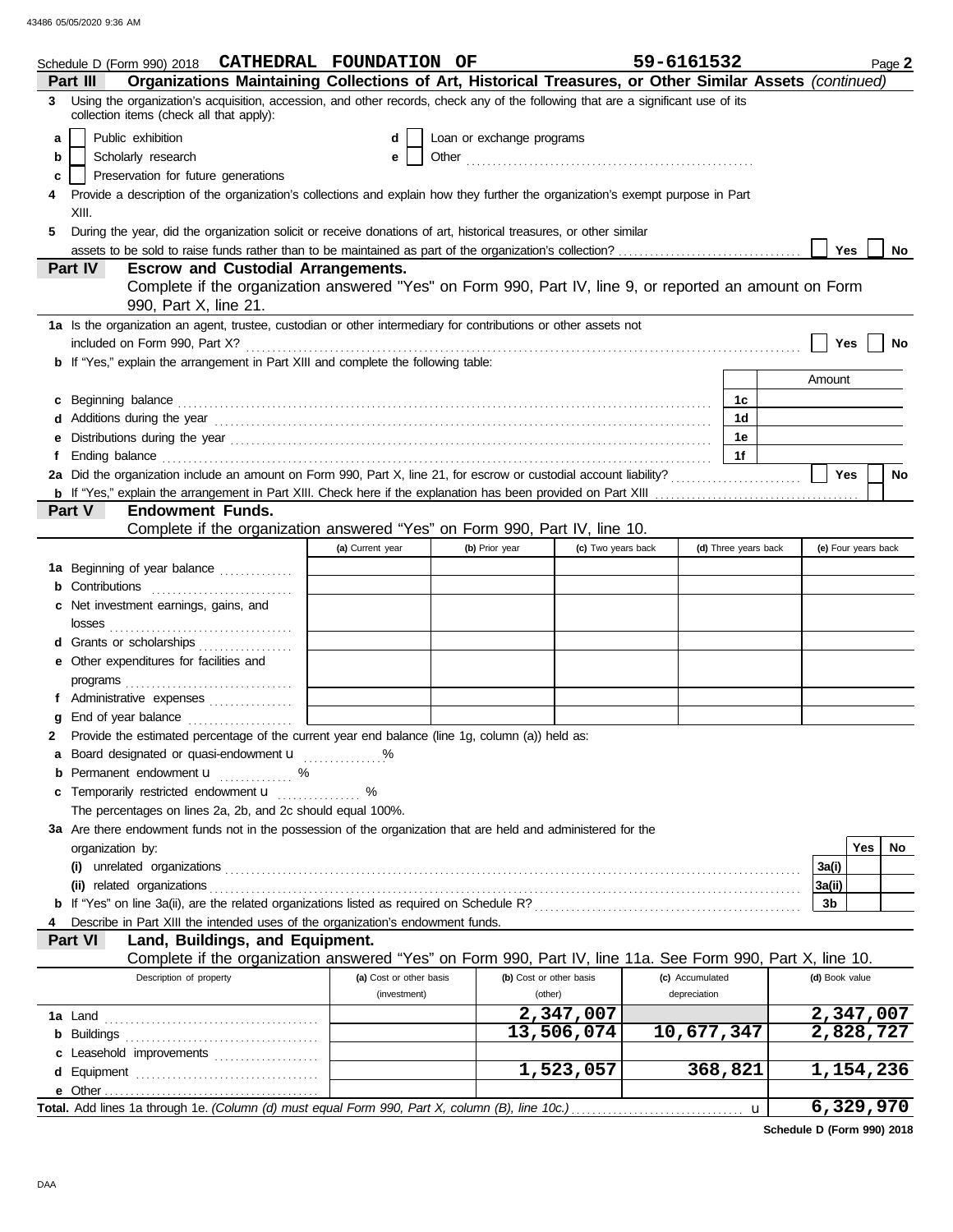|                 | Schedule D (Form 990) 2018 CATHEDRAL FOUNDATION OF                                                         |                | 59-6161532                       | Page 3         |
|-----------------|------------------------------------------------------------------------------------------------------------|----------------|----------------------------------|----------------|
| <b>Part VII</b> | <b>Investments-Other Securities.</b>                                                                       |                |                                  |                |
|                 | Complete if the organization answered "Yes" on Form 990, Part IV, line 11b. See Form 990, Part X, line 12. |                |                                  |                |
|                 | (a) Description of security or category                                                                    | (b) Book value | (c) Method of valuation:         |                |
|                 | (including name of security)                                                                               |                | Cost or end-of-year market value |                |
|                 |                                                                                                            |                |                                  |                |
|                 |                                                                                                            |                |                                  |                |
|                 | $(3)$ Other                                                                                                |                |                                  |                |
|                 |                                                                                                            |                |                                  |                |
|                 | $\mathbf{B}$                                                                                               |                |                                  |                |
|                 |                                                                                                            |                |                                  |                |
|                 | $\mathbf{D}$                                                                                               |                |                                  |                |
|                 |                                                                                                            |                |                                  |                |
|                 |                                                                                                            |                |                                  |                |
|                 |                                                                                                            |                |                                  |                |
| (H)             |                                                                                                            |                |                                  |                |
|                 | Total. (Column (b) must equal Form 990, Part X, col. (B) line 12.) $\mathbf u$                             |                |                                  |                |
| Part VIII       | Investments-Program Related.                                                                               |                |                                  |                |
|                 | Complete if the organization answered "Yes" on Form 990, Part IV, line 11c. See Form 990, Part X, line 13. |                |                                  |                |
|                 | (a) Description of investment                                                                              | (b) Book value | (c) Method of valuation:         |                |
|                 |                                                                                                            |                | Cost or end-of-year market value |                |
| (1)             |                                                                                                            |                |                                  |                |
| (2)             |                                                                                                            |                |                                  |                |
| (3)             |                                                                                                            |                |                                  |                |
| (4)             |                                                                                                            |                |                                  |                |
| (5)             |                                                                                                            |                |                                  |                |
| (6)             |                                                                                                            |                |                                  |                |
| (7)             |                                                                                                            |                |                                  |                |
| (8)             |                                                                                                            |                |                                  |                |
| (9)             |                                                                                                            |                |                                  |                |
| Part IX         | Total. (Column (b) must equal Form 990, Part X, col. (B) line 13.) $\mathbf u$<br><b>Other Assets.</b>     |                |                                  |                |
|                 | Complete if the organization answered "Yes" on Form 990, Part IV, line 11d. See Form 990, Part X, line 15. |                |                                  |                |
|                 | (a) Description                                                                                            |                |                                  | (b) Book value |
|                 | <b>RESERVE</b><br>R&R MAINT                                                                                |                |                                  | 1,058,036      |
| (1)<br>(2)      | <b>DUE FROM AFFILIATES</b>                                                                                 |                |                                  | 731,629        |
| (3)             | <b>INVEST FCC</b>                                                                                          |                |                                  | 700,000        |
| (4)             | INVEST PACE PARTNERS                                                                                       |                |                                  | 646,992        |
| (5)             | RESIDUAL RECEIPTS                                                                                          |                |                                  | 344,411        |
| (6)             | <b>TENANT</b><br>SECURITY DEPOSITS                                                                         |                |                                  | 90,587         |
| (7)             | INSURANCE ESCROW DEPOSITS                                                                                  |                |                                  | 78,988         |
| (8)             | HPS, LLC                                                                                                   |                |                                  | 224            |
| (9)             |                                                                                                            |                |                                  |                |
|                 | Total. (Column (b) must equal Form 990, Part X, col. (B) line 15.)                                         |                | u                                | 3,650,867      |
| Part X          | Other Liabilities.                                                                                         |                |                                  |                |
|                 | Complete if the organization answered "Yes" on Form 990, Part IV, line 11e or 11f. See Form 990, Part X,   |                |                                  |                |
|                 | line 25.                                                                                                   |                |                                  |                |
| 1.              | (a) Description of liability                                                                               | (b) Book value |                                  |                |
| (1)             | Federal income taxes                                                                                       |                |                                  |                |
| (2)             | <b>ACCRUED INTEREST FLEX</b>                                                                               | 850,900        |                                  |                |
| (3)             | PLEDGE PAYABLE                                                                                             | 413,652        |                                  |                |
| (4)             | <b>ACCRUED PAYROLL</b>                                                                                     | 111,506        |                                  |                |
| (5)             | DUE TO AFFILIATES                                                                                          | 93,277         |                                  |                |
| (6)             | TENANT SECURITY DEPOSITS                                                                                   | 89,818         |                                  |                |
| (7)             | <b>ACCRUED INTEREST</b>                                                                                    | 6,736          |                                  |                |
| (8)             |                                                                                                            |                |                                  |                |
| (9)             |                                                                                                            |                |                                  |                |
|                 | Total. (Column (b) must equal Form 990, Part X, col. (B) line 25.) $\mathbf u$                             | 1,565,889      |                                  |                |

Liability for uncertain tax positions. In Part XIII, provide the text of the footnote to the organization's financial statements that reports the **2.** organization's liability for uncertain tax positions under FIN 48 (ASC 740). Check here if the text of the footnote has been provided in Part XIII.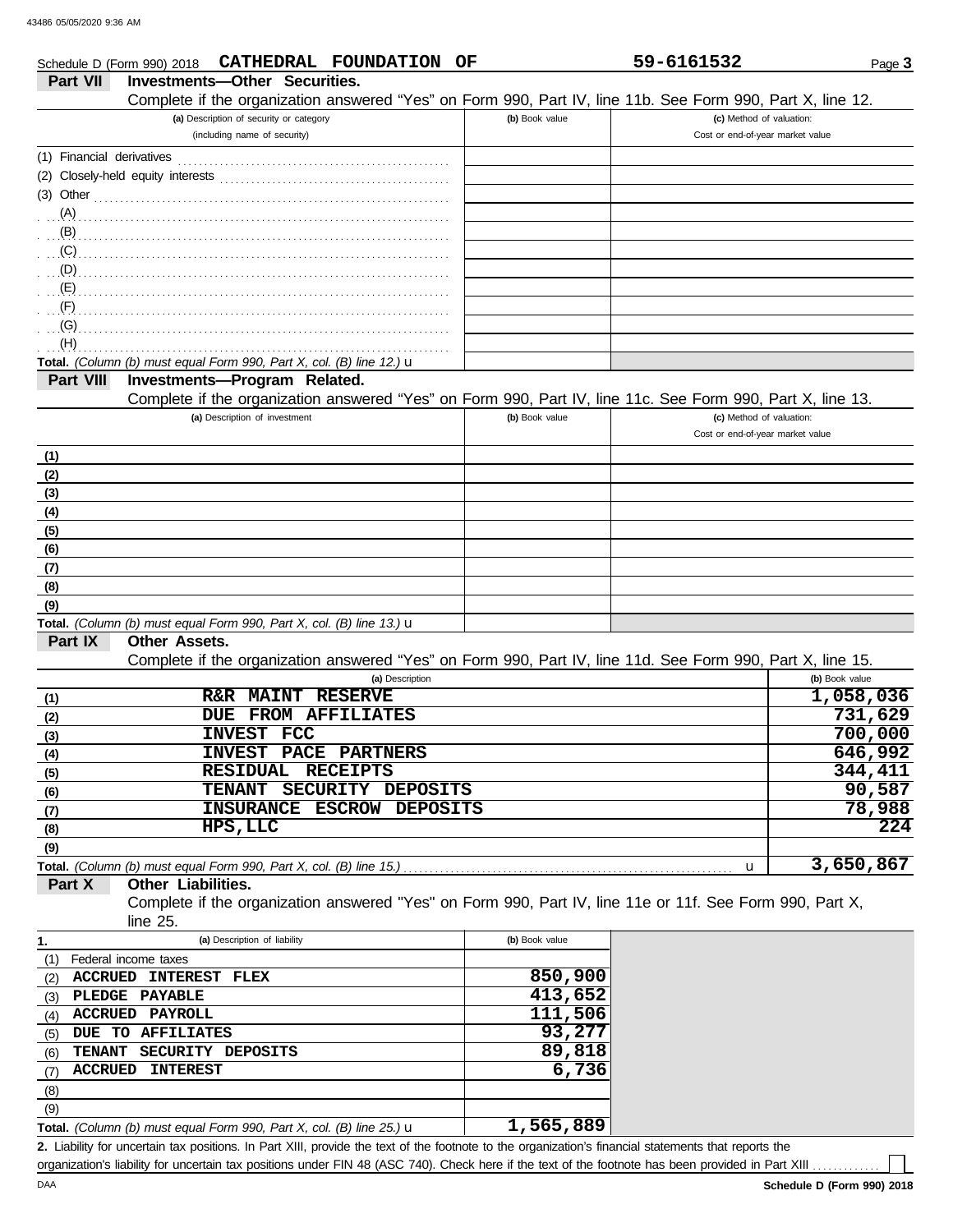| Schedule D (Form 990) 2018 CATHEDRAL FOUNDATION OF                                                                                                 |                | 59-6161532   | Page 4    |
|----------------------------------------------------------------------------------------------------------------------------------------------------|----------------|--------------|-----------|
| Reconciliation of Revenue per Audited Financial Statements With Revenue per Return.<br>Part XI                                                     |                |              |           |
| Complete if the organization answered "Yes" on Form 990, Part IV, line 12a.                                                                        |                |              |           |
| Total revenue, gains, and other support per audited financial statements<br>1                                                                      |                | $\mathbf{1}$ | 6,570,788 |
| Amounts included on line 1 but not on Form 990, Part VIII, line 12:<br>2                                                                           |                |              |           |
| a                                                                                                                                                  | 2a             |              |           |
| b                                                                                                                                                  | 2 <sub>b</sub> |              |           |
| c                                                                                                                                                  | 2c             |              |           |
| d                                                                                                                                                  | 2d             |              |           |
| Add lines 2a through 2d [11] [12] Add [12] [12] Add lines 2a through 2d [12] Add lines 2a through 2d<br>е                                          |                | 2e           |           |
| 3                                                                                                                                                  |                | $\mathbf{3}$ | 6,570,788 |
| Amounts included on Form 990, Part VIII, line 12, but not on line 1:<br>4                                                                          |                |              |           |
| Investment expenses not included on Form 990, Part VIII, line 7b<br>a                                                                              | 4а             |              |           |
| b                                                                                                                                                  | 4b             |              |           |
| Add lines 4a and 4b                                                                                                                                |                | 4c           |           |
| 5.                                                                                                                                                 |                | 5            | 6,570,788 |
| Part XII Reconciliation of Expenses per Audited Financial Statements With Expenses per Return.                                                     |                |              |           |
|                                                                                                                                                    |                |              |           |
| Complete if the organization answered "Yes" on Form 990, Part IV, line 12a.                                                                        |                |              | 5,896,934 |
| Total expenses and losses per audited financial statements<br>1                                                                                    |                | $\mathbf{1}$ |           |
| Amounts included on line 1 but not on Form 990, Part IX, line 25:<br>2                                                                             |                |              |           |
| a                                                                                                                                                  | 2a             |              |           |
| b                                                                                                                                                  | 2 <sub>b</sub> |              |           |
| c                                                                                                                                                  | 2c             |              |           |
| d                                                                                                                                                  | 2d             |              |           |
| е                                                                                                                                                  |                | 2e           |           |
| 3                                                                                                                                                  |                | 3            | 5,896,934 |
| Amounts included on Form 990, Part IX, line 25, but not on line 1:<br>4                                                                            |                |              |           |
| Investment expenses not included on Form 990, Part VIII, line 7b [11, 11, 11, 11, 11, 11]<br>a                                                     | 4a             |              |           |
|                                                                                                                                                    | 4 <sub>b</sub> |              |           |
| c Add lines 4a and 4b                                                                                                                              |                | 4c           |           |
|                                                                                                                                                    |                | 5            | 5,896,934 |
| Part XIII Supplemental Information.                                                                                                                |                |              |           |
| Provide the descriptions required for Part II, lines 3, 5, and 9; Part III, lines 1a and 4; Part IV, lines 1b and 2b; Part V, line 4; Part X, line |                |              |           |
| 2; Part XI, lines 2d and 4b; and Part XII, lines 2d and 4b. Also complete this part to provide any additional information.                         |                |              |           |
|                                                                                                                                                    |                |              |           |
|                                                                                                                                                    |                |              |           |
|                                                                                                                                                    |                |              |           |
|                                                                                                                                                    |                |              |           |
|                                                                                                                                                    |                |              |           |
|                                                                                                                                                    |                |              |           |
|                                                                                                                                                    |                |              |           |
|                                                                                                                                                    |                |              |           |
|                                                                                                                                                    |                |              |           |
|                                                                                                                                                    |                |              |           |
|                                                                                                                                                    |                |              |           |
|                                                                                                                                                    |                |              |           |
|                                                                                                                                                    |                |              |           |
|                                                                                                                                                    |                |              |           |
|                                                                                                                                                    |                |              |           |
|                                                                                                                                                    |                |              |           |
|                                                                                                                                                    |                |              |           |
|                                                                                                                                                    |                |              |           |
|                                                                                                                                                    |                |              |           |
|                                                                                                                                                    |                |              |           |
|                                                                                                                                                    |                |              |           |
|                                                                                                                                                    |                |              |           |
|                                                                                                                                                    |                |              |           |
|                                                                                                                                                    |                |              |           |
|                                                                                                                                                    |                |              |           |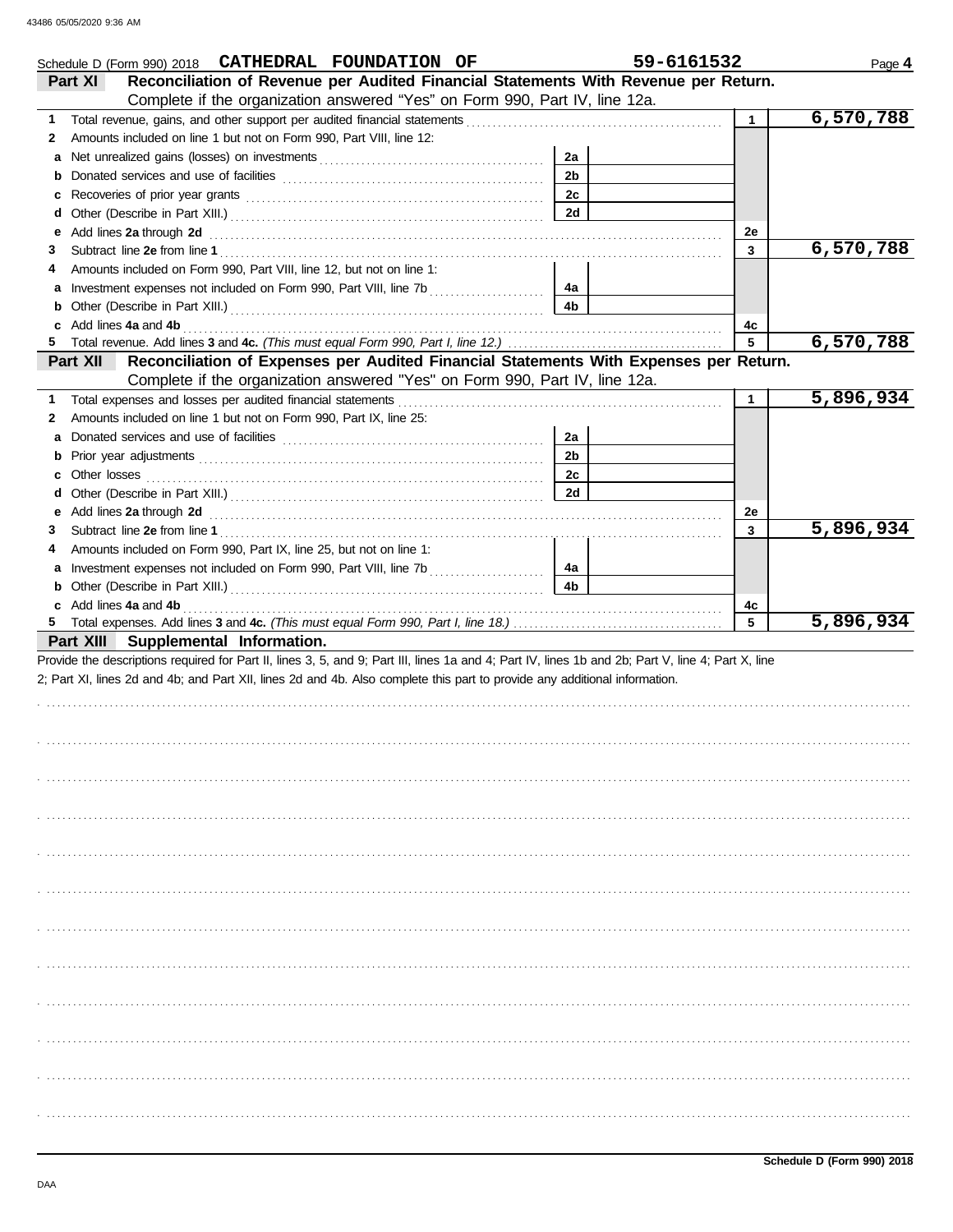|           |                                      | Schedule D (Form 990) 2018 CATHEDRAL FOUNDATION OF |  | 59-6161532 | Page 5 |
|-----------|--------------------------------------|----------------------------------------------------|--|------------|--------|
| Part XIII | Supplemental Information (continued) |                                                    |  |            |        |
|           |                                      |                                                    |  |            |        |
|           |                                      |                                                    |  |            |        |
|           |                                      |                                                    |  |            |        |
|           |                                      |                                                    |  |            |        |
|           |                                      |                                                    |  |            |        |
|           |                                      |                                                    |  |            |        |
|           |                                      |                                                    |  |            |        |
|           |                                      |                                                    |  |            |        |
|           |                                      |                                                    |  |            |        |
|           |                                      |                                                    |  |            |        |
|           |                                      |                                                    |  |            |        |
|           |                                      |                                                    |  |            |        |
|           |                                      |                                                    |  |            |        |
|           |                                      |                                                    |  |            |        |
|           |                                      |                                                    |  |            |        |
|           |                                      |                                                    |  |            |        |
|           |                                      |                                                    |  |            |        |
|           |                                      |                                                    |  |            |        |
|           |                                      |                                                    |  |            |        |
|           |                                      |                                                    |  |            |        |
|           |                                      |                                                    |  |            |        |
|           |                                      |                                                    |  |            |        |
|           |                                      |                                                    |  |            |        |
|           |                                      |                                                    |  |            |        |
|           |                                      |                                                    |  |            |        |
|           |                                      |                                                    |  |            |        |
|           |                                      |                                                    |  |            |        |
|           |                                      |                                                    |  |            |        |
|           |                                      |                                                    |  |            |        |
|           |                                      |                                                    |  |            |        |
|           |                                      |                                                    |  |            |        |
|           |                                      |                                                    |  |            |        |
|           |                                      |                                                    |  |            |        |
|           |                                      |                                                    |  |            |        |
|           |                                      |                                                    |  |            |        |
|           |                                      |                                                    |  |            |        |
|           |                                      |                                                    |  |            |        |
|           |                                      |                                                    |  |            |        |
|           |                                      |                                                    |  |            |        |
|           |                                      |                                                    |  |            |        |
|           |                                      |                                                    |  |            |        |
|           |                                      |                                                    |  |            |        |
|           |                                      |                                                    |  |            |        |
|           |                                      |                                                    |  |            |        |
|           |                                      |                                                    |  |            |        |
|           |                                      |                                                    |  |            |        |
|           |                                      |                                                    |  |            |        |
|           |                                      |                                                    |  |            |        |
|           |                                      |                                                    |  |            |        |
|           |                                      |                                                    |  |            |        |
|           |                                      |                                                    |  |            |        |

59-6161532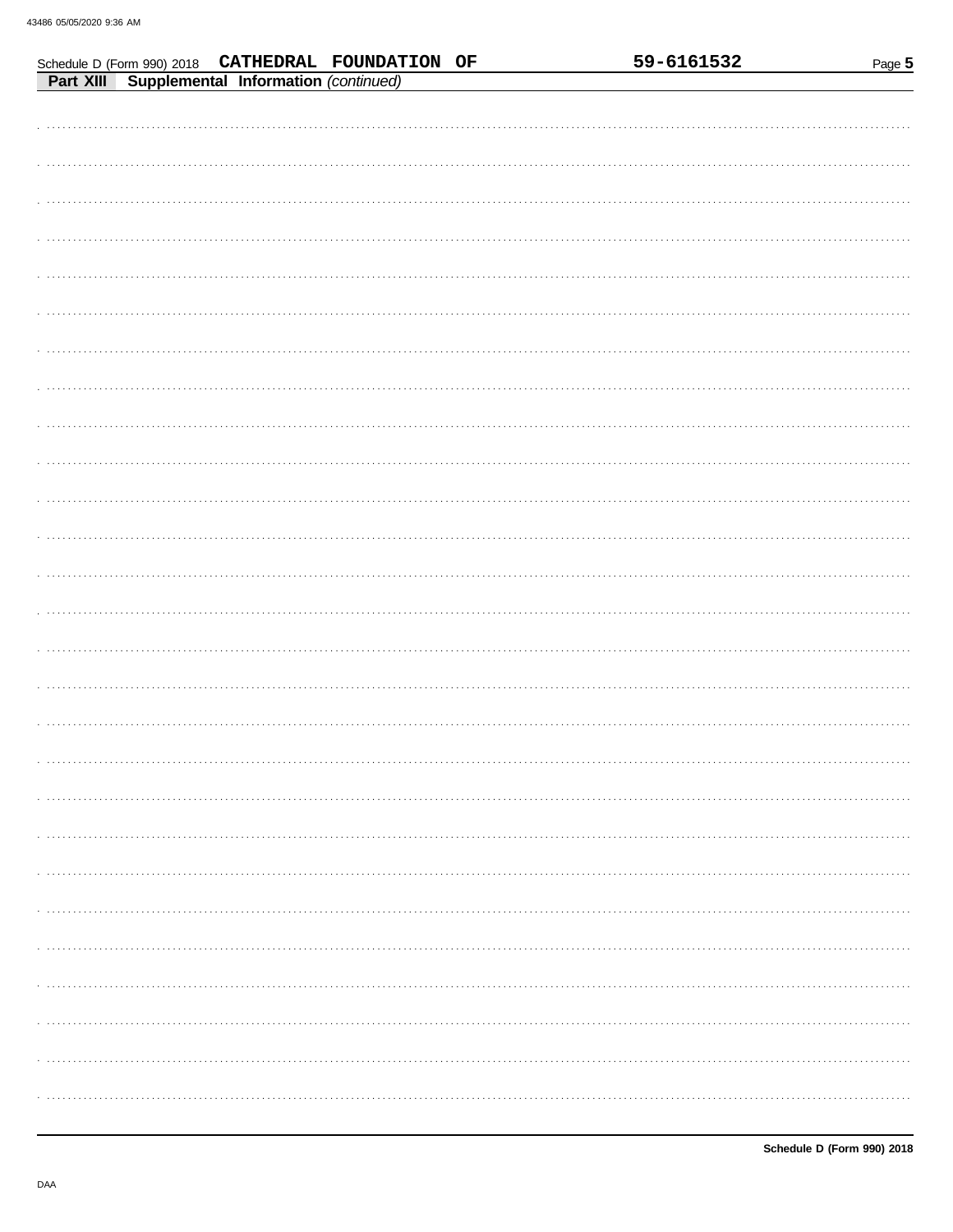|   | <b>SCHEDULE J</b>                                |                                                                                                                     | <b>Compensation Information</b>                                                                                      |                                | OMB No. 1545-0047          |                   |                  |  |
|---|--------------------------------------------------|---------------------------------------------------------------------------------------------------------------------|----------------------------------------------------------------------------------------------------------------------|--------------------------------|----------------------------|-------------------|------------------|--|
|   | (Form 990)                                       |                                                                                                                     | For certain Officers, Directors, Trustees, Key Employees, and Highest                                                |                                | 2018                       |                   |                  |  |
|   |                                                  |                                                                                                                     | <b>Compensated Employees</b><br>u Complete if the organization answered "Yes" on Form 990, Part IV, line 23.         |                                |                            |                   |                  |  |
|   | Department of the Treasury                       |                                                                                                                     | u Attach to Form 990.                                                                                                |                                | Open to Public             | <b>Inspection</b> |                  |  |
|   | Internal Revenue Service                         |                                                                                                                     | uGo to www.irs.gov/Form990 for instructions and the latest information.                                              |                                |                            |                   |                  |  |
|   | Name of the organization                         | CATHEDRAL FOUNDATION OF                                                                                             |                                                                                                                      | Employer identification number |                            |                   |                  |  |
|   | Part I                                           | <b>JACKSONVILLE</b><br>Questions Regarding Compensation                                                             |                                                                                                                      | 59-6161532                     |                            |                   |                  |  |
|   |                                                  |                                                                                                                     |                                                                                                                      |                                |                            | Yes               | No               |  |
|   |                                                  |                                                                                                                     | 1a Check the appropriate box(es) if the organization provided any of the following to or for a person listed on Form |                                |                            |                   |                  |  |
|   |                                                  |                                                                                                                     | 990, Part VII, Section A, line 1a. Complete Part III to provide any relevant information regarding these items.      |                                |                            |                   |                  |  |
|   | First-class or charter travel                    |                                                                                                                     | Housing allowance or residence for personal use                                                                      |                                |                            |                   |                  |  |
|   | Travel for companions                            |                                                                                                                     | Payments for business use of personal residence                                                                      |                                |                            |                   |                  |  |
|   |                                                  | Tax indemnification and gross-up payments                                                                           | Health or social club dues or initiation fees                                                                        |                                |                            |                   |                  |  |
|   | Discretionary spending account                   |                                                                                                                     | Personal services (such as maid, chauffeur, chef)                                                                    |                                |                            |                   |                  |  |
|   |                                                  |                                                                                                                     |                                                                                                                      |                                |                            |                   |                  |  |
|   |                                                  | <b>b</b> If any of the boxes on line 1a are checked, did the organization follow a written policy regarding payment |                                                                                                                      |                                |                            |                   |                  |  |
|   |                                                  | or reimbursement or provision of all of the expenses described above? If "No," complete Part III to                 |                                                                                                                      |                                |                            |                   |                  |  |
|   |                                                  |                                                                                                                     |                                                                                                                      |                                | 1b                         |                   |                  |  |
| 2 |                                                  | Did the organization require substantiation prior to reimbursing or allowing expenses incurred by all               |                                                                                                                      |                                |                            |                   |                  |  |
|   |                                                  |                                                                                                                     | directors, trustees, and officers, including the CEO/Executive Director, regarding the items checked on line         |                                |                            |                   |                  |  |
|   |                                                  |                                                                                                                     |                                                                                                                      |                                | 2                          |                   |                  |  |
|   |                                                  |                                                                                                                     |                                                                                                                      |                                |                            |                   |                  |  |
| 3 |                                                  | Indicate which, if any, of the following the filing organization used to establish the compensation of the          |                                                                                                                      |                                |                            |                   |                  |  |
|   |                                                  |                                                                                                                     | organization's CEO/Executive Director. Check all that apply. Do not check any boxes for methods used by a            |                                |                            |                   |                  |  |
|   |                                                  | related organization to establish compensation of the CEO/Executive Director, but explain in Part III.              |                                                                                                                      |                                |                            |                   |                  |  |
|   | Compensation committee                           |                                                                                                                     | Written employment contract                                                                                          |                                |                            |                   |                  |  |
|   |                                                  | Independent compensation consultant                                                                                 | Compensation survey or study                                                                                         |                                |                            |                   |                  |  |
|   | Form 990 of other organizations                  |                                                                                                                     | Approval by the board or compensation committee                                                                      |                                |                            |                   |                  |  |
|   |                                                  |                                                                                                                     |                                                                                                                      |                                |                            |                   |                  |  |
| 4 |                                                  | During the year, did any person listed on Form 990, Part VII, Section A, line 1a, with respect to the filing        |                                                                                                                      |                                |                            |                   |                  |  |
|   | organization or a related organization:          |                                                                                                                     |                                                                                                                      |                                |                            |                   |                  |  |
|   |                                                  |                                                                                                                     |                                                                                                                      |                                | 4a<br>4b                   |                   | X<br>$\mathbf x$ |  |
|   |                                                  |                                                                                                                     |                                                                                                                      |                                | 4c                         |                   | $\mathbf x$      |  |
|   |                                                  | If "Yes" to any of lines 4a-c, list the persons and provide the applicable amounts for each item in Part III.       |                                                                                                                      |                                |                            |                   |                  |  |
|   |                                                  |                                                                                                                     |                                                                                                                      |                                |                            |                   |                  |  |
|   |                                                  | Only section 501(c)(3), 501(c)(4), and 501(c)(29) organizations must complete lines 5-9.                            |                                                                                                                      |                                |                            |                   |                  |  |
| 5 |                                                  | For persons listed on Form 990, Part VII, Section A, line 1a, did the organization pay or accrue any                |                                                                                                                      |                                |                            |                   |                  |  |
|   |                                                  | compensation contingent on the revenues of:                                                                         |                                                                                                                      |                                |                            |                   |                  |  |
|   |                                                  |                                                                                                                     |                                                                                                                      |                                | 5a                         |                   | X                |  |
|   |                                                  |                                                                                                                     |                                                                                                                      |                                | 5b                         |                   | $\mathbf x$      |  |
|   | If "Yes" on line 5a or 5b, describe in Part III. |                                                                                                                     |                                                                                                                      |                                |                            |                   |                  |  |
| 6 |                                                  | For persons listed on Form 990, Part VII, Section A, line 1a, did the organization pay or accrue any                |                                                                                                                      |                                |                            |                   |                  |  |
|   |                                                  | compensation contingent on the net earnings of:                                                                     |                                                                                                                      |                                |                            |                   |                  |  |
|   |                                                  |                                                                                                                     |                                                                                                                      |                                | 6a                         |                   | X                |  |
|   |                                                  |                                                                                                                     |                                                                                                                      |                                | 6b                         |                   | $\mathbf x$      |  |
|   | If "Yes" on line 6a or 6b, describe in Part III. |                                                                                                                     |                                                                                                                      |                                |                            |                   |                  |  |
|   |                                                  |                                                                                                                     |                                                                                                                      |                                |                            |                   |                  |  |
| 7 |                                                  | For persons listed on Form 990, Part VII, Section A, line 1a, did the organization provide any nonfixed             |                                                                                                                      |                                |                            |                   |                  |  |
|   |                                                  |                                                                                                                     |                                                                                                                      |                                | 7                          |                   | x                |  |
| 8 |                                                  |                                                                                                                     | Were any amounts reported on Form 990, Part VII, paid or accrued pursuant to a contract that was subject             |                                |                            |                   |                  |  |
|   |                                                  | to the initial contract exception described in Regulations section 53.4958-4(a)(3)? If "Yes," describe              |                                                                                                                      |                                |                            |                   |                  |  |
|   |                                                  |                                                                                                                     |                                                                                                                      |                                | 8                          |                   | x                |  |
|   |                                                  |                                                                                                                     |                                                                                                                      |                                |                            |                   |                  |  |
| 9 |                                                  | If "Yes" on line 8, did the organization also follow the rebuttable presumption procedure described in              |                                                                                                                      |                                | 9                          |                   |                  |  |
|   |                                                  | For Paperwork Reduction Act Notice, see the Instructions for Form 990.                                              |                                                                                                                      |                                | Schedule J (Form 990) 2018 |                   |                  |  |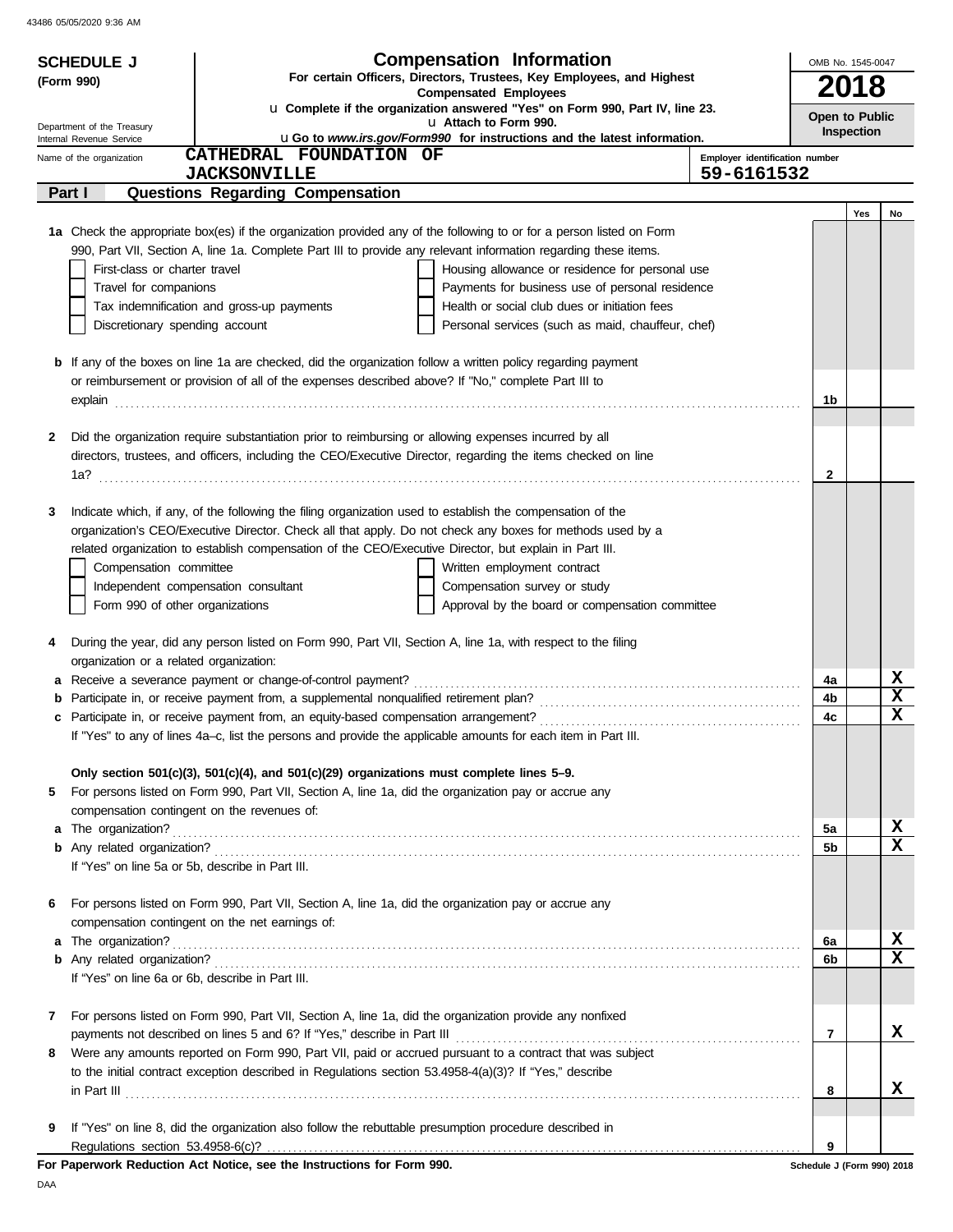#### 59-6161532 CATHEDRAL FOUNDATION OF Schedule J (Form 990) 2018

Officers, Directors, Trustees, Key Employees, and Highest Compensated Employees. Use duplicate copies if additional space is needed. Part II

For each individual whose compensation must be reported on Schedule J, report compensation from the organization on row (i) and from related organizations, described in the instructions, on row (ii). Do not list any individuals that aren't listed on Form 990, Part VII.

Note: The sum of columns (B)(i)-(iii) for each listed individual must equal the total amount of Form 990, Part VII, Section A, line 1a, applicable column (D) and (E) amounts for that individual.

|                          |                          | (B) Breakdown of W-2 and/or 1099-MISC compensation |                                           | (C) Retirement and             | (D) Nontaxable | (E) Total of columns | (F) Compensation                                           |
|--------------------------|--------------------------|----------------------------------------------------|-------------------------------------------|--------------------------------|----------------|----------------------|------------------------------------------------------------|
| (A) Name and Title       | (i) Base<br>compensation | (ii) Bonus & incentive<br>compensation             | (iii) Other<br>reportable<br>compensation | other deferred<br>compensation | benefits       | $(B)(i)$ – $(D)$     | in column (B) reported<br>as deferred on prior<br>Form 990 |
| TERESA K. BARTON<br>(i)  | 220,002                  | 1,000                                              | 8,551                                     | 11,039                         | 21,413         | 262,005              | 0                                                          |
| 1 CEO/EXEC. DIR.<br>(ii) | $\mathbf 0$              | O                                                  |                                           | $\Omega$                       | 0              | C                    | 0                                                          |
| (i)<br>(ii)              |                          |                                                    |                                           |                                |                |                      |                                                            |
| (i)                      |                          |                                                    |                                           |                                |                |                      |                                                            |
| (i)                      |                          |                                                    |                                           |                                |                |                      |                                                            |
| (i)                      |                          |                                                    |                                           |                                |                |                      |                                                            |
| 5<br>(i)                 |                          |                                                    |                                           |                                |                |                      |                                                            |
| 6<br>(i)                 |                          |                                                    |                                           |                                |                |                      |                                                            |
| $\overline{7}$<br>(i)    |                          |                                                    |                                           |                                |                |                      |                                                            |
| (i)                      |                          |                                                    |                                           |                                |                |                      |                                                            |
| (i)                      |                          |                                                    |                                           |                                |                |                      |                                                            |
| (ii)<br>10<br>(i)        |                          |                                                    |                                           |                                |                |                      |                                                            |
| 11                       |                          |                                                    |                                           |                                |                |                      |                                                            |
| (i)<br>12                |                          |                                                    |                                           |                                |                |                      |                                                            |
| (i)<br>13                |                          |                                                    |                                           |                                |                |                      |                                                            |
| (i)<br>14                |                          |                                                    |                                           |                                |                |                      |                                                            |
| (i)<br>15<br>(ii)        |                          |                                                    |                                           |                                |                |                      |                                                            |
| (i)<br>16                |                          |                                                    |                                           |                                |                |                      |                                                            |
|                          |                          |                                                    |                                           |                                |                |                      |                                                            |

Schedule J (Form 990) 2018

Page 2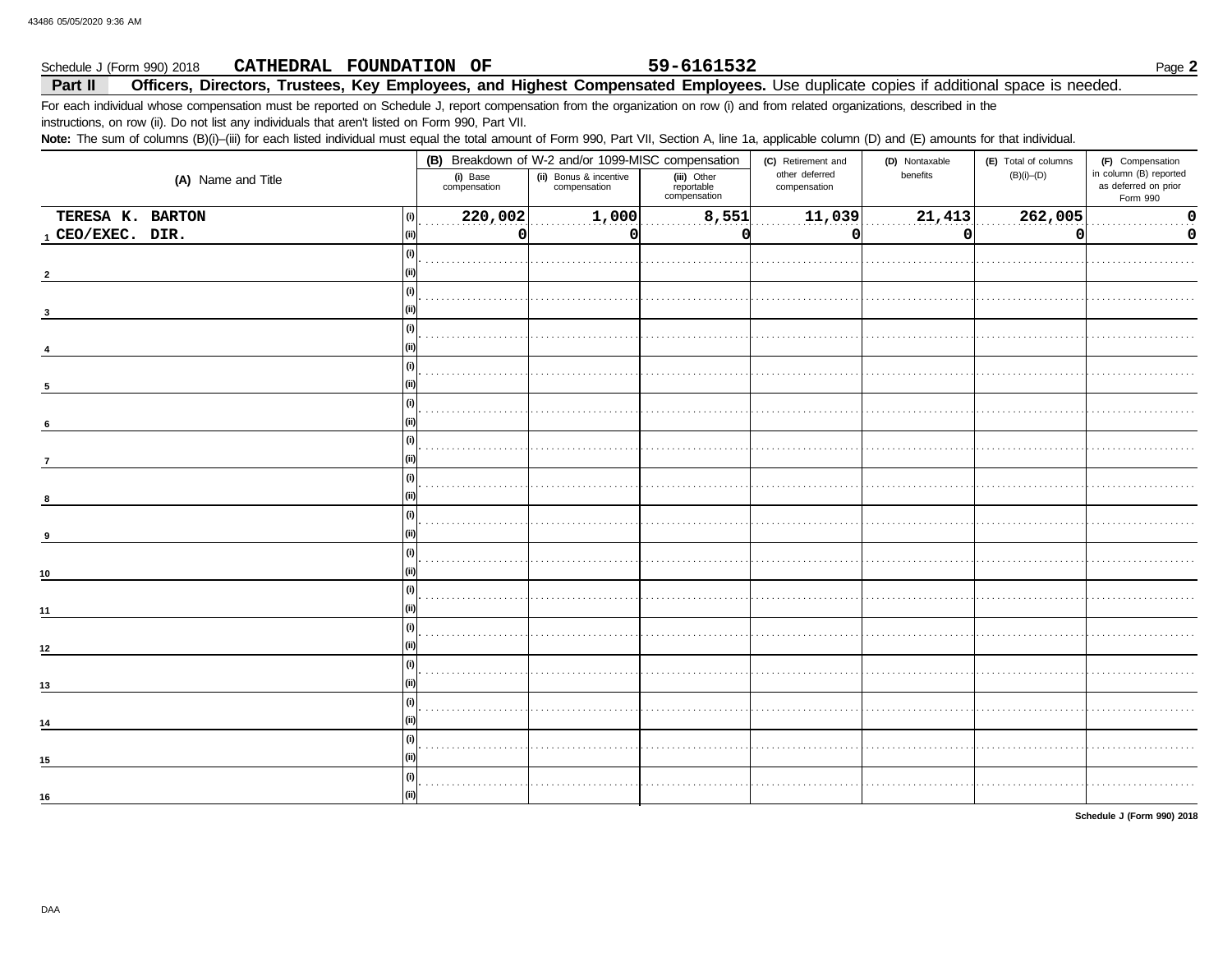|          |                                 |                          | Schedule J (Form 990) 2018 CATHEDRAL FOUNDATION OF | 59-6161532 |                                                                                                                                                                            | Page 3                     |
|----------|---------------------------------|--------------------------|----------------------------------------------------|------------|----------------------------------------------------------------------------------------------------------------------------------------------------------------------------|----------------------------|
| Part III | for any additional information. | Supplemental Information |                                                    |            | Provide the information, explanation, or descriptions required for Part I, lines 1a, 1b, 3, 4a, 4b, 4c, 5a, 5b, 6a, 6b, 7, and 8, and for Part II. Also complete this part |                            |
|          |                                 |                          |                                                    |            |                                                                                                                                                                            |                            |
|          |                                 |                          |                                                    |            |                                                                                                                                                                            |                            |
|          |                                 |                          |                                                    |            |                                                                                                                                                                            |                            |
|          |                                 |                          |                                                    |            |                                                                                                                                                                            |                            |
|          |                                 |                          |                                                    |            |                                                                                                                                                                            |                            |
|          |                                 |                          |                                                    |            |                                                                                                                                                                            |                            |
|          |                                 |                          |                                                    |            |                                                                                                                                                                            |                            |
|          |                                 |                          |                                                    |            |                                                                                                                                                                            |                            |
|          |                                 |                          |                                                    |            |                                                                                                                                                                            |                            |
|          |                                 |                          |                                                    |            |                                                                                                                                                                            |                            |
|          |                                 |                          |                                                    |            |                                                                                                                                                                            |                            |
|          |                                 |                          |                                                    |            |                                                                                                                                                                            |                            |
|          |                                 |                          |                                                    |            |                                                                                                                                                                            |                            |
|          |                                 |                          |                                                    |            |                                                                                                                                                                            |                            |
|          |                                 |                          |                                                    |            |                                                                                                                                                                            |                            |
|          |                                 |                          |                                                    |            |                                                                                                                                                                            |                            |
|          |                                 |                          |                                                    |            |                                                                                                                                                                            |                            |
|          |                                 |                          |                                                    |            |                                                                                                                                                                            |                            |
|          |                                 |                          |                                                    |            |                                                                                                                                                                            |                            |
|          |                                 |                          |                                                    |            |                                                                                                                                                                            |                            |
|          |                                 |                          |                                                    |            |                                                                                                                                                                            |                            |
|          |                                 |                          |                                                    |            |                                                                                                                                                                            |                            |
|          |                                 |                          |                                                    |            |                                                                                                                                                                            | Schedule J (Form 990) 2018 |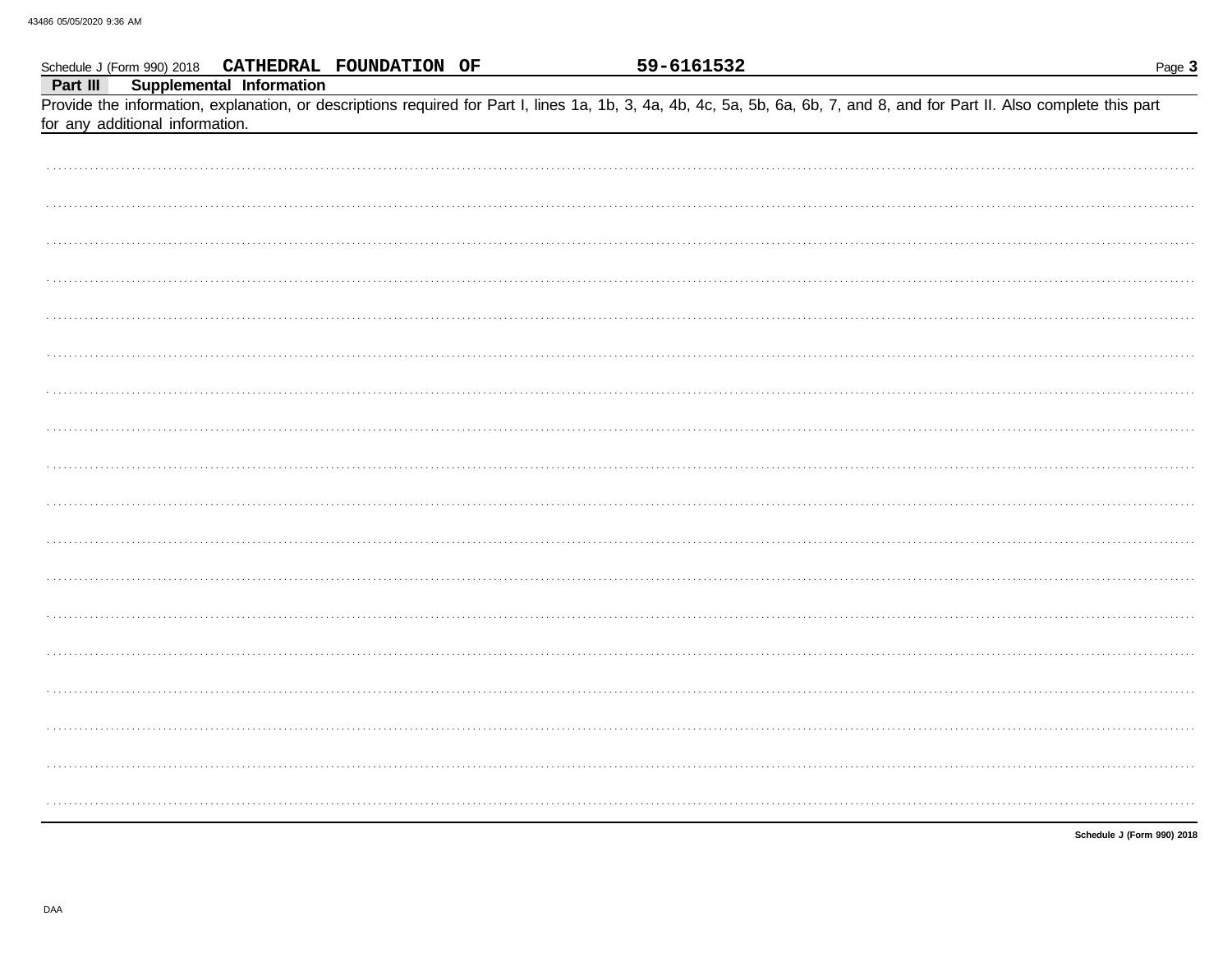| 43486 05/05/2020 9:36 AM |  |
|--------------------------|--|

# **SCHEDULE L Transactions With Interested Persons**

**(Form 990 or 990-EZ)** u Complete if the organization answered "Yes" on Form 990, Part IV, line 25a, 25b, 26, 27, 28a,<br>28b, or 28c, or Form 990-EZ, Part V, line 38a or 40b.<br>2018

|  | 28b, or 28c, or Form 990-EZ, Part V, line 38a or 40b. |  |  |  |  |
|--|-------------------------------------------------------|--|--|--|--|

u **Attach to Form 990 or Form 990-EZ.**

| OMB No. 1545-0047 |
|-------------------|
|                   |

| Department of the Treasury<br>Internal Revenue Service |                                 |                                          | La Attach to Form 990 or Form 990-EZ.<br><b>UGo to www.irs.gov/Form990 for instructions and the latest information.</b>                                                                                                               |  | Open To Public<br>Inspection   |    |                |  |
|--------------------------------------------------------|---------------------------------|------------------------------------------|---------------------------------------------------------------------------------------------------------------------------------------------------------------------------------------------------------------------------------------|--|--------------------------------|----|----------------|--|
| Name of the organization                               |                                 | CATHEDRAL FOUNDATION OF                  |                                                                                                                                                                                                                                       |  | Employer identification number |    |                |  |
|                                                        |                                 | <b>JACKSONVILLE</b>                      |                                                                                                                                                                                                                                       |  | 59-6161532                     |    |                |  |
| Part I                                                 |                                 |                                          | <b>Excess Benefit Transactions</b> (section 501(c)(3), section 501(c)(4), and 501(c)(29) organizations only).<br>Complete if the organization answered "Yes" on Form 990, Part IV, line 25a or 25b, or Form 990-EZ, Part V, line 40b. |  |                                |    |                |  |
|                                                        |                                 |                                          | (b) Relationship between disqualified person and                                                                                                                                                                                      |  | (c) Description of transaction |    | (d) Corrected? |  |
|                                                        | (a) Name of disqualified person |                                          | organization                                                                                                                                                                                                                          |  | Yes                            | No |                |  |
| (1)                                                    |                                 |                                          |                                                                                                                                                                                                                                       |  |                                |    |                |  |
| (2)                                                    |                                 |                                          |                                                                                                                                                                                                                                       |  |                                |    |                |  |
| (3)                                                    |                                 |                                          |                                                                                                                                                                                                                                       |  |                                |    |                |  |
| (4)                                                    |                                 |                                          |                                                                                                                                                                                                                                       |  |                                |    |                |  |
| (5)                                                    |                                 |                                          |                                                                                                                                                                                                                                       |  |                                |    |                |  |
| (6)                                                    |                                 |                                          |                                                                                                                                                                                                                                       |  |                                |    |                |  |
| 2                                                      |                                 |                                          | Enter the amount of tax incurred by the organization managers or disqualified persons during the year                                                                                                                                 |  | u \$                           |    |                |  |
| 3                                                      |                                 |                                          |                                                                                                                                                                                                                                       |  | ա Տ                            |    |                |  |
|                                                        |                                 |                                          |                                                                                                                                                                                                                                       |  |                                |    |                |  |
| Part II                                                |                                 | Loans to and/or From Interested Persons. |                                                                                                                                                                                                                                       |  |                                |    |                |  |

Complete if the organization answered "Yes" on Form 990-EZ, Part V, line 38a or Form 990, Part IV, line 26; or if the

| organization reported an amount on Form 990, Part X, line 5, 6, or 22. |  |  |  |  |
|------------------------------------------------------------------------|--|--|--|--|
|                                                                        |  |  |  |  |

| $\alpha$ gainzation reported an amount on right occ, rate $\alpha$ , and $\alpha$ , or $\alpha$ .<br>(a) Name of interested person | (b) Relationship<br>with organization | (c) Purpose of<br>loan | (d) Loan to<br>(e) Original<br>or from the<br>principal amount<br>org.? |         |        | (f) Balance due |     |    | (g) In default? (h) Approved (i) Written<br>by board or<br>committee? |    | agreement? |           |
|------------------------------------------------------------------------------------------------------------------------------------|---------------------------------------|------------------------|-------------------------------------------------------------------------|---------|--------|-----------------|-----|----|-----------------------------------------------------------------------|----|------------|-----------|
|                                                                                                                                    |                                       |                        |                                                                         | To From |        |                 | Yes | No | Yes                                                                   | No | Yes $ $    | <b>No</b> |
| (1)                                                                                                                                |                                       |                        |                                                                         |         |        |                 |     |    |                                                                       |    |            |           |
| (2)                                                                                                                                |                                       |                        |                                                                         |         |        |                 |     |    |                                                                       |    |            |           |
| (3)                                                                                                                                |                                       |                        |                                                                         |         |        |                 |     |    |                                                                       |    |            |           |
| (4)                                                                                                                                |                                       |                        |                                                                         |         |        |                 |     |    |                                                                       |    |            |           |
| (5)                                                                                                                                |                                       |                        |                                                                         |         |        |                 |     |    |                                                                       |    |            |           |
| (6)                                                                                                                                |                                       |                        |                                                                         |         |        |                 |     |    |                                                                       |    |            |           |
| (7)                                                                                                                                |                                       |                        |                                                                         |         |        |                 |     |    |                                                                       |    |            |           |
| (8)                                                                                                                                |                                       |                        |                                                                         |         |        |                 |     |    |                                                                       |    |            |           |
| (9)                                                                                                                                |                                       |                        |                                                                         |         |        |                 |     |    |                                                                       |    |            |           |
| (10)                                                                                                                               |                                       |                        |                                                                         |         |        |                 |     |    |                                                                       |    |            |           |
|                                                                                                                                    |                                       |                        |                                                                         |         | $u$ \$ |                 |     |    |                                                                       |    |            |           |

**Part III Grants or Assistance Benefiting Interested Persons.** Complete if the organization answered "Yes" on Form 990, Part IV, line 27.

|      | $\frac{1}{2}$ $\frac{1}{2}$ $\frac{1}{2}$ $\frac{1}{2}$ $\frac{1}{2}$ $\frac{1}{2}$ $\frac{1}{2}$ $\frac{1}{2}$ $\frac{1}{2}$ |                                                                                                     |                        |                           |
|------|-------------------------------------------------------------------------------------------------------------------------------|-----------------------------------------------------------------------------------------------------|------------------------|---------------------------|
|      | (a) Name of interested person                                                                                                 | (b) Relationship between interested $\vert$ (c) Amount of assistance<br>person and the organization | (d) Type of assistance | (e) Purpose of assistance |
| (1)  |                                                                                                                               |                                                                                                     |                        |                           |
| (2)  |                                                                                                                               |                                                                                                     |                        |                           |
| (3)  |                                                                                                                               |                                                                                                     |                        |                           |
| (4)  |                                                                                                                               |                                                                                                     |                        |                           |
| (5)  |                                                                                                                               |                                                                                                     |                        |                           |
| (6)  |                                                                                                                               |                                                                                                     |                        |                           |
| (7)  |                                                                                                                               |                                                                                                     |                        |                           |
| (8)  |                                                                                                                               |                                                                                                     |                        |                           |
| (9)  |                                                                                                                               |                                                                                                     |                        |                           |
| (10) |                                                                                                                               |                                                                                                     |                        |                           |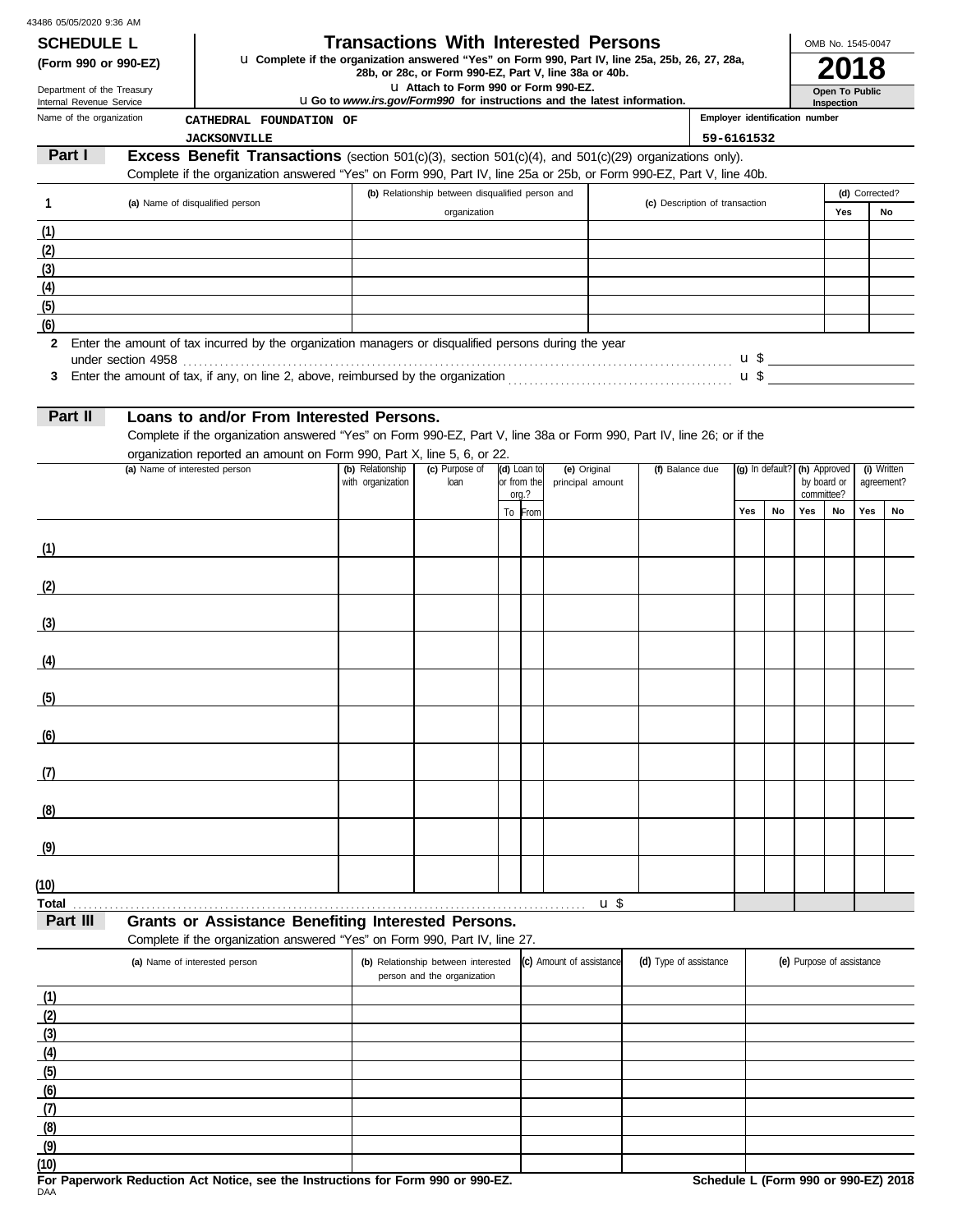## **Schedule L (Form 990 or 990-EZ) 2018 CATHEDRAL FOUNDATION OF 59-6161532** Page 2

### Part IV Business Transactions Involving Interested Persons.

Complete if the organization answered "Yes" on Form 990, Part IV, line 28a, 28b, or 28c.

| (a) Name of interested person    | (b) Relationship between<br>interested person and the | (c) Amount of<br>transaction | (d) Description of transaction |     | (e) Sharing<br>of org.<br>revenues? |
|----------------------------------|-------------------------------------------------------|------------------------------|--------------------------------|-----|-------------------------------------|
|                                  | organization                                          |                              |                                | Yes | No                                  |
| <b>SEFTON</b><br>$(1)$ JOHN<br>т | <b>CHAIR</b><br><b>FORMER</b>                         | 1,899,509                    | SEE BELOW                      |     | х                                   |
| (2)                              |                                                       |                              |                                |     |                                     |
| (3)                              |                                                       |                              |                                |     |                                     |
| (4)                              |                                                       |                              |                                |     |                                     |
| (5)                              |                                                       |                              |                                |     |                                     |
| (6)                              |                                                       |                              |                                |     |                                     |
| (7)                              |                                                       |                              |                                |     |                                     |
| (8)                              |                                                       |                              |                                |     |                                     |
| (9)                              |                                                       |                              |                                |     |                                     |
| (10)                             |                                                       |                              |                                |     |                                     |

#### **Part V** Supplemental Information

Provide additional information for responses to questions on Schedule L (see instructions).

### **SCHEDULE L, PART V - ADDITIONAL INFORMATION**

**JOHN T. SEFTON IS A FORMER CHAIRMAN OF THE BOARD OF THE ORGANIZATION AND IS**

**CURRENTLY CHAIRMAN OF THE BOARD OF DIRECTORS OF CATHEDRAL GERONTOLOGY**

#### **CENTER, INC.**

**TRANSACTIONS BETWEEN CATHEDRAL FOUNDATION OF JACKSONVILLE, INC. ("CFI") AND**

**CATHEDRAL GERONTOLOGY CENTER, INC. ("CGC") FOR THE YEAR ENDED 9/30/19:**

**CFI PROVIDES ADMINISTRATIVE AND ACCOUNTING SERVICES TO CGC UNDER A CONTRACT**

#### **AGREEMENT - \$662,874.**

**FOOD SERVICES - CFI PROVIDES MEAL SERVICES TO CGC RESIDENTS UNDER A**

**CONTRACT AGREEMENT - \$768,424.**

**RENT FOR THE NURSING HOME BUILDING - CFI RECEIVES RENT FROM CGC (CFI OWNS**

**THE NURSING HOME BUILDING) - \$258,000.**

**INTEREST ON DEBT - CFI RECEIVES INTEREST FROM CGC ON A \$4 MILLION NOTE**

**PAYABLE OWED TO CFI - \$210,211**

**TOTAL TRANSACTIONS - \$1,899,509**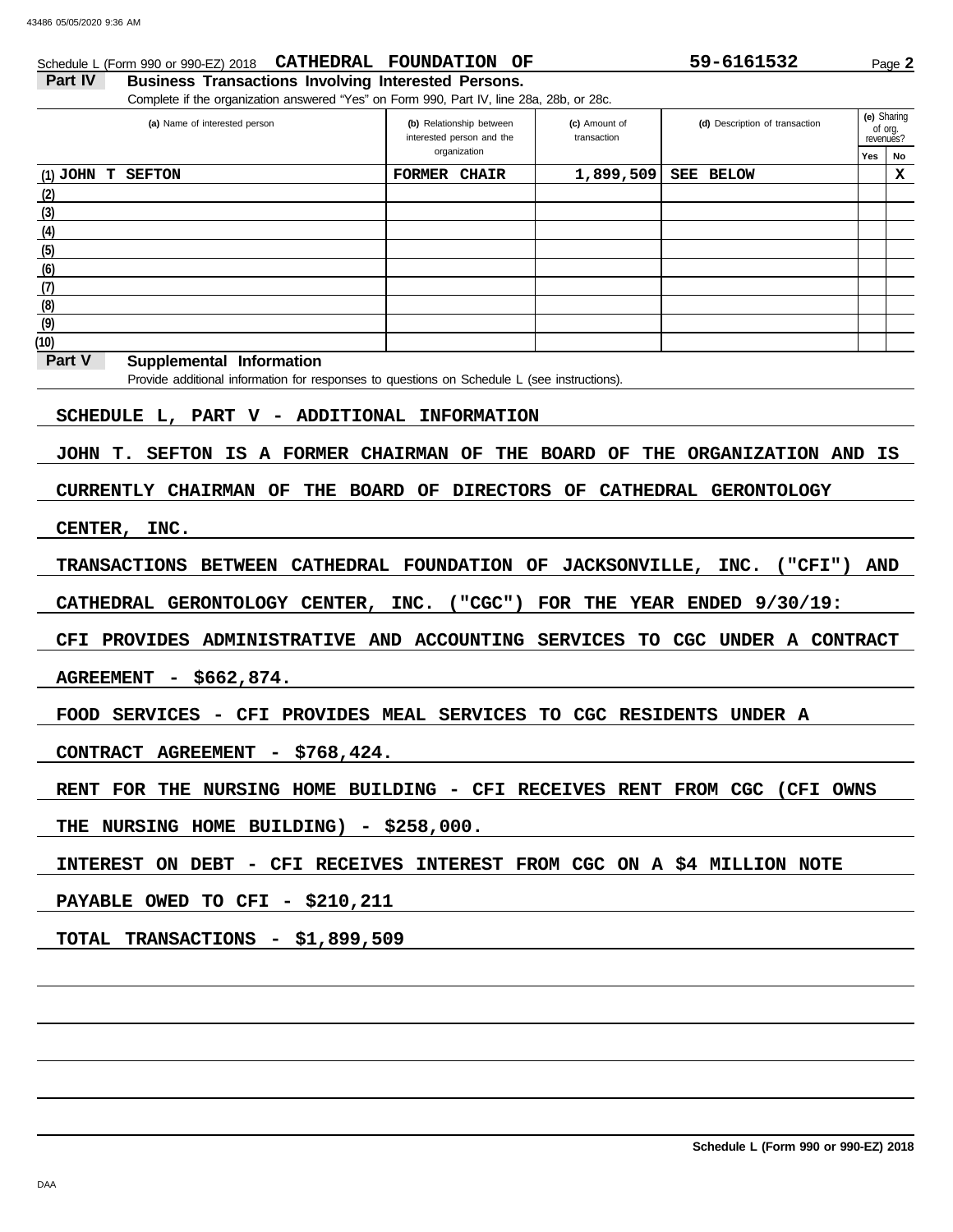| <b>SCHEDULE O</b>                                      | Supplemental Information to Form 990 or 990-EZ                                                                                         |                                | OMB No. 1545-0047                   |
|--------------------------------------------------------|----------------------------------------------------------------------------------------------------------------------------------------|--------------------------------|-------------------------------------|
| (Form 990 or 990-EZ)                                   | Complete to provide information for responses to specific questions on<br>Form 990 or 990-EZ or to provide any additional information. |                                | 2018                                |
| Department of the Treasury<br>Internal Revenue Service | u Attach to Form 990 or 990-EZ.<br>u Go to www.irs.gov/Form990 for the latest information.                                             |                                | <b>Open to Public</b><br>Inspection |
| Name of the organization                               | CATHEDRAL FOUNDATION OF                                                                                                                | Employer identification number |                                     |
|                                                        | <b>JACKSONVILLE</b>                                                                                                                    | 59-6161532                     |                                     |
| FORM 990                                               | ORGANIZATION'S MISSION                                                                                                                 |                                |                                     |
| <b>THE MISSION OF</b>                                  | THE ORGANIZATION IS<br>TO.<br>PROVIDE ESSENTIAL AND                                                                                    | <b>INNOVATIVE</b>              |                                     |
|                                                        | RESOURCES FOR INDIVIDUALS, FAMILIES,<br>AND COMMUNITIES<br>TO.                                                                         | PREPARE FOR AND                |                                     |
|                                                        | SUPPORT GRACEFUL AGING.<br>THIS<br>IS ACCOMPLISHED<br><b>THROUGH</b>                                                                   | <b>OWNERSHIP AND</b>           |                                     |
| <b>OPERATION OF</b>                                    | SENIOR HOUSING AND<br>HANDICAPPED<br>SUBSIDIZED                                                                                        | HOUSING AND BY                 |                                     |
|                                                        | PROVIDING ACCOUNTING, ADMINISTRATIVE AND<br><b>OTHER SUPPORT</b>                                                                       | <b>SERVICES</b>                | TO OTHER                            |
| <b>NON-PROFIT</b>                                      | THAT PROVIDE SERVICES<br><b>ELDERS</b><br>IN NEED.<br><b>ENTITIES</b><br>TO                                                            |                                |                                     |
|                                                        | FORM 990, PART III, LINE 4D - ALL OTHER ACCOMPLISHMENTS                                                                                |                                |                                     |
| THE                                                    | ORGANIZATION PROVIDES ACCOUNTING,<br>ADMINISTRATIVE AND OTHER                                                                          |                                | <b>SUPPORT</b>                      |
| <b>SERVICES</b>                                        | TO OTHER NON-PROFIT ENTITIES<br>THAT PROVIDE SERVICES                                                                                  | TO.                            | ELDERS<br>ΙN                        |
| NEED.                                                  |                                                                                                                                        |                                |                                     |
|                                                        |                                                                                                                                        |                                |                                     |
|                                                        | FORM 990, PART VI, LINE 3 - MANAGEMENT<br><b>DELEGATED</b>                                                                             |                                |                                     |
|                                                        | GENERAL MANAGEMENT AND BOOKKEEPING FOR ONE CFI PROPERTY, CATHEDRAL                                                                     |                                |                                     |
|                                                        | TOWNHOUSE DIVISION, WHICH IS A RENTAL PROPERTY OPERATING UNDER AGREEMENTS                                                              |                                |                                     |
|                                                        | WITH HUD UNDER SECTION 8 HOUSING ASSISTANCE PAYMENTS AGREEMENT.                                                                        |                                |                                     |
|                                                        |                                                                                                                                        |                                |                                     |
|                                                        | FORM 990, PART VI, LINE 6 - CLASSES OF MEMBERS OR STOCKHOLDERS                                                                         |                                |                                     |
|                                                        | THE MEMBERS ARE THE VESTRY OF ST. JOHN'S CATHEDRAL.                                                                                    |                                |                                     |
|                                                        | FORM 990, PART VI, LINE 7A - ELECTION OF MEMBERS AND THEIR RIGHTS                                                                      |                                |                                     |
|                                                        | THE MEMBERS OF THE ORGANIZATION APPROVE ALL BOARD MEMBERS.                                                                             |                                |                                     |
|                                                        |                                                                                                                                        |                                |                                     |
|                                                        | FORM 990, PART VI, LINE 11B - ORGANIZATION'S PROCESS TO REVIEW FORM 990                                                                |                                |                                     |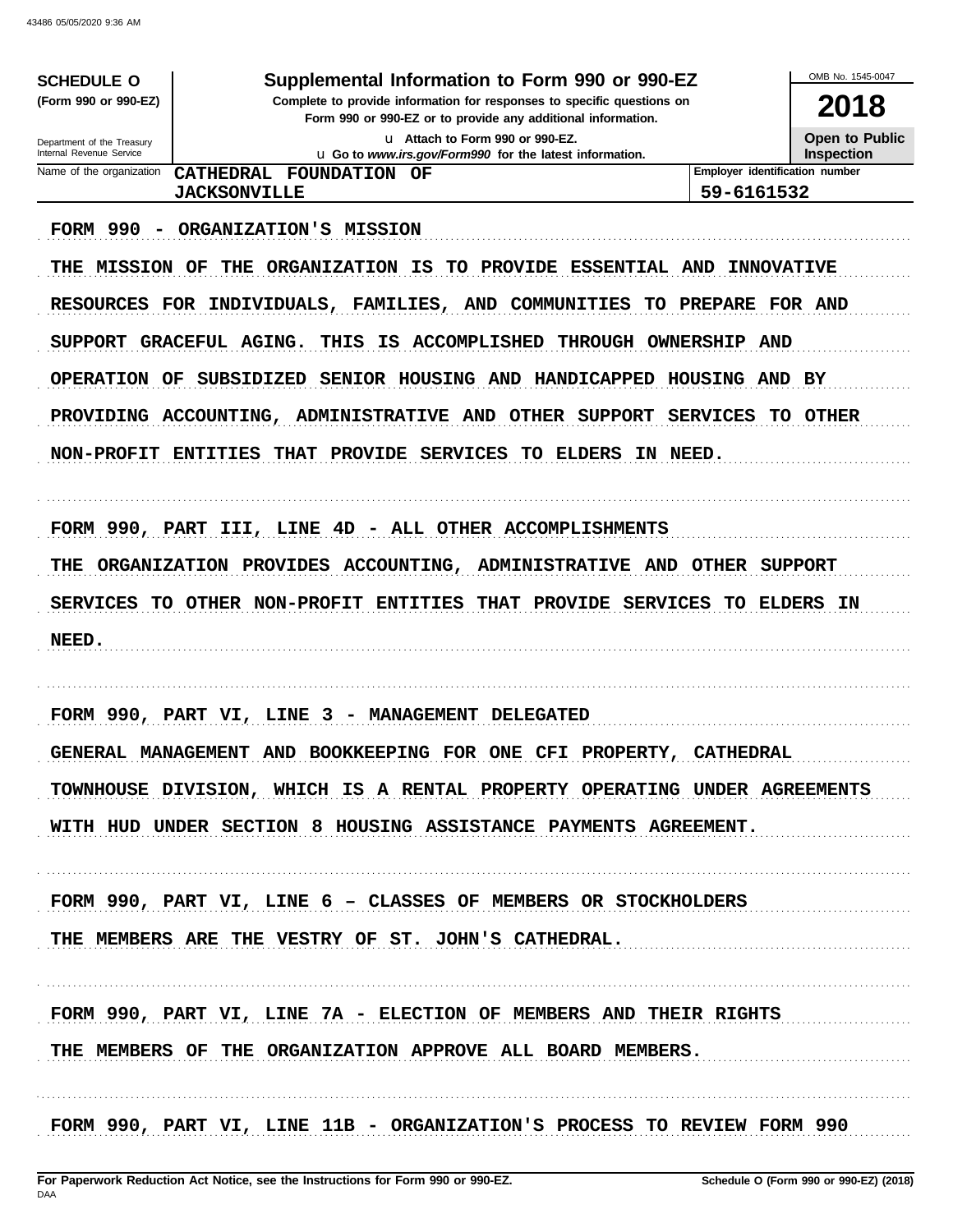| Schedule O (Form 990 or 990-EZ) (2018)                                                      | Page 2                                       |
|---------------------------------------------------------------------------------------------|----------------------------------------------|
| Name of the organization                                                                    | Employer identification number<br>59-6161532 |
| CATHEDRAL FOUNDATION<br>OF                                                                  |                                              |
| <b>THE</b><br>FORM 990 IS EMAILED<br>TO, AND REVIEWED BY,<br>THE<br><b>FINAL VERSION OF</b> | THE<br><b>CHIEF</b>                          |
| CEO/EXECUTIVE DIRECTOR, AND ALL MEMBERS<br>FINANCIAL OFFICER,<br>THE                        | OF<br>THE<br><b>BOARD</b>                    |
| DIRECTORS BEFORE IT<br>IS FILED.<br>OF                                                      |                                              |
|                                                                                             |                                              |
| FORM 990, PART VI, LINE 12C - ENFORCEMENT<br>OF CONFLICTS POLICY                            |                                              |
| A FORMAL CONFLICT OF<br>THE<br>ORGANIZATION HAS                                             | INTEREST POLICY AND CONFLICT                 |
| EACH NEW BOARD MEMBER AND<br>DISCLOSURE PROCEDURE.                                          | OFFICER RECEIVES<br><b>AS PART</b>           |
| THEIR ORIENTATION MATERIALS A COPY OF<br>THE<br><b>CONFLICT OF</b><br>ОF                    | <b>INTEREST</b><br><b>POLICY</b>             |
| PROCEDURE AND RECEIVES<br>AND<br>CONFLICT<br><b>DISCLOSURE</b><br><b>TRAINING ON WHAT</b>   | <b>CONSTITUTES</b>                           |
| EACH BOARD MEMBER AND<br><b>OFFICER MUST</b><br>CONFLICT OF<br>INTEREST.<br>A               | <b>COMPLETE AN</b>                           |
| COMPLIANCE AND DISCLOSURE STATEMENT,<br><b>ANNUAL AFFIRMATION OF</b>                        | AND AGREES<br>TO                             |
| REPORT ANY FUTURE POTENTIAL CONFLICTS OF<br><b>INTEREST</b><br>TO THE                       | <b>CHAIRMAN</b><br>THE<br>OF                 |
| CONNECTION WITH ANY ACTUAL OR POSSIBLE CONFLICT<br><b>BOARD.</b><br>IN                      | OF<br>INTEREST,<br>THE                       |
| OR OFFICER MUST DISCLOSE ALL MATERIAL FACTS<br><b>BOARD MEMBER</b>                          | TO<br>THE<br><b>BOARD OF</b>                 |
| DIRECTORS FOR THEIR REVIEW AND CONSIDERATION. WHEN A MOTION OR ISSUE IS                     |                                              |
| A BOARD MEETING<br>WHICH CONTAINS POSSIBLE CONFLICTS,<br><b>RAISED</b><br>IN                | THE<br><b>SPECIFIC</b>                       |
| <b>BOARD MEMBER MUST</b><br>ABSTAIN FROM ALL DELIBERATIONS AND VOTING ON THE                | <b>ISSUE OR</b>                              |
| TRANSACTION. ALL ACTUAL OR POSSIBLE CONFLICTS OF INTEREST BY OTHER MANAGERS                 |                                              |
| OR EMPLOYEES OTHER THAN BOARD MEMBERS OR OFFICERS MUST BE DISCLOSED TO A                    |                                              |
| COMPLIANCE COMMITTEE, WHO THEN WOULD REPORT ANY SIGNIFICANT ISSUES TO THE                   |                                              |
| <b>BOARD.</b>                                                                               |                                              |

FORM 990, PART VI, LINE 15A - COMPENSATION PROCESS FOR TOP OFFICIAL THE ORGANIZATION'S EXECUTIVE COMMITTEE OF THE BOARD OF DIRECTORS REVIEWS THE COMPENSATION AND BENEFITS FOR THE TWO PAID OFFICERS OF THE . . . . . . . . . . . . . . . . . . ORGANIZATION, THE CEO/EXECUTIVE DIRECTOR AND THE CHIEF FINANCIAL OFFICER. THERE ARE PRESENTLY NO KEY EMPLOYEES AS DEFINED BY THE IRS. THE EXECUTIVE

PAGE 1 OF 2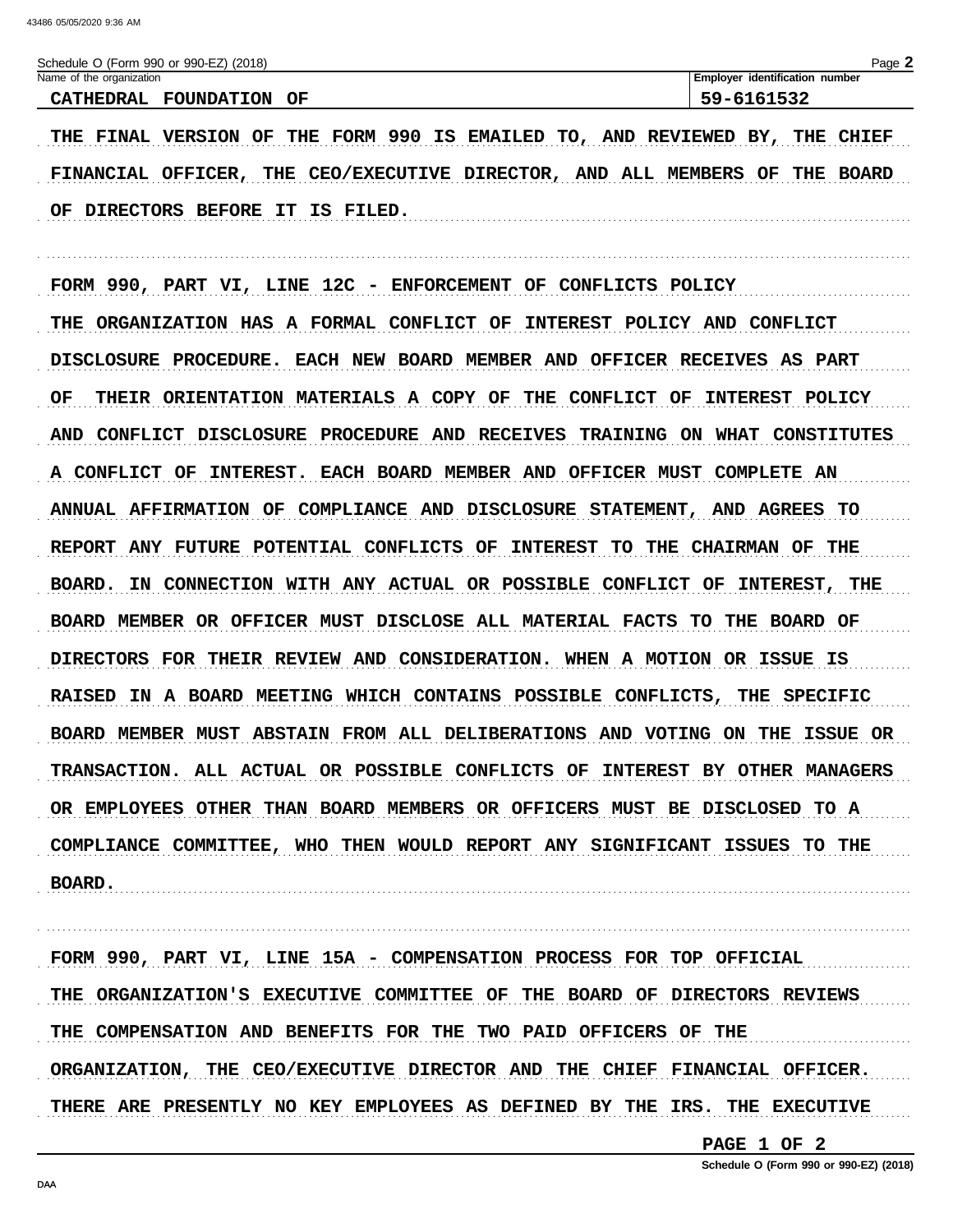43486 05/05/2020 9:36 AM

| Schedule O (Form 990 or 990-EZ) (2018)   | $P$ aqe $\blacksquare$                |
|------------------------------------------|---------------------------------------|
| Name of the organization                 | <b>Employer identification number</b> |
| <b>CATHEDRAL</b><br><b>FOUNDATION OF</b> | 59-6161532                            |

COMMITTEE CONSIDERS COMPARABLE INFORMATION FROM THE MOST RECENT GUIDESTAR COMPENSATION SURVEY OF NON-PROFIT COMPANIES AND FROM FORM 990 COMPENSATION DATA OF OTHER NON-PROFIT COMPANIES IN NORTHEAST FLORIDA. THE EXECUTIVE COMMITTEE DETERMINES AND APPROVES CHANGES IN COMPENSATION AND BENEFITS. THE YEAR 2016 WAS THE MOST RECENT YEAR THIS REVIEW AND APPROVAL PROCESS WAS COMPLETED AND COMPENSATION ADJUSTED.

FORM 990, PART VI, LINE 15B - COMPENSATION PROCESS FOR OFFICERS THE ORGANIZATION'S EXECUTIVE COMMITTEE OF THE BOARD OF DIRECTORS REVIEWS THE COMPENSATION AND BENEFITS FOR THE TWO PAID OFFICERS OF THE ORGANIZATION, THE CEO/EXECUTIVE DIRECTOR AND THE CHIEF FINANCIAL OFFICER. THERE ARE PRESENTLY NO KEY EMPLOYEES AS DEFINED BY THE IRS. THE EXECUTIVE COMMITTEE CONSIDERS COMPARBLE INFORMATION FROM THE MOST RECENT GUIDESTAR COMPNESATION SURVEY OF NON-PROFIT COMPANIES AND FROM FORM 990 COMPENSATION DATA OF OTHER NON-PROFIT COMPANIES IN NORTHEAST FLORIDA. THE EXECUTIVE COMMITTEE DETERMINES AND APPROVES CHANGES IN COMPENSATION AND BENEFITS. THE YEAR 2016 WAS THE MOST RECENT YEAR THIS REVIEW AND APPROVAL PROCESS WAS COMPLETED AND COMPENSATION ADJUSTED.

FORM 990, PART VI, LINE 19 - GOVERNING DOCUMENTS DISCLOSURE EXPLANATION THE ORGANIZATION MAKES ITS GOVERNING DOCUMENTS, CONFLICT OF INTEREST POLICY AND FINANCIAL STATEMENTS AVAILABLE TO THE PUBLIC UPON REQUEST.

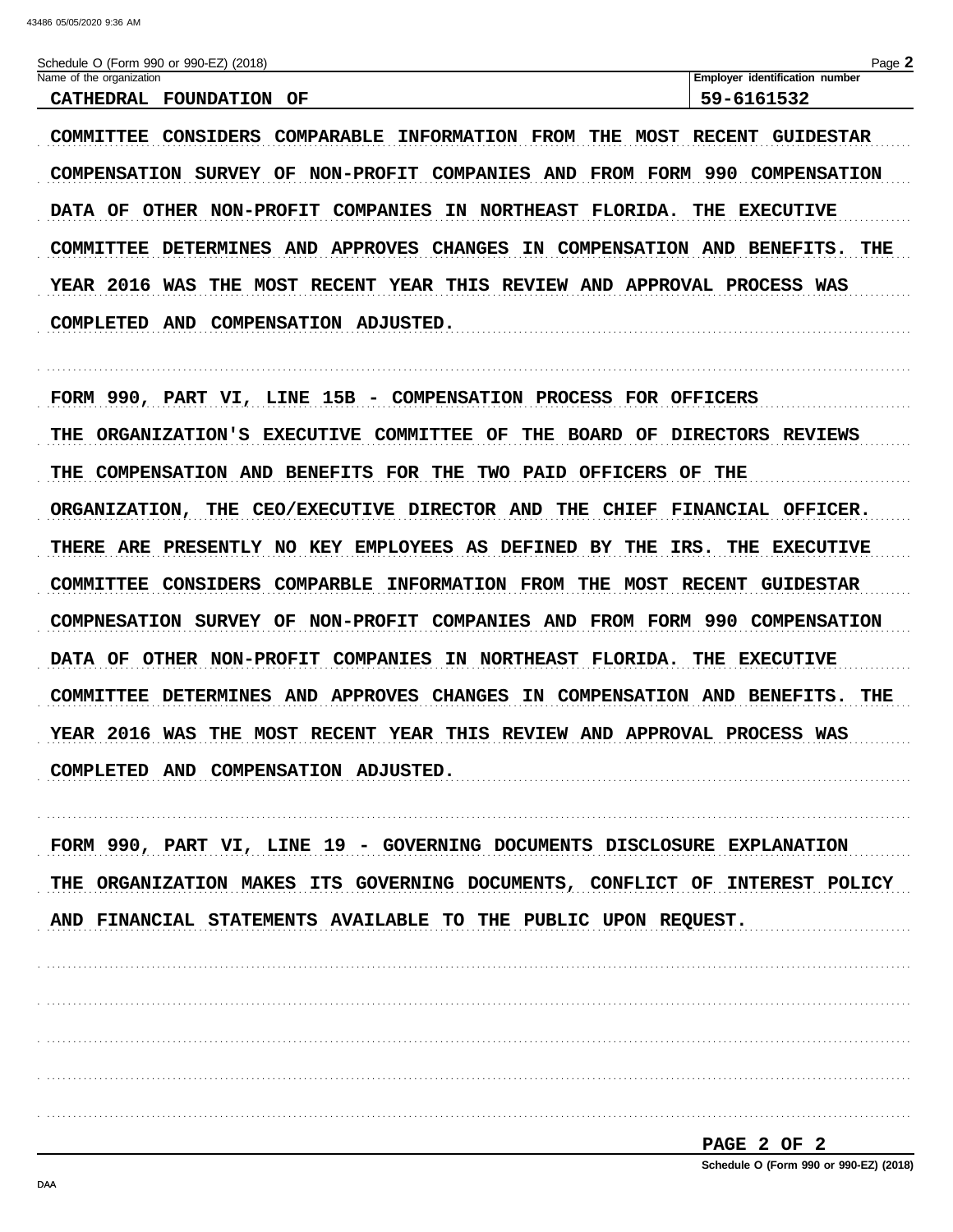| <b>SCHEDULE R</b>                                          | <b>Related Organizations and Unrelated Partnerships</b>                                                                                       |                                                                                                   |                                                     |      |                            |                              |                           |                                     | OMB No. 1545-0047                   |                           |
|------------------------------------------------------------|-----------------------------------------------------------------------------------------------------------------------------------------------|---------------------------------------------------------------------------------------------------|-----------------------------------------------------|------|----------------------------|------------------------------|---------------------------|-------------------------------------|-------------------------------------|---------------------------|
| (Form 990)                                                 | u Complete if the organization answered "Yes" on Form 990, Part IV, line 33, 34, 35b, 36, or 37.                                              |                                                                                                   |                                                     |      |                            |                              |                           |                                     | 2018                                |                           |
| Department of the Treasury                                 |                                                                                                                                               | u Attach to Form 990.<br>u Go to www.irs.gov/Form990 for instructions and the latest information. |                                                     |      |                            |                              |                           |                                     | <b>Open to Public</b><br>Inspection |                           |
| Internal Revenue Service<br>Name of the organization       | CATHEDRAL FOUNDATION OF                                                                                                                       |                                                                                                   |                                                     |      |                            |                              |                           |                                     | Employer identification number      |                           |
|                                                            | <b>JACKSONVILLE</b>                                                                                                                           |                                                                                                   |                                                     |      |                            |                              |                           | 59-6161532                          |                                     |                           |
|                                                            |                                                                                                                                               |                                                                                                   |                                                     |      |                            |                              |                           |                                     |                                     |                           |
| Part I                                                     | Identification of Disregarded Entities. Complete if the organization answered "Yes" on Form 990, Part IV, line 33.                            |                                                                                                   |                                                     |      |                            |                              |                           |                                     |                                     |                           |
|                                                            | (a)<br>Name, address, and EIN (if applicable) of disregarded entity                                                                           | (b)<br>Primary activity                                                                           | (c)<br>Legal domicile (state<br>or foreign country) |      | (d)<br>Total income        |                              | (e)<br>End-of-year assets | (f)<br>Direct controlling<br>entity |                                     |                           |
| (1)                                                        |                                                                                                                                               |                                                                                                   |                                                     |      |                            |                              |                           |                                     |                                     |                           |
|                                                            |                                                                                                                                               |                                                                                                   |                                                     |      |                            |                              |                           |                                     |                                     |                           |
|                                                            |                                                                                                                                               |                                                                                                   |                                                     |      |                            |                              |                           |                                     |                                     |                           |
| (2)                                                        |                                                                                                                                               |                                                                                                   |                                                     |      |                            |                              |                           |                                     |                                     |                           |
|                                                            |                                                                                                                                               |                                                                                                   |                                                     |      |                            |                              |                           |                                     |                                     |                           |
|                                                            |                                                                                                                                               |                                                                                                   |                                                     |      |                            |                              |                           |                                     |                                     |                           |
| (3)                                                        |                                                                                                                                               |                                                                                                   |                                                     |      |                            |                              |                           |                                     |                                     |                           |
|                                                            |                                                                                                                                               |                                                                                                   |                                                     |      |                            |                              |                           |                                     |                                     |                           |
| (4)                                                        |                                                                                                                                               |                                                                                                   |                                                     |      |                            |                              |                           |                                     |                                     |                           |
|                                                            |                                                                                                                                               |                                                                                                   |                                                     |      |                            |                              |                           |                                     |                                     |                           |
|                                                            |                                                                                                                                               |                                                                                                   |                                                     |      |                            |                              |                           |                                     |                                     |                           |
| (5)                                                        |                                                                                                                                               |                                                                                                   |                                                     |      |                            |                              |                           |                                     |                                     |                           |
|                                                            |                                                                                                                                               |                                                                                                   |                                                     |      |                            |                              |                           |                                     |                                     |                           |
| Part II                                                    | Identification of Related Tax-Exempt Organizations. Complete if the organization answered "Yes" on Form 990, Part IV, line 34, because it had |                                                                                                   |                                                     |      |                            |                              |                           |                                     |                                     |                           |
|                                                            | one or more related tax-exempt organizations during the tax year.                                                                             |                                                                                                   |                                                     |      |                            |                              |                           |                                     |                                     |                           |
|                                                            | (a)<br>Name, address, and EIN of related organization                                                                                         | (b)<br>Primary activity                                                                           | (c)<br>Legal domicile (state                        |      | (d)<br>Exempt Code section | (e)<br>Public charity status |                           | (f)<br>Direct controlling           |                                     | (g)<br>Section 512(b)(13) |
|                                                            |                                                                                                                                               |                                                                                                   | or foreign country)                                 |      |                            | (if section $501(c)(3)$ )    |                           | entity                              | Yes                                 | controlled entity?<br>No  |
| URBAN JACKSONVILLE, INC.<br>(1)                            |                                                                                                                                               |                                                                                                   |                                                     |      |                            |                              |                           |                                     |                                     |                           |
| 4250 LAKESIDE DRIVE                                        | 23-7024899                                                                                                                                    |                                                                                                   |                                                     |      |                            |                              |                           |                                     |                                     |                           |
| <b>JACKSONVILLE</b><br>CATHEDRAL TERRACE, INC.             | FL 32210                                                                                                                                      | COMMUNITY                                                                                         | FL                                                  | 501C |                            | 10                           | N/A                       |                                     |                                     | x                         |
| (2)<br>4250 LAKESIDE DRIVE                                 | 23-7301688                                                                                                                                    |                                                                                                   |                                                     |      |                            |                              |                           |                                     |                                     |                           |
| <b>JACKSONVILLE</b>                                        | FL 32210                                                                                                                                      | HOUSING                                                                                           | FL                                                  | 501C |                            | 10                           | N/A                       |                                     |                                     | x                         |
| (3) CATHEDRAL COURT, INC.                                  |                                                                                                                                               |                                                                                                   |                                                     |      |                            |                              |                           |                                     |                                     |                           |
| 4250 LAKESIDE DRIVE<br>$\mathbb{Z}^2$ , and $\mathbb{Z}^2$ | 59-1842385                                                                                                                                    |                                                                                                   |                                                     |      |                            |                              |                           |                                     |                                     |                           |
| <b>JACKSONVILLE</b>                                        | FL 32210                                                                                                                                      | <b>HOUSING</b>                                                                                    | FL                                                  | 501C |                            | 10                           | N/A                       |                                     |                                     | x                         |
| (4) CATHEDRAL TOWERS 2, INC.                               |                                                                                                                                               |                                                                                                   |                                                     |      |                            |                              |                           |                                     |                                     |                           |
| 4250 LAKESIDE DRIVE                                        | 47-4251993                                                                                                                                    |                                                                                                   |                                                     |      |                            |                              |                           |                                     |                                     |                           |
| <b>JACKSONVILLE</b>                                        | FL 33210                                                                                                                                      | <b>HOUSING</b>                                                                                    | FL                                                  | 501C |                            | 10                           | N/A                       |                                     |                                     | x                         |
| (5)                                                        |                                                                                                                                               |                                                                                                   |                                                     |      |                            |                              |                           |                                     |                                     |                           |
|                                                            |                                                                                                                                               |                                                                                                   |                                                     |      |                            |                              |                           |                                     |                                     |                           |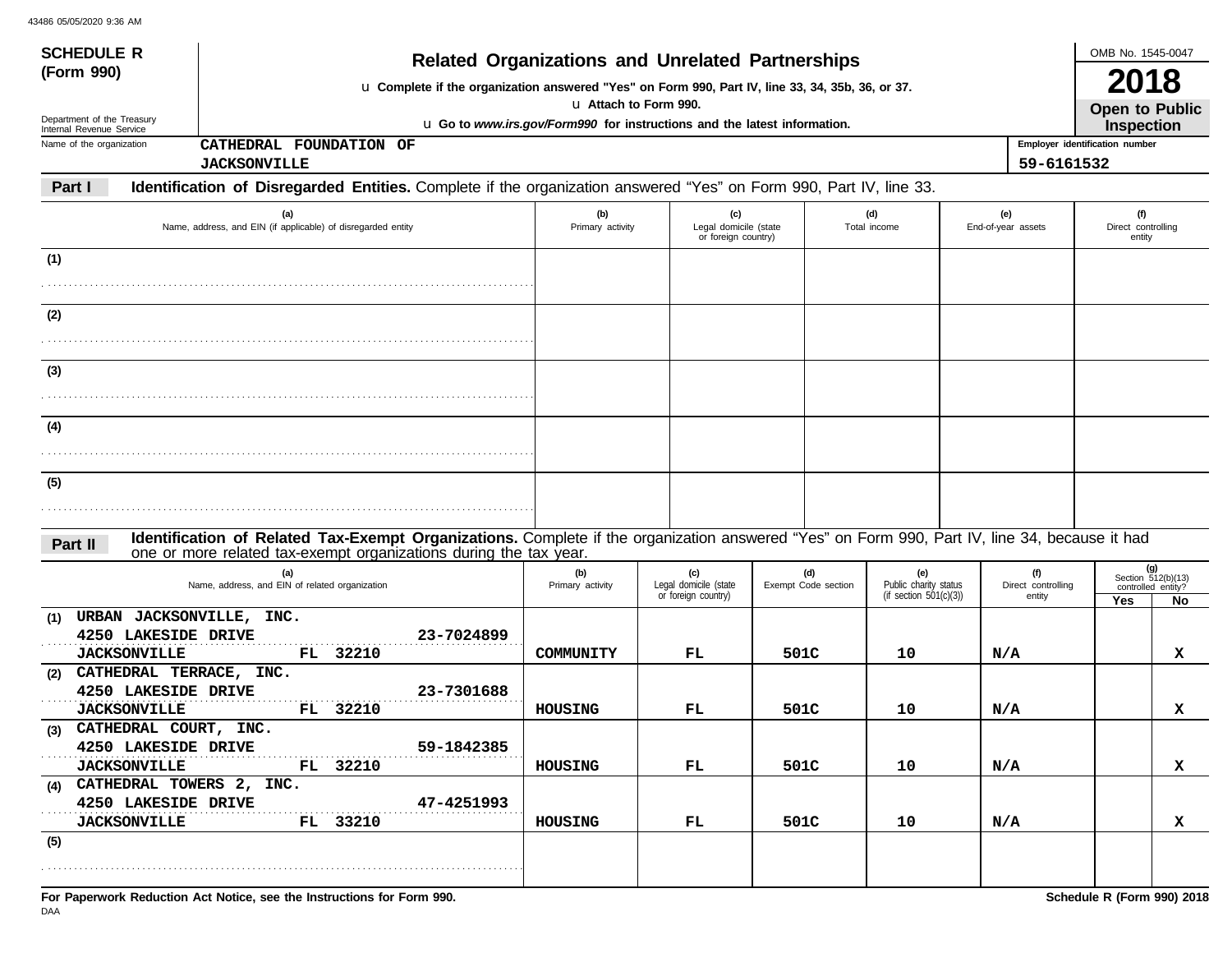| CATHEDRAL FOUNDATION OF<br>Schedule R (Form 990) 2018<br>Identification of Related Organizations Taxable as a Partnership. Complete if the organization answered "Yes" on Form 990, Part IV, line 34,                                     |                         |                                                             |                                                        | 59-6161532                                                                                              |                                                        |                                        |                                       |                                                     |                                                                         |                                                     | Page 2                                                |
|-------------------------------------------------------------------------------------------------------------------------------------------------------------------------------------------------------------------------------------------|-------------------------|-------------------------------------------------------------|--------------------------------------------------------|---------------------------------------------------------------------------------------------------------|--------------------------------------------------------|----------------------------------------|---------------------------------------|-----------------------------------------------------|-------------------------------------------------------------------------|-----------------------------------------------------|-------------------------------------------------------|
| Part III<br>because it had one or more related organizations treated as a partnership during the tax year.                                                                                                                                |                         |                                                             |                                                        |                                                                                                         |                                                        |                                        |                                       |                                                     |                                                                         |                                                     |                                                       |
|                                                                                                                                                                                                                                           |                         |                                                             |                                                        |                                                                                                         |                                                        |                                        |                                       |                                                     |                                                                         |                                                     |                                                       |
| (a)<br>Name, address, and EIN of<br>related organization                                                                                                                                                                                  | (b)<br>Primary activity | (c)<br>Legal<br>domicile<br>state or<br>foreign<br>:ountry) | (d)<br>Direct controlling<br>entity                    | (e)<br>Predominant<br>income (related,<br>unrelated,<br>excluded from<br>tax under<br>sections 512-514) | (f)<br>Share of total<br>income                        | (g)<br>Share of end-of-<br>year assets |                                       | (h)<br>Dispro-<br>portionate<br>alloc.?<br>Yes   No | (i)<br>Code V-UBI<br>amount in box 20<br>of Schedule K-1<br>(Form 1065) | (j)<br>General or<br>managing<br>partner?<br>Yes No | (k)<br>Percentage<br>ownership                        |
| (1)                                                                                                                                                                                                                                       |                         |                                                             |                                                        |                                                                                                         |                                                        |                                        |                                       |                                                     |                                                                         |                                                     |                                                       |
| (2)                                                                                                                                                                                                                                       |                         |                                                             |                                                        |                                                                                                         |                                                        |                                        |                                       |                                                     |                                                                         |                                                     |                                                       |
| (3)                                                                                                                                                                                                                                       |                         |                                                             |                                                        |                                                                                                         |                                                        |                                        |                                       |                                                     |                                                                         |                                                     |                                                       |
|                                                                                                                                                                                                                                           |                         |                                                             |                                                        |                                                                                                         |                                                        |                                        |                                       |                                                     |                                                                         |                                                     |                                                       |
| (4)                                                                                                                                                                                                                                       |                         |                                                             |                                                        |                                                                                                         |                                                        |                                        |                                       |                                                     |                                                                         |                                                     |                                                       |
| Identification of Related Organizations Taxable as a Corporation or Trust. Complete if the organization answered "Yes" on Form 990, Part IV, line 34, because it had one or more related organizations treated as a corporatio<br>Part IV |                         |                                                             |                                                        |                                                                                                         |                                                        |                                        |                                       |                                                     |                                                                         |                                                     |                                                       |
| (a)<br>Name, address, and EIN of related organization                                                                                                                                                                                     | (b)<br>Primary activity |                                                             | (c)<br>Legal domicile<br>(state or<br>foreign country) | (d)<br>Direct controlling<br>entity                                                                     | (e)<br>Type of entity<br>(C corp, S corp,<br>or trust) | (f)<br>Share of total<br>income        | (g)<br>Share of<br>end-of-year assets |                                                     | (h)<br>Percentage<br>ownership                                          |                                                     | (i)<br>Section<br>512(b)(13)<br>controlled<br>entity? |
|                                                                                                                                                                                                                                           |                         |                                                             |                                                        |                                                                                                         |                                                        |                                        |                                       |                                                     |                                                                         |                                                     | Yes l<br>No                                           |
| (1)                                                                                                                                                                                                                                       |                         |                                                             |                                                        |                                                                                                         |                                                        |                                        |                                       |                                                     |                                                                         |                                                     |                                                       |
| (2)                                                                                                                                                                                                                                       |                         |                                                             |                                                        |                                                                                                         |                                                        |                                        |                                       |                                                     |                                                                         |                                                     |                                                       |
| (3)                                                                                                                                                                                                                                       |                         |                                                             |                                                        |                                                                                                         |                                                        |                                        |                                       |                                                     |                                                                         |                                                     |                                                       |
| (4)                                                                                                                                                                                                                                       |                         |                                                             |                                                        |                                                                                                         |                                                        |                                        |                                       |                                                     |                                                                         |                                                     |                                                       |
|                                                                                                                                                                                                                                           |                         |                                                             |                                                        |                                                                                                         |                                                        |                                        |                                       |                                                     |                                                                         |                                                     |                                                       |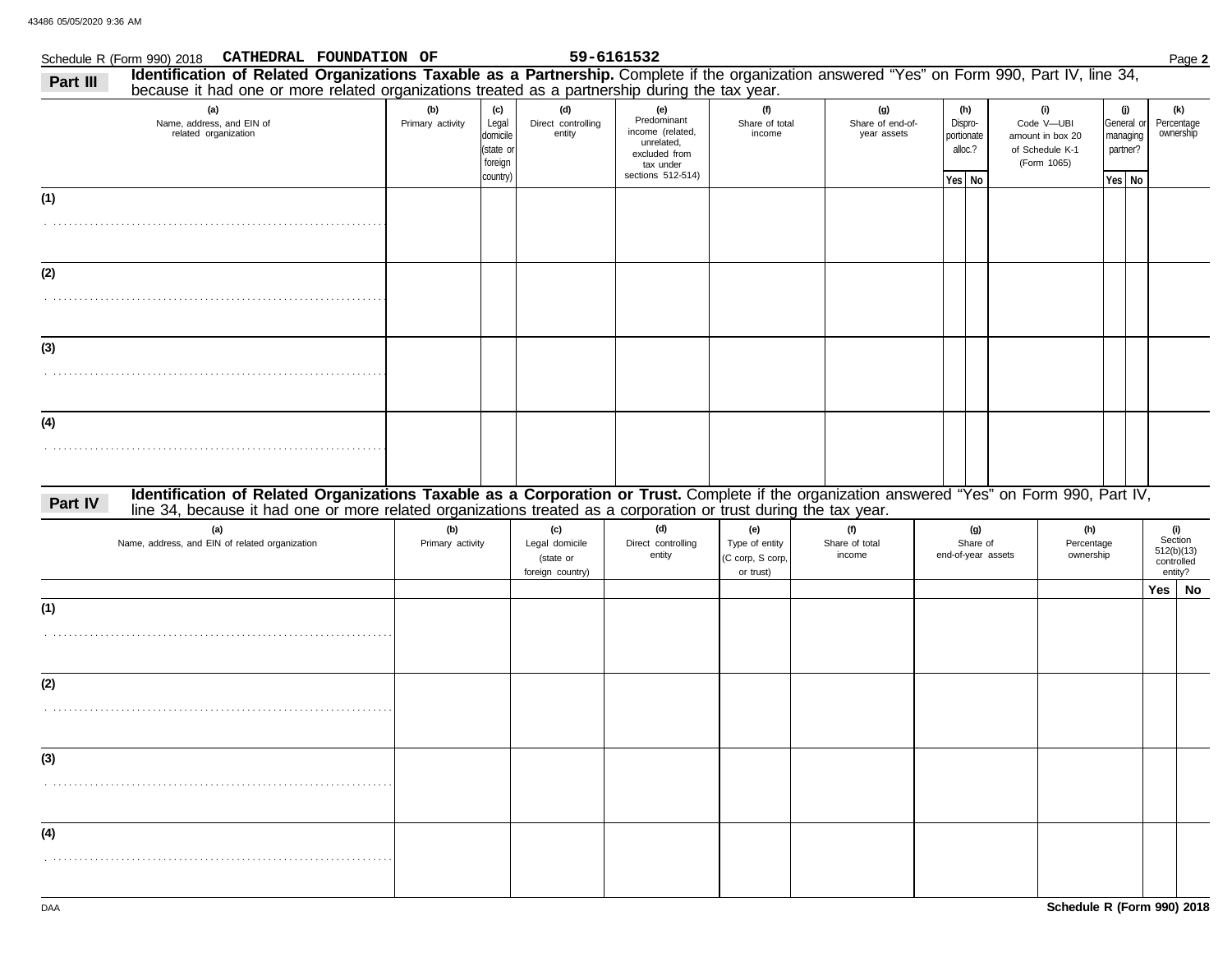Schedule R (Form 990) 2018 Page **3 CATHEDRAL FOUNDATION OF 59-6161532**

| Part V<br>Transactions With Related Organizations. Complete if the organization answered "Yes" on Form 990, Part IV, line 34, 35b, or 36.                                                                                          |                |
|------------------------------------------------------------------------------------------------------------------------------------------------------------------------------------------------------------------------------------|----------------|
| Note: Complete line 1 if any entity is listed in Parts II, III, or IV of this schedule.                                                                                                                                            |                |
| During the tax year, did the organization engage in any of the following transactions with one or more related organizations listed in Parts II-IV?                                                                                |                |
|                                                                                                                                                                                                                                    | 1a             |
| b Gift, grant, or capital contribution to related organization(s) encourse and contained and contained and contribution to related organization(s) encourse and contribution to related organization(s) encourse and contained     | 1 <sub>b</sub> |
|                                                                                                                                                                                                                                    | 1c             |
| d Loans or loan guarantees to or for related organization(s) encourance contained and contained and contained and contained and contained and contained and contained and contained and contained and contained and contained      | 1 <sub>d</sub> |
|                                                                                                                                                                                                                                    | <b>1e</b>      |
|                                                                                                                                                                                                                                    | 1f             |
|                                                                                                                                                                                                                                    | 1g             |
| h Purchase of assets from related organization(s) with an example and contact the control of an example and contact the control of assets from related organization(s)                                                             | 1h             |
|                                                                                                                                                                                                                                    |                |
| j Lease of facilities, equipment, or other assets to related organization(s) enconverse contained accommodal contained and an intervent and an intervent and an intervent and an intervent and an intervent and an intervent a     | <u>1j</u>      |
|                                                                                                                                                                                                                                    | 1k             |
|                                                                                                                                                                                                                                    | 11             |
|                                                                                                                                                                                                                                    | 1m             |
|                                                                                                                                                                                                                                    | <u>1n</u>      |
|                                                                                                                                                                                                                                    | 1o             |
|                                                                                                                                                                                                                                    | <u>1p</u>      |
| q Reimbursement paid by related organization(s) for expenses <b>construction and construction</b> construction and and reference or construction or construction of the set of the set of the set of the set of the set of the set | <u> 1q</u>     |
|                                                                                                                                                                                                                                    | 1r             |
|                                                                                                                                                                                                                                    | 1s             |

**2** If the answer to any of the above is "Yes," see the instructions for information on who must complete this line, including covered relationships and transaction thresholds.

|     | (a)<br>Name of related organization | (b)<br>Transaction<br>type $(a-s)$ | (c)<br>Amount involved | (d)<br>Method of determining amount involved |
|-----|-------------------------------------|------------------------------------|------------------------|----------------------------------------------|
| (1) | URBAN JACKSONVILLE, INC.            | R                                  | 159,000                | <b>ACTUAL PAYMENT</b>                        |
| (2) | URBAN JACKSONVILLE, INC.            | J                                  | 160, 200               | <b>ACTUAL PAYMENT</b>                        |
| (3) | URBAN JACKSONVILLE, INC.            | L.                                 | 420,000                | <b>ACTUAL PAYMENT</b>                        |
| (4) | CATHEDRAL TERRACE, INC              | s                                  | 247,715                | <b>ACTUAL PAYMENT</b>                        |
| (5) | CATHEDRAL TOWERS 2, INC.            | s                                  | 707,797                | <b>ACTUAL PAYMENT</b>                        |
| (6) |                                     |                                    |                        |                                              |

**X**

**X X**

**X X X X**

**X**

**X**

**X**

**X**

**Yes No**

**X**

**X**

**X**

**X**

**X**

**X**

**X X**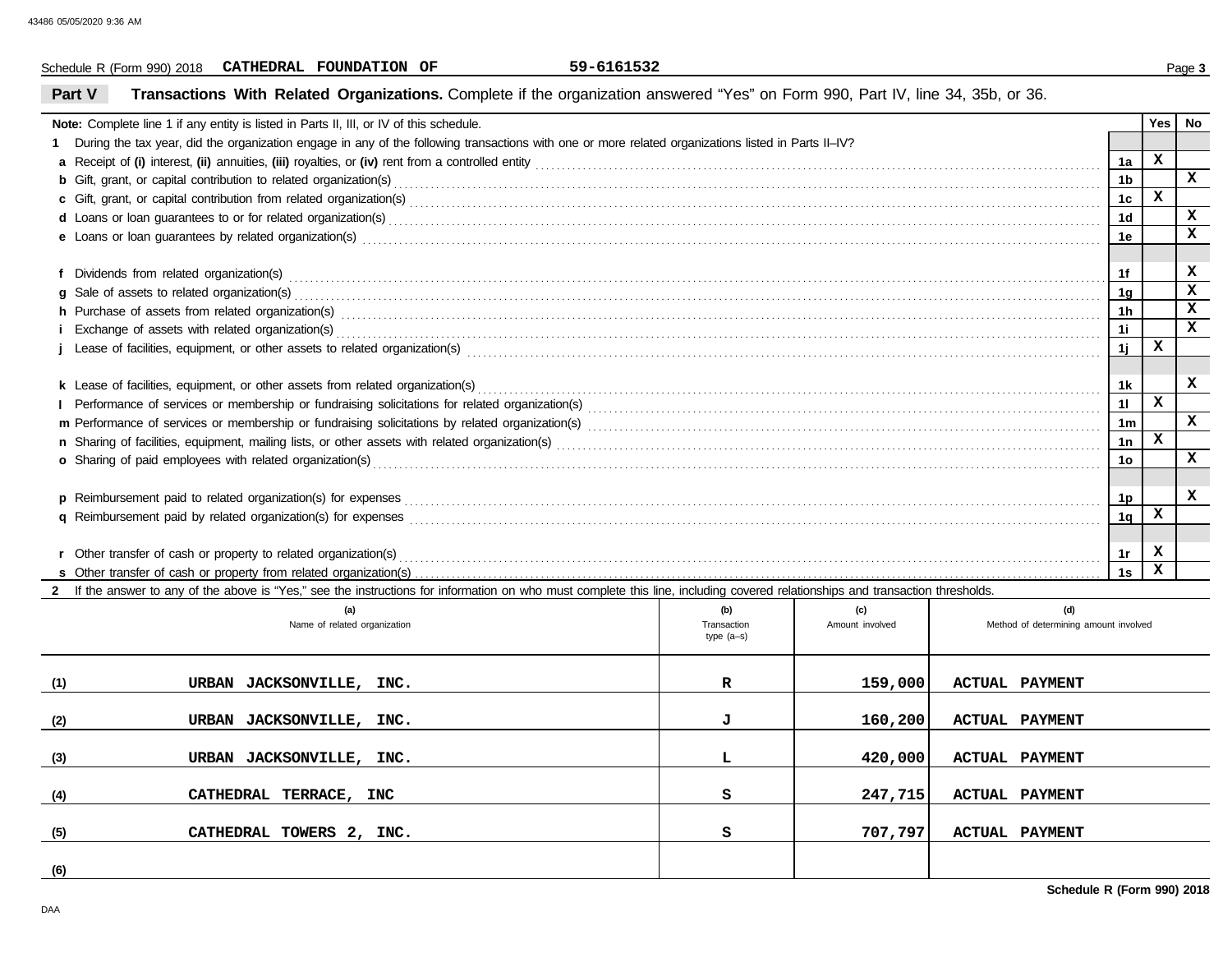#### Schedule R (Form 990) 2018 Page **4 CATHEDRAL FOUNDATION OF 59-6161532**

### **Part VI** Unrelated Organizations Taxable as a Partnership. Complete if the organization answered "Yes" on Form 990, Part IV, line 37.

Provide the following information for each entity taxed as a partnership through which the organization conducted more than five percent of its activities (measured by total assets or gross revenue) that was not a related organization. See instructions regarding exclusion for certain investment partnerships.

| (a)<br>Name, address, and EIN of entity | ັ<br>(b)<br>Primary activity | (c)<br>Legal<br>domicile<br>(state or<br>foreign | (d)<br>Predominant<br>income (related,<br>unrelated, excluded<br>from tax under | (e)<br>Are all partners<br>section<br>501(c)(3)<br>organizations? | (f)<br>Share of<br>total income | (g)<br>Share of<br>end-of-year<br>assets | Disproportionate | (h)<br>allocations? | (i)<br>Code V-UBI<br>amount in box 20<br>of Schedule K-1<br>(Form 1065) | (j)<br>General or<br>managing<br>partner? |    | (k)<br>Percentage<br>ownership |
|-----------------------------------------|------------------------------|--------------------------------------------------|---------------------------------------------------------------------------------|-------------------------------------------------------------------|---------------------------------|------------------------------------------|------------------|---------------------|-------------------------------------------------------------------------|-------------------------------------------|----|--------------------------------|
|                                         |                              | country)                                         | sections 512-514)                                                               | $Yes \mid No$                                                     |                                 |                                          | Yes              | No                  |                                                                         | Yes                                       | No |                                |
| (1)                                     |                              |                                                  |                                                                                 |                                                                   |                                 |                                          |                  |                     |                                                                         |                                           |    |                                |
|                                         |                              |                                                  |                                                                                 |                                                                   |                                 |                                          |                  |                     |                                                                         |                                           |    |                                |
| (2)                                     |                              |                                                  |                                                                                 |                                                                   |                                 |                                          |                  |                     |                                                                         |                                           |    |                                |
|                                         |                              |                                                  |                                                                                 |                                                                   |                                 |                                          |                  |                     |                                                                         |                                           |    |                                |
| (3)                                     |                              |                                                  |                                                                                 |                                                                   |                                 |                                          |                  |                     |                                                                         |                                           |    |                                |
|                                         |                              |                                                  |                                                                                 |                                                                   |                                 |                                          |                  |                     |                                                                         |                                           |    |                                |
| (4)                                     |                              |                                                  |                                                                                 |                                                                   |                                 |                                          |                  |                     |                                                                         |                                           |    |                                |
|                                         |                              |                                                  |                                                                                 |                                                                   |                                 |                                          |                  |                     |                                                                         |                                           |    |                                |
| (5)                                     |                              |                                                  |                                                                                 |                                                                   |                                 |                                          |                  |                     |                                                                         |                                           |    |                                |
|                                         |                              |                                                  |                                                                                 |                                                                   |                                 |                                          |                  |                     |                                                                         |                                           |    |                                |
| (6)                                     |                              |                                                  |                                                                                 |                                                                   |                                 |                                          |                  |                     |                                                                         |                                           |    |                                |
|                                         |                              |                                                  |                                                                                 |                                                                   |                                 |                                          |                  |                     |                                                                         |                                           |    |                                |
| (7)                                     |                              |                                                  |                                                                                 |                                                                   |                                 |                                          |                  |                     |                                                                         |                                           |    |                                |
|                                         |                              |                                                  |                                                                                 |                                                                   |                                 |                                          |                  |                     |                                                                         |                                           |    |                                |
| (8)                                     |                              |                                                  |                                                                                 |                                                                   |                                 |                                          |                  |                     |                                                                         |                                           |    |                                |
|                                         |                              |                                                  |                                                                                 |                                                                   |                                 |                                          |                  |                     |                                                                         |                                           |    |                                |
| (9)                                     |                              |                                                  |                                                                                 |                                                                   |                                 |                                          |                  |                     |                                                                         |                                           |    |                                |
|                                         |                              |                                                  |                                                                                 |                                                                   |                                 |                                          |                  |                     |                                                                         |                                           |    |                                |
| (10)                                    |                              |                                                  |                                                                                 |                                                                   |                                 |                                          |                  |                     |                                                                         |                                           |    |                                |
|                                         |                              |                                                  |                                                                                 |                                                                   |                                 |                                          |                  |                     |                                                                         |                                           |    |                                |
| (11)                                    |                              |                                                  |                                                                                 |                                                                   |                                 |                                          |                  |                     |                                                                         |                                           |    |                                |
|                                         |                              |                                                  |                                                                                 |                                                                   |                                 |                                          |                  |                     |                                                                         |                                           |    |                                |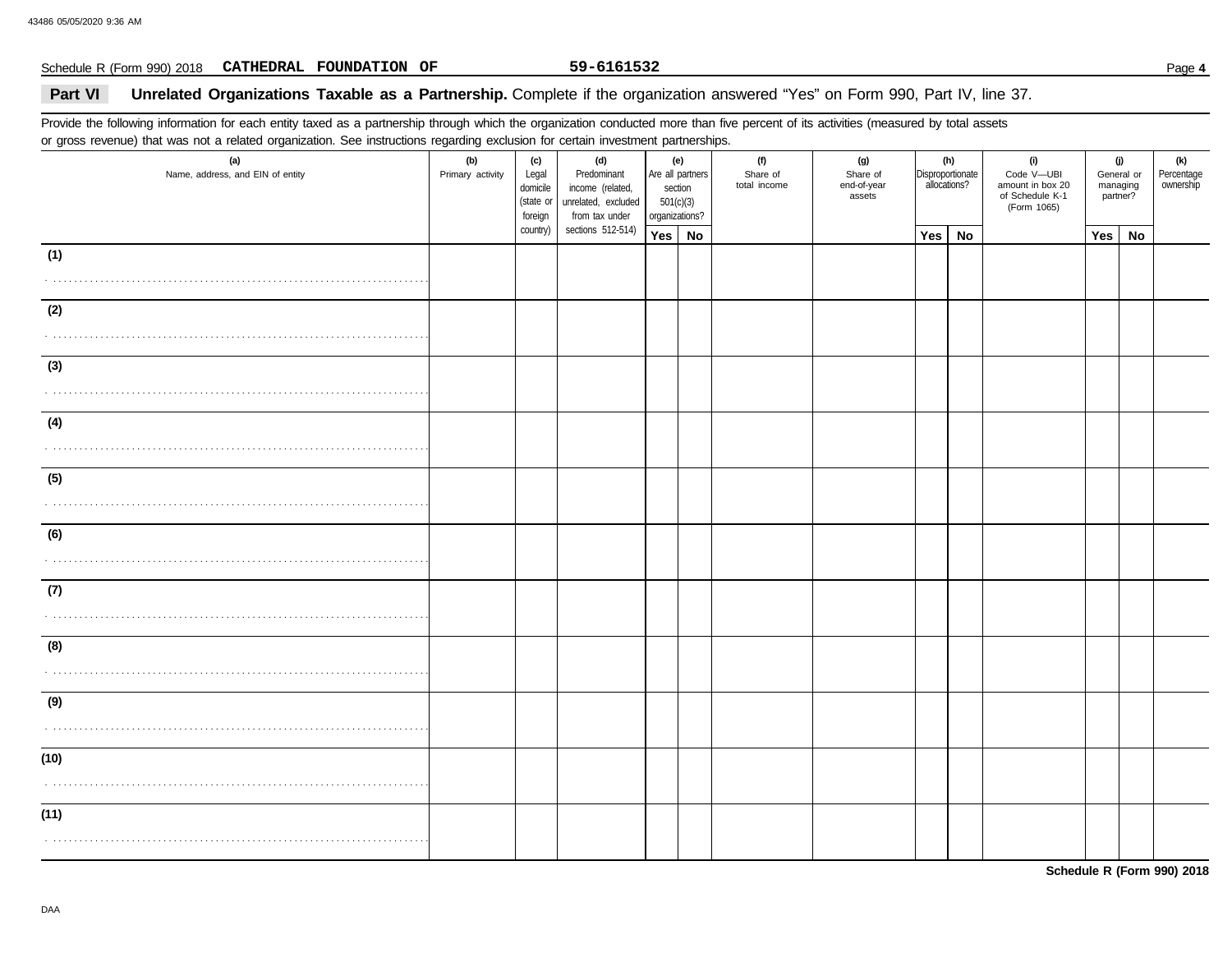|          |  | Schedule R (Form 990) 2018 CATHEDRAL FOUNDATION OF                                                                      |  | 59-6161532 | Page 5 |
|----------|--|-------------------------------------------------------------------------------------------------------------------------|--|------------|--------|
| Part VII |  | Supplemental Information.<br>Provide additional information for responses to questions on Schedule R. See Instructions. |  |            |        |
|          |  |                                                                                                                         |  |            |        |
|          |  |                                                                                                                         |  |            |        |
|          |  |                                                                                                                         |  |            |        |
|          |  |                                                                                                                         |  |            |        |
|          |  |                                                                                                                         |  |            |        |
|          |  |                                                                                                                         |  |            |        |
|          |  |                                                                                                                         |  |            |        |
|          |  |                                                                                                                         |  |            |        |
|          |  |                                                                                                                         |  |            |        |
|          |  |                                                                                                                         |  |            |        |
|          |  |                                                                                                                         |  |            |        |
|          |  |                                                                                                                         |  |            |        |
|          |  |                                                                                                                         |  |            |        |
|          |  |                                                                                                                         |  |            |        |
|          |  |                                                                                                                         |  |            |        |
|          |  |                                                                                                                         |  |            |        |
|          |  |                                                                                                                         |  |            |        |
|          |  |                                                                                                                         |  |            |        |
|          |  |                                                                                                                         |  |            |        |
|          |  |                                                                                                                         |  |            |        |
|          |  |                                                                                                                         |  |            |        |
|          |  |                                                                                                                         |  |            |        |
|          |  |                                                                                                                         |  |            |        |
|          |  |                                                                                                                         |  |            |        |
|          |  |                                                                                                                         |  |            |        |
|          |  |                                                                                                                         |  |            |        |
|          |  |                                                                                                                         |  |            |        |
|          |  |                                                                                                                         |  |            |        |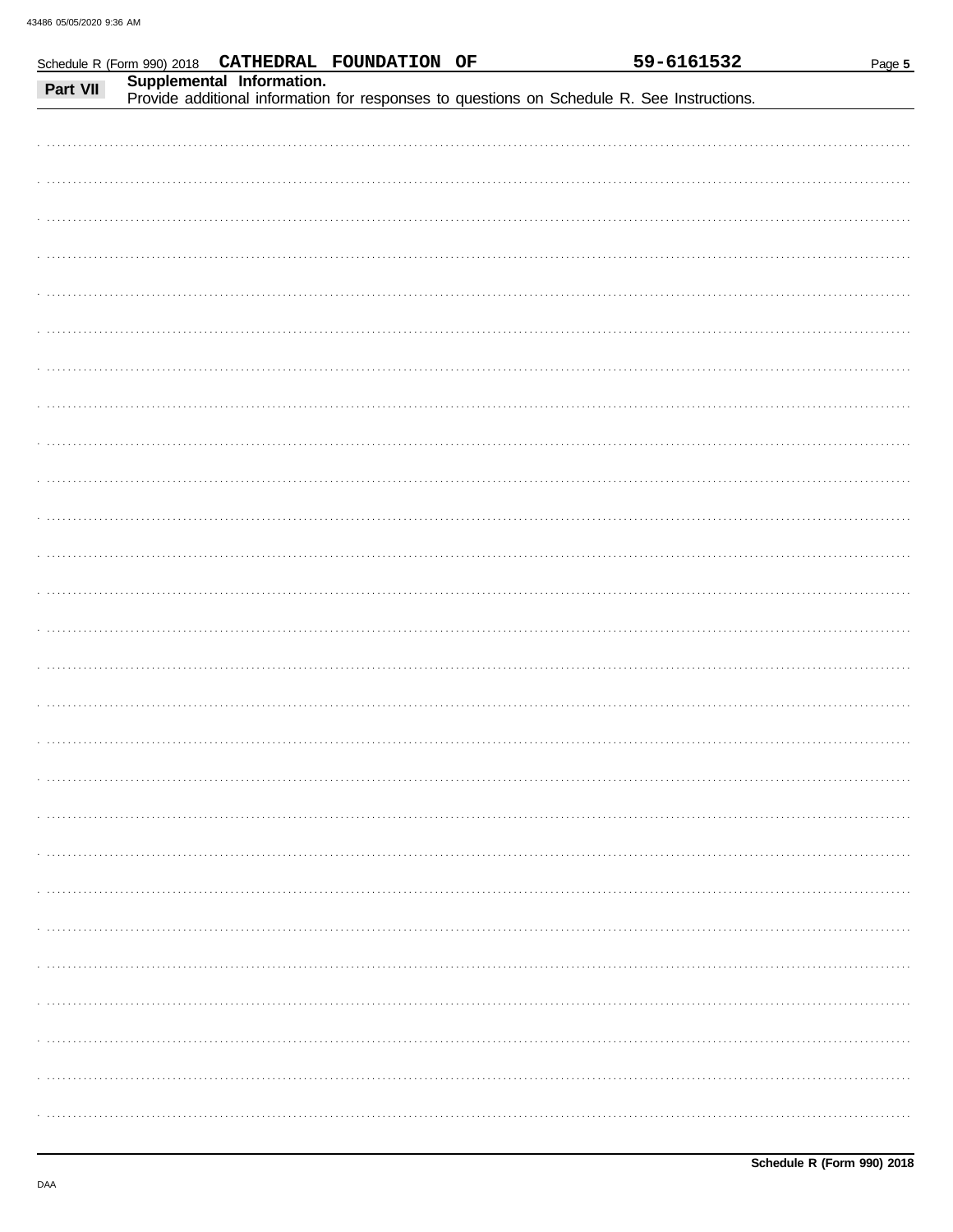|          |                                                                                                                                                                                                                                     |       |                                                                  |  |                                                                                                             |                |                |         |                                                           |          | OMB No. 1545-0687             |  |  |
|----------|-------------------------------------------------------------------------------------------------------------------------------------------------------------------------------------------------------------------------------------|-------|------------------------------------------------------------------|--|-------------------------------------------------------------------------------------------------------------|----------------|----------------|---------|-----------------------------------------------------------|----------|-------------------------------|--|--|
|          | Form <b>990-T</b>                                                                                                                                                                                                                   |       |                                                                  |  | <b>Exempt Organization Business Income Tax Return</b><br>(and proxy tax under section 6033(e))              |                |                |         |                                                           |          |                               |  |  |
|          |                                                                                                                                                                                                                                     |       |                                                                  |  | For calendar year 2018 or other tax year beginning $10/01/18$ , and ending $09/30/19$                       |                |                |         |                                                           |          | 2018                          |  |  |
|          | Department of the Treasury                                                                                                                                                                                                          |       |                                                                  |  | <b>uGo</b> to www.irs.gov/Form990T for instructions and the latest information.                             |                |                |         |                                                           |          | Open to Public Inspection for |  |  |
|          | Internal Revenue Service                                                                                                                                                                                                            |       |                                                                  |  | u Do not enter SSN numbers on this form as it may be made public if your organization is a 501(c)(3).       |                |                |         |                                                           |          | 501(c)(3) Organizations Only  |  |  |
|          | Check box if<br>address changed                                                                                                                                                                                                     |       | Name of organization                                             |  | Check box if name changed and see instructions.)                                                            |                |                |         | D Employer identification number                          |          |                               |  |  |
| в        | Exempt under section                                                                                                                                                                                                                |       | (Employees' trust, see instructions.)<br>CATHEDRAL FOUNDATION OF |  |                                                                                                             |                |                |         |                                                           |          |                               |  |  |
|          | x<br>501( $\bf{C}$ )(<br>3 <sub>1</sub>                                                                                                                                                                                             | Print | <b>JACKSONVILLE</b>                                              |  |                                                                                                             |                |                |         |                                                           |          |                               |  |  |
|          | 220(e)<br>408(e)                                                                                                                                                                                                                    | or    |                                                                  |  | Number, street, and room or suite no. If a P.O. box, see instructions.                                      |                |                |         | 59-6161532                                                |          |                               |  |  |
|          | 408A<br>530(a)                                                                                                                                                                                                                      | Type  |                                                                  |  | 4250 LAKESIDE DRIVE, SUITE 300                                                                              |                |                |         | E Unrelated business activity code<br>(See instructions.) |          |                               |  |  |
|          | 529(a)                                                                                                                                                                                                                              |       |                                                                  |  | City or town, state or province, country, and ZIP or foreign postal code                                    |                |                |         | 900099                                                    |          |                               |  |  |
| C        | Book value of all assets                                                                                                                                                                                                            |       | <b>JACKSONVILLE</b>                                              |  |                                                                                                             |                | FL 32210       |         |                                                           |          |                               |  |  |
|          | at end of year                                                                                                                                                                                                                      | F.    |                                                                  |  | Group exemption number (See instructions.) <b>u</b>                                                         |                |                |         |                                                           |          |                               |  |  |
|          | 16,776,648                                                                                                                                                                                                                          |       | <b>G</b> Check organization type <b>u</b>                        |  | $ \mathbf{X} $ 501(c) corporation                                                                           |                | $501(c)$ trust |         | $401(a)$ trust                                            |          | Other trust                   |  |  |
| н.       | Enter the number of the organization's unrelated trades or businesses. $\mu$ 1 Describe the only (or first) unrelated trade or business here                                                                                        |       |                                                                  |  |                                                                                                             |                |                |         |                                                           |          |                               |  |  |
|          | u<br>Parts I-V. If more than one, describe the first in the blank space at the end of the previous sentence, complete Parts I and II, complete                                                                                      |       |                                                                  |  |                                                                                                             |                |                |         |                                                           |          | . If only one, complete       |  |  |
|          | Schedule M for each additional trade or business, then complete Parts III-V.                                                                                                                                                        |       |                                                                  |  |                                                                                                             |                |                |         |                                                           |          |                               |  |  |
|          |                                                                                                                                                                                                                                     |       |                                                                  |  |                                                                                                             |                |                |         |                                                           |          | Yes $ \mathbf{X} $ No         |  |  |
|          | If "Yes," enter the name and identifying number of the parent corporation.                                                                                                                                                          |       |                                                                  |  |                                                                                                             |                |                |         |                                                           |          |                               |  |  |
|          | u                                                                                                                                                                                                                                   |       |                                                                  |  |                                                                                                             |                |                |         |                                                           |          |                               |  |  |
|          | The books are in care of <b>u</b> LEE E. WILSON, CFO                                                                                                                                                                                |       |                                                                  |  |                                                                                                             |                |                |         | Telephone number u                                        |          | 904-807-1203                  |  |  |
|          | Part I                                                                                                                                                                                                                              |       | <b>Unrelated Trade or Business Income</b>                        |  |                                                                                                             |                | (A) Income     |         | (B) Expenses                                              |          | (C) Net                       |  |  |
| 1a       | Gross receipts or sales                                                                                                                                                                                                             |       |                                                                  |  |                                                                                                             |                |                |         |                                                           |          |                               |  |  |
| b        | Less returns and allowances                                                                                                                                                                                                         |       |                                                                  |  | c Balance <b>under</b> u                                                                                    | 1c             |                |         |                                                           |          |                               |  |  |
| 2        |                                                                                                                                                                                                                                     |       |                                                                  |  |                                                                                                             | $\overline{2}$ |                |         |                                                           |          |                               |  |  |
| 3        |                                                                                                                                                                                                                                     |       |                                                                  |  |                                                                                                             | 3              |                |         |                                                           |          |                               |  |  |
| 4a       |                                                                                                                                                                                                                                     |       |                                                                  |  |                                                                                                             | 4a             |                |         |                                                           |          |                               |  |  |
| b        | Net gain (loss) (Form 4797, Part II, line 17) (attach Form 4797)                                                                                                                                                                    |       |                                                                  |  |                                                                                                             | 4 <sub>b</sub> |                |         |                                                           |          |                               |  |  |
| c        |                                                                                                                                                                                                                                     |       |                                                                  |  |                                                                                                             | 4 <sub>c</sub> |                |         |                                                           |          |                               |  |  |
| 5        |                                                                                                                                                                                                                                     |       |                                                                  |  |                                                                                                             | 5              |                |         |                                                           |          |                               |  |  |
| 6        | Rent income (Schedule C)                                                                                                                                                                                                            |       |                                                                  |  |                                                                                                             | 6              |                | 250,591 | 259,116                                                   |          | $-8,525$                      |  |  |
| 7        |                                                                                                                                                                                                                                     |       |                                                                  |  |                                                                                                             | $\overline{7}$ |                |         |                                                           |          |                               |  |  |
| 8        | Interest, annuities, royalties, and rents from controlled organization (Schedule F)                                                                                                                                                 |       |                                                                  |  |                                                                                                             | 8<br>9         |                |         |                                                           |          |                               |  |  |
| 9        | Investment income of a section 501(c)(7), (9), or (17) organization (Schedule G)                                                                                                                                                    |       |                                                                  |  |                                                                                                             | 10             |                |         |                                                           |          |                               |  |  |
| 10       |                                                                                                                                                                                                                                     |       |                                                                  |  |                                                                                                             | 11             |                |         |                                                           |          |                               |  |  |
| 11<br>12 |                                                                                                                                                                                                                                     |       |                                                                  |  |                                                                                                             |                |                |         |                                                           |          |                               |  |  |
|          |                                                                                                                                                                                                                                     |       |                                                                  |  |                                                                                                             |                | 13             | 250,591 |                                                           |          | 259, 116<br>$-8,525$          |  |  |
|          | Part II                                                                                                                                                                                                                             |       |                                                                  |  | Deductions Not Taken Elsewhere (See instructions for limitations on deductions.) (Except for contributions, |                |                |         |                                                           |          |                               |  |  |
|          |                                                                                                                                                                                                                                     |       |                                                                  |  | deductions must be directly connected with the unrelated business income.)                                  |                |                |         |                                                           |          |                               |  |  |
| 14       |                                                                                                                                                                                                                                     |       |                                                                  |  |                                                                                                             |                |                |         |                                                           | 14       |                               |  |  |
| 15       |                                                                                                                                                                                                                                     |       |                                                                  |  |                                                                                                             |                |                |         |                                                           | 15       |                               |  |  |
| 16       | Repairs and maintenance construction and construction of the construction of the construction of the construction of the construction of the construction of the construction of the construction of the construction of the c      |       |                                                                  |  |                                                                                                             |                |                |         |                                                           | 16       |                               |  |  |
| 17       | Bad debts <b>construction of the construction of the construction of the construction of the construction</b> of the construction of the construction of the construction of the construction of the construction of the constructi |       |                                                                  |  |                                                                                                             |                |                |         |                                                           | 17       |                               |  |  |
| 18       |                                                                                                                                                                                                                                     |       |                                                                  |  |                                                                                                             |                |                |         |                                                           | 18       |                               |  |  |
| 19       |                                                                                                                                                                                                                                     |       |                                                                  |  |                                                                                                             |                |                |         |                                                           | 19       |                               |  |  |
| 20       |                                                                                                                                                                                                                                     |       |                                                                  |  |                                                                                                             |                |                |         |                                                           | 20       |                               |  |  |
| 21       |                                                                                                                                                                                                                                     |       |                                                                  |  |                                                                                                             |                |                |         | 56,810                                                    |          |                               |  |  |
| 22       |                                                                                                                                                                                                                                     |       |                                                                  |  |                                                                                                             |                |                |         | 56,810                                                    | 22b      | 0                             |  |  |
| 23       |                                                                                                                                                                                                                                     |       |                                                                  |  |                                                                                                             |                |                |         |                                                           | 23       |                               |  |  |
| 24       | Contributions to deferred compensation plans [11] contracts are contributions to deferred compensation plans [11] contributions to deferred compensation plans [11] contracts are contract and contract are contract at the co      |       |                                                                  |  |                                                                                                             |                |                |         |                                                           | 24<br>25 |                               |  |  |
| 25<br>26 |                                                                                                                                                                                                                                     |       |                                                                  |  |                                                                                                             |                |                |         |                                                           | 26       |                               |  |  |
| 27       |                                                                                                                                                                                                                                     |       |                                                                  |  |                                                                                                             |                |                |         |                                                           | 27       |                               |  |  |
| 28       |                                                                                                                                                                                                                                     |       |                                                                  |  |                                                                                                             |                |                |         |                                                           | 28       |                               |  |  |
| 29       |                                                                                                                                                                                                                                     |       |                                                                  |  |                                                                                                             |                |                |         |                                                           | 29       |                               |  |  |
| 30       | Unrelated business taxable income before net operating loss deduction. Subtract line 29 from line 13                                                                                                                                |       |                                                                  |  |                                                                                                             |                |                |         |                                                           | 30       | $-8,525$                      |  |  |
| 31       | Deduction for net operating loss arising in tax years beginning on or after January 1, 2018 (see instructions)                                                                                                                      |       |                                                                  |  |                                                                                                             |                |                |         |                                                           | 31       |                               |  |  |
| 32       | Unrelated business taxable income. Subtract line 31 from line 30                                                                                                                                                                    |       |                                                                  |  |                                                                                                             |                |                |         |                                                           | 32       | $-8,525$                      |  |  |
| DAA      | For Paperwork Reduction Act Notice, see instructions.                                                                                                                                                                               |       |                                                                  |  |                                                                                                             |                |                |         |                                                           |          | Form 990-T (2018)             |  |  |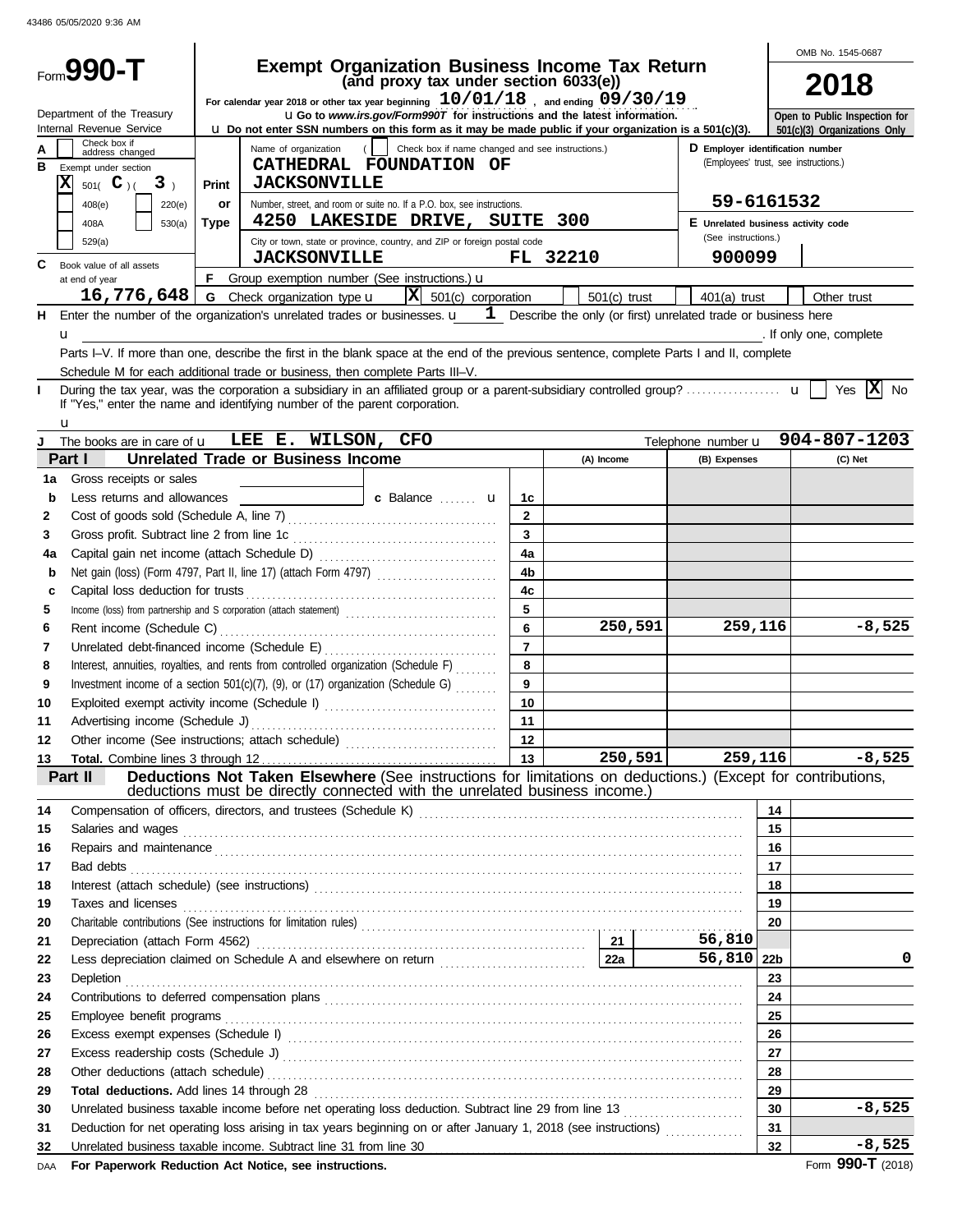43486 05/05/2020 9:36 AM

|                 | Form 990-T (2018) CATHEDRAL FOUNDATION OF                                                                                                                                                                                                        | 59-6161532             |             |                |               |                                                      | Page 2                          |
|-----------------|--------------------------------------------------------------------------------------------------------------------------------------------------------------------------------------------------------------------------------------------------|------------------------|-------------|----------------|---------------|------------------------------------------------------|---------------------------------|
|                 | <b>Total Unrelated Business Taxable income</b><br>Part III                                                                                                                                                                                       |                        |             |                |               |                                                      |                                 |
| 33              | Total of unrelated business taxable income computed from all unrelated trades or businesses (see                                                                                                                                                 |                        |             |                |               |                                                      |                                 |
|                 | instructions)                                                                                                                                                                                                                                    |                        |             |                | 33            |                                                      |                                 |
| 34              | Amounts paid for disallowed fringes                                                                                                                                                                                                              |                        |             |                | 34            |                                                      |                                 |
| 35              | Deductions for net operating loss arising in tax years beginning before January 1, 2018 (see                                                                                                                                                     |                        |             |                |               |                                                      |                                 |
|                 |                                                                                                                                                                                                                                                  |                        |             |                | 35            |                                                      |                                 |
|                 | Total of unrelated business taxable income before specific deduction. Subtract line 35 from the sum                                                                                                                                              |                        |             |                |               |                                                      |                                 |
| 36              | of lines 33 and 34                                                                                                                                                                                                                               |                        |             |                |               |                                                      |                                 |
|                 |                                                                                                                                                                                                                                                  |                        |             |                | 36<br>37      |                                                      | 1,000                           |
| 37              | Specific deduction (Generally \$1,000, but see line 37 instructions for exceptions) [[[[[[[[[[[[[[[[[[[[[[[[[[                                                                                                                                   |                        |             |                |               |                                                      |                                 |
| 38              | Unrelated business taxable income. Subtract line 37 from line 36. If line 37 is greater than line 36,                                                                                                                                            |                        |             |                |               |                                                      |                                 |
|                 |                                                                                                                                                                                                                                                  |                        |             |                | 38            |                                                      | 0                               |
|                 | <b>Part IV</b><br><b>Tax Computation</b><br>Organizations Taxable as Corporations. Multiply line 38 by 21% (0.21)                                                                                                                                |                        |             |                |               |                                                      |                                 |
| 39              |                                                                                                                                                                                                                                                  |                        |             |                | 39            |                                                      |                                 |
| 40              | Trusts Taxable at Trust Rates. See instructions for tax computation. Income tax on                                                                                                                                                               |                        |             |                |               |                                                      |                                 |
|                 | $\perp$<br>the amount on line 38 from:<br>Tax rate schedule or                                                                                                                                                                                   | Schedule D (Form 1041) |             |                | 40            |                                                      |                                 |
| 41              |                                                                                                                                                                                                                                                  |                        |             |                | 41            |                                                      |                                 |
| 42              |                                                                                                                                                                                                                                                  |                        |             |                | 42            |                                                      |                                 |
| 43              |                                                                                                                                                                                                                                                  |                        |             |                | 43            |                                                      |                                 |
| 44              |                                                                                                                                                                                                                                                  |                        |             |                | 44            |                                                      | 0                               |
|                 | <b>Tax and Payments</b><br>Part V                                                                                                                                                                                                                |                        |             |                |               |                                                      |                                 |
| 45a             | Foreign tax credit (corporations attach Form 1118; trusts attach Form 1116)                                                                                                                                                                      | 45a                    |             |                |               |                                                      |                                 |
| b               |                                                                                                                                                                                                                                                  | 45 <sub>b</sub>        |             |                |               |                                                      |                                 |
| с               |                                                                                                                                                                                                                                                  | 45c                    |             |                |               |                                                      |                                 |
| d               |                                                                                                                                                                                                                                                  |                        |             |                |               |                                                      |                                 |
| е               |                                                                                                                                                                                                                                                  |                        |             |                | 45e           |                                                      |                                 |
| 46              |                                                                                                                                                                                                                                                  |                        |             |                | 46            |                                                      |                                 |
| 47              | Other taxes.<br>Form 4255<br>Check if from:                                                                                                                                                                                                      |                        |             |                | 47            |                                                      |                                 |
| 48              |                                                                                                                                                                                                                                                  |                        |             |                | 48            |                                                      | 0                               |
| 49              |                                                                                                                                                                                                                                                  |                        |             |                | 49            |                                                      |                                 |
| 50a             | Payments: A 2017 overpayment credited to 2018 [[11] content content of the Payments: A 2017 overpayment credited to 2018                                                                                                                         | 50a                    |             |                |               |                                                      |                                 |
| b               |                                                                                                                                                                                                                                                  | 50 <sub>b</sub>        |             |                |               |                                                      |                                 |
| с               |                                                                                                                                                                                                                                                  | 50c                    |             |                |               |                                                      |                                 |
| d               | Foreign organizations: Tax paid or withheld at source (see instructions)                                                                                                                                                                         | 50d                    |             |                |               |                                                      |                                 |
| е               |                                                                                                                                                                                                                                                  | <b>50e</b>             |             |                |               |                                                      |                                 |
| t               |                                                                                                                                                                                                                                                  | 50f                    |             |                |               |                                                      |                                 |
| g               | Other credits, adjustments, and payments:     Form 2439                                                                                                                                                                                          |                        |             |                |               |                                                      |                                 |
|                 | Other<br>Form 4136<br>Total <b>u</b>                                                                                                                                                                                                             | 50q                    |             |                |               |                                                      |                                 |
| 51              | Total payments. Add lines 50a through 50g                                                                                                                                                                                                        |                        |             |                | 51            |                                                      |                                 |
| 52              |                                                                                                                                                                                                                                                  |                        | $\mathbf u$ |                | 52            |                                                      |                                 |
| 53              |                                                                                                                                                                                                                                                  |                        |             |                | 53            |                                                      | 0                               |
|                 | Overpayment. If line 51 is larger than the total of lines 48, 49, and 52, enter amount overpaid <i>miniminiminimini</i>                                                                                                                          |                        |             | u              |               |                                                      |                                 |
| 54              |                                                                                                                                                                                                                                                  |                        |             | $\mathbf u$    | 54            |                                                      |                                 |
| 55              | Enter the amount of line 54 you want: Credited to 2019 estimated tax <b>u</b>                                                                                                                                                                    |                        | Refunded u  |                | 55            |                                                      |                                 |
|                 | <b>Part VI</b><br>Statements Regarding Certain Activities and Other Information (see instructions)                                                                                                                                               |                        |             |                |               |                                                      |                                 |
| 56              | At any time during the 2018 calendar year, did the organization have an interest in or a signature or other authority<br>over a financial account (bank, securities, or other) in a foreign country? If "YES," the organization may have to file |                        |             |                |               |                                                      | Yes<br>No                       |
|                 | FinCEN Form 114, Report of Foreign Bank and Financial Accounts. If "YES," enter the name of the foreign country                                                                                                                                  |                        |             |                |               |                                                      |                                 |
|                 |                                                                                                                                                                                                                                                  |                        |             |                |               |                                                      | х                               |
| 57              | During the tax year, did the organization receive a distribution from, or was it the grantor of, or transferor to, a foreign trust?                                                                                                              |                        |             |                |               |                                                      | X                               |
|                 | If "YES," see instructions for other forms the organization may have to file.                                                                                                                                                                    |                        |             |                |               |                                                      |                                 |
| 58              | Enter the amount of tax-exempt interest received or accrued during the tax year $\mathbf u$                                                                                                                                                      |                        |             |                |               |                                                      |                                 |
|                 | Under penalties of perjury, I declare that I have examined this return, including accompanying schedules and statements, and to the best of my knowledge and belief, it is                                                                       |                        |             |                |               |                                                      |                                 |
| Sign            | true, correct, and complete. Declaration of preparer (other than taxpayer) is based on all information of which preparer has any knowledge.                                                                                                      |                        |             |                |               |                                                      | May the IRS discuss this return |
| Here            | u<br><b>U</b> CFO                                                                                                                                                                                                                                |                        |             |                |               | with the preparer shown below<br>(see instructions)? |                                 |
|                 | Signature of officer<br>Title<br>Date                                                                                                                                                                                                            |                        |             |                |               | X<br>Yes                                             | No                              |
|                 | Print/Type preparer's name<br>Preparer's signature                                                                                                                                                                                               |                        | Date        |                | Check         | PTIN<br>if                                           |                                 |
| Paid            | S. KEITH WINFIELD, CPA<br>S. KEITH WINFIELD, CPA                                                                                                                                                                                                 |                        |             |                | self-employed | P00245943                                            |                                 |
| <b>Preparer</b> | <b>WARD</b><br>AND STAFFORD,<br><b>WATKINS,</b><br><b>PLLC</b><br>Firm's name                                                                                                                                                                    |                        |             | Firm's $EIN$ } |               |                                                      | 64-0394922                      |
| Use Only        | PO BOX 1345                                                                                                                                                                                                                                      |                        |             |                |               |                                                      |                                 |
|                 |                                                                                                                                                                                                                                                  |                        |             |                |               |                                                      |                                 |

Firm's address  $\overline{P}$   $\overline{SP}$   $\overline{SP}$   $\overline{SP}$   $\overline{PO}$   $\overline{OP}$   $\overline{PP}$   $\overline{PP}$   $\overline{PP}$   $\overline{PP}$   $\overline{PP}$   $\overline{PP}$   $\overline{PP}$   $\overline{PP}$   $\overline{PP}$   $\overline{PP}$   $\overline{PP}$   $\overline{PP}$   $\overline{PP}$   $\overline{PP}$   $\overline{PP}$   $\overline{PP}$   $\overline{PP}$ 

| <b>STARKV</b><br>------<br>.T.R<br>. . | MS | Phone no. | $\mathbf{a}$<br>ос<br>$\overline{\phantom{a}}$<br>$\overline{\phantom{a}}$<br>- |
|----------------------------------------|----|-----------|---------------------------------------------------------------------------------|
|                                        |    |           |                                                                                 |

}

| זגר דידי גרזו הזרי |  |  |
|--------------------|--|--|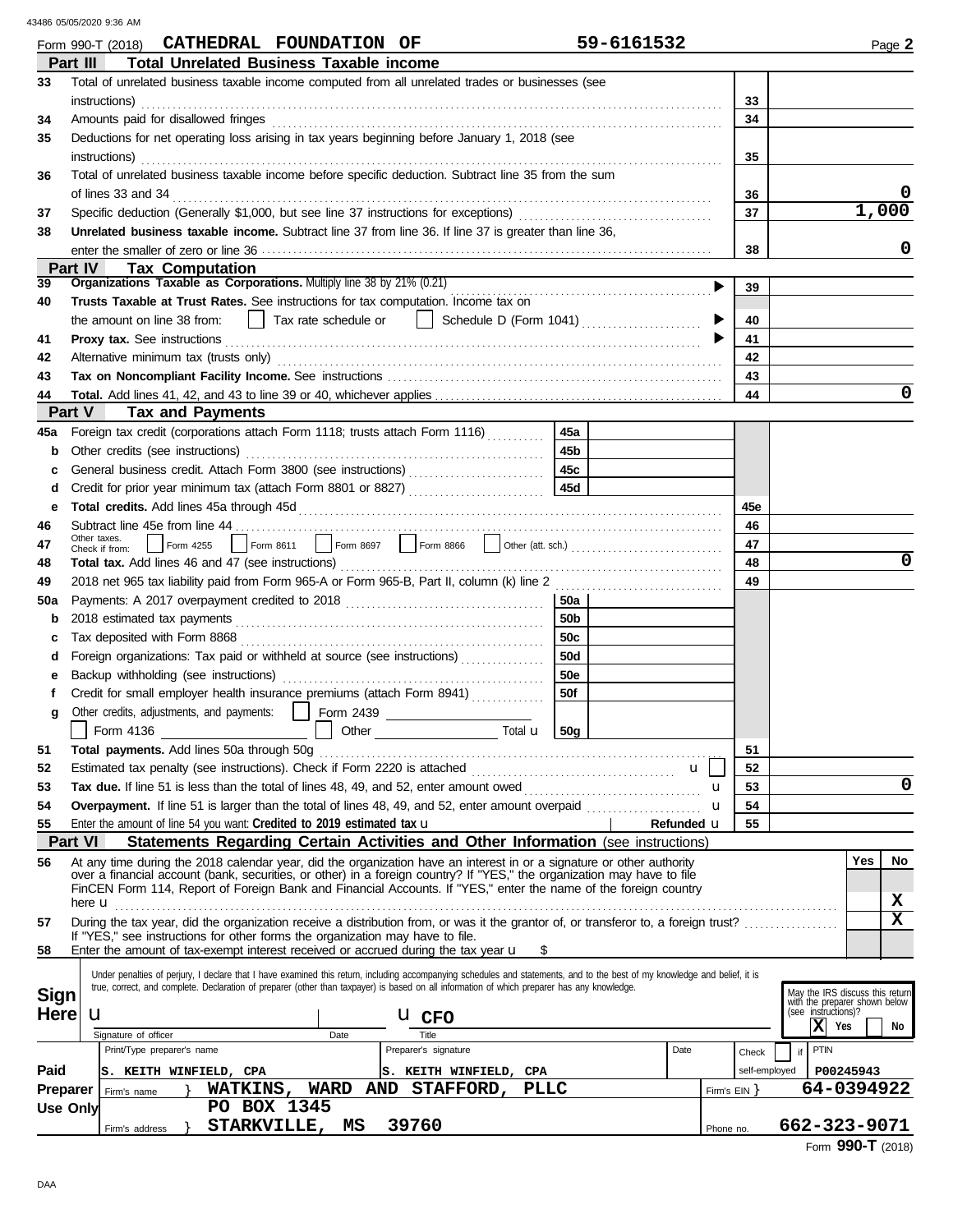| Form 990-T (2018) CATHEDRAL FOUNDATION OF                                                                      |                                              |                                                    |               | 59-6161532                                                          | Page 3                                                |
|----------------------------------------------------------------------------------------------------------------|----------------------------------------------|----------------------------------------------------|---------------|---------------------------------------------------------------------|-------------------------------------------------------|
| Schedule A - Cost of Goods Sold. Enter method of inventory valuation u                                         |                                              |                                                    |               |                                                                     |                                                       |
| Inventory at beginning of year<br>1                                                                            | $\mathbf 1$                                  | 6 Inventory at end of year                         |               |                                                                     | 6                                                     |
| Purchases<br>2                                                                                                 | $\overline{2}$                               | 7 Cost of goods sold. Subtract                     |               |                                                                     |                                                       |
| 3<br>Cost of labor                                                                                             | $\overline{3}$                               | line 6 from line 5. Enter here and                 |               |                                                                     |                                                       |
| 4a<br>Additional sec. 263A costs                                                                               |                                              | in Part I, line 2                                  |               |                                                                     | $\overline{7}$                                        |
| (attach schedule)                                                                                              | 4a                                           | Do the rules of section 263A (with respect to<br>8 |               |                                                                     | Yes<br><b>No</b>                                      |
| Other costs<br>b<br>(attach schedule)                                                                          | 4b                                           | property produced or acquired for resale) apply    |               |                                                                     |                                                       |
| <b>Total.</b> Add lines 1 through 4b                                                                           | $5\phantom{a}$                               | to the organization?                               |               |                                                                     |                                                       |
| Schedule C - Rent Income (From Real Property and Personal Property Leased With Real Property)                  |                                              |                                                    |               |                                                                     |                                                       |
| (see instructions)                                                                                             |                                              |                                                    |               |                                                                     |                                                       |
| 1. Description of property                                                                                     |                                              |                                                    |               |                                                                     |                                                       |
| BAY POINTE, JACKSONVILLE FL<br>(1)                                                                             |                                              |                                                    |               |                                                                     |                                                       |
| (2)                                                                                                            |                                              |                                                    |               |                                                                     |                                                       |
| (3)                                                                                                            |                                              |                                                    |               |                                                                     |                                                       |
| (4)                                                                                                            |                                              |                                                    |               |                                                                     |                                                       |
|                                                                                                                | 2. Rent received or accrued                  |                                                    |               |                                                                     |                                                       |
| (a) From personal property (if the percentage of rent                                                          |                                              | (b) From real and personal property (if the        |               |                                                                     | 3(a) Deductions directly connected with the income    |
| for personal property is more than 10% but not                                                                 |                                              | percentage of rent for personal property exceeds   |               |                                                                     | in columns 2(a) and 2(b) (attach schedule)            |
| more than 50%)                                                                                                 |                                              | 50% or if the rent is based on profit or income)   |               |                                                                     | <b>SEE STATEMENT</b><br>ı                             |
| (1)                                                                                                            | 250,591                                      |                                                    |               |                                                                     | 259,116                                               |
| (2)                                                                                                            |                                              |                                                    |               |                                                                     |                                                       |
| (3)                                                                                                            |                                              |                                                    |               |                                                                     |                                                       |
| (4)                                                                                                            | 250,591                                      |                                                    |               |                                                                     |                                                       |
| Total                                                                                                          | Total                                        |                                                    |               | (b) Total deductions.                                               |                                                       |
| (c) Total income. Add totals of columns 2(a) and 2(b). Enter<br>here and on page 1, Part I, line 6, column (A) |                                              |                                                    | 250,591       | Enter here and on page 1,<br>Part I, line 6, column (B) $\mathbf u$ | 259,116                                               |
| <b>Schedule E - Unrelated Debt-Financed Income</b> (see instructions)                                          |                                              | $\mathbf u$                                        |               |                                                                     |                                                       |
|                                                                                                                |                                              |                                                    |               |                                                                     | 3. Deductions directly connected with or allocable to |
|                                                                                                                |                                              | 2. Gross income from or                            |               |                                                                     | debt-financed property                                |
| 1. Description of debt-financed property                                                                       |                                              | allocable to debt-financed<br>property             |               | (a) Straight line depreciation                                      | (b) Other deductions                                  |
|                                                                                                                |                                              |                                                    |               | (attach schedule)                                                   | (attach schedule)                                     |
| N/A<br>(1)                                                                                                     |                                              |                                                    |               |                                                                     |                                                       |
| (2)                                                                                                            |                                              |                                                    |               |                                                                     |                                                       |
| (3)                                                                                                            |                                              |                                                    |               |                                                                     |                                                       |
| (4)                                                                                                            |                                              |                                                    |               |                                                                     |                                                       |
| 4. Amount of average                                                                                           | 5. Average adjusted basis                    | 6. Column                                          |               |                                                                     | 8. Allocable deductions                               |
| acquisition debt on or<br>allocable to debt-financed                                                           | of or allocable to<br>debt-financed property | 4 divided                                          |               | 7. Gross income reportable                                          | (column 6 x total of columns                          |
| property (attach schedule)                                                                                     | (attach schedule)                            | by column 5                                        |               | (column 2 x column 6)                                               | $3(a)$ and $3(b)$ )                                   |
| (1)                                                                                                            |                                              |                                                    | %             |                                                                     |                                                       |
| (2)                                                                                                            |                                              |                                                    | $\frac{0}{0}$ |                                                                     |                                                       |
| (3)                                                                                                            |                                              |                                                    | %             |                                                                     |                                                       |
| (4)                                                                                                            |                                              |                                                    | $\frac{0}{c}$ |                                                                     |                                                       |
|                                                                                                                |                                              |                                                    |               | Enter here and on page 1,                                           | Enter here and on page 1,                             |
|                                                                                                                |                                              |                                                    |               | Part I, line 7, column (A).                                         | Part I, line 7, column (B).                           |
| <b>Totals</b>                                                                                                  |                                              | u                                                  |               |                                                                     |                                                       |
|                                                                                                                |                                              |                                                    |               |                                                                     |                                                       |

Form **990-T** (2018)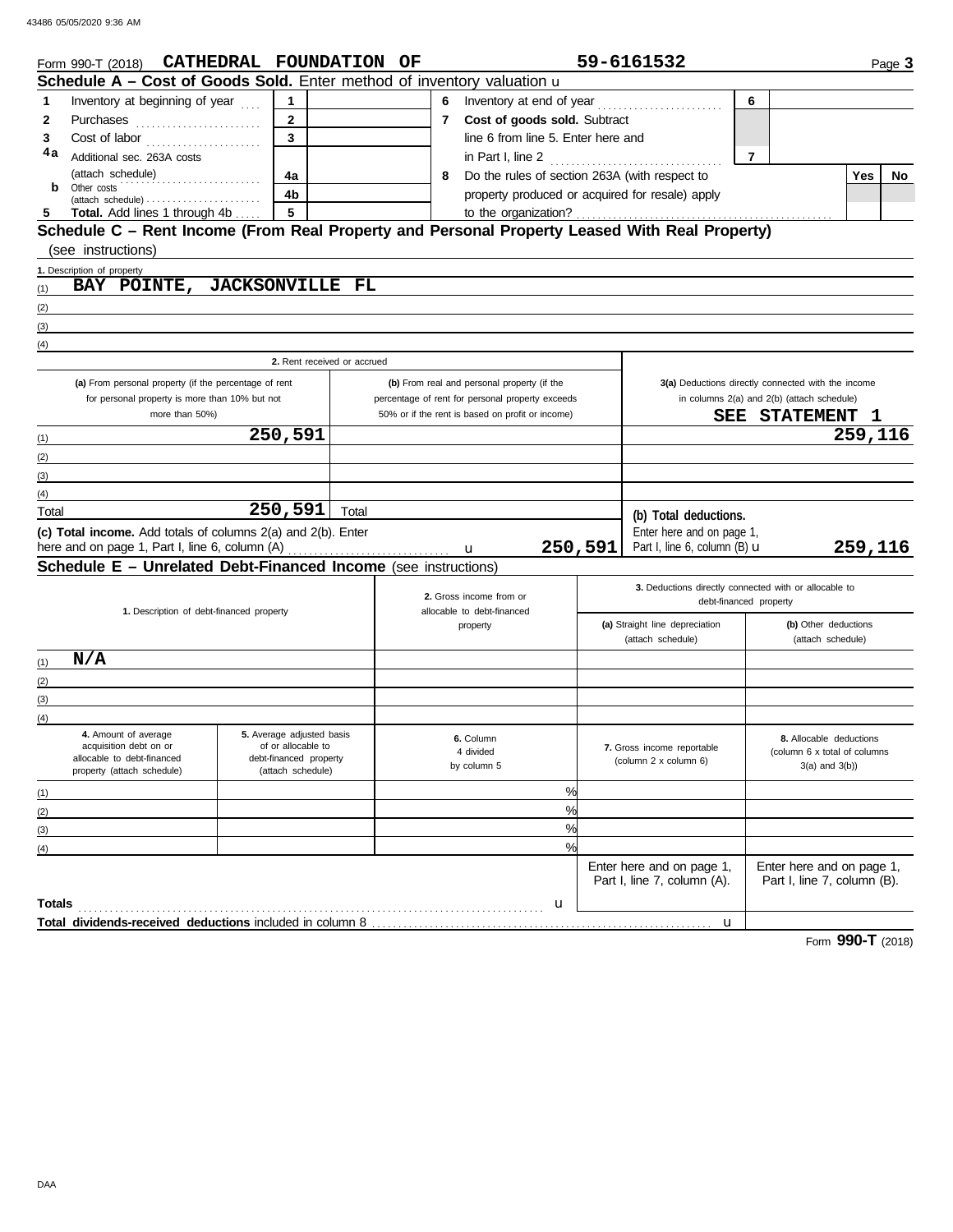| Form 990-T (2018)                                                                                                             |                                                                       | CATHEDRAL FOUNDATION OF                                                                    |                                                          |                                                                                                                                       |  |                                                                                                                            | 59-6161532                                         |                                                                                            |                                                                                               | Page 4                                                                                          |
|-------------------------------------------------------------------------------------------------------------------------------|-----------------------------------------------------------------------|--------------------------------------------------------------------------------------------|----------------------------------------------------------|---------------------------------------------------------------------------------------------------------------------------------------|--|----------------------------------------------------------------------------------------------------------------------------|----------------------------------------------------|--------------------------------------------------------------------------------------------|-----------------------------------------------------------------------------------------------|-------------------------------------------------------------------------------------------------|
| Schedule F - Interest, Annuities, Royalties, and Rents From Controlled Organizations (see instructions)                       |                                                                       |                                                                                            |                                                          |                                                                                                                                       |  |                                                                                                                            |                                                    |                                                                                            |                                                                                               |                                                                                                 |
|                                                                                                                               |                                                                       |                                                                                            |                                                          | Exempt Controlled Organizations                                                                                                       |  |                                                                                                                            |                                                    |                                                                                            |                                                                                               |                                                                                                 |
| 1. Name of controlled<br>organization                                                                                         |                                                                       | 2. Employer<br>identification number                                                       |                                                          | 3. Net unrelated income<br>(loss) (see instructions)                                                                                  |  | 4. Total of specified<br>payments made                                                                                     |                                                    | 5. Part of column 4 that is<br>included in the controlling<br>organization's gross income  |                                                                                               | 6. Deductions directly<br>connected with income<br>in column 5                                  |
| N/A<br>(1)                                                                                                                    |                                                                       |                                                                                            |                                                          |                                                                                                                                       |  |                                                                                                                            |                                                    |                                                                                            |                                                                                               |                                                                                                 |
| (2)                                                                                                                           |                                                                       |                                                                                            |                                                          |                                                                                                                                       |  |                                                                                                                            |                                                    |                                                                                            |                                                                                               |                                                                                                 |
| (3)                                                                                                                           |                                                                       |                                                                                            |                                                          |                                                                                                                                       |  |                                                                                                                            |                                                    |                                                                                            |                                                                                               |                                                                                                 |
| (4)                                                                                                                           |                                                                       |                                                                                            |                                                          |                                                                                                                                       |  |                                                                                                                            |                                                    |                                                                                            |                                                                                               |                                                                                                 |
| Nonexempt Controlled Organizations                                                                                            |                                                                       |                                                                                            |                                                          |                                                                                                                                       |  |                                                                                                                            |                                                    |                                                                                            |                                                                                               |                                                                                                 |
| 7. Taxable Income                                                                                                             |                                                                       | 8. Net unrelated income<br>(loss) (see instructions)                                       |                                                          | 9. Total of specified<br>payments made                                                                                                |  |                                                                                                                            |                                                    | 10. Part of column 9 that is<br>included in the controlling<br>organization's gross income |                                                                                               | 11. Deductions directly<br>connected with income in<br>column 10                                |
| (1)                                                                                                                           |                                                                       |                                                                                            |                                                          |                                                                                                                                       |  |                                                                                                                            |                                                    |                                                                                            |                                                                                               |                                                                                                 |
| (2)                                                                                                                           |                                                                       |                                                                                            |                                                          |                                                                                                                                       |  |                                                                                                                            |                                                    |                                                                                            |                                                                                               |                                                                                                 |
| (3)                                                                                                                           |                                                                       |                                                                                            |                                                          |                                                                                                                                       |  |                                                                                                                            |                                                    |                                                                                            |                                                                                               |                                                                                                 |
| (4)                                                                                                                           |                                                                       |                                                                                            |                                                          |                                                                                                                                       |  |                                                                                                                            |                                                    |                                                                                            |                                                                                               |                                                                                                 |
|                                                                                                                               |                                                                       |                                                                                            |                                                          |                                                                                                                                       |  |                                                                                                                            |                                                    | Add columns 5 and 10.<br>Enter here and on page 1,<br>Part I, line 8, column (A).          |                                                                                               | Add columns 6 and 11.<br>Enter here and on page 1,<br>Part I, line 8, column (B).               |
| Schedule G - Investment Income of a Section 501(c)(7), (9), or (17) Organization (see instructions)                           |                                                                       |                                                                                            |                                                          |                                                                                                                                       |  |                                                                                                                            |                                                    |                                                                                            |                                                                                               |                                                                                                 |
| 1. Description of income                                                                                                      |                                                                       | 2. Amount of income                                                                        | 3. Deductions<br>directly connected<br>(attach schedule) |                                                                                                                                       |  | 4. Set-asides<br>(attach schedule)                                                                                         |                                                    | 5. Total deductions<br>and set-asides (col. 3<br>plus col.4)                               |                                                                                               |                                                                                                 |
|                                                                                                                               |                                                                       |                                                                                            |                                                          |                                                                                                                                       |  |                                                                                                                            |                                                    |                                                                                            |                                                                                               |                                                                                                 |
| (1) $N/A$                                                                                                                     |                                                                       |                                                                                            |                                                          |                                                                                                                                       |  |                                                                                                                            |                                                    |                                                                                            |                                                                                               |                                                                                                 |
| (2)<br><u> 1989 - Johann Barn, mars ann an t-Amhain ann an t-Amhain ann an t-Amhain ann an t-Amhain ann an t-Amhain ann a</u> |                                                                       |                                                                                            |                                                          |                                                                                                                                       |  |                                                                                                                            |                                                    |                                                                                            |                                                                                               |                                                                                                 |
| (3)<br><u> 1980 - Johann Barn, amerikansk politiker (d. 1980)</u>                                                             |                                                                       |                                                                                            |                                                          |                                                                                                                                       |  |                                                                                                                            |                                                    |                                                                                            |                                                                                               |                                                                                                 |
| (4)                                                                                                                           |                                                                       | Enter here and on page 1,<br>Part I, line 9, column (A).                                   |                                                          |                                                                                                                                       |  |                                                                                                                            |                                                    |                                                                                            |                                                                                               | Enter here and on page 1,<br>Part I, line 9, column (B).                                        |
|                                                                                                                               | u                                                                     |                                                                                            |                                                          |                                                                                                                                       |  |                                                                                                                            |                                                    |                                                                                            |                                                                                               |                                                                                                 |
| Schedule I - Exploited Exempt Activity Income, Other Than Advertising Income (see instructions)                               |                                                                       |                                                                                            |                                                          |                                                                                                                                       |  |                                                                                                                            |                                                    |                                                                                            |                                                                                               |                                                                                                 |
| 1. Description of exploited activity                                                                                          | 2. Gross<br>unrelated<br>business income<br>from trade or<br>business | 3. Expenses<br>directly<br>connected with<br>production of<br>unrelated<br>business income |                                                          | 4. Net income (loss)<br>from unrelated trade<br>or business (column<br>2 minus column 3).<br>If a gain, compute<br>cols. 5 through 7. |  | 5. Gross income<br>6. Expenses<br>from activity that<br>attributable to<br>is not unrelated<br>column 5<br>business income |                                                    |                                                                                            |                                                                                               | 7. Excess exempt<br>expenses<br>(column 6 minus<br>column 5, but not<br>more than<br>column 4). |
| $(1)$ N/A                                                                                                                     |                                                                       |                                                                                            |                                                          |                                                                                                                                       |  |                                                                                                                            |                                                    |                                                                                            |                                                                                               |                                                                                                 |
| (2)                                                                                                                           |                                                                       |                                                                                            |                                                          |                                                                                                                                       |  |                                                                                                                            |                                                    |                                                                                            |                                                                                               |                                                                                                 |
| (3)                                                                                                                           |                                                                       |                                                                                            |                                                          |                                                                                                                                       |  |                                                                                                                            |                                                    |                                                                                            |                                                                                               |                                                                                                 |
| (4)                                                                                                                           |                                                                       |                                                                                            |                                                          |                                                                                                                                       |  |                                                                                                                            |                                                    |                                                                                            |                                                                                               |                                                                                                 |
| Totals<br>u                                                                                                                   | Enter here and on<br>page 1, Part I,<br>line 10, col. (A).            | Enter here and on<br>page 1, Part I,<br>line 10, col. (B).                                 |                                                          |                                                                                                                                       |  |                                                                                                                            |                                                    |                                                                                            |                                                                                               | Enter here and<br>on page 1,<br>Part II, line 26.                                               |
| <b>Schedule J - Advertising Income</b> (see instructions)                                                                     |                                                                       |                                                                                            |                                                          |                                                                                                                                       |  |                                                                                                                            |                                                    |                                                                                            |                                                                                               |                                                                                                 |
| Income From Periodicals Reported on a Consolidated Basis<br>Part I                                                            |                                                                       |                                                                                            |                                                          |                                                                                                                                       |  |                                                                                                                            |                                                    |                                                                                            |                                                                                               |                                                                                                 |
| 1. Name of periodical                                                                                                         | 2. Gross<br>advertising<br>income                                     | 3. Direct<br>advertising costs                                                             |                                                          | 4. Advertising<br>gain or (loss) (col.<br>2 minus col. 3). If<br>a gain, compute<br>cols. 5 through 7.                                |  |                                                                                                                            | 5. Circulation<br>6. Readership<br>income<br>costs |                                                                                            | 7. Excess readership<br>costs (column 6<br>minus column 5, but<br>not more than<br>column 4). |                                                                                                 |
| (1) $N/A$                                                                                                                     |                                                                       |                                                                                            |                                                          |                                                                                                                                       |  |                                                                                                                            |                                                    |                                                                                            |                                                                                               |                                                                                                 |
| (2)                                                                                                                           |                                                                       |                                                                                            |                                                          |                                                                                                                                       |  |                                                                                                                            |                                                    |                                                                                            |                                                                                               |                                                                                                 |
| (3)                                                                                                                           |                                                                       |                                                                                            |                                                          |                                                                                                                                       |  |                                                                                                                            |                                                    |                                                                                            |                                                                                               |                                                                                                 |
| (4)                                                                                                                           |                                                                       |                                                                                            |                                                          |                                                                                                                                       |  |                                                                                                                            |                                                    |                                                                                            |                                                                                               |                                                                                                 |

**Totals** (carry to Part II, line (5)) . .

u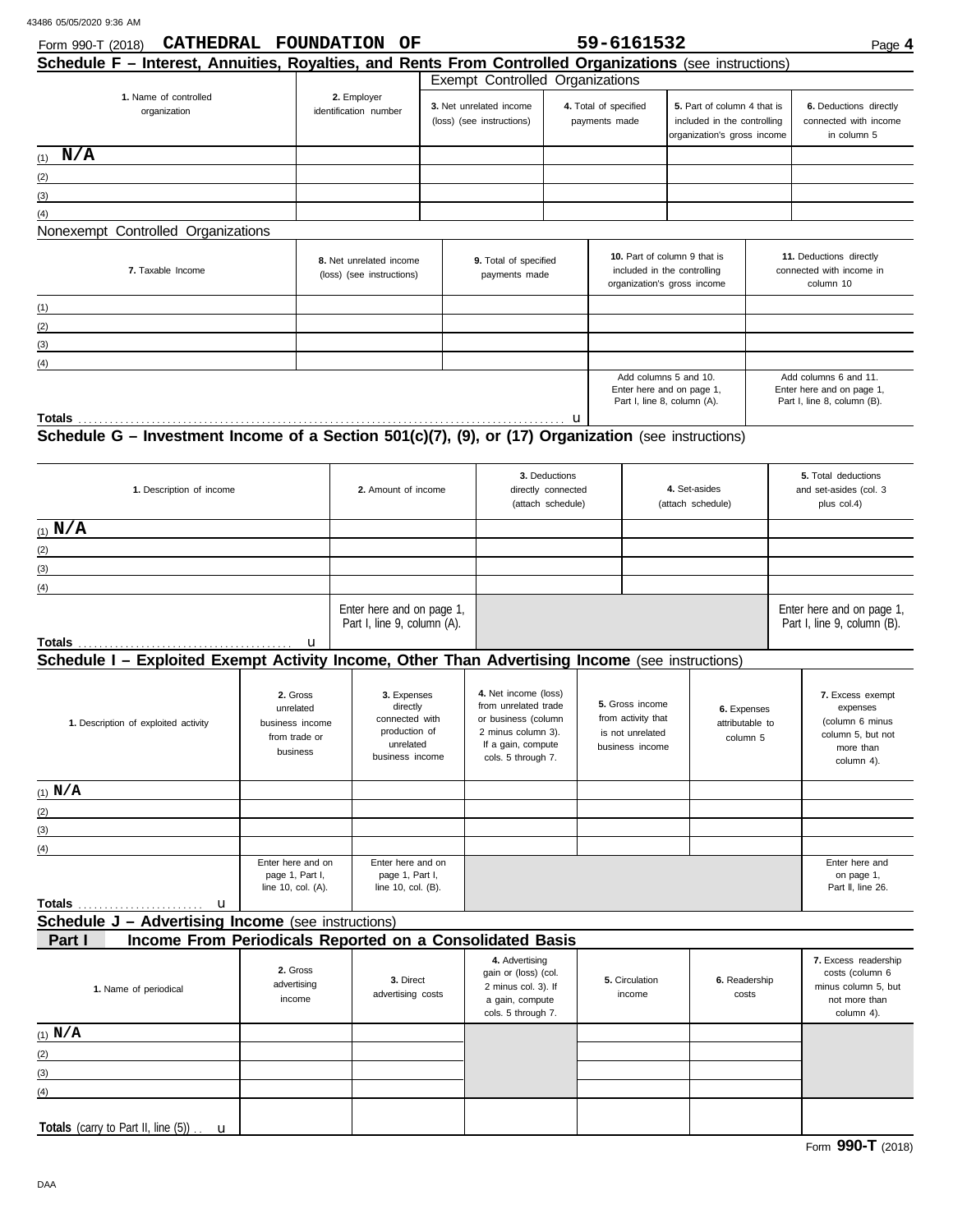| 43486 05/05/2020 9:36 AM                                                          |                                                                                                              |                                                            |                                                                                                        |                          |                                              |  |                                                                                               |
|-----------------------------------------------------------------------------------|--------------------------------------------------------------------------------------------------------------|------------------------------------------------------------|--------------------------------------------------------------------------------------------------------|--------------------------|----------------------------------------------|--|-----------------------------------------------------------------------------------------------|
| Form 990-T (2018)                                                                 | CATHEDRAL FOUNDATION OF                                                                                      |                                                            |                                                                                                        | 59-6161532               |                                              |  | Page 5                                                                                        |
| Part II                                                                           | Income From Periodicals Reported on a Separate Basis (For each periodical listed in Part II, fill in columns |                                                            |                                                                                                        |                          |                                              |  |                                                                                               |
|                                                                                   | 2 through 7 on a line-by-line basis.)                                                                        |                                                            |                                                                                                        |                          |                                              |  |                                                                                               |
| 1. Name of periodical                                                             | 2. Gross<br>advertising<br>income                                                                            | 3. Direct<br>advertising costs                             | 4. Advertising<br>gain or (loss) (col.<br>2 minus col. 3). If<br>a gain, compute<br>cols. 5 through 7. | 5. Circulation<br>income | 6. Readership<br>costs                       |  | 7. Excess readership<br>costs (column 6<br>minus column 5, but<br>not more than<br>column 4). |
| $(1)$ N/A                                                                         |                                                                                                              |                                                            |                                                                                                        |                          |                                              |  |                                                                                               |
| (2)                                                                               |                                                                                                              |                                                            |                                                                                                        |                          |                                              |  |                                                                                               |
| (3)                                                                               |                                                                                                              |                                                            |                                                                                                        |                          |                                              |  |                                                                                               |
| (4)                                                                               |                                                                                                              |                                                            |                                                                                                        |                          |                                              |  |                                                                                               |
| Totals from Part I<br>$\mathbf{u}$                                                |                                                                                                              |                                                            |                                                                                                        |                          |                                              |  |                                                                                               |
| <b>Totals, Part II (lines 1-5)</b> $\mathbf{u}$                                   | Enter here and on<br>page 1, Part I,<br>line 11, col. (A).                                                   | Enter here and on<br>page 1, Part I,<br>line 11, col. (B). |                                                                                                        |                          |                                              |  | Enter here and<br>on page 1,<br>Part II, line 27.                                             |
| Schedule K - Compensation of Officers, Directors, and Trustees (see instructions) |                                                                                                              |                                                            |                                                                                                        |                          |                                              |  |                                                                                               |
| 1. Name                                                                           |                                                                                                              |                                                            | 2. Title                                                                                               |                          | 3. Percent of<br>time devoted to<br>business |  | 4. Compensation attributable to<br>unrelated business                                         |
| N/A                                                                               |                                                                                                              |                                                            |                                                                                                        |                          | %                                            |  |                                                                                               |
| (2)                                                                               |                                                                                                              |                                                            |                                                                                                        |                          | %                                            |  |                                                                                               |

 $(4)$ **Total.** Enter here and on page 1, Part II, line 14

 $(3)$ 

Form **990-T** (2018)

 $\overline{\mathbf{u}}$ 

% %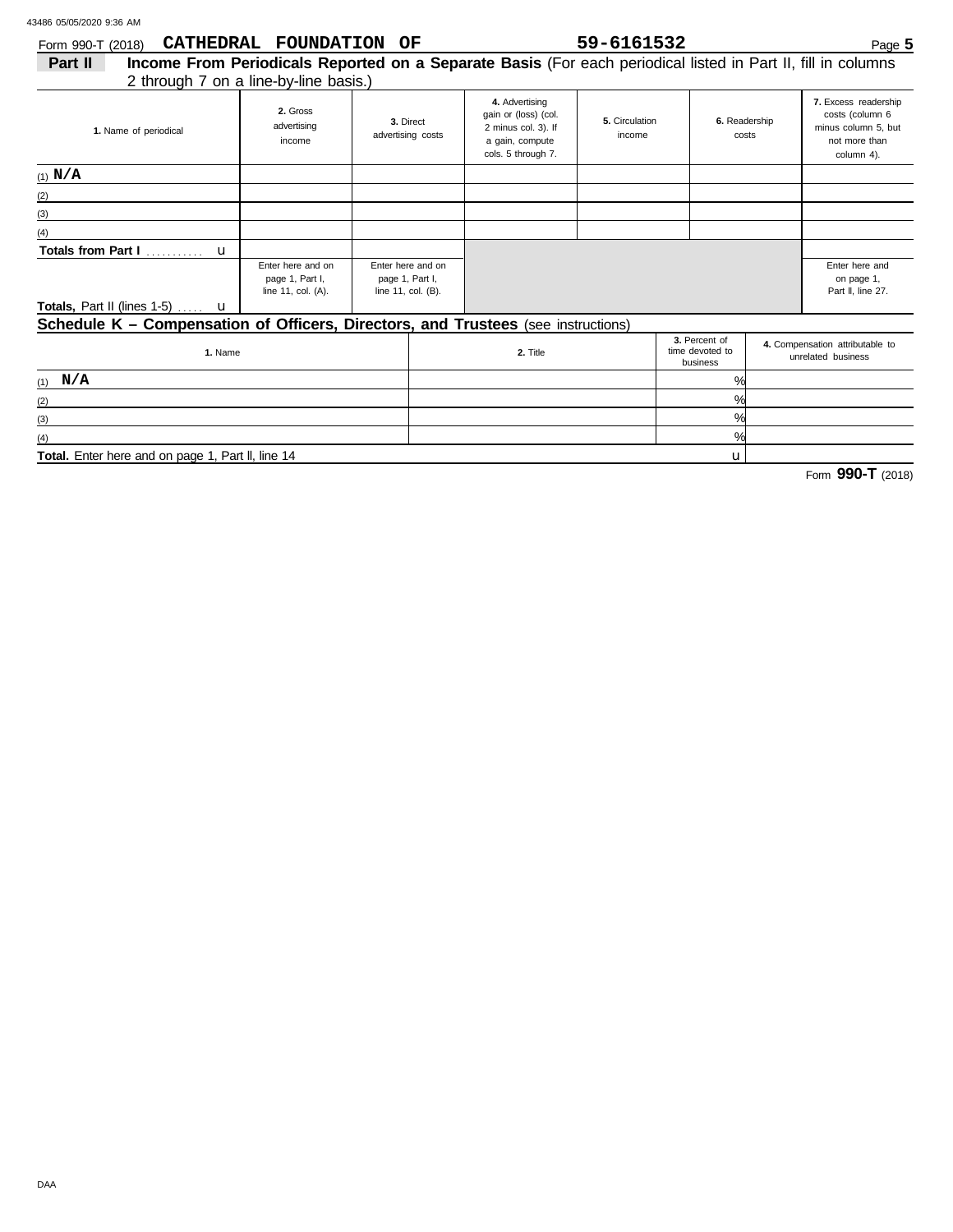# Form **990-T Schedule M Charitable Contribution and Loss Calculation 2018** Description **UNRELATED BUSINESS ACTIVITY**

| ı<br>- 7 |  |
|----------|--|

Taxpayer Identification Number

Unincorporated Business Income Tax Code: 900099 Activity:

**CATHEDRAL FOUNDATION OF 59-6161532**

# **OTHER UNRELATED BUSINESS ACTIVIT**

|              | Worksheet 1 Activity Charitable Contribution Deduction                                                                                                                                                            |    |          |
|--------------|-------------------------------------------------------------------------------------------------------------------------------------------------------------------------------------------------------------------|----|----------|
| $\mathbf{1}$ | Activity Income (Schedule M, Line 13, col C) Material Community and Collectivity Income (Schedule M, Line 13, col C)                                                                                              |    | $-8,525$ |
| $\mathbf{2}$ |                                                                                                                                                                                                                   |    |          |
| 3            |                                                                                                                                                                                                                   |    |          |
| 4            |                                                                                                                                                                                                                   |    |          |
| 5.           | Current year contributions <i>[11]</i> [1] <b>Example 20 CONSUMPLE 20 CONSUMPLE 20 CONSUMPLE 20 CONSUMPLE 20 CONSUMPLE 20 CONSUMPLE 20 CONSUMPLE 20 CONSUMPLE 20 CONSUMPLE 20 CONSUMPLE 20 CONSUMPLE 20 CONSU</b> | 5  |          |
| 6            |                                                                                                                                                                                                                   | 6  |          |
| $\mathbf{7}$ | Total available contributions (Add lines 5 and 6) Materian and the control of the contributions (Add lines 5 and 6)                                                                                               |    |          |
| 8            |                                                                                                                                                                                                                   | 8  |          |
| 9            |                                                                                                                                                                                                                   | 9  |          |
| 10           | Allocate any remaining amount of Line 9 to taxable fringe benefits (within percent limits);                                                                                                                       |    |          |
|              |                                                                                                                                                                                                                   | 10 |          |
| 11           |                                                                                                                                                                                                                   | 11 |          |

|   | Worksheet 2 Activity Losses and Carryforward Amounts |  |       |
|---|------------------------------------------------------|--|-------|
|   | Activity losses (do not include amounts before 2018) |  |       |
|   | 2 Amount of loss used in the current year            |  |       |
| 3 | Prior year losses carried over to next year          |  |       |
| 4 | Losses generated by current year activity            |  | 8,525 |
|   | Total loss carried forward to 2019                   |  | 8,525 |

| <b>Activity Charitable Contribution Carryforward</b><br>Worksheet 3 |                      |      |           |                     |                  |
|---------------------------------------------------------------------|----------------------|------|-----------|---------------------|------------------|
|                                                                     | <b>Prior Year</b>    |      |           | <b>Current Year</b> | <b>Next Year</b> |
| <b>Prior Tax Years</b>                                              | <b>Contributions</b> | Used | Carryover | <b>Amount Used</b>  | Carryover        |
| $_{5th}$ 09/30/14                                                   |                      |      |           |                     |                  |
| 4th 09/30/15                                                        |                      |      |           |                     |                  |
| $3rd$ 09/30/16                                                      |                      |      |           |                     |                  |
| $_{2nd}$ 09/30/17                                                   |                      |      |           |                     |                  |
| 1st $09/30/18$                                                      |                      |      |           |                     |                  |
| Charitable Contribution Carryover To Current Year                   |                      |      |           |                     |                  |
| Current Year Amount                                                 |                      |      |           |                     | 0                |
| Charitable Contribution Carryover Available To Next Year            |                      |      |           |                     |                  |